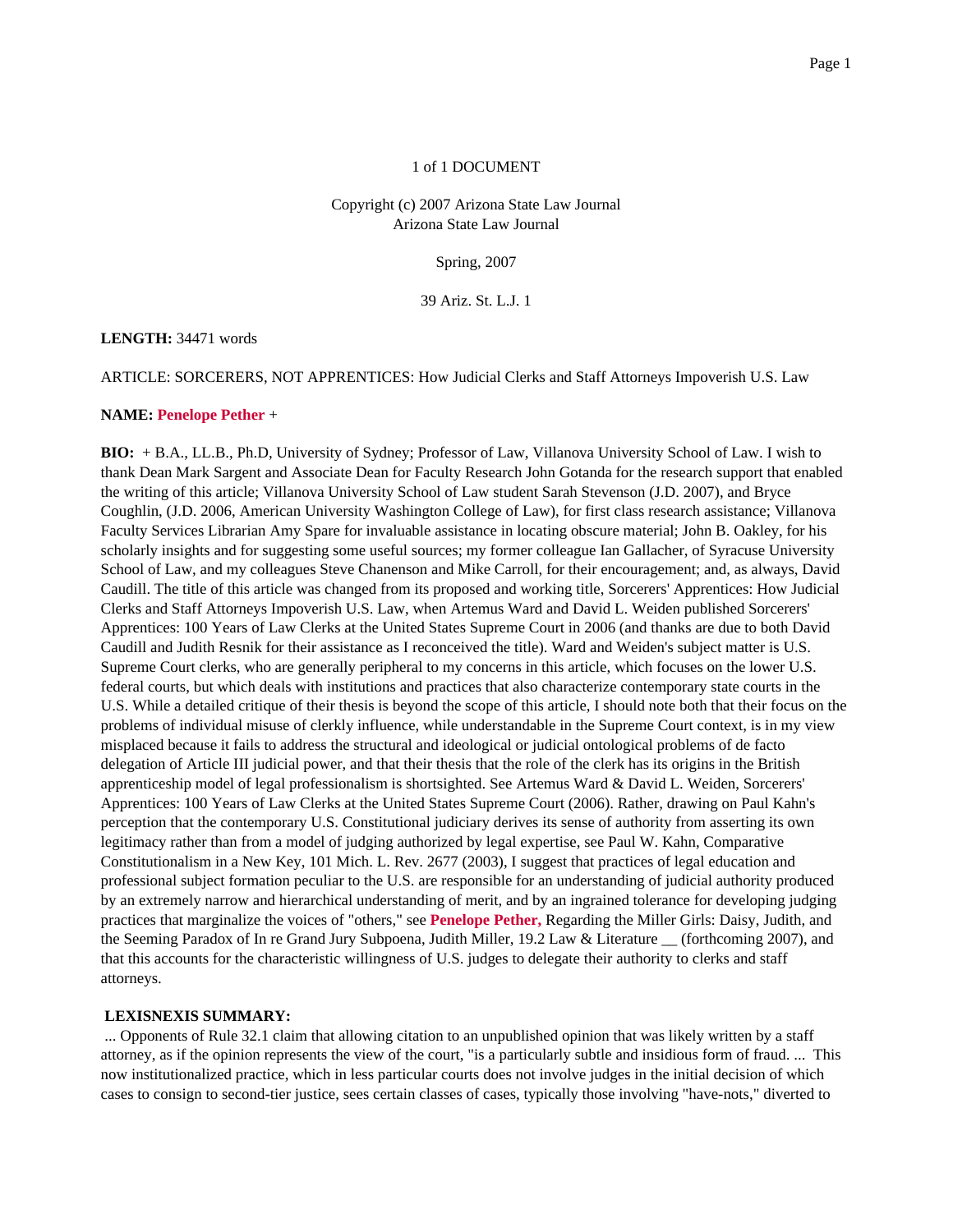the "screening" path of no oral argument, disposition by staff attorney or judicial clerk (who, anomalously, often both function as the court and "represents" the litigant, who is frequently proceeding pro se), and termination in an unpublished opinion. ... Laurence Tribe reported that "a number of opinions [he] worked on" as Justice Stewart's law clerk "are really almost exactly as [he] drafted them," including one of Justice Stewart's most celebrated opinions. ... There are of course schools of thought which would not find it puzzling that appointment by Democrats to the Ninth Circuit bench was more likely to produce at least one kind of behavior that arguably signals disqualification for judicial office than appointment by Republicans. ...

**HIGHLIGHT:** Every judge and lawyer in America has internalized the hierarchical nature of our justice system. n<sup>1</sup>

As the docket is "dumbed-down" by an overwhelming number of routine or trivial appeals, judges become accustomed to seeking routine methods of case disposition ... . The situation is like that of a competitive tennis player forced to spend the bulk of his time rallying with novices. Just as the player's competitive edge will erode from lack of peer contact, so are judges' legal talents jeopardized by a steady diet of minor appeals. n<sup>2</sup>

Opponents of Rule 32.1 claim that allowing citation to an unpublished opinion that was likely written by a staff attorney, as if the opinion represents the view of the court, "is a particularly subtle and insidious form of fraud." n3

# **TEXT: [\*2]**

## Introduction

The period since 2002 has seen a bitter dispute over the apparently trivial  $n<sup>4</sup>$  issue of a proposed and eventually enacted uniform citation rule n5 splitting the ranks of the federal judiciary, a dispute that eventually pitted **[\*3]** Judge (later Chief Justice) John G. Roberts, Jr. <sup>n6</sup> and Judge (later Justice) Samuel A. Alito Jr. <sup>n7</sup> against another powerful circuit judge, the Ninth Circuit's Alex Kozinski, <sup>n8</sup> himself frequently mentioned as a potential candidate for the Supreme Court <sup>n9</sup> vacancies eventually filled by Roberts and [\*4] Alito. <sup>n10</sup> The disinterested observer might find the subject of the dispute puzzling. The apparent triviality of its articulated subject made the rhetorical heat generated by those on the eventual <sup>n11</sup> losing side of the argument difficult to fathom. Predictions of an "impairment of the ... corpus juris" <sup>n12</sup> and egregious threats to do the judicial equivalent of "working to rule" by withholding reasons for judgment from litigants, n13 accompanied by doomsaying about unmanageably increased workload n<sup>14</sup> and other problems, such as ending citation bans "would probably greatly interfere with our screening program and cripple our productivity," n15 seem disproportionate to the substance of FRAP 32.1, which provides as follows:

Rule 32.1.Citing Judicial Dispositions

(a) Citation Permitted. A court may not prohibit or restrict the citation of federal judicial opinions, orders, judgments, or other written dispositions that have been:

(i) designated as "unpublished," "not for publication," "non-precedential," "not precedent," or the like; and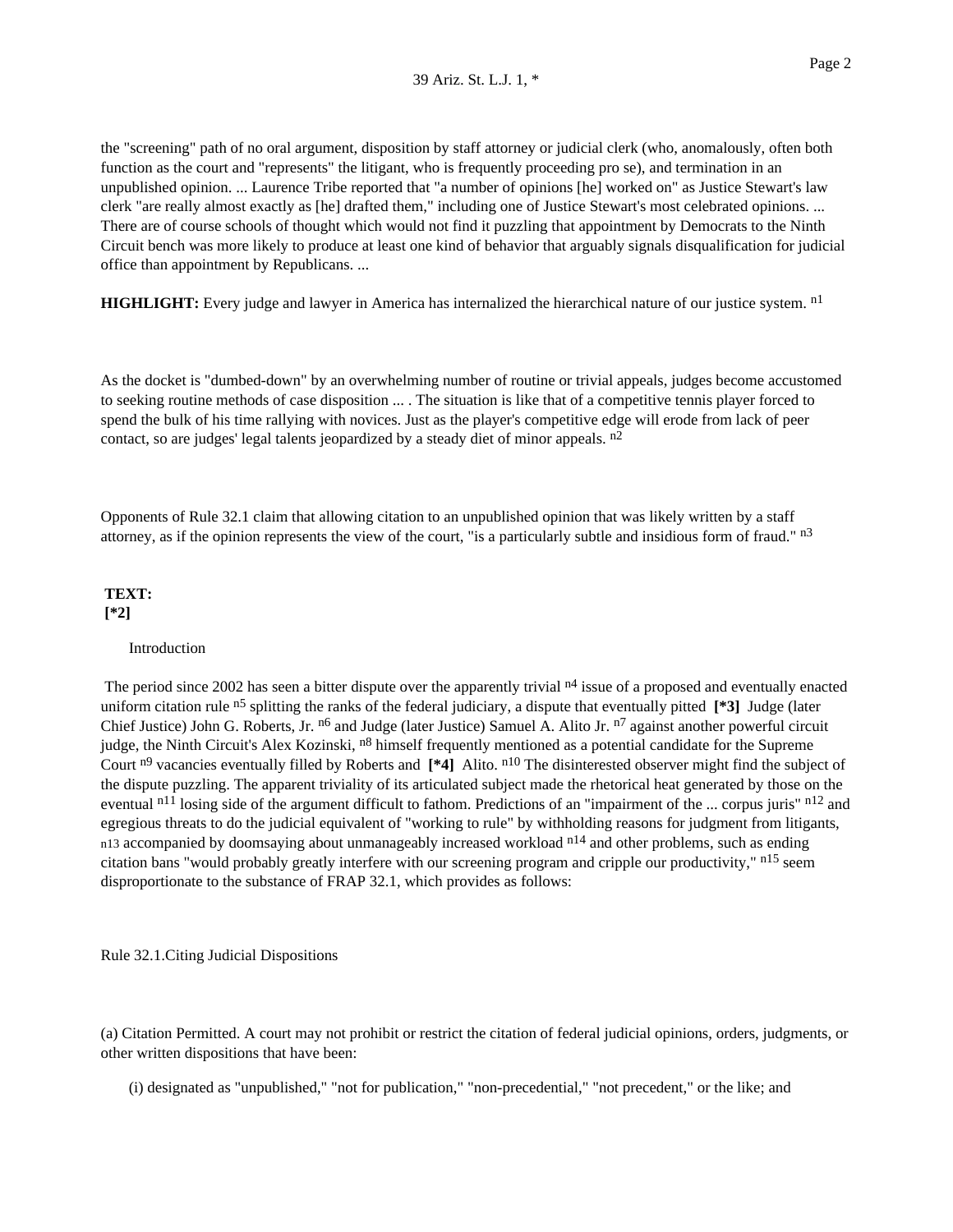**[\*5]** (ii) issued on or after January 1, 2007.

(b) Copies Required. If a party cites a federal judicial opinion, order, judgment, or other written disposition that is not available in a publicly accessible electronic database, the party must file and serve a copy of that opinion, order, judgment, or disposition with the brief or other paper in which it is cited.  $n^{16}$ 

Some brief background is necessary to attempt to explain the intensity of the controversy over the rule. Rule 32.1 is a late, grudging, and extremely modest response to sharp academic and legal professional n<sup>17</sup> criticism of what I have called "institutionalized unpublication of opinions" n<sup>18</sup> in the U.S. federal courts. n<sup>19</sup> This criticism dates from at least 1978, when Reynolds and Richman published the first n20 in their series of critiques n21 of the practice. **[\*6]** The best evidence thus far available suggests that the practice of institutionalized unpublication itself dates from at least as early as 1962, when the United States Court of Appeals for the Fourth Circuit, feeling the need for "protection" from the "burden" of an increase in postconviction prisoner appeals since  $1956-57$ ,  $n^{22}$  developed joint practices that are central to my concerns in this article.

These are, first, the "screening" of what today on the Ninth Circuit, for example, is approximately half of the appeals filed with it that actually result in an opinion rather than some more abbreviated form of disposition, which group of appeals probably accounts for half of all the appeals filed. And second, the employment of what have come to be known as staff attorneys <sup>n23</sup> to handle these screened appeals, which federal appellate judges do not believe merit consideration in chambers. Together with the tendency to give elbow clerks significant responsibility for resolving those appeals resulting in unpublished opinions that are actually handled in chambers, screening/processing by staff attorneys means that most unpublished opinions are largely and probably often wholly the work of what one federal judge has called "kids that are just out of law school."  $n24$ 

A member of the Ninth Circuit has said that the expressed reason for the U.S. Courts of Appeals adopting the practice - the problems of indexing court law libraries so judges could keep track of the law, resulting from a sharp increase, beginning in the 1960s and continuing today, in the numbers of federal appeals filed - had a "silent partner," the federal judiciary's disquiet about perceived "floods" of certain classes of those appeals: civil rights and pro se prisoner post-conviction matters.  $n^{25}$  These were prompted by Brown and the Fifth Circuit's implementation of it;  $n^{26}$ the Civil Rights **[\*7]** Acts of 1957, 1960, and 1964; and the Warren Court's revolution in criminal procedural jurisprudence. n<sup>27</sup> The institution of the staff attorney/habeas clerk/pro se clerk has its shared origins with modern institutionalized unpublication.

The origins of "screening" and institutionalized unpublication, and with them the beginning of the delegation of the vast majority of Article III appellate judicial power to law clerks and staff attorneys, have discriminatory origins. As I have argued elsewhere, "forced to abandon enforcement of Jim Crow laws, which were the successors of the legalized slavery constitutive of the nation, U.S. courts developed institutionalized practices that both produced and avoided the evidence of their structural subordination of "others.'" n28

Given its origins, it is perhaps unsurprising that the charges leveled at institutionalized unpublication are multiplicitous and damning. They include the identifying of damaging "rule of law effects" of the practice, such as enabling powerful and repeat player litigants to rig the system of precedent so it operates in their favor; n<sup>29</sup> unconstitutionality;  $n30$  lack of transparency and judicial accountability,  $n31$  the enabling of judicial corruption  $n32$  or the engendering of public suspicion that it is occurring, n33 and **[\*8]** the producing of public and practitioner disrespect for the judicial system. n<sup>34</sup> Of most significance to this article is the second group of problematic effects of institutionalized unpublication: different types of structurally subordinating effects that subject "have-nots" to discrimination n<sup>35</sup> and systematically advantage the powerful. n<sup>36</sup>

The ways in which unpublication can structurally subordinate are multiplicitous. The body of unpublished law, that is, the majority, may generally reveal very low success rates for litigants from these classes, while the public record of published decisions suggests that the losers are typically the winners, with the predictable public fallout.  $n37$  Or judges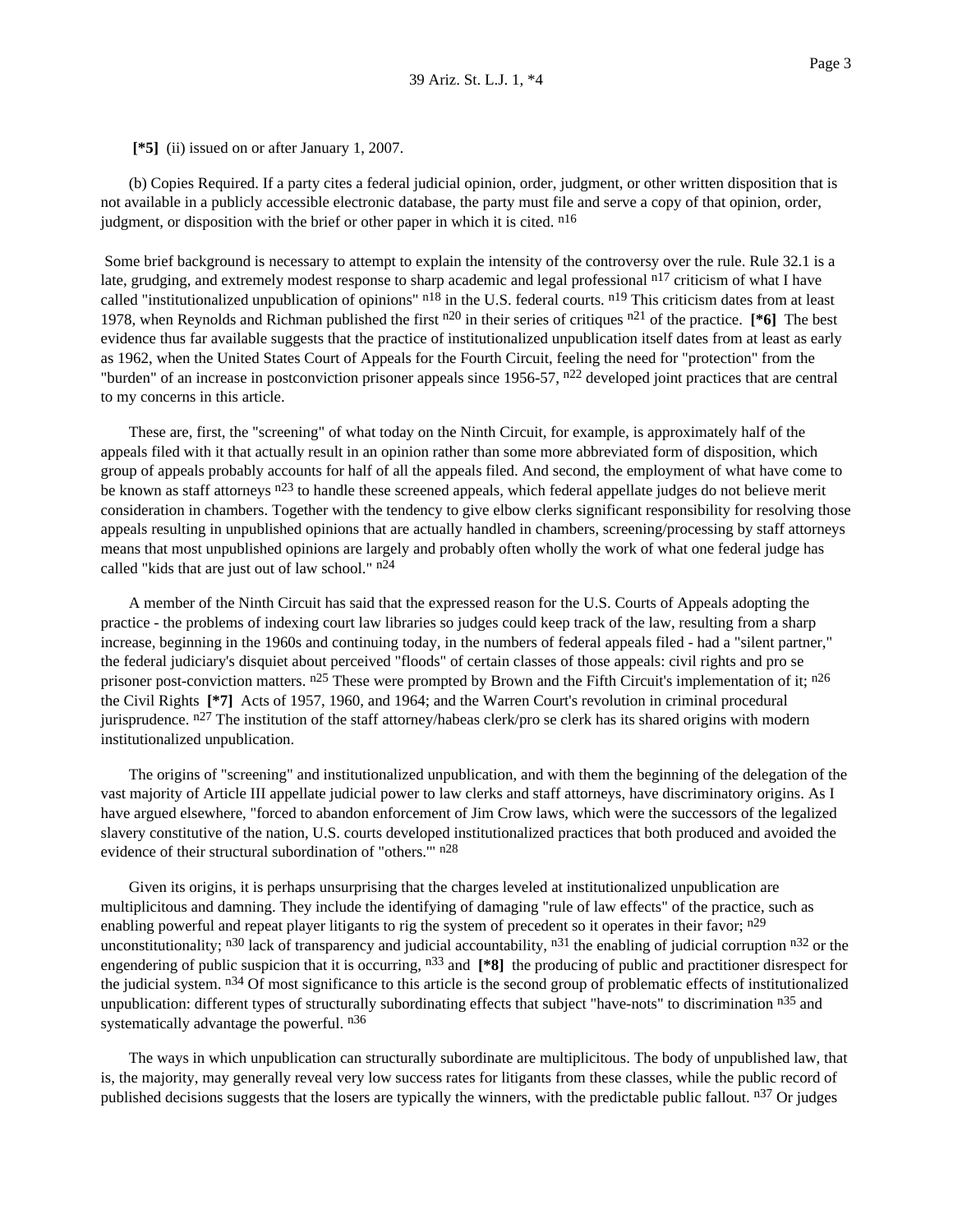may hide in these cases those which may be ideologically unpalatable to them or controversial, n<sup>38</sup> appearing to be liberal on what might be called "social justice" issues, for example, when their complete record reveals them to be conservative. n<sup>39</sup> The privileged can use the system to manipulate the body of precedent, and the formally unprecedential status of unpublished opinions means that courts are free to treat similarly situated litigants differently in unpublished opinions,  $n^{40}$  making predictability and thus successful litigation less likely  $n^{41}$  for those whose problems are consigned to the federal appellate court system's farm team, with the various costs this incurs.

The rule change is modest, because while it means that circuit courts can no longer forbid lawyers to cite back to them decisions they have made but **[\*9]** designated "not for publication," nor sanction them if they do, the prospective ban on citation bans does nothing to solve the major problems of institutionalized unpublication: it will not dismantle the U.S. courts' binary system of "precedential" and "unprecedential" judicial opinions, with the various problems this system produces, nor will it address the logical problem of designating opinions precedential or non-precedential in advance. <sup>n42</sup> Given its modesty of scope, the controversy over FRAP 32.1 is not explained, then, by the range and seriousness of the questions raised by the critical literature.

So why, given the nature of scholarly, practitioner, and occasional judicial criticisms of the various aspects of institutionalized unpublication, together with the powerful judicial and practitioner support for the rule, was its most visible opponent, the Ninth Circuit's Judge Alex Kozinski, so trenchant and vigorous in his opposition? Why does a survey of federal judges conducted by the Federal Judicial Center <sup>n43</sup> contain so much extreme and, as this article will go on to note, troubling evidence of judicial attitudes revealed in responses to the proposed rule change? In significant part because, in Judge Kozinski's own telling phrase, at least some circuit judges believe that unpublished opinions are metaphorically "not safe for human consumption." n<sup>44</sup> That is, according to the Federal Rules Decisions, n<sup>45</sup> the judges are afraid that they are "wrong." n<sup>46</sup> They are alleged to have another major shortcoming, too. According to (one of) Judge Kozinski's accounts, unpublished opinions are drafted in "loose, sloppy language" n<sup>47</sup> that has the effect of undermining his manifest desire for "binding precedent," which resembles a naive version of the constraints of a civilist code n48 on lawyers and subsequent courts. n49

**[\*10]** Why is it that the texts which make up 80 percent of the opinions produced by the U.S. Courts of Appeals are perceived to suffer from what are two different but likely related defects: fears that they may be "wrong"; n<sup>50</sup> and assertions that they are sloppily drafted? How could these flaws come to characterize the vast majority of federal appellate court opinions, given the rigorous appointment process to circuit judgeships? In part because, as I have indicated supra, they are not written by federal appellate judges, but rather by the predominantly recently-graduated corps of judicial clerks and staff attorneys, to whom the federal appellate bench de facto delegates a significant majority of its Article III judicial power, and over whom it does not exercise meaningful supervision.

If some judges and other key players in the litigation system think the work of clerks and staff attorneys in producing unpublished opinions is likely to be wrong or "sloppy," there is also evidence, referred to supra, of what some would consider a more serious shortcoming in the work of elbow clerks and staff attorneys. While the institutional decision by the federal judges to practice institutionalized unpublication is primarily responsible for the "rule of law" problems with institutionalized unpublication and one n<sup>51</sup> of the more serious problems that it masks, that of the binary divide between precedential opinions, which must be followed, and unprecedential, which can be ignored by subsequent courts, it is the work of these usually newly-graduated lawyers that produces many widespread and troubling inequality effects. These inequality effects include those documented by David Law, whose ten-year study of asylum cases decided by the Ninth Circuit concluded that some Democratic appointees to the Ninth Circuit bench were significantly "more likely to vote in favor of  $[*11]$  asylum in published cases" than in unpublished cases; no Republican appointees demonstrated this tendency. n52

How does the "strategic voting" alleged by Law to be practiced by some Democratic appointees to the Ninth Circuit produce inequality effects? His conclusion is that this group of judges votes more frequently in favor of asylum-seekers in published, precedential decisions than in unpublished ones, apparently in order to "make their votes count." n<sup>53</sup> The blind spot in Law's otherwise careful (although, as I will go on to suggest, not uncontestable) analysis is his attribution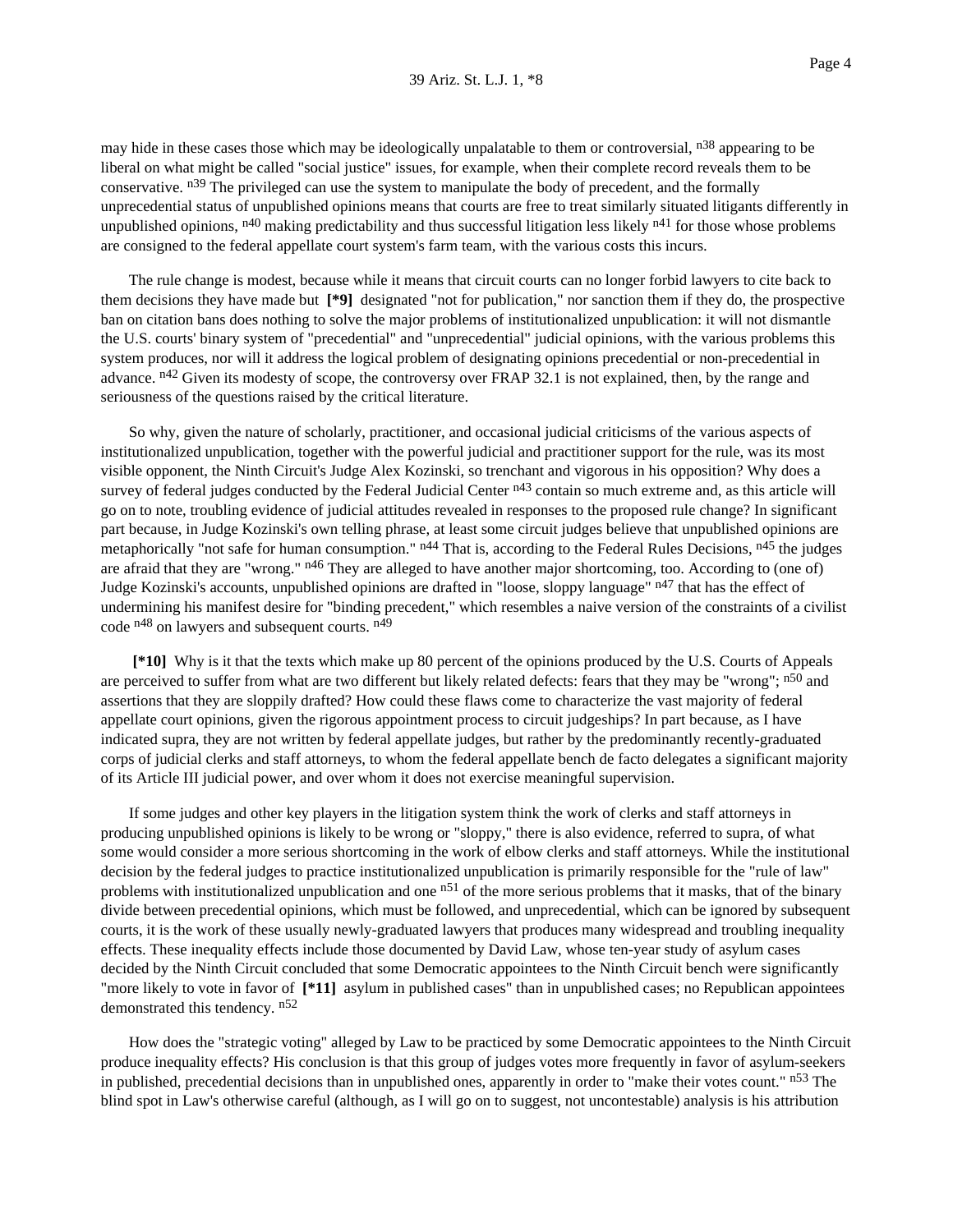of authorship. n<sup>54</sup> Most unpublished opinions produced by the Ninth Circuit, "churned out at a rate of more than one per day per panel," n<sup>55</sup> are not judicial work product. Rather, they

are drafted by law clerks with relatively few edits from the judges. Fully 40 percent of our [unpublished opinions] are in screening cases, which are prepared by our central staff. Every month, three judges meet with staff attorneys who present us with the briefs, records, and proposed [unpublished opinions] in 100 to 150 screening cases. If we unanimously agree that the case can be resolved without oral argument, we make sure the result is correct, but we seldom edit the [unpublished opinion], much less rewrite it from scratch. n<sup>56</sup>

In a letter to (then) Judge Alito, Judge Kozinski expanded on this account of how much judicial time goes into those unpublished opinions that are consigned to the "screening" track on the Ninth Circuit:

[These opinions are] drafted by our central staff and presented to a panel of three judges in camera, with an average of five or ten minutes devoted to each case. During a two-or three-day monthly session, a panel of three judges may issue 100 to 150 such rulings. We are very careful to ensure that the result we reach in every case is right, and I believe we succeed. But there is simply no time or opportunity for the judges to fine-tune the language of the disposition, which is presented as a final draft by staff attorneys. n57

**[\*12]** The Ninth Circuit's practice is not anomalous. n58 It is also worth noting, for those disposed to take comfort from Judge Kozinski's bromide that screening panels reviewing the work of staff attorneys "make sure the result is correct," that it is contradicted not only by his own writings, both in the letter to Judge Alito, n<sup>59</sup> and elsewhere, but also by those of some of his more unselfconscious peers. In a piece aptly titled "The Appearance of Propriety," Judge Kozinski himself has revealed that:

Ninth Circuit judges generally have four law clerks, and the circuit shares approximately 70 staff attorneys, who process roughly 40 percent of the cases in which we issue a merits ruling.  $n60$  When I say process,  $n61$  I mean that they read the briefs, review the record, research the law, and prepare a proposed disposition, which they then present to a panel of three judges during a practice we call "oral screening" - oral, because the judges don't see the briefs in advance, and because they generally rely on the staff attorney's oral description of the case in deciding whether to sign on to the proposed disposition. After you decide a few dozen such cases on a screening calendar, your eyes glaze over, your mind wanders, [\*13] and the urge to say O.K. to whatever is put in front of you becomes almost irresistible. n<sup>62</sup>

Two of Judge Kozinski's Ninth Circuit colleagues have given differently-shaded accounts of whether members of screening panels read anything other than the draft unpublished disposition before approving it. One wrote "about one-half of our unpublished dispositions are written by central staff attorneys (not elbow clerks). Judges review them minimally, mostly for result." n<sup>63</sup> Another wrote that where unpublished opinions are produced in ""screening' cases, drafts are prepared by central staff and approved by three-judge panels after oral presentations and brief reviews of documents." n64 Others surveyed were defensive: "our dispositions that come out of our screening panels in large volume are essentially right as to result";  $n65$  and "we lack the resources to give 10,000 dispositions the same attention and scrutiny as precedential opinions must have; all that is necessary is for three judges to agree on the disposition, not each word." n66

More unvarnished is the remark of a member of the Seventh Circuit surveyed by the Federal Judicial Center, who wrote "in our circuit, staff attorneys prepare routine drafts that judges approve but do not research or write." n<sup>67</sup>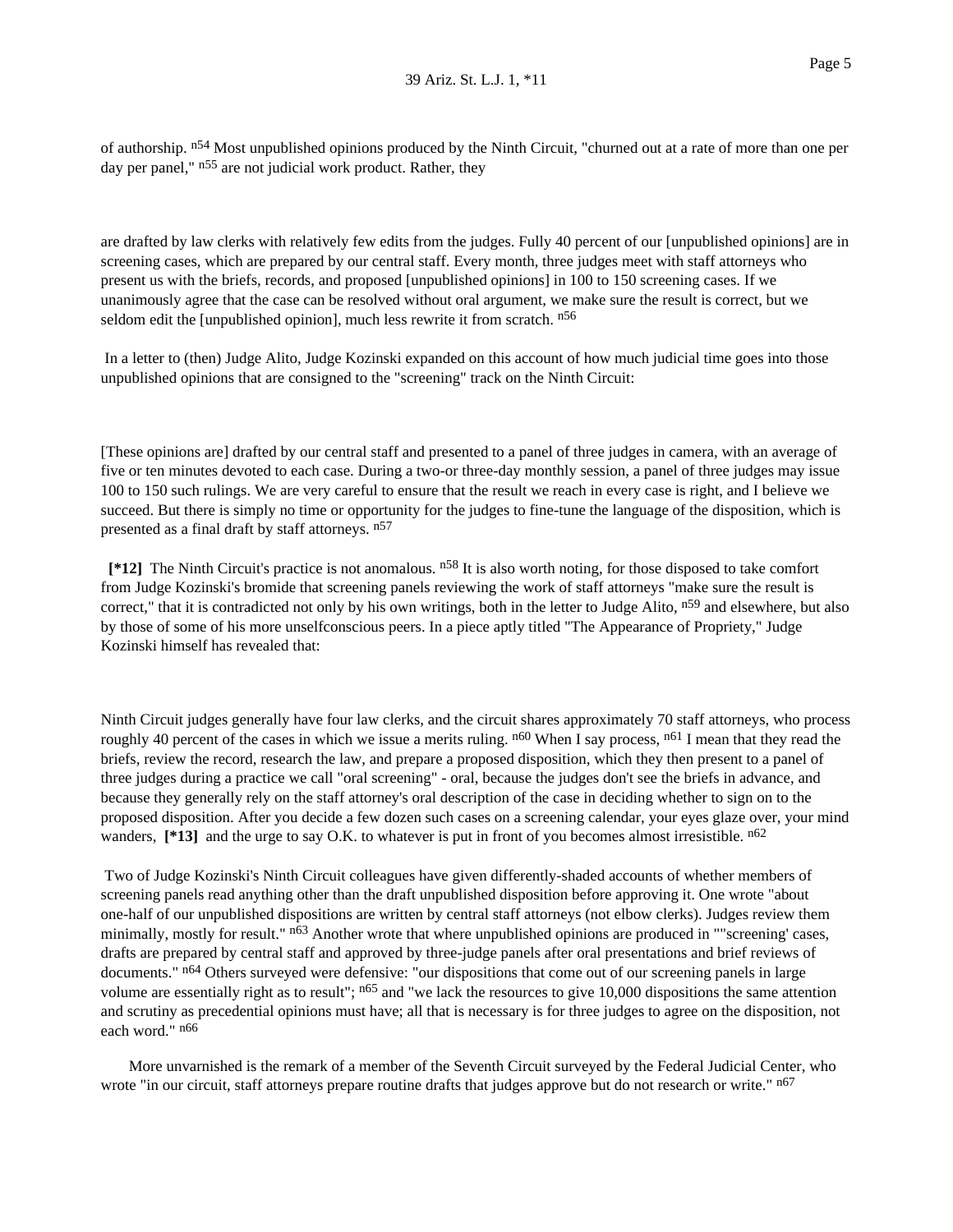Judge Edith Jones of the Fifth Circuit is apparently more circumspect than Judge Kozinski:

Appeals are processed on different tracks, depending on such criteria as whether they were filed pro se or whether they present "routine," as opposed to novel, issues. Simply to keep up with the volume of appeals, growing components of which are cases filed by prisoners and direct criminal appeals, courts have had to employ staff attorneys rather than leaving initial review to individual judges. Staff attorneys often take primary responsibility for reviewing the trial court record, assessing the issues presented, and preparing memoranda that can readily be transformed into unpublished or published opinions. n68

Nonetheless, she is equally unselfconscious, and her remarks are revealing of another phenomenon of significance to this article: an egregious elitism. **[\*14]** Her mid-90s prescription for "rationing justice" identifies those to whom rationing is to be administered as those who originally inspired the Fourth Circuit to develop modern institutionalized unpublication - prisoners who have the temerity to appeal conviction or sentence or file civil rights appeals, notwithstanding the disincentives placed in their way by the Prison Litigation Reform Act n<sup>69</sup> - and another class of litigants characteristically singled out for "screening" away from actual judicial scrutiny: pro se appellants. The groups perceived to justify rationed justice identified by judges in the recent Federal Judicial Center Survey were both pro se litigants  $n^{70}$  and a recently-emergent group of appellants whose appeals circuit judges "prefer not"  $n^{71}$  to hear: immigration appellants, of which asylum seekers are a subgroup. The Second Circuit has recently set up a special division in its staff attorney unit to handle this latter group of cases.  $n^{72}$ 

Accordingly, it appears that where a Ninth Circuit judge tends to decide unpublished asylum cases differently - less favorably for the asylum-seeker - than published cases, the high likelihood is that the "decision" is made by a staff attorney, if the case has been diverted to the nonargument track via screening, or an elbow clerk, if it has not. That is, clerks and staff attorneys tend to decide cases more like Republican appointees to the bench than those Democratic appointees who Law accuses of "strategic" decisionmaking in asylum cases. n<sup>73</sup> Those Democratic appointees identified by Law find more frequently in favor of asylum seekers in published cases, in which they are more likely to exercise meaningful decisionmaking power than is the case in unpublished opinions, whether written by a staff attorney or written by an elbow clerk in chambers, in the production of which they have somewhere on a spectrum from significantly less to no meaningful role.

If the work of appeals is delegated, what actually gets done and by whom? It seems likely that as a practical matter, the fact that only one full **[\*15]** copy of the record exists means that no one reads the full record. n74 Where a case is pro se, there is not even the fallback of having counsel provide excerpts from the record of district court proceedings. n75 There may be more or less actual judicial care and scrutiny given by the clerk's judge, particularly to parts of the record or the briefs, where the opinion is produced by an elbow clerk in chambers. <sup>n76</sup> In the case of staff attorney work product,  $n^{77}$  given the mechanisms of screening, it is unlikely that anything but the "result" receives judicial attention, n78 especially in circuits where there is no judicial involvement in initial screening decisions. This, of course, begs questions about how a screening panel can reach a safe "result" without reading the record and briefs if there are any (many of these cases are pro se), questions in part answered by Cohen's study, which revealed that "several clerks indicated that they had worked on cases without excerpts [from the record] and the other judges on the panel had not ordered the record or requested any of the documents from the record." n<sup>79</sup> Cohen concludes, unexceptionably, that "that is particularly troubling because it means that at least some judges make decisions about [the] sufficiency of the evidence, jury instructions, and the like without seeing the evidence or instructions being reviewed." n<sup>80</sup> As Judge Kozinski notes,

Once in a while, ... what looked like an easy case is actually quite difficult, because of a small fact buried in the record or a footnote of a recent opinion. After more than two decades of judging I have **[\*16]** found no way to separate the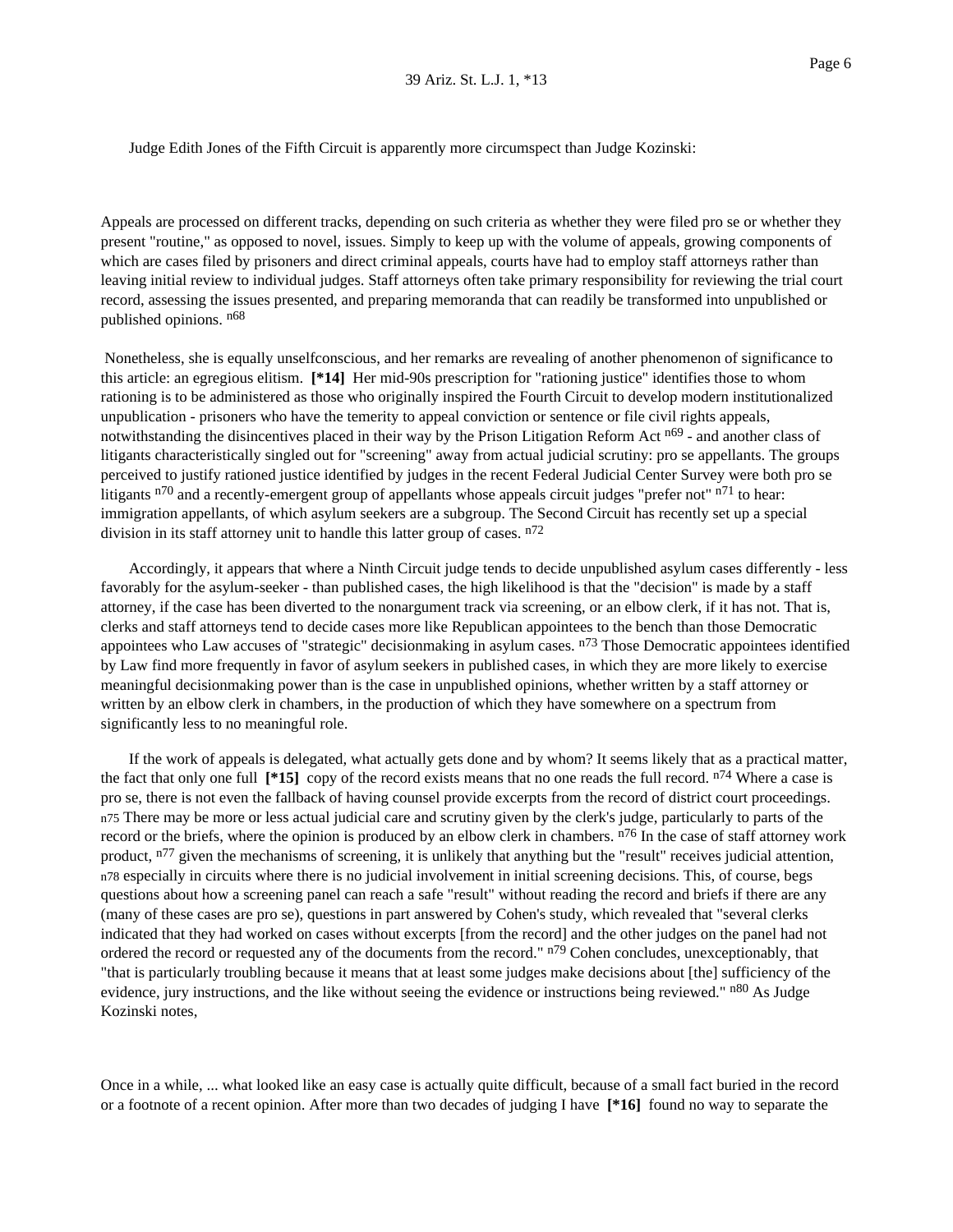sheep from the goats, except by taking a close look at each case.  $n81$ 

But perhaps at least some who exercise Article III appellate jurisdiction de jure are not as squeamish about unpublished opinions as Judge Kozinski but are no more ethically perturbed by institutionalized unpublication. As one member of the Federal Circuit wrote unselfconsciously to the Federal Judicial Center, screening and unpublished opinions are a useful cover for wrong decisions made about the appeals of "have-nots":

Many of our non-precedential opinions are in pro se appeals by federal employees from decisions of the Merit Systems Protection Board. Because these cases are often poorly briefed, it is easy to miss potentially important legal issues or to make statements in opinions that, with better briefing, would likely not be made. Allowing citation of these decisions would ... suggest that the court has reached considered decisions on particular issues when in fact that is not often true. n82

This then suggests why the judicial opposition to the rule change was so heated. If citation bans are done away with, courts will be confronted with evidence of past decisions that they do not wish to follow, and still formally will not have to, unless the federal appellate courts decide to address the more fundamental problem of the designation of most of their opinions unprecedential. These may be "wrong" about the law or facts, or so sloppily drafted that if the issuing court was bound to follow them they might give lawyers space to advance arguments that the court's ironclad precedential opinions would at least theoretically foreclose.

They may be embarrassing for other reasons, too: many of them give no reasons for the court's decision or reasons which are so terse or circular that they in fact do not reveal how and why the court reached the decision that it did. n<sup>83</sup> Anticipation of embarrassment of this kind is prompting at least some judicial concern that the federal appellate bench can no longer conduct what has increasingly become "business as usual" since the early 1960s. Some judges fear having to take more care to keep circuit law consistent, if inconsistencies can embarrassingly be brought to the court's attention. As one Ninth Circuit judge recently surveyed by the Federal Judicial Center wrote, "we are already laboring under a back-breaking caseload. The immigration caseload continues to expand. Having to spend more time **[\*17]** reading and researching cases when the caseload is already extremely heavy would create an additional burden on chambers." n84

As to the potential embarrassment caused by opinions that are "wrong," give lawyers space to make arguments because of their "sloppy" drafting, or do not reveal why the court reached its decision, judicial opponents to the proposed rule change divided two ways. Some threatened to give no reasons at all in unpublished opinions:

In most cases the unpublished opinions will be reduced to a bare minimum. This will have the effect of depriving litigants of the general reasoning of the dispositive decision and perhaps make it more difficult for the litigant to seek further review whether by rehearing or by petitioning the Supreme Court;  $n85$ 

and "I will do shorter ones - e.g., "the evidence is sufficient,' etc. - if they are going to be cited back to us."  $n86$ 

Others indicated that actual judicial time would need to be applied to make sure the clerks and staff attorneys got it right - or narrow enough: "it would immeasurably increase the amount of time spent by judges in reviewing the draft orders of the staff law clerks, who do not usually operate under the direct supervision of a judge;" n<sup>87</sup> and "in some cases, the result would be ... a greater expenditure of time and effort than would otherwise be the case to create a more fulsome [sic] unpublished opinion that approaches the kind of effort required by a published opinion." n88

Perhaps what is most significant, however, is what is not visible to the judges. The judges cited by the Federal Judicial Center survey on proposed FRAP 32.1 did not display any awareness of the evidence adduced by scholars that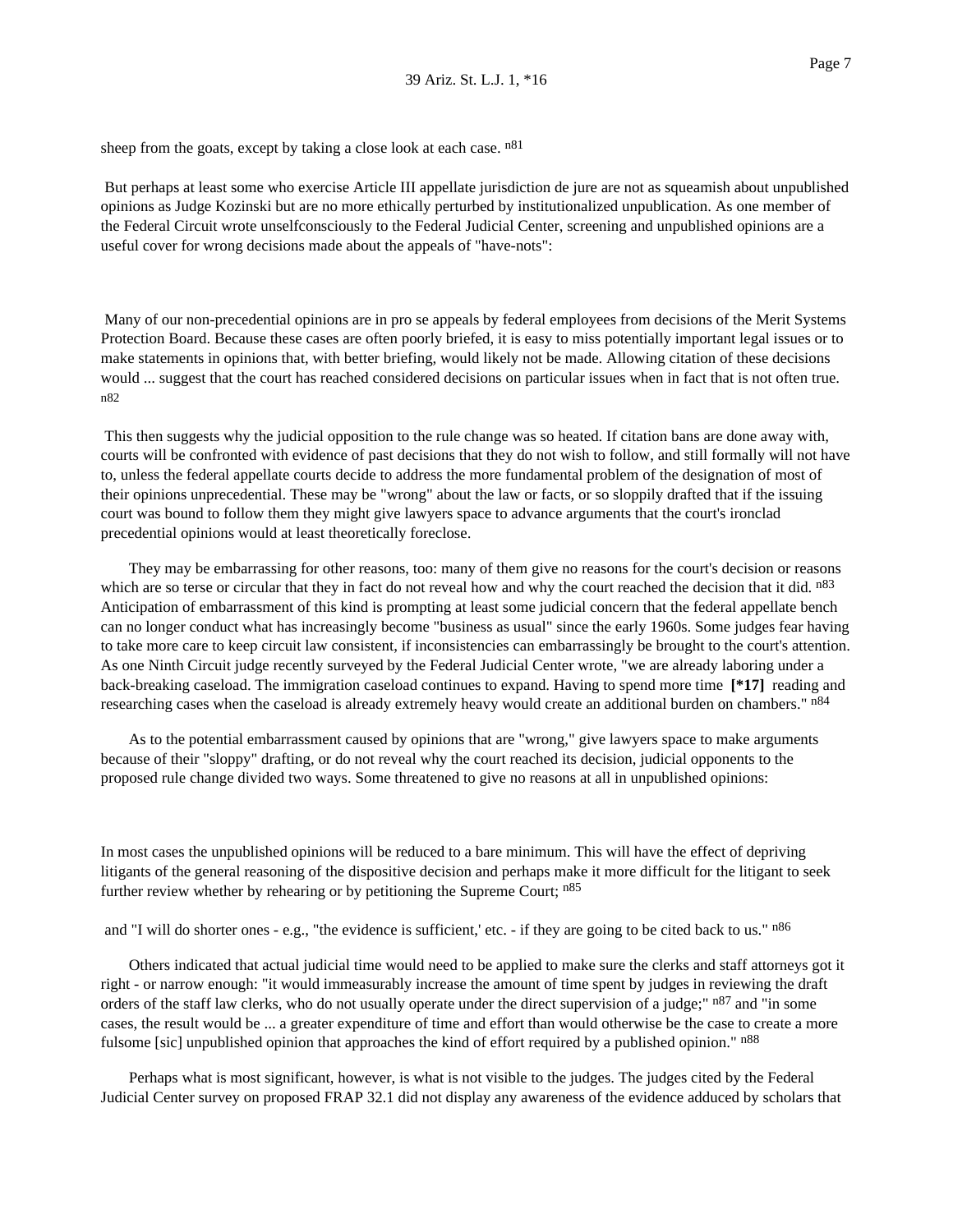the corpus of clerk and staff attorney-authored opinions is not merely likely to be sloppy or wrong, but that it has structurally subordinating effects. On the rare occasion that they register the kind of second-class treatment that is likely to produce injustice, they do not make the connection between flawed procedure and its result: systemic injustice somehow becomes invisible.  $n89$ 

Law's case study of Ninth Circuit asylum jurisprudence accords with other data on unpublished opinions which suggest that they tend to produce inequality effects disadvantaging social and legal "have-nots," n90 contrary to **[\*18]** the speculations of the young William Rehnquist, reflecting on his own recent Supreme Court clerkship, that law clerks were more liberal than judges and thus that the influence of clerks on decisionmaking and the corpus juris was likely to be liberal, or in Rehnquist's code, "political" rather than legal. n<sup>91</sup> Rather, the evidence is that judicial clerks and staff attorneys on the Ninth Circuit tend to "decide" asylum cases against asylum-seekers and in favor of the federal government n92 on other than meritorious grounds, as I will demonstrate in Part II, infra. That is, that their work bears traces of "politicization," although not that of the stripe that William Rehnquist feared.

This article explores how and why the work of judicial clerks and staff attorneys treats "have-nots" unequally, and suggests how "mistakes" and "sloppiness" in clerk and staff attorney decisionmaking and opinion-writing reinforce these effects. It concludes that the sociology, education, selection, and training of judicial clerks and staff attorneys, together with the material practices by which they produce unpublished opinions, manifest a reflexive and insistently replicating hierarchy, to the enormous cost both of U.S. common law itself and of those members of structurally subordinated groups who are effectively denied access to justice. It focuses largely on the federal courts of appeals, because data about the material practices which lead to the production of the unpublished opinions of these courts is comparatively readily available, as a result of the recent work of the Federal Judicial Center. n93 There is ample evidence, however, that the issues that it raises also squarely confront federal district court and state court systems nationally.

Part I shows how clerks and staff attorneys came to exercise the majority of Article III judicial power, critically evaluates the rationalizations advanced for the practice, and explores the material practices of delegating judging to clerks and staff attorneys. Part II documents the ways in which **[\*19]** U.S. law is impoverished by the wholesale delegation of judicial power. Part III collects the scant evidence about the histories of the predominantly young people who become judicial clerks and staff attorneys. In Part IV, I describe the attitudes that judges transmit to clerks and staff attorneys, and in Part V, drawing principally on the work of the sociologist of the professions, Pierre Bourdieu, I identify the modes of transmission of professional habitus from judges to clerks and staff attorneys.

There are volumes of proposals for reforming the federal appellate courts. As Cohen has noted, however, the federal courts of appeals are highly resistant both to significant structural change and change that comes from outside. n94 There may come a point, however, when the steady stream of evidence of the inequality effects of modern institutionalized unpublication might provoke a crisis of legitimacy for the federal courts. Accordingly, in the Conclusion, I make some modest practical suggestions that the courts could take to avert such a crisis of legitimacy. I also suggest steps that other significant legal institutional actors could take to intervene in the transmission of inequality effects by the law clerks and staff attorneys who exercise so much Article III judicial power de facto.

I. The Federal Courts' Open Secret, and Why It Matters

The most serious problem ... may be invisible ... . The ... concern, that the Courts of Appeals are [becoming] opinion writing bureaucracies, applies with particular force here. In effect, the bureaucracy is deciding what the bureaucracy can decide and what needs to be passed on to the judges. It amounts to a self-fulfilling or self-denying prophecy. A staff attorney, first determines that there is no issue in an appeal worthy of serious consideration, i.e., full judicial consideration, second recommends against oral argument, and third drafts a per curiam opinion incorporating the prior reasoning. n95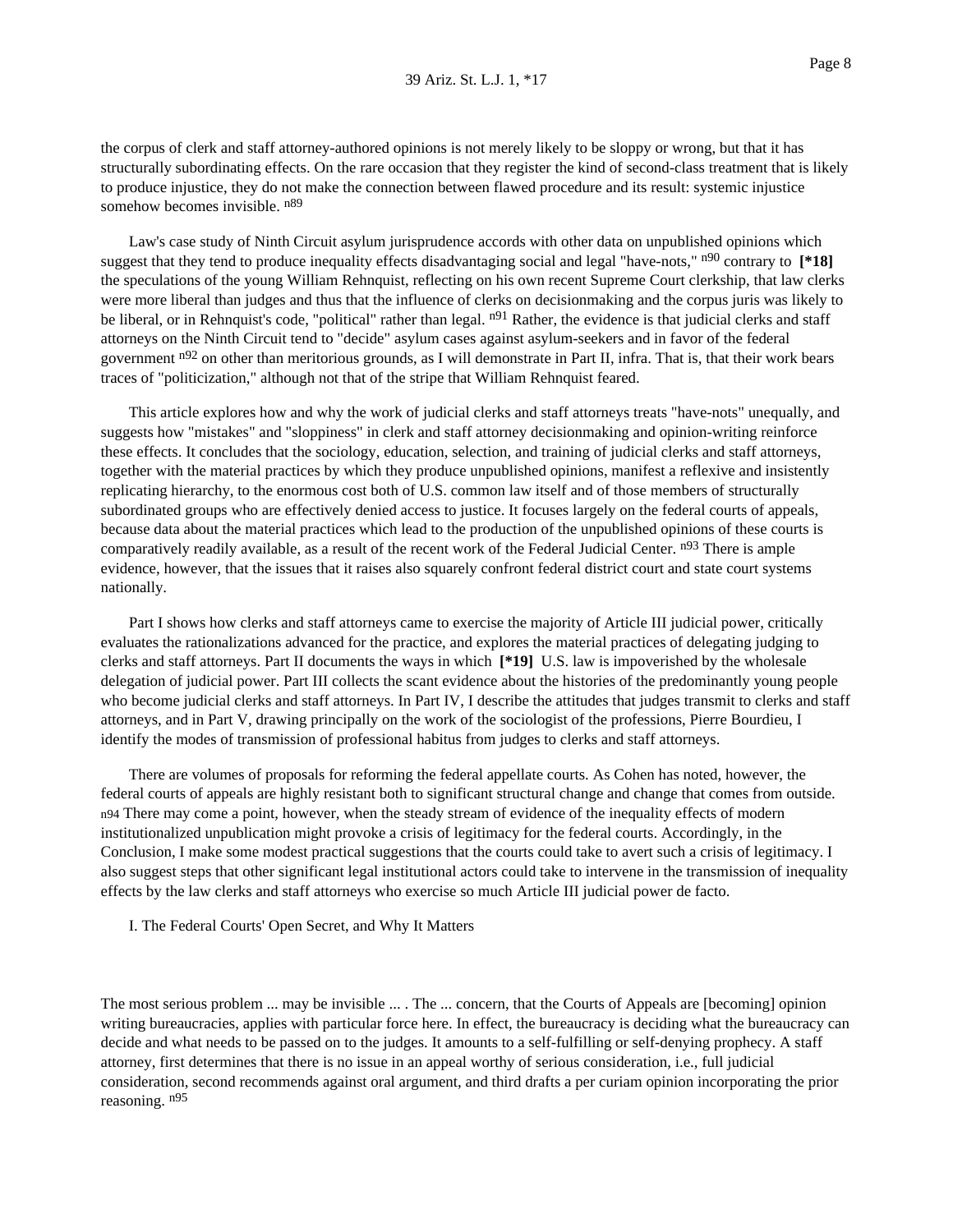An American institution, that of systematized unpublication of judicial opinions, has given us a binary system of law: that which is published, readily findable, and formally precedential, and that which is unpublished, difficult to find, and designated not precedential. n<sup>96</sup> Despite his own pronouncement in a significant published judicial opinion that judges write  $[*/20]$  unpublished opinions, n<sup>97</sup> Judge Kozinski has revealed in less authoritative texts that they are the work of judicial clerks and staff attorneys, n<sup>98</sup> and should remain unpublished, unprecedential, and uncitable because, as one frank commentator has put it, they may be wrong. n<sup>99</sup> This now institutionalized practice, which in less particular courts does not involve judges in the initial decision of which cases to consign to second-tier justice, sees certain classes of cases, typically those involving "have-nots," diverted to the "screening" path of no oral argument, disposition by staff attorney or judicial clerk (who, anomalously, often both function as the court and "represents" the litigant, who is frequently proceeding pro se), and termination in an unpublished opinion. n100

Let me briefly explain a little more about the features and other troubling effects of unpublication, the most widespread of the practices of private judging in the U.S. courts.  $n101$  The vast majority of U.S. judicial opinions are "unpublished": the rate in the U.S. Courts of Appeals runs just under eighty percent, with the Fourth Circuit topping the national statistics in excess of ninety percent. n<sup>102</sup> In addition to the fundamental inequality effects identified above, and adding to the more or less obvious rule of law problems posed by what are effectively different court systems for different classes of persons, there is evidence that as well as structurally subordinating post-conviction criminal and civil rights appellants, unpublication discriminates against the indigent, members of racial and ethnic minority groups, social security claimants, and other comparatively powerless individuals suing the federal government. <sup>n103</sup> Immigrants, including asylum-seekers, are the most recent group singled out for decisionmaking by clerks and staff attorneys. <sup>n104</sup>

Unpublication results in the opinion becoming differentially available to lawyers and litigants with different amounts of economic and legal capital. Some of them may appear on Lexis and Westlaw and nowhere else, which of course places economic limits on access of kinds that those in the legal academy, with "free" access to the online databases of the legal informational duopoly in the U.S., don't often turn our minds to.  $n_{105}$  Many legal practices of the kind that the majority of our students practice law in  $[21]$  after graduation cannot afford the kind of access to these incomplete but nonetheless "Rolls-Royce" databases of legal "authority" that we are encouraged to take for granted. n<sup>106</sup> Repeat player and economically privileged litigants and their lawyers also characteristically maintain their own indexed databases of these records of what the courts do in practice. n<sup>107</sup> But institutionalized unpublication does not merely result in differential access to the (public) record that enables a lawyer to predict as accurately as possible what a court will do to someone situated like her client and to make the argument on her client's behalf most likely to persuade a court. It also enables the privileged to manipulate the system and make the law in their image, so that they get the precedents they want and disappear those they don't. n108

The federal bench maintains this binary system of justice because of what is perceived by them as a workload crisis, and because of the ways they have chosen to address it. There has certainly been a significant increase in appellate caseload <sup>n109</sup>: between 1960 and 2000 the number of appeals filed in the federal courts increased from 3765 n110 to 54,697. n<sup>111</sup> The numbers of federal appellate judges has not kept up with this increase; rather, justice has been "rationed." n<sup>112</sup> How has justice been rationed? The increase in filings has largely been accommodated by the diversion of large amounts of work to non-judicial actors, and, it appears, by the differential allocation of actual judicial resources - and perhaps court system resources more generally - to a small group of "high status" appeals. n<sup>113</sup>

Perhaps the key n114 response of the federal appellate courts to the perceived workload crisis since the late 1950s has been increased reliance on non-judicial "organizational actors, including increased numbers of law [\*22] clerks [and] staff attorneys." n<sup>115</sup> "The current roster of 170" federal appellate judges now have three to four elbow clerks each. n<sup>116</sup> The Ninth Circuit has seventy staff attorneys. n<sup>117</sup> It is of course extremely large, and some circuits rely less on staff attorneys than the Ninth Circuit to process appeals. n<sup>118</sup> In some circuits, additionally, judges do their own screening. n<sup>119</sup> Even so, my own rough calculations suggest that the number of staff attorneys in federal courts of appeals likely hovers around 700 to 800.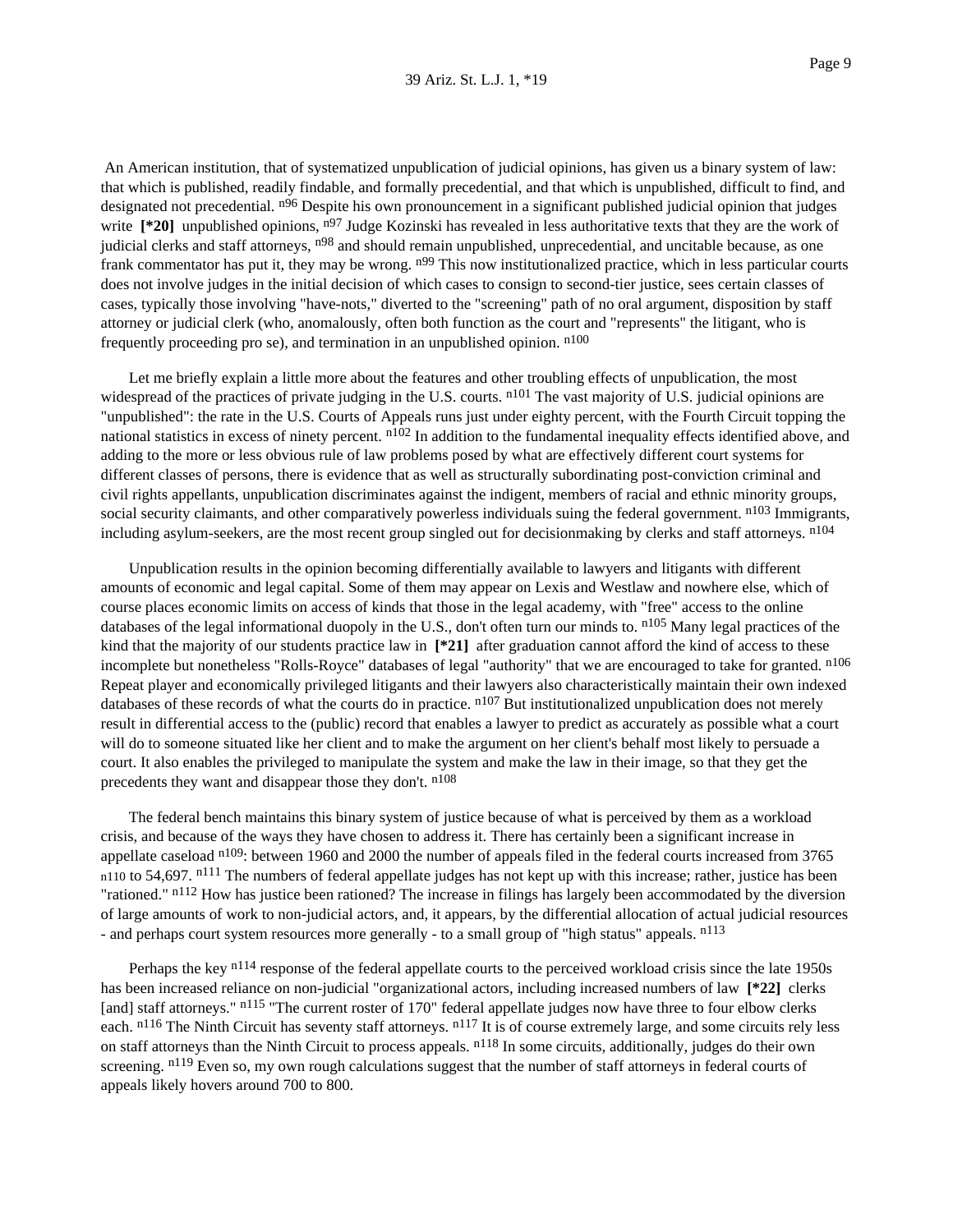The circuit courts have not, however, done everything they can to help themselves. Many on the federal appellate bench, including Judge Kozinski, are opposed to increasing its size. n<sup>120</sup> Reynolds and Richmond conclude this opposition emerges in part from elitism. n<sup>121</sup> Citing federal judges who opined that "the desirability of being a federal judge is inversely proportionate to the number of routine cases brought to federal court ... the professional quality of those who seek a federal judgeship is inevitably affected by the prestige, the challenges and the responsibilities of being a federal judge";  $n^{122}$  "judges also resist more judges simply because mathematics dictates that as the size of the court increases, each judge's chance of drawing an important case diminishes";  $n^{123}$  and "[a larger judiciary ... only dilutes the prestige of the office and aggravates the problem of image,"  $n124$  they conclude that "themes of power, elitism, status, and image appear with distressing regularity" in judicial discourse on the size of the Federal Appellate bench. n<sup>125</sup> Even though Judge Reinhardt, an opponent of FRAP 32.1, has written that "those who believe we are doing the same quality **[\*23]** work that we did in the past are simply fooling themselves," n126 the response of the federal judiciary is to preserve the eliteness of their office:

We federal judges are simply unable to abandon our notion of the appellate courts as small, cohesive entities operating in a pristine and sheltered atmosphere. It appears that, rather than surrender this wholly unrealistic and outdated vision of the federal judiciary, many of us are willing to ration justice. n127

Judge Kozinski argues that efficiency necessitates the binary system of unpublished and published opinions that is supported by, and in turn used to justify, the delegation of judicial work to actors with little or no legal experience beyond a J.D. degree that all-too-frequently involves vestigial training in legal research and the skills of written legal analysis and reasoning. Crudely put, his argument is that Article III appellate judges need to be free to write the twenty n128 or so tightly crafted precedential opinions a year that are needed to keep the law "clean" and tightly controlled,  $n129$ and that the "unsafe" and "sloppy" work of staff attorneys and clerks is necessary to enable them to do that. Citation bans and the designating of these opinions as non-precedential provide the necessary prophylactic against the error and disorder bred in the "black box" <sup>n130</sup> of institutionalized unpublication.

Judge Kozinski's own account of the production of published opinions, however, suggests that the blame for the excessive demands on the resources of federal judges is misplaced. According to one significant study, civil appeals eat up disproportionate amounts of appellate court time despite criminal appeals being blamed for doing this. However, it seems that the staggering expense of published opinions may be the biggest drain on the judicial resources of the federal courts of appeals, which appear to have become quasi-legislatures, doctrinally entrepreneurial inquisitorial courts with little faith in the abilities of the lawyers who brief them:

While an unpublished disposition can often be prepared in only a few hours, an opinion generally takes many days (often weeks, **[\*24]** sometimes months) of drafting, editing, polishing and revising. Frequently, this process brings to light new issues, calling for further research, which may sometimes send the author all the way back to square one. In short, writing an opinion is a tough, delicate, exacting, time-consuming process. Circuit judges devote something like half their time, and half the time of their clerks, to cases in which they write opinions, dissents, or concurrences... . It's not unusual to go through 70-80 drafts of an opinion over a span of several months ....

Once an opinion is circulated, the other judges on the panel and their clerks scrutinize it very closely. Often they suggest modifications, deletions or additions. Judges frequently exchange lengthy inter-chambers memoranda about a proposed opinion. n131

Additionally, the considerable judicial time and energy that goes into managing staffs, staff time and labor, and the resources that fuel the unpublication machine n<sup>132</sup> are being expended in the interests of inferior work product that has to be controlled - effectively "disappeared" - by citation bans, and more fundamentally by legislating such material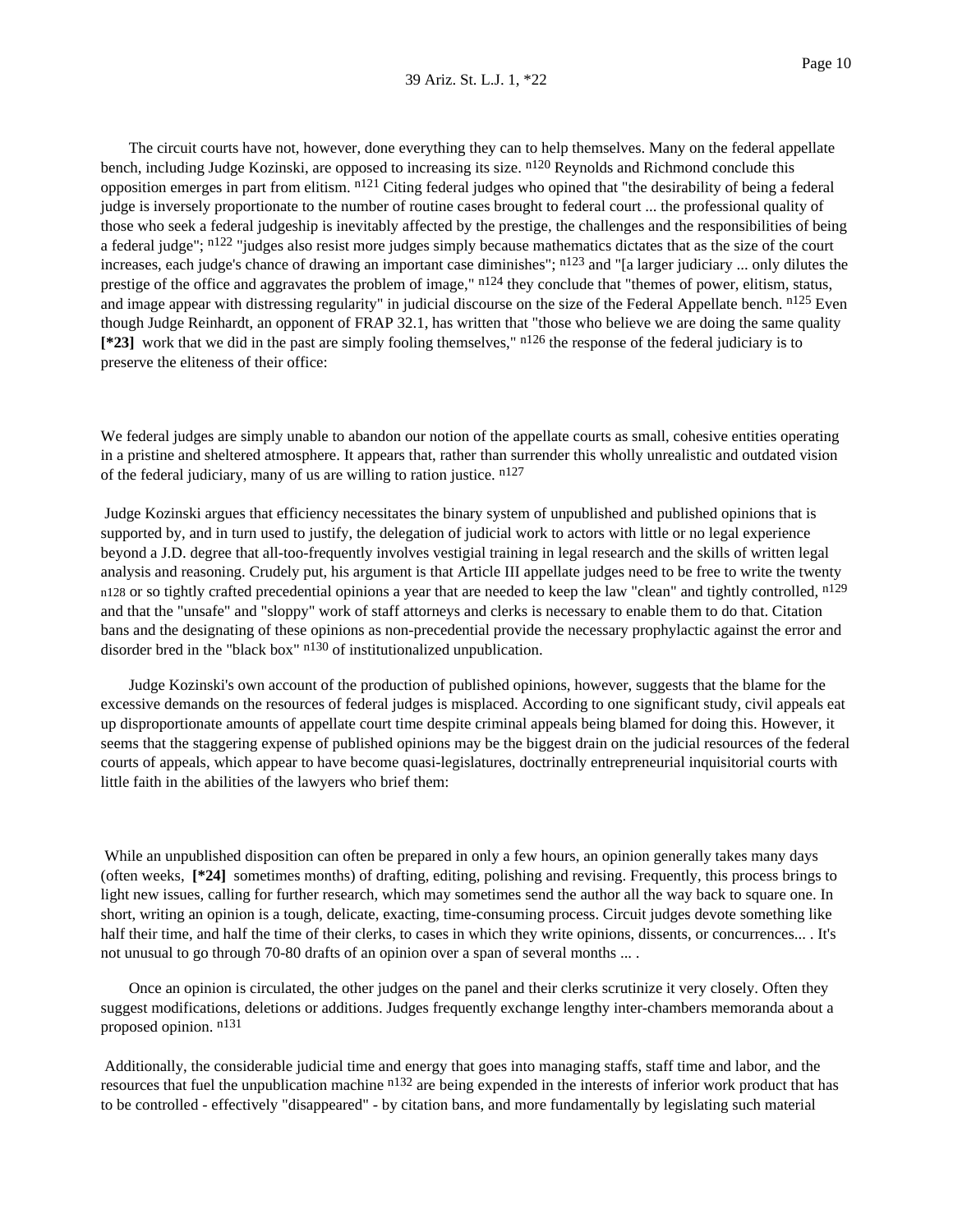unprecedential. Such practices, which have seen the federal courts of appeals largely abandon their error-correction function, themselves lead to the lack of coherence in rule-articulation  $n^{133}$  that is used to justify the "Rolls-Royce" system used to produce published opinions. The lack of predictability produced by the unreliability and inconsistency of rule-application by clerks and staff attorneys also likely leads to increased numbers of appeals, n<sup>134</sup> thus fueling the crisis it seeks to solve. n135

The imbalance of judicial resources consumed by published opinions aside, the claimed rationality of massive delegation of Article III judicial power to non-judicial actors may be no more than a chimera. Despite Cohen's sympathetic  $136$  former insider's perspective,  $137$  one can come away from his study concluding that the federal courts' responses to their **[\*25]** workload crisis are characterized by a panicky amateurism, leading to "innovations" such as "significant changes in the use of law clerks, bench memoranda, and the en banc process," n<sup>138</sup> that may in fact exacerbate and certainly do not cure the problem of inadequate judicial productivity. They have left obvious basic, and readily locally remediable, problems of efficiency untouched.

Some of the evidence of the inefficiency of the federal appellate courts that emerges in Cohen's study and from the Report of the Federal Judicial Center is remarkable. For example, the large and geographically dispersed Ninth Circuit, where much of the opposition to FRAP 32.1 was located, is so "organized" that a panel can prepare an opinion or opinions on a case only to have the work wasted because another panel has been addressing the same issue, unbeknownst to the first panel, and has beaten it to the punch on issuing a (published) opinion, which binds the circuit. n139 A member of the Second Circuit revealed that "since summary orders are never pre-circulated to the full court and do not appear as slips, judges who were not on the panel have no opportunity ever to know what they say." n<sup>140</sup>

Even if the evidence suggested that the current allocation of resources within the federal courts of appeals was entirely rational, the ostensible drive to rationality has a heavy price. Cohen has argued that the "delegation of adjudicative duties to judicial staff" is an aspect of the federal appellate courts' privileging of what he calls "the rationality of organizational efficiency" over "reasoned justice." n141

The federal appellate bench is so beset by the perception of workload crisis that judges "develop an emergency attitude" that is in tension with "the normative ideal of justice," and are willing to accept procedural changes, such as increasing reliance on staff, as long as they "perceive that [these changes] increase efficiency and that the cost to justice is minor." n142

So what evidence is there of the "cost to justice"? Cohen notes that judges rely heavily on law clerks to undertake research for them  $n^{143}$  - a far from novel suggestion in the literature on law clerks. Less likely to be anticipated, however, is his passing revelation that elbow law clerks may **[\*26]** miss even Supreme Court cases in conducting research. n144 How much less likely might they then be to find relevant unpublished opinions among that likely relatively small group of unpublished opinions that have information that would make them usable by a legal researcher, that is, a reasonably detailed account of the facts and/or the reasons for the court's decision? Some of them do not appear on Lexis or Westlaw, and where they do, they have fewer editorial enhancements that would make them findable in a search driven by the electronic equivalents of digest-like searching.  $n^{145}$ 

Despite federal legislation apparently mandating posting of all unpublished circuit court opinions in "text-searchable" form on court websites, <sup>n146</sup> only some circuits make even comparatively crude key-word searching available, rather than the more sophisticated Boolean logic employed by Lexis and Westlaw. Others require the researcher to know the matter number or name of a case in order to locate it, that is, their unpublished opinion databases are not meaningfully searchable at all. n<sup>147</sup> The Federal Judicial Center established that the Eleventh Circuit "only permitted electronic access to ... unpublished opinions in April 2005, and ... only prospectively," while observing that "all of the unpublished opinions of this court that we examined were "tabled' in the Federal Appendix, showing only whether the lower court was affirmed or reversed." n<sup>148</sup> Further, the federal legislation does not specify for how long circuit courts must self- **[\*27]** publish their formally unpublished opinions on line. n149 The Ninth Circuit's articulated policy is to leave them up for thirty days. <sup>n150</sup> Given that elbow clerks typically have much more paradigmatically elite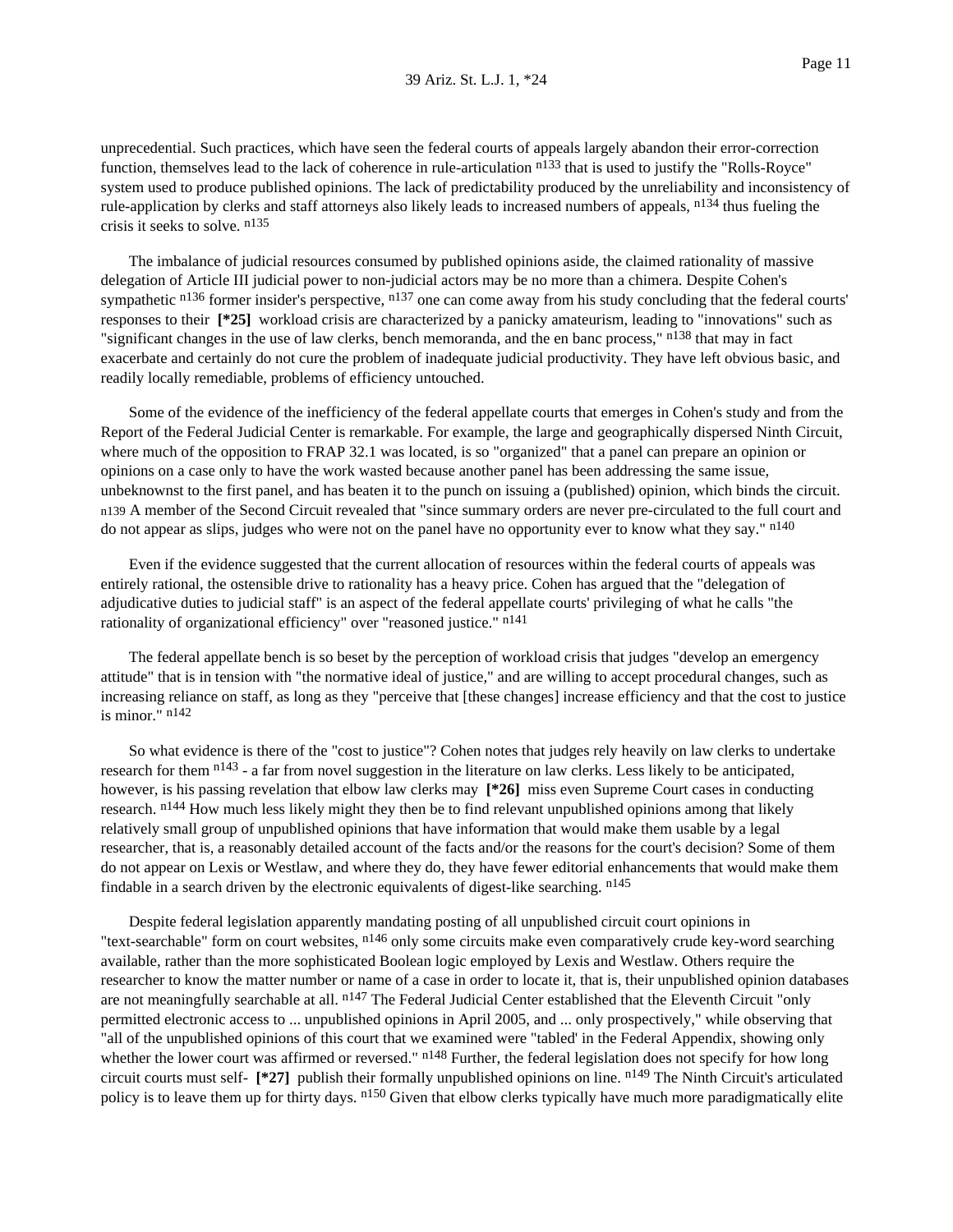academic qualifications than occupants of staff attorney positions, is this latter group of de facto judicial actors even as well qualified to "find the law" as the clerks?

There may be problems with the quality of delegated judicial work, however, even if a clerk has strong research skills. Various federal appellate judges Cohen interviewed indicated that the legal analysis of work done in chambers by clerks or law students acting as judicial externs could be unreliable  $n151$  - an unremarkable matter given that clerks are likely to be fresh out of law school and externs still undertaking law studies.

What kinds of cases are clerks and staff attorneys (and externs) delegated responsibility for, and how? All too often, the decision to delegate is itself made by court staff or elbow clerks rather than by judges,  $n^{152}$  and it is a decision based on categories <sup>n153</sup> rather than, for example, based on some independent evaluation of complexity.

Whether or not such a categorical cut is made, the cases assigned second-class handling tend to be those which federal appellate judges find distasteful, or irksome. n154 As indicated above, postconviction appeals, appeals from pro se litigants, n<sup>155</sup> civil rights cases, including those brought by prisoners, n<sup>156</sup> and asylum and immigration appeals have been identified at differing times as the paradigmatic stuff of the "screening" track. Criminal cases are more frequently allocated to the screening track than civil appeals.  $n157$  Other types of cases that may be categorically consigned to screening/disposition by unpublished opinion or which end up on that track include veterans' n<sup>158</sup> and social security n159 benefits claims, ADA cases, n160 and **[\*28]** employment discrimination cases. n161 Some of these categories may overlap. These cases may not characteristically or frequently involve doctrine-crafting, but they do, as Richman and Reynolds register, characteristically involve claims of denial of justice, and by those "most in need of judicial protection." n162

Judges, on the other hand, are more likely actually to themselves decide "important cases (usually measured by monetary value)," n<sup>163</sup> such as ""important' securities or antitrust," n<sup>164</sup> or "corporate tax" n<sup>165</sup> cases and those brought by "powerful litigants." <sup>n166</sup> "[A] litigant's ability to mobilize substantial private legal assistance" makes it more likely that his appeal will actually be considered by a judge.  $n^{167}$ 

Davies's important study suggests that the system of delegation of judicial work to clerks and staff attorneys leads to a diversion of appellate court resources away from criminal appeals to "more attractive civil appeals." n168 This effect occurs "regardless of the incidence of "frivolous' criminal appeals." <sup>n169</sup> This diversion is produced by the competing "professional satisfactions and incentives" handling civil appeals accords appellate judges and the "disincentives" they experience from handling criminal appeals. n<sup>170</sup> It is accompanied by discourses privileging the asserted "efficiency" of delegating the exercise of judicial power, and also by denigration of the types of matters typically screened away from the judges, which are characterized as "frivolous" or "routine," and thus "unchallenging" and "boring," and so on. n<sup>171</sup>

The discourse of the judges interviewed by Davies <sup>n172</sup> also exhibits a characteristic tunnel vision: the pressure on the appeals courts is perceived **[\*29]** to be a result of the Warren Court's due process jurisprudence revolution and the (frequently related) increase in civil rights litigation precipitated by the enforcement of Brown in the federal courts.  $<sup>n173</sup>$ </sup> In addition, however, in complaining about the increase of appeals in these classes of cases, the judges do not characteristically focus on the commands of due process or civil rights;  $n174$  these subsets of the discourse of equality are notably absent from their assessment of the demands made by the perceived workload crisis. Remarkably, what they focus on is what is represented by the presumed privilege of indigent criminal defendants and the lack of desert of appellants who cannot "pay their way." As one of Davies' informants put it:

I never consciously approach the decision making differently in criminal and civil cases ... . In a criminal case, though, we have to understand this; we have a large number of criminal cases that are appealed, I assume that it is a high percentage of all cases that are tried. The defendant really has no reason not to appeal - he gets a free transcript, free counsel, he may be out on an appeal bond and it doesn't hamper his out time with the Adult Authority ... . You don't find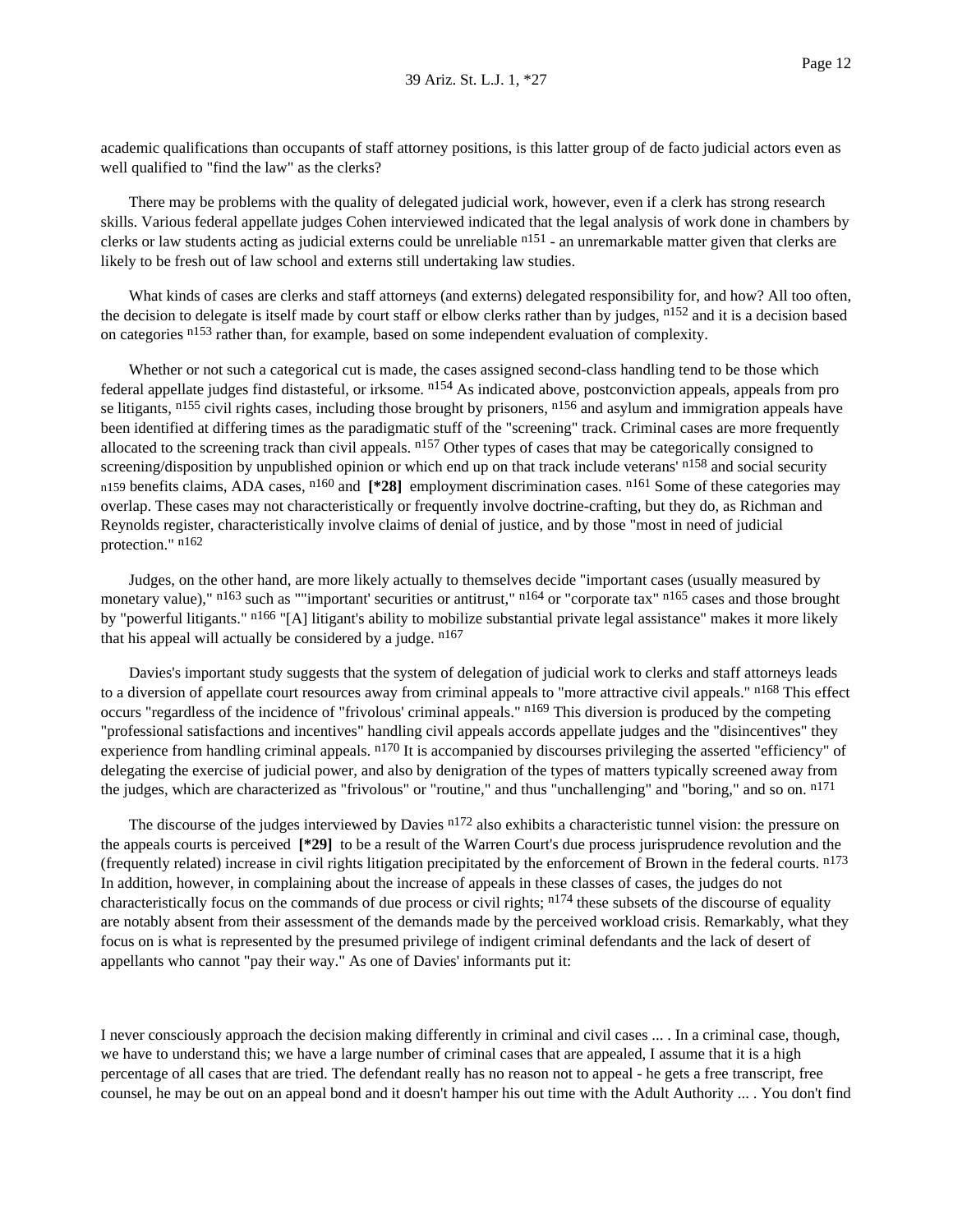that situation in civil cases; everyone is paying there.  $n^{175}$ 

There is no recognition here that there may be things other than the inferred "privileges of indigence" that might prompt criminal appeals (or prisoner civil rights suits): a perception of miscarriages of justice resulting in unfairness on a scale culminating in substantively wrongful conviction, say; or harsh conditions experienced during criminal punishment. The appeals of indigent prisoners themselves are perceived to be not merely frivolous and unmeritorious but actively unjust. For example, Chief Justice Burger characterized criminal appeals as "an endless quest for technical errors unrelated to guilt or innocence," making a "mockery of justice." n176 In fact, the appeals court processes themselves seem to place almost no priority on "justice."

First, the reliability of screening is undermined by a failure of courts to define either consistent or safe criteria for frivolous or routine matters that may be safely screened, often by staff attorneys themselves, to be disposed **[\*30]** of by staff attorneys rather than by judges. n<sup>177</sup> Davies argues both that appellate courts characteristically exercise a broad discretion (analogous to their discretion in hiring clerks) in deciding what kinds of matters are sufficiently meritorious to be handled by judges and sufficiently frivolous to be handled by staff attorneys, and that "the "merit' or "hopelessness' of an appeal is to some degree a function of the appellate court's receptivity to the issues raised." n<sup>178</sup> Here again, the courts' tunnel vision is exacerbated by their reluctance to consult outsider perspectives and their reliance on what and whom they know, the people whom they employ.  $n^{179}$ 

Next, the discourse of workload crisis that justifies screening masks the fact that while an increase in criminal appeals accounted for a significant proportion of the marked increase in appellate court filings in the 1960s, that is of caseload, civil cases, not criminal cases, are disproportionately responsible for appellate workload, <sup>n180</sup> because that's what gets the lion's share of appellate court resources as a result of choices made by appellate courts in response to the volume crisis and their differing attitudes towards different kinds of appeals. Davies concludes that "the concentrated use of expedited procedures in criminal appeals may reflect the informal, extra-legal, political priorities of appellate court organizations rather than being merely neutral managerial tools,"  $n181$  arguing that "the actual distribution of appellate attention and resources appears to be heavily skewed in favor of civil appeals; indeed, the typical criminal appeal occupies a rather marginal status." n<sup>182</sup>

Davies sought to identify whether factors other than "legal "merit'" played a role in this skewed allocation of resources. <sup>n183</sup> He concluded that the generally hierarchical nature of the legal profession was a significant source. <sup>n184</sup> Specifically, civil appeals are higher status than criminal appeals and are generally handled by higher status lawyers than those on the defense side of the criminal bar. n<sup>185</sup> Civil appellate litigation specialists see oral argument as providing affirmation of their professional abilities in their (paying) clients' eyes. <sup>n186</sup> Quoting an appellate lawyer to the effect that "in a civil appeal, the Court of Appeal wouldn't dare write a two-page opinion[, **[\*31]** for t]hey know the lawyer has to show something to his client to prove he's worth the fee," Davies hypothesizes that "given the influence and interest of the civil bar, it can be predicted that the concentrated use of expedited procedures in civil appeals would create conflict." n187

Ideology played another significant role in this skewing of resource allocation toward civil appeals. Davies' judicial informants saw civil cases as "more interesting, more satisfying, and more prestigious," and less "repetitious and monotonous" than criminal ones, even when "frivolous" and "routine" appeals had been screened out. n<sup>188</sup> Because public law appeals were increasingly likely to be granted certiorari to the jurisdiction's highest court, intermediate appellate court judges increasingly had the opportunity to distinguish themselves in private law civil cases, which offered them "their most satisfying, visible and prestigious work." <sup>n189</sup> Criminal appeals, on the other hand, tended to involve serious criminal cases with little contestation about the factual guilt of the appellant. n190 "Because of the clear social costs involved in the potential release of such appellants, the criminal convictions appealed present a highly unattractive set of cases for appellate intervention." <sup>n191</sup> This attitude affects outcomes as well as the allocation of resources. One of Davies' informants reported that while the threshold for legal error was formally higher in civil appeals than criminal appeals because of the (formally) higher due process standards applicable in criminal appeals, as a practical matter, it was easier to win civil appeals than criminal appeals, "even when substantial due process issues were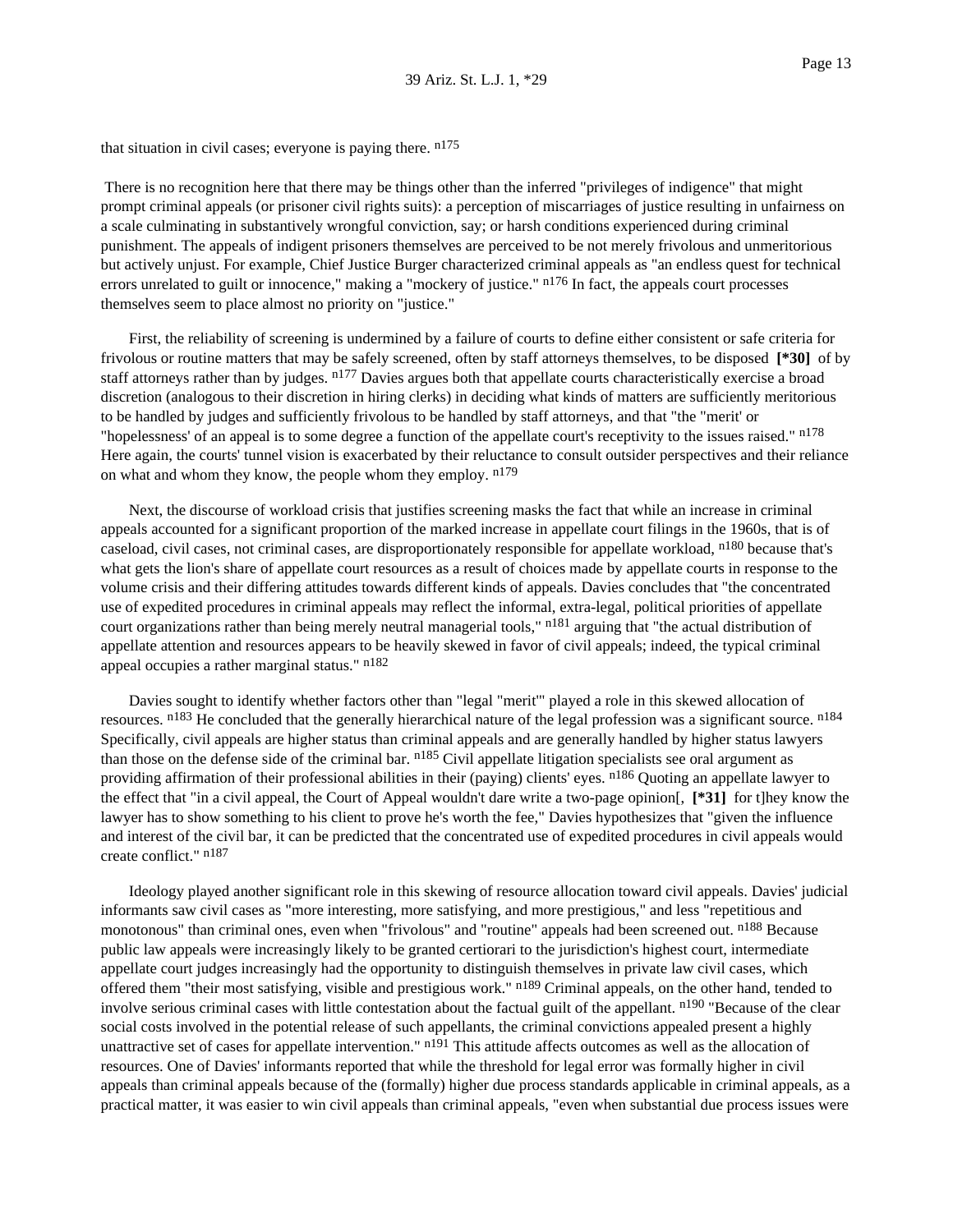involved." n<sup>192</sup> That is, as a practical matter, the relative positions of the de jure thresholds for legal error were reversed de facto.

Davies concluded that, contrary to dominant court discourse, criminal appeals may be "routine" rather than "complex" because "inexperienced and underpaid appointed counsel fail[] to identify or develop latent issues," n<sup>193</sup> and that "an allocation of appellate resources based on legal "complexity' is, indirectly, an allocation based on litigation costs and wealth." n194

Davies' study suggests that court staff decide cases differently from judges. Among his quantitative findings in his empirical study of  $[^*32]$  California's First Appellate District were that reversals of criminal cases were significantly lower for staff-processed than judge-processed criminal appeals. <sup>n195</sup> It also suggests that merit cannot account for the difference. Noting that "the proponents of expedited processing" of criminal appeals have not (and likely cannot) identify criteria for establishing "frivolous appeals," he concluded that, even if this were possible, "one may ... legitimately question whether two-thirds of all criminal appeals filed are so inherently "hopeless' or "frivolous' that staff processing is appropriate." n196 His study also theorized that judicial evaluations of complexity of cases suggested "that legal complexity itself is linked to economic status. Wealthy litigants can afford to pay lawyers to develop "complex' points; less affluent appellants cannot." n197

What happens when cases are diverted to staff attorneys by a circuit's "screening" practices? Most of the available data dates from the 1980s, but it still appears to be the case that different circuits rely on them to exercise Article III judicial power to differing extents. <sup>n198</sup> In the 1980s, some circuits only screened "certain types of cases" although others submitted all cases to screening. n199 In the 1980s, the circuits studied by Cecil and Stienstra had criteria based on complexity for screening cases away from oral argument and towards summary disposition. n<sup>200</sup> For example, the Ninth Circuit followed "detailed written guidelines [published in a staff attorneys' handbook] that list the characteristics of cases generally designated for nonargument." n201 However, Cecil and Stienstra concluded that "factors **[\*33]** other than the stated criteria explained screening onto the nonargument track that today leads to staff attorney processing and unpublished opinions." n202

The identity of those making the screening decisions also varies. At the time of the Cecil and Stienstra studies of the circuit courts' unpublication and screening practices in the mid 1980s,  $n^{203}$  for example, the Ninth Circuit delegated to court staff the task of determining which appeals were assigned to the "nonargument" track.  $n^{204}$  The initial screening work of staff attorneys was reviewed by the "supervisory staff attorney," not by a judge. n<sup>205</sup> In other instances, circuit court judges do the screening themselves.  $n^{206}$ 

In the 1980s, reviewing panels were provided with briefs and case records as well as material prepared by staff, n207 which could involve "no more than a summary of the issues in the case or ... may be as detailed as a draft disposition with a supporting memorandum."  $n^{208}$  We do know that today the staff prepares a draft unpublished opinion. n209 A more critical issue, however, is how much of what they receive screening judges read. Remarks by Ninth Circuit judges quoted in the Introduction suggest that there is some obfuscation about what the judges read that might enable them to be certain, independent of a staff attorney's analysis and recommendations, that they have decided a case correctly. There are assertions that the judges do read the materials,  $n^{210}$  and other statements undercutting those assertions.  $n^{211}$  It is unlikely, although of course not impossible, that in the case of careful judges on circuits less inclined than the Ninth to delegate **[\*34]** Article III jurisdiction to clerks and staff attorneys, judges duplicate the work of those staff attorneys. To do so would be to defeat the rationales for the binary system of justice: to enable the painstaking production of a tiny number of precedential decisions, which passes for efficiency. Even in the 1980s, when all federal appellate judges surveyed by Cecil and Stienstra said they read memoranda prepared by staff attorneys, and most reported that they read any briefs filed, albeit selectively, only two read the record. n<sup>212</sup> Whatever the judges may have read in advance of screening meetings in the 1980s, today on the Ninth Circuit the screening panel, whose members have not even read the briefs in advance,  $n^{213}$  meets monthly with the staff attorneys to dispose of these cases. n214 Then the "embedded ethical issue ... no one ever talks about" confronts judges: how to pay attention to the detail of dozens of cases briefed to you orally, together with their "final draft" dispositions, rather than succumbing to the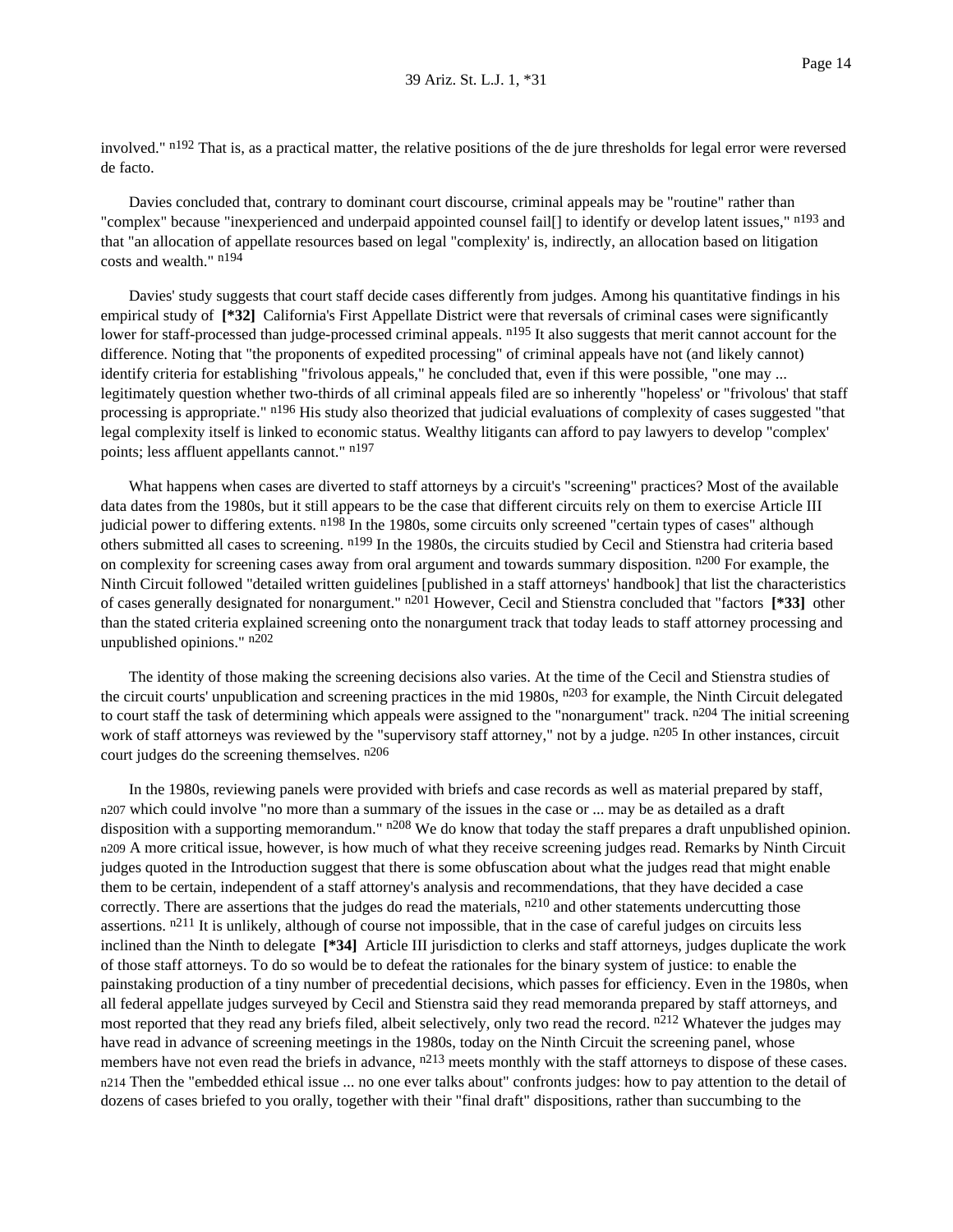"almost irresistible" "urge to say O.K. to whatever is put in front of you."  $n^{215}$ 

In the absence of reading an appeal's fundamental documents, the claim that screening panels decide or ensure the decisional accuracy of staff-attorney-produced opinions is untenable, and this likely applies also to unpublished opinions written by clerks. As has been registered elsewhere, the federal courts of appeals have come to function like certiorari courts rather than like courts to which appeals are formally as of right.  $n^{216}$  The cover that enables them to function as de facto certiorari courts, all too frequently by according second-class treatment to "have-nots," is reliance on new law graduates.

**[\*35]** And what of the quality of the work of those "denying certiorari," in many cases foreclosing meaningful appellate review? n<sup>217</sup> Some circuit court clerks may have the skills and abilities that make it safe to rely on their researching what the law "is." This assumption, and the much more contestable parallel assumption that it is appropriate or safe, or safe enough, given the importance of the matter in question, to delegate judicial power to them, has been mirrored by lower courts and extended within both circuit and district courts from elbow clerks to staff attorneys, whose work even a conscientious and ethical individual judge has little capacity to influence in a circuit that delegates screening and the work of actually reading appeals documents to staff.

There is ample evidence that this assumption about the quality of the work of those to whom the majority of Article III appellate power is delegated is not a safe one. Ninth Circuit judges surveyed by the Federal Judicial Center described the "screening track" process in this way: "About one-half of our unpublished dispositions are written by central staff attorneys (not elbow clerks). Judges review them minimally, mostly for result. That practice could not be maintained [if they were citeable]"; n218 and

we have two kinds of unpublished decisions - those issued in calendared cases before regular panels (not all of which are argued), and those issued in "screening" cases, in which drafts are prepared by central staff and approved by three-judge panels after oral presentations and brief reviews of documents. I would be comfortable having the first group cited, as long as they are not precedential, because a substantial amount of chambers work, by both law clerks and judges, go into them. As to the second group - screened cases - the dispositions are exceedingly short, and I have much less confidence in whatever reasoning does appear. n219

This comes perilously close to conceding what Hangley has characterized as the "apparent (although almost never articulated) [fact] that some of the circuits' attitudes toward their non-reporter published opinions is driven less by the belief that those opinions say nothing new than by the fear that they may say something that is wrong," n<sup>220</sup> apparently because they are drafted by staff attorneys.

**[\*36]** What of those unpublished opinions that result from cases that are not handled by staff attorneys? How do judges delegate judging to elbow clerks, and does the practice of delegation differ between published and unpublished opinions? There are various contemporary models involving delegating decision-making, and thus a distance from both the idealized model of clerks as judicial adversary, engaging in an intra-chambers Socratic exchange designed to refine the judge's step-by-step reasoning toward a decision,  $n^{221}$  and Sheldon's model of "assistant" clerks,  $n^{222}$  who carried out research, cite checking, editing, n223 and even the drafting of opinions that had limited influences on the judge's final decision and its reasons for judgment.

In the case of elbow clerks there may, at the extreme, be more or less complete delegation of "decision-making power." n<sup>224</sup> Cohen, a former Ninth Circuit clerk, suggests that at least in some cases, judges delegate primary decision-making to clerks.  $n^{225}$  The complete delegation of decision-making and opinion-writing may be the inevitable result of the binary system of opinion-production,  $n^{226}$  and seems flagrantly unethical,  $n^{227}$  despite attempts to justify it. In the face of mounting criticism of its binary system of publishing, which the federal appellate bench apparently "just doesn't get," n<sup>228</sup> 63% of those judges who responded to a 1990 survey said that they "rely on their clerks to do at least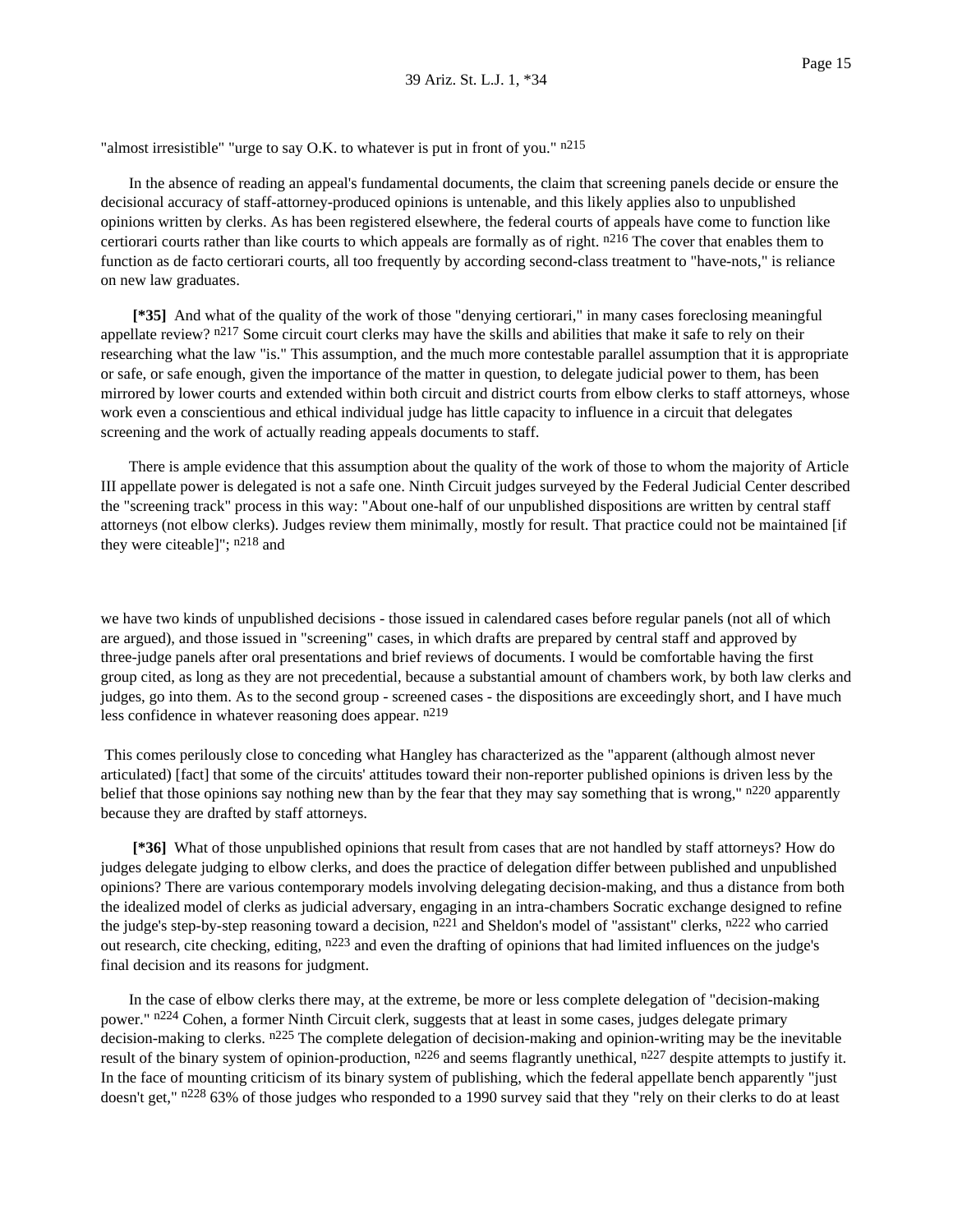some work they believe they should do **[\*37]** themselves, and 30% do so "often' or "usually,'" and 39% of them said that staff attorneys did work they should have done themselves "sometimes," "often," or "usually." n229

Another model is that the judge "makes the decision" and then has the clerk prepare the "reasons for judgment," n230 in "briefs [written] to support a predetermined result."  $n^{231}$  This is problematic for a number of reasons. First, as Judge Wald, for example, has indicated, there is a view that good judicial decisionmaking occurs in the writing of the "reasons for judgment," and thus a decision rationalized under delegation ex post facto may not be right. n<sup>232</sup> The clerks may be making the decision rather than merely giving reasons for it or articulating the rule on which it was based. In a world less civilist than Judge Kozinski's, the articulation of reasons why a rule does or does not apply to a given set of facts might be seen as "the law." As Anne Coughlin (no poststructuralist jurisprudential radical) writes in her own account of clerking for Lewis Powell, "words are (most of) that stuff we call law." n<sup>233</sup> Thus only the fiat that declares clerk-written opinions "not law" means that clerks are not making law in any unpublished opinion. And in chambers where the ostensibly-authoring judge delegates all but formal "decision-making" to clerks, this presumed prophylactic ceases to function. Judge Posner, as well as criticizing clerk-written opinions as suffering from a range of stylistic deficits, including excessive length and reliance on citation, has suggested that the phenomenon of reliance on clerks is likely to inhibit the development of judges themselves.  $n234$ 

Further down the scale of delegating responsibility for the judicial function is the model of judge and judicial clerk that constructs the judge as editor and the clerk as drafter,  $n235$  with or without initial tentative or more or less final decision-making on the outcome of the dispute by the judge. There are variants on this model. According to Mark Tushnet, on the modern Supreme Court,

several [Justices] outlined the main points of an opinion to their law clerks and then edited the draft the clerk produced. The degree **[\*38]** of editorial supervision varied as well, with some Justices going over the drafts in detail and others merely inserting paragraphs into what their law clerks had produced. Chief Justice William Rehnquist has written that he has his clerks "do the first draft of almost all cases" in his chambers, and that sometimes he leaves those drafts "relatively unchanged." Laurence Tribe reported that "a number of opinions [he] worked on" as Justice Stewart's law clerk "are really almost exactly as [he] drafted them," including one of Justice Stewart's most celebrated opinions. Indeed, all of the Justices relied heavily on their law clerks, particularly for working out details; ... "The Justices normally outline the way they want opinions drafted. But the drafting clerk is left with a great deal of discretion on the details of the opinion, particularly the specific reasoning and research supporting the decision." n236

It is said that some judges may concur, dissent, or even accept or reject an assignment to draft a panel's opinions based on the skills and ideological positions of their law clerks. n237

Less direct delegation to clerks of judicial decision-making can occur where judges rely largely or solely for decision-making on the bench memorandum or bench memoranda prepared by clerks, rather than on the record or the briefs. There are various levels of judicial involvement in bench memoranda prepared in chambers by elbow clerks n<sup>238</sup> or by judicial externs who are still enrolled in law school. n<sup>239</sup> However, there is evidence that where a memorandum has been produced with no judicial oversight, it may contain "errors or omissions that an experienced attorney would have caught." n<sup>240</sup> This problem can extend to draft unpublished opinions produced without judicial oversight. One of Cohen's sources complained, "I get some [bench memos] that say [the judge has] not read the bench memo. I get memorandum dispositions where the judge says "I have not read this." n<sup>241</sup>

Paradoxically, judges are supposed to be kept from making mistakes  $n^{242}$  and kept up to date  $n^{243}$  by people whose research and written legal analysis **[\*39]** and reasoning skills they mistrust. This paradox signals that even in the face of the recognition that it is unsafe to do so, business continues as usual, obscured by familiarity. The "appearance of propriety" in all these cases is (superficially) maintained by the regulatory fiat, or legal fiction, that says these opinions are unprecedential - not law.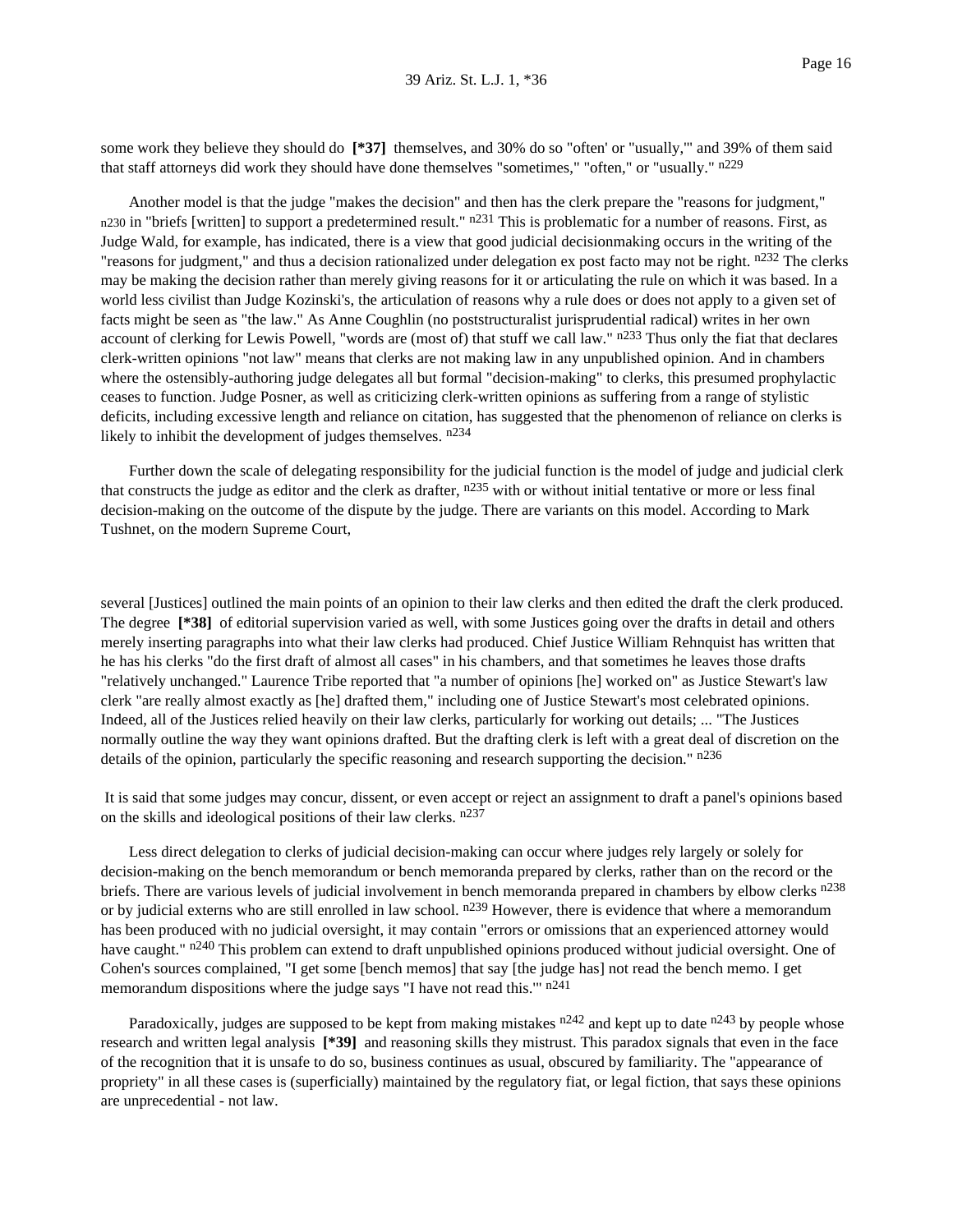#### II. Evidence of Impoverishment

The U.S. federal courts' system of institutionalized unpublication and binary appellate justice impoverishes U.S. law in two main ways, by producing negative "rule of law" effects and by producing inequality effects. Many of these effects, including the unpredictability caused by differential access to unpublished opinions n244 and frequent lack of meaningful searchability of those opinions,  $n^{245}$  operate independently of the work of clerks and staff attorneys. Responsibility for them must be laid at the feet of the judges themselves, as must the overriding responsibility for the impoverishing effects of clerk and staff attorney work in producing unpublished opinions, as a result of their delegating Article III judicial power to young people who are insufficiently trained and experienced to exercise it safely.

My concern in this Part is to document the kinds of impoverishment of U.S. law produced by clerk and staff attorney work itself, with a view to identifying reforms that could reduce the impoverishment of U.S. law "from the bottom up."

Unpredictability traceable to the work of clerks and staff attorneys is caused by "sloppily-drafted" opinions  $n^{246}$  and ones that get the law, or facts, or decision wrong. n<sup>247</sup> Inexperience, inadequate legal research and analysis skills, and the difficulties in finding in favor of litigants whom court culture disparages affect "have-nots" disproportionately, because their cases are the ones that these junior de facto federal judges most frequently process. n<sup>248</sup> Clerks and staff attorneys are more likely than judges to make factually or legally wrong findings because they have missed or misinterpreted something where a more thoroughly trained or more experienced person **[\*40]** might not have done. n249 The culture in which they do their work also plays a role. "It is not difficult to understand why unpublished opinions are dreadful in quality. The primary cause lies in the absence of accountability and responsibility; their absence breeds sloth and indifference." n<sup>250</sup>

Sloppiness and errors may have differing kinds of inequality effects when coupled with unpredictability produced by differential access to legal knowledge. For example, a relatively poorly-resourced litigant may not be equally able to determine that her chances of succeeding or failing on appeal are better or worse than they actually are as a better-resourced one, who knows what the court who will hear her appeal is actually doing across the body of its jurisprudence with cases like hers. This may be exacerbated if the first litigant or her lawyer does not know enough about how the law is actually being administered  $n251$  to determine that a "sloppily worded" unpublished opinion, perhaps drafted by a judicial clerk, does not give meaningful guidance about how her case will be treated, or that a decision that is wrong as to the law is just that, and thus unsafe to rely on. These problems may be magnified if the lawyer or litigant is not sophisticated enough to know that the sloppy or wrong opinion gives no guidance about what actual circuit judges think. n252

Staff attorney-drafted opinions are especially likely to give no or no meaningful reasons for the court's judgment, which impoverishes the corpus juris, making us unable to determine how the courts are really treating disputes.  $n253$  It is of course difficult for a new law graduate to engage ethically with a court culture that accepts an opinion without reasons as "normal" for certain kinds of cases.

What of the more profound and direct disadvantages experienced by the poor and the powerless when judges delegate the work of considering their appeals to clerks and staff attorneys? What evidence is there that "have-nots" do more poorly when clerks and staff attorneys process their appeals than when judges do? Let us return to Law's study of strategic voting in Ninth Circuit asylum jurisprudence, discussed in the Introduction. n<sup>254</sup>

**[\*41]** Law's study is complex, positing three different hypotheses, each with subparts. n255 To some extent, the data most relevant to this article are not the most significant for Law. In particular, he is especially interested both in an increase in publication rates for pro-asylum seeker decisions made by Democratic panels when the periods 1992-1997 and 1999-2001 are compared, n<sup>256</sup> and in evidence that those Democratic appointees to the Ninth Circuit bench who are more likely to find for asylum seekers in published than in unpublished opinions are engaging in "strategic behavior." n257 According to his interpretation of data on Ninth Circuit asylum cases from 1992-2001, when an opinion will be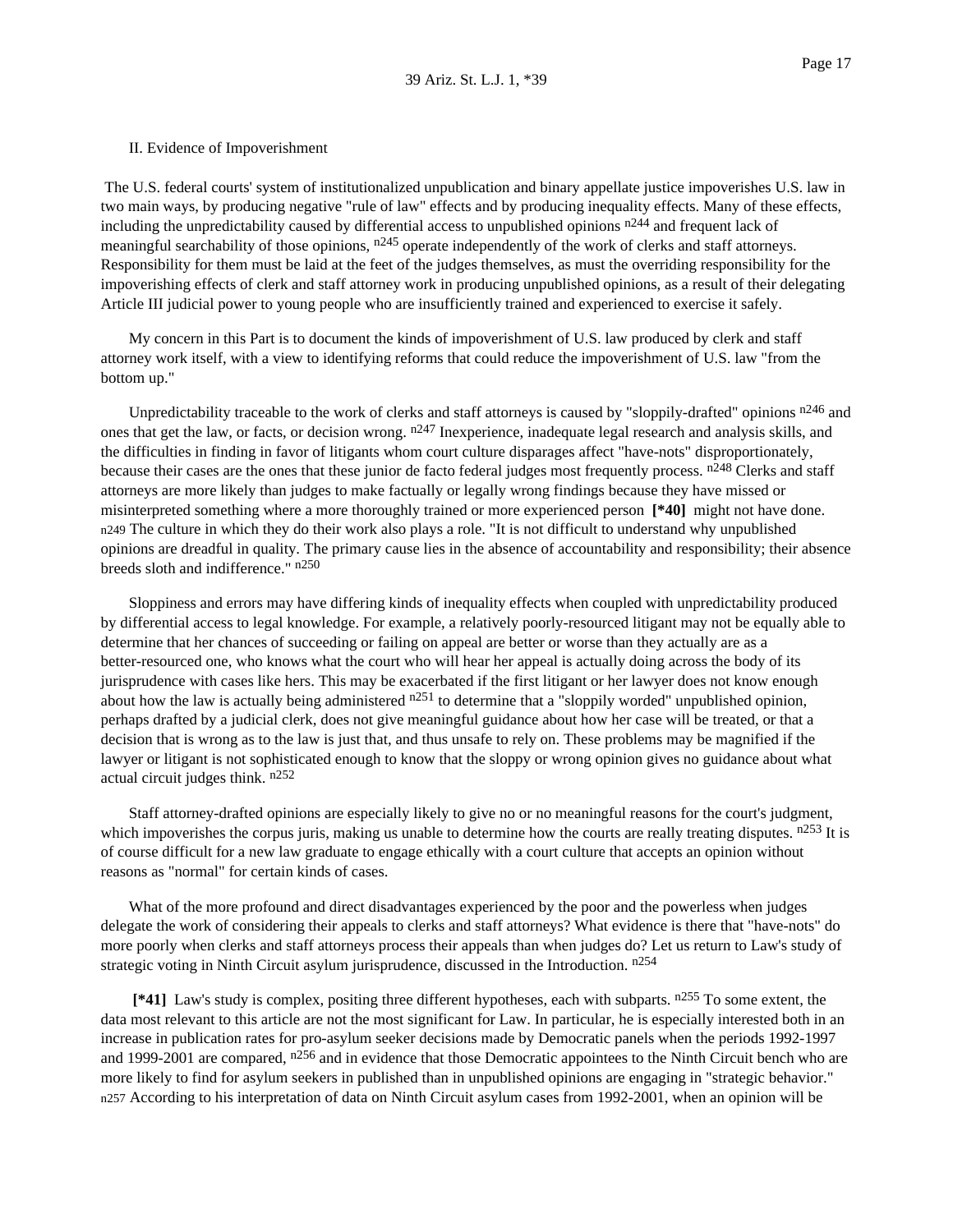published, some Democratic appointees "demonstrate[] a heightened tendency to vote in favor of the asylum seeker," n258 in order to "make "good law,' and to avoid making "bad law,' by casting "good' (ideologically preferred) votes in published cases, while restricting "bad' (ideologically disfavored) votes to unpublished cases." n<sup>259</sup> Davies' research suggests that meritoriousness or its absence does not account for lost appeals,  $n^{260}$  and thus that it cannot explain the significant difference in the rate at which these Democratic appointees find for asylum-seekers in their unpublished and published opinions respectively.

If it is correct, Law's hypothesis means that some Democratic appointees to the Ninth Circuit bench and no Republicans are sufficiently intellectually dishonest or disrespectful of their office to let publication status rather than "merits" drive their decision-making in the case of a paradigmatic group of disadvantaged litigants, namely asylum seekers. They

show greater willingness [than other Ninth Circuit judges] to vote against their ideological convictions in unpublished cases ... . because unpublished cases do not damage as precedent, [such a judge,] who would prefer to decide the case differently[,] may trade her vote in return for nonpublication or may acquiesce for the sake of "collegiality," which [may] include a meaningful expectation of reciprocity over the course of repeat play. n<sup>261</sup>

There are of course schools of thought which would not find it puzzling that appointment by Democrats to the Ninth Circuit bench was more likely to produce at least one kind of behavior that arguably signals **[\*42]** disqualification for judicial office than appointment by Republicans. n<sup>262</sup> There may, however, be alternative hypotheses.

Knowing what we know about who typically produces unpublished opinions and the conditions under which they are produced, there is an apparently more plausible interpretation of the data than that offered by Professor Law. Judges Kozinski and Reinhardt have revealed that most Ninth Circuit unpublished opinions are clerk and staff attorney work product, rather than the fruits of judicial labor.  $n^{263}$  Further, forty percent (some estimates put it at about half  $n^{264}$ ) of the Ninth Circuit's unpublished opinions are not chambers work product, subject to proximity to a judicial editor, but rather the work product of staff attorneys, who do not work under direct judicial supervision. n<sup>265</sup> How could Law's analysis fail to account for the fact that most unpublished opinions on the Ninth Circuit are not apparently judicial work? The answer may lie in the fact that Professor Law was himself a Ninth Circuit elbow clerk, n<sup>266</sup> and was thus presumably more familiar with the production of unpublished opinions in chambers than those produced by staff. What appears certain, however, is that his implicit assumption that in the case of the strategic judges, the decision to publish is always a product of a judicial decision at the point of vote-casting, is undermined by screening to the staff attorney track by staff at the point of entry to the appellate court system. Simply put, if an appeal, by virtue of its subject matter or the type of appellant who brings it or through adherence to some more principled form of sorting appellate sheep from goats, is screened to be handled by staff attorneys, it is presumptively highly likely that it will terminate in an unpublished opinion, which, on the Ninth Circuit, is brought fully drafted to the conference between panel and staff attorneys at which its fate is formally decided.  $n^{267}$  The decision about publication status is often made elsewhere than chambers or conference by someone other than a judge.  $n^{268}$ 

A finding of Law's study that is not emphasized in his conclusions about his study is that most "Republican" asylum decisions are made against the **[\*43]** asylum seeker. n269 This is unsurprising. After all, "studies of judicial behavior have, consistently and with success, used party of appointing president as a proxy for judicial ideology." n<sup>270</sup> Equally unsurprisingly, Law also concluded that "panels dominated by Democratic appointees render a significantly higher proportion of liberal decisions than panels dominated by Republican appointees, regardless of publication status; moreover the extent of this disparity for unpublished opinions rivals what has been observed of published decisions." n271 However, Law's research also shows that while Democrats favor asylum-seekers and Republicans favor the government, majority Democratic panels on the Ninth Circuit are much more likely to find in favor of asylum-seekers in published opinions than in unpublished ones.  $n272$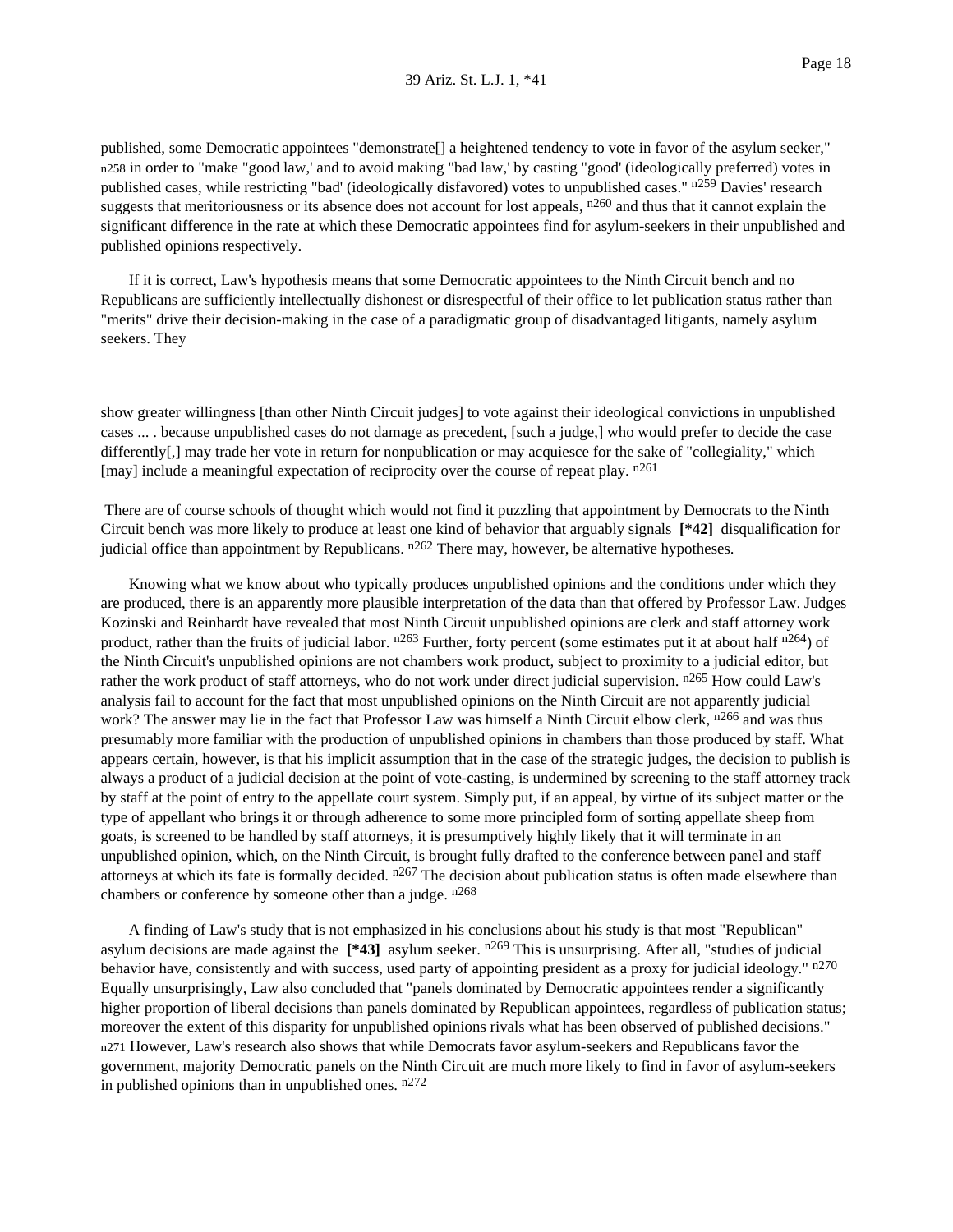The disparity is significant. In unpublished cases asylum seekers secure favorable decisions before majority Democrat panels in 20.5 percent of cases; in published cases they secure favorable decisions in 70 percent of cases. n<sup>273</sup> However, Republican-dominated panels are also more likely to find for the government in unpublished cases than in published cases: in unpublished cases Republican-dominated panels granted asylum-seekers any kind of relief in only 7.5 percent of appeals; in published cases the proportion rose to 48.2 percent. n<sup>274</sup>

Thus, no matter the party of the president who appointed the judge, asylum seekers do worse in unpublished decisions than published ones, although they do worse in the face of Republican panels than Democratic ones. However, if we proceed on the basis that published opinions are wholly or largely judicial work product, whereas unpublished opinions are wholly or largely the work of clerks and staff attorneys, the low success rate of asylum-seekers in cases terminating in unpublished opinions is likely to reflect the "preferences" of staff attorneys or clerks, rather than those of judges. That is, clerks and staff attorneys, aggregated, tend to decide cases against asylum-seekers, finding for them somewhere in the range of 7.5% to 20.5% of cases, well short of the rate for even Republican-appointed panels, with the difference between the proportion of unpublished opinions finding against asylum-seekers in Republican and Democratic panels plausibly being attributable to the effect of judicial ideology on decisions made in [\*44] chambers by elbow clerks. As indicated above,  $n^{275}$  this cannot be explained purely by assumptions about differential merit. As Robel notes, "judges rarely disagree with the initial decision to decide an appeal on the briefs alone. This means that staff determinations about the relative merits of the cases almost always prevail, and ... staff determinations may be guided largely by the subject matter of the opinion." n276

As for the four "strategic" Democratic appointees, who vote more frequently in favor of asylum-seekers than they would be predicted to do in published opinions but not in unpublished ones, their increased tendency to favor asylum-seekers in published jurisprudence might reflect differing levels of control over clerk-written opinions than those of their Democrat-appointed brethren and differing levels of assiduousness in scrutinizing staff attorney decisions. It does not, however, safely lead only to the conclusion that they are only voting "contrary to their own preferences" because the opinion will be unpublished, and thus unprecedential.  $n^{277}$ 

The multiple cultures of hierarchy that shape clerks and staff attorneys, discussed in Part IV, infra, are the likely sources of the inequality effects produced by delegating Article III jurisdiction to clerks and staff attorneys. This is inequality on a large scale. The Ninth Circuit receives approximately three quarters of the nation's asylum appeals, n<sup>278</sup> and publishes about half as many asylum opinions as it does over all.  $n^{279}$  This inequality is not confined to Ninth Circuit asylum cases. Colker notes a significant disparity in the way ADA plaintiffs are treated in published and unpublished opinions. n280 She concludes that,

Defendants prevail in more than ninety-three percent of reported ADA employment discrimination cases decided on the merits at the trial court level. Of those cases that are appealed, defendants prevail in eighty-four percent of reported cases. These results are **[\*45]** worse than results found in comparable areas of the law; only prisoner rights cases fare as poorly. n281

Nonetheless, the results are much worse for plaintiffs in unpublished cases, and thus "reliance on publicly available opinions overstates plaintiffs' success rates both at trial and on appeal." n<sup>282</sup> Additionally, Colker notes that "the plaintiff win rate in employment discrimination cases at the district court level ... is four times higher in published than in unpublished opinions." n283

Fresh analysis of earlier studies of "strategic judicial behavior," which does not assume with the authors of those studies that judges write most unpublished opinions, supports my reading of Law's data. For example, Merritt and Brudney's research revealed that there was an increasing historical trend, unexplained by any shift in the applicable doctrine, from 1987 to 1993 for unpublished decisions to reject union claims;  $n^{284}$  this coincided with an the increasing reliance on court staff to perform judicial functions in cases on the unpublication track.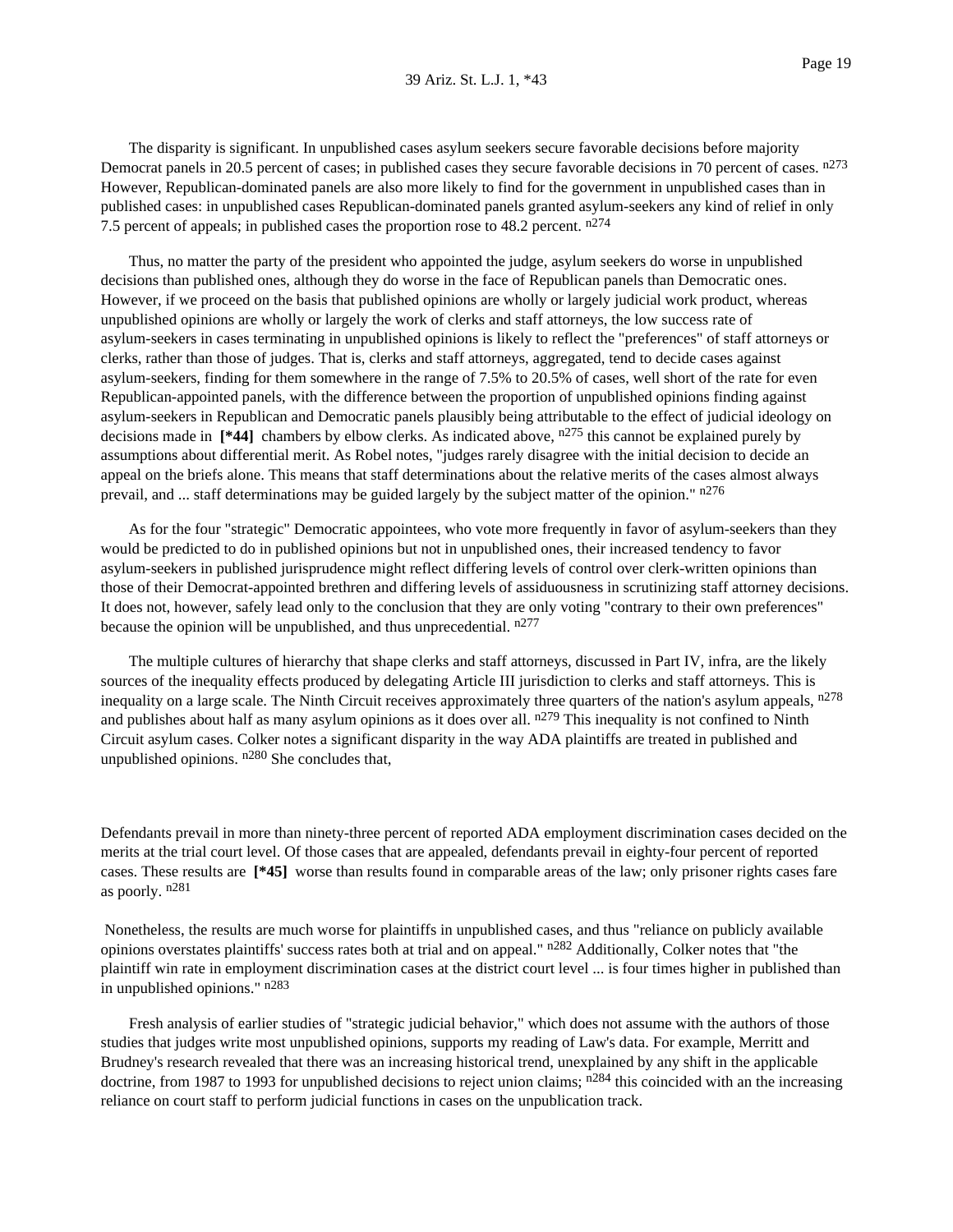#### III. What Do We Know About Judicial Clerks and Staff Attorneys

The history of minority groups in the U.S... . demonstrates that one group gains ground at the expense of another's losing its tenuous grip....

### **[\*46]**

Everyone knows how plantation owners treated house slaves slightly better than those in the fields, and even recruited some of them to spy on others. But less well known is that around 1705, when the slave population was growing, Virginia gave White servants, some of them indentured, more rights so that they would not be tempted to join forces with the slaves.  $n285$ 

We know, then, who makes the bulk of the nation's law. The first group is comprised of the favored personal servants, intimates,  $n^{286}$  engendered in the image of the judges at whose elbows they learn  $n^{287}$  anew the lessons of influence and privilege. They will take this knowledge from clerkships into the legal academy, the ranks of the judiciary, and other speaking positions in law  $n^{288}$  and (what is in this nation's juridical context) its conjoined twin, government.  $n^{289}$ 

The other class, who labor largely out of sight of the judges, are the staff attorneys, habeas clerks, pro se clerks, to whom characteristically are assigned the problems, litigants, and bodies of law deemed insufficiently intellectually interesting to merit or otherwise unworthy of serious judicial labor, or even that of judicial proxies whose legal skills the judges trust at least marginally better than theirs. This curial "underclass" delivers appellate justice to those whose appeals affront a judiciary who do not want to face what they confront them with: inequalities based on differences of race, of class, of alienage, and so on.

This Part seeks to explore what is "written on the bodies" of these two groups of influential young lawyers, and reproduces itself in their work.  $n^{290}$  In order to do so, it draws together the available data on the sociology, education, and selection of judicial clerks and staff attorneys. That data is thin. As one commentator has put it, "the selection methods, the **[\*47]** qualifications, and the experience of law clerks and [staff] attorneys are different than judges. The clerks and attorneys have no relevant traceable history." n<sup>291</sup> What scraps of information do we have to interpret, and what can it tell us?

Let us begin with the history of these "peculiar institutions," law clerks and staff attorneys. We know that the institution of the judicial clerk was born from the Supreme Court and from Harvard, when in 1882 Justice Gray hired the first of clerks he was to refer to, in a contextually resonating phrase, as "his boys," at the recommendation of his brother, the Harvard law professor John Chipman Gray. n<sup>292</sup> We also know that it has recently been the subject of controversy because of its alleged failure to admit women and minorities to the institution equally to white men. n293

It was institutionalized in the state and federal courts in the second quarter of the twentieth century, a time when elite law schools and the legal profession were still addressing the first in a series of crises of professionalism,  $n^{294}$  and was a response to yet another perceived crisis: in judicial workload. n<sup>295</sup> The first crisis of professionalism concerned the entry of "others," initially white men of the working classes and Jews, n296 to law practice (a crisis born, like the institution of judicial clerkships, around the time of the movement of legal education to the universities). The institutionalization of the staff attorney was a later response to yet another crisis of professionalism owing something to each of those earlier crises: "the extension of the right to counsel on appeal in indigent criminal cases and ... an explosion in litigation [- including civil rights litigation - ] by incarcerated prisoners." n<sup>297</sup>

What of the education of the people who become clerks and staff attorneys? Elbow clerks on elite courts are typically privileged products of **[\*48]** an extremely hierarchical n298 system of higher and professional education that systemically disadvantages women and minorities. n<sup>299</sup> There is substantial evidence that compassion for others is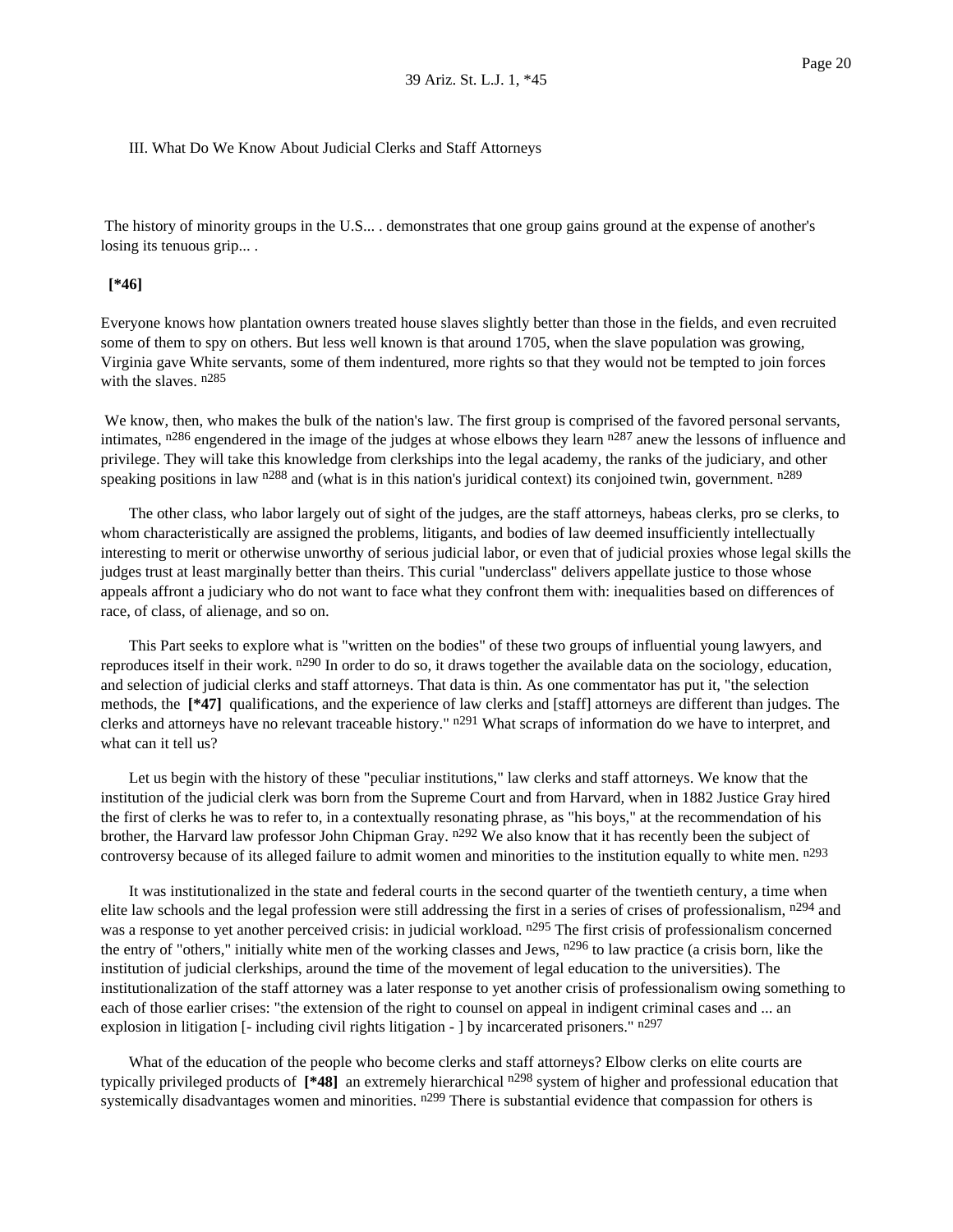reduced by the acculturating effects of law schools.  $n_{300}$  Given the relentless press of hierarchy, it is unsurprising that "many court clerks come out of relatively few law schools."  $n301$  Although there is some evidence that the paradigm may be shifting slightly,  $n^{302}$  the further up the food chain of eliteness a law school is positioned the more likely it is that those who are disproportionately likely to be clerks are taught legal research, analysis, reasoning, and writing by upper level J.D. students, post-J.D. student "fellows," typically studying for an LL.M. or J.D., or by adjunct or contract (rather than tenured or tenure-track) faculty, overwhelmingly women, who work for much lower salaries and under much less favorable conditions of employment than their tenured or tenure-track counterparts. n<sup>303</sup> This is a fundamental misapplication of the model n304 that assigns to low status, feminized faculty in the **[\*49]** University the inculcation of general tertiary literacy skills to undergraduates, but not discipline-specific literacy skills to graduate students. Accordingly, at best, most elite law schools that produce federal clerks are assigning the teaching of the fundamental skills either to people whom they do not think worthy of tenuring, which, inter alia, sends powerful symbolic messages about the status and value of high quality legal research, analysis and reasoning. At worst, they are delegating the teaching of the fundamental skills used in judging to persons without the workplace experience that might compensate for deficiencies in skills at the point of entry to the legal profession. Generations of the blind are leading the blind.

What are the mechanisms for selecting clerks and what can those mechanisms tell us about their subject formation? "Judges appoint clerks with virtually no regulation." n<sup>305</sup> Unsurprisingly, then, there are no meaningful controls that might prevent discriminatory practices in clerk selection. n<sup>306</sup> Equally unsurprisingly, although the Federal Judicial Conference has made a "formal" commitment to equality,  $n307$  women and members of racial and ethnic minorities are underrepresented among them. n<sup>308</sup> For example, the Second Circuit's Task Force on Gender, Racial, and Ethnic Fairness in the Courts, which shows women, and ethnic and racial minority groups are "significantly underrepresented" in the corps of **[\*50]** clerks compared with the cadre of enrolled law students, also concludes that women are more likely to clerk for district court judges than men, men are more likely to clerk for appellate judges, and African-American clerks employed by the court of appeals are twice as likely to be pro se clerks as elbow clerks. n<sup>309</sup> The report's authors attributed this under-representation of women and African-Americans in appellate elbow clerkships in this way: "anecdotal evidence suggests that women and minorities obtain fewer prestigious clerk positions than white males because they do not do as well academically and do not obtain as many editorial positions on the top law review of their law schools," n<sup>310</sup> as well they might not, given the raced and gendered production of merit in legal education. n311 Further, the regular systems for recording data about the identifying characteristics of clerks and staff attorneys, such as they exist, do little to provide a conscientious judge with information about whether her biases in selection are normal. Clerks and staff attorneys are often grouped with staff including secretaries and other clerical workers in the statistical sources. n312

If there are no legal controls on judicial discretion to appoint whomever they wish to clerkships, what affects selection? Clerks are hired based on a combination of interlocking circles of influence and an assumption that indicia of eliteness, signaled by a narrow range of paradigmatic credentials, equal merit. The decision is also influenced in some cases by blatant nepotism or equally blatant reliance on candidates' idiosyncratic regional or institutional histories, or the lack thereof. n313

This mechanism itself reproduces the untrammeled discretion of federal judges to do whatever they prefer to do in the exercise of their office, with scant attention being paid to outsider perspectives such as those which see the principles of anti-discrimination law or equal opportunity in public employment, say, as normative. It also privileges the appointment of "people like us," formally justified by the discourse of compatibility that characterizes much discussion about clerkship selection. n314 Reflecting their **[\*51]** origins, discriminatory practices come to be seen to produce selections based on merit. n<sup>315</sup>

The cultural lore that informs clerks' understanding of the value of serving as a clerk also plays a role in shaping them. Federal appellate clerkships, whose occupants are almost always new law graduates, appointed prospectively while still in law school,  $^{n316}$  are particularly prestigious and their occupants influential.  $^{n317}$  Clerking, especially for the federal appellate bench, can "open doors in practice and teaching, and ensure a degree of financial security" in the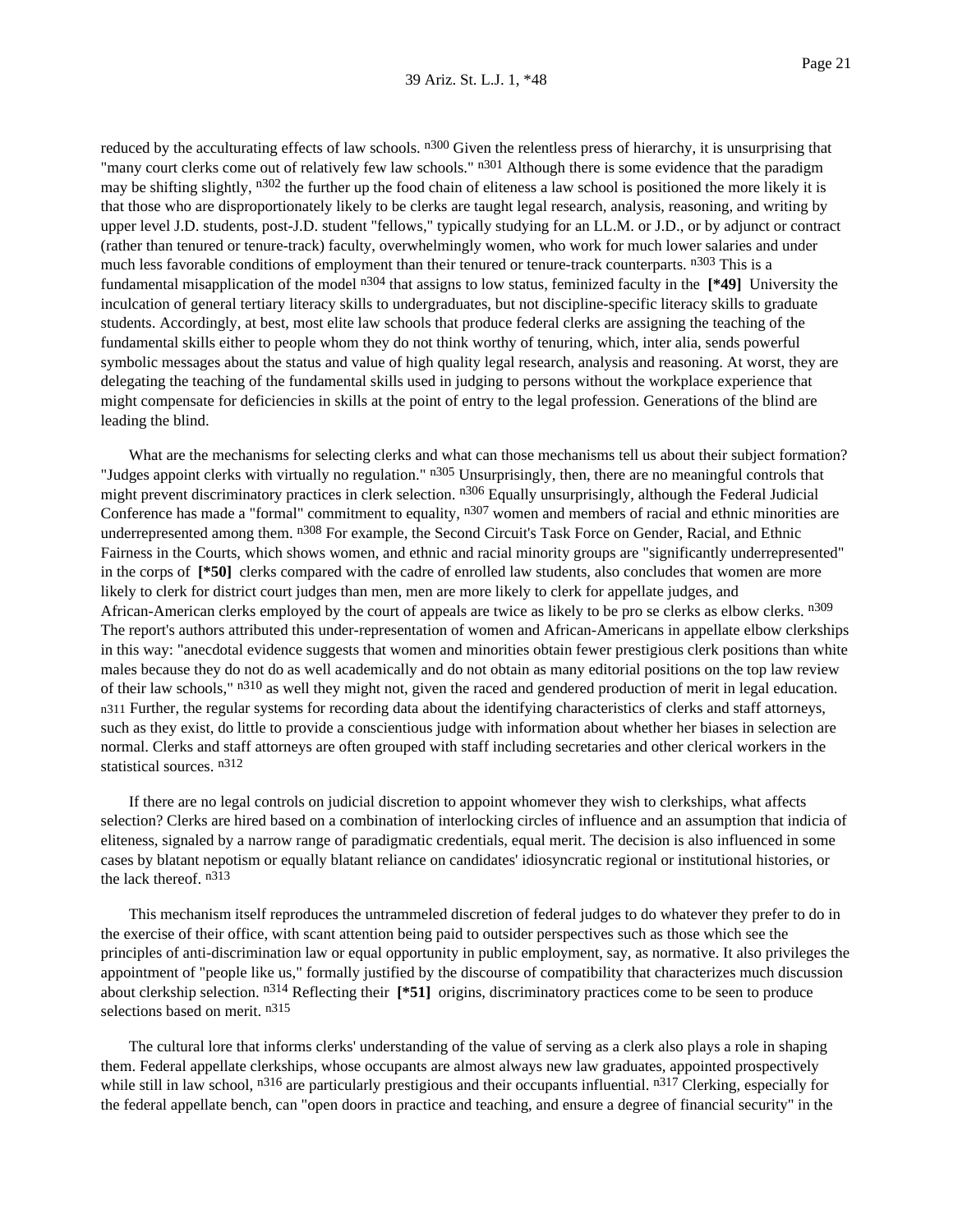clerks' future professional careers,  $n^{318}$  where marks of elitism such as graduating near the top of one's class at an elite law school, serving, especially in a senior position, on that institution's law review, or clerking for a federal appellate judge are extremely helpful in securing entry to the professoriate n<sup>319</sup> or a job in an elite law practice.

Clerkships have both a literal and a symbolic market value: federal "clerkship graduates are ... wooed by [large city law firms], many of which pay them large signing bonuses,"  $n320$  (the current market rate among large commercial law firms for signing a Supreme Court clerk is \$ 200,000, three thousand dollars less than the annual salary of the associate Justices themselves) n<sup>321</sup> because they have been clerks. This marker of hierarchy is assumed by elite law firms to provide not only "increased general knowledge of the law" but also valuable insider knowledge: the "understanding of the inner workings of courts before which the firms practice." n<sup>322</sup> These elite legal institutions get the markers of eliteness that they value, no doubt, and perpetuate and inculcate an unreflecting respect for "prestige," influence, and the value of privileged access to insiders. As Norris writes,

## **[\*52]**

Clerks can ... look forward to a broader n<sup>323</sup> array of career opportunities. A clerk's judge usually knows people (often lawyers) in high places, and judges frequently take an interest in their clerks' careers. In addition, a judge's chambers will occasionally serve as a meeting place for those who have clerked for her over the years, giving young lawyers a golden opportunity for networking. n324

The attitudes of judges and lawyers towards the research and written legal analysis and reasoning skills of clerks, however, suggest that these elite employers' assumption that superior legal research, analysis, reasoning and writing skills come with clerkship graduates  $n^{325}$  may be misplaced.

What do clerks learn about the job beyond a respect for status and a thirst for connections? They learn that apprenticeship to great figures on the bench is the best place to learn about law;  $n^{326}$  that promoting their own personal growth joins enhancement of professional success as the virtues of serving in the peculiar institution of judicial clerk; n327 and that while they may be required to undertake menial jobs in the service of their judge such as clerical work, running errands, n<sup>328</sup> chauffeuring, n<sup>329</sup> catering n<sup>330</sup> - or even barbering n<sup>331</sup> - their access and influence also makes them (at least in their own estimation, and that of people like those whose values dominate the nation's legal academy) extremely influential. They are also both branded by and bound to the judge whom they serve: "a clerk is forever marked by the judge for whom he or she worked, bonded to that judge's reputation and inevitably dependent on that judge for many years of professional and personal references." n<sup>332</sup> This network of influence entangles the nation's law professoriate as well; many judges rely on the estimation of law professors whose values they share to recommend prospective clerks, n333 and this **[\*53]** influence n334 is in turn valued by, and adds to, the institutional cachet of the professor in question. Powerful members of the three arms of government, including federal judges, have often been clerks. n335

We know much less about the people who become staff attorneys  $n336$  than we do about clerks. For example, "we do not know ... who hires [them], what their qualifications are, ... or how long they stay on the job."  $n337$  Observation among one's former students would suggest that those who obtain positions as staff attorneys tend to have less paradigmatically elite qualifications than those who become appellate clerks, as common sense would suggest. A revealing clue to the differing status of clerks and staff attorneys emerges from responses of Ninth Circuit Judges to the Federal Judicial Center's survey on proposed FRAP 32.1. Chambers clerks write long opinions that are presently minimally edited by judges but which, at least according to one judge, will need to be edited a great deal more, apparently to cut out interpretable play in the opinions now that FRAP 32.1 has in fact passed Congress. n<sup>338</sup> It appears, then, that clerks get opportunities to express themselves through the reasoning in opinions in ways that staff attorneys do not. Staff attorney opinions are characteristically "exceedingly short," and according to one Ninth Circuit judge, "I have much less confidence in whatever reasoning does appear" in them than in chambers-prepared opinions." n<sup>339</sup>

IV. The Attitudes that Circuit Judges Transmit About Litigants "on the Margins"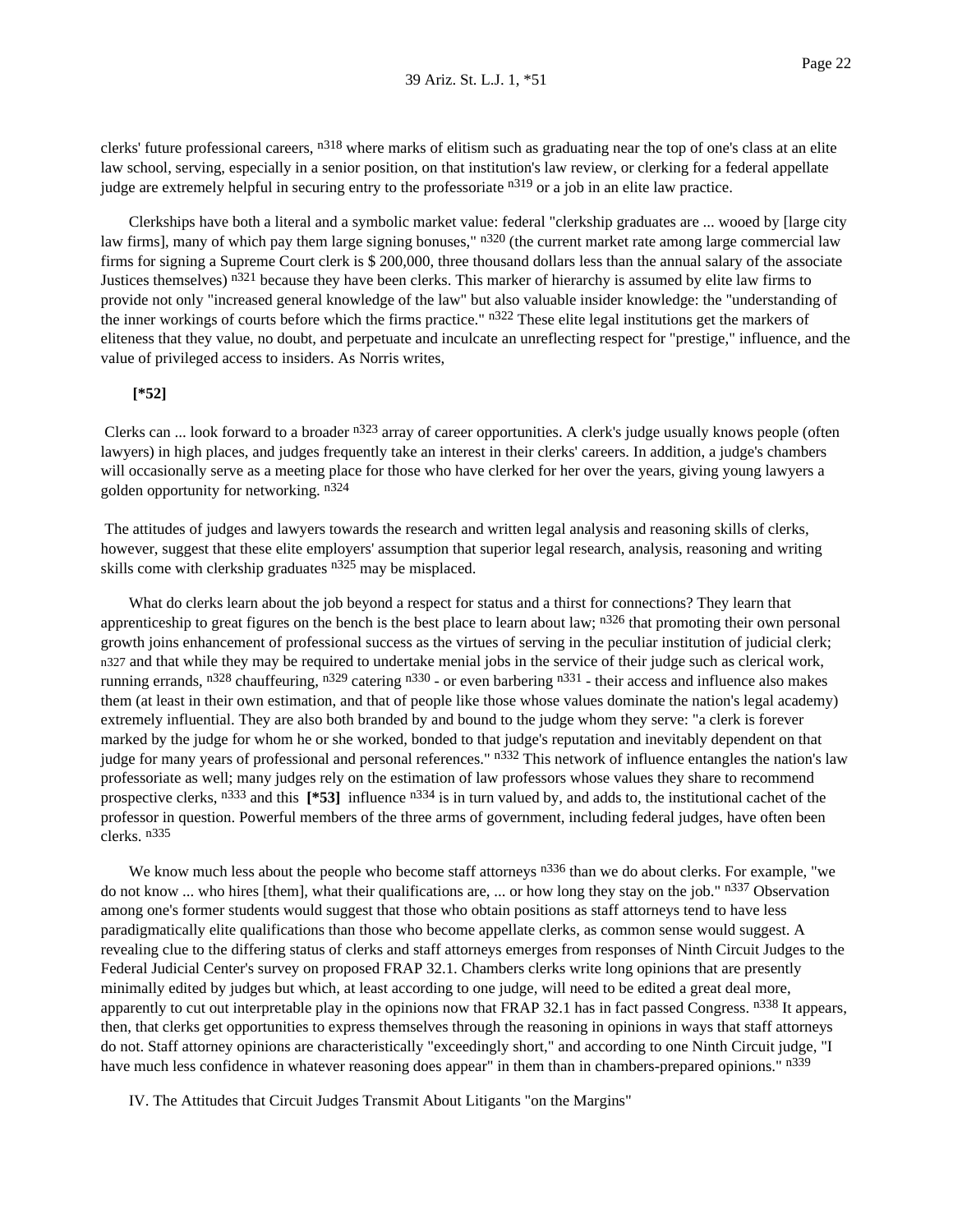What happens once the clerks and staff attorneys enter the courts and start work? They add to an accreting professional habitus that leads them to decide cases against the interest of the powerless, and in favor of the powerful. First, they learn lessons about the matters they handle and the litigants whose appeals are delegated to them. Second, they learn about hierarchy and their own position in it.

We know that the work that produces unpublished opinions and the work of producing them are perceived as low status, n340 and that the "have-not" **[\*54]** litigants who bring cases tracked this way are viewed by judges as troublesome or vexatious, their appeals unmeritorious.  $n341$  The staff then internalize those perceptions.  $n342$  As well they might. Among other sources of influence, they depend, especially in the case of the staff attorneys, who generally do not have the blue chip credentials of those in elite elbow clerkships, upon the judges whose work they do for employment recommendations after the year or two of their time on the court. Clerks and staff attorneys, even more than judges, are almost never captured "on the record" informing scholars about their attitudes to litigants and classes of cases. On the other hand, anyone who has talked "off the record" with them is struck by the rapidity with which even clerks and staff attorneys who might be expected, because of life experiences, for example, to be relatively resistant to getting the message that Social Security cases are boring and prisoners are crazy, become acculturated.

What other messages do the judges send? The courts of appeals have developed a characteristic tunnel vision, so that what is important to them is the precise craft of writing a handful of precedential opinions.  $n^{343}$  Invisible to them is what counts to lawyers and litigants - guidance about how their case will be treated on appeal and thus whether an appeal is merited.  $n^{344}$  Likewise, manifest unfairness fades from view,  $n^{345}$  because of the circuit courts' effective abrogation of their error-correcting function. n<sup>346</sup> Paradoxically, these attitudes undermine the meritorious basis for caring about the crafting of precedential opinions - aiding predictability. What is left is judicial amour propre grounded in elitism.

Further, accountability suffers when, as is frequently the case with unpublished opinions, the parties are just given the bare decision, an approach justified because they are presumed to know the issues and the facts. n<sup>347</sup> This dismissive attitude towards the basic accountability signaled by giving reasons for judgment fails to register that facts may also be in dispute, especially if the decision being appealed from itself bears the **[\*55]** characteristic brevity and impenetrability of much of the corpus of unpublished opinions, which it often does. n348 Even more troubling, skeletal decisions, at their most extreme only consisting of one word,  $n349$  are rendered and justified in the face of evidence that the judges register that parties appearing pro se, or those with less competent attorneys, may not indeed know what the appellable issues arising in their cases are.  $n^{350}$  No wonder, in such a culture, "the absence of accountability and responsibility ... breeds sloth and indifference"  $n351$  of which unreasoned judgment is the hallmark.

Accordingly, part of what clerks and staff attorneys learn may be that the cultural values that dominate the courts are more significant than the view that criminal appeals and pro se appeals are precisely those which demand the most actual judicial attention: the claims to justice made by the poor and the marginal are culturally constructed as negligible. And perhaps worse than negligible: for example, clerks and staff attorneys learn that prisoners and asylum-seekers, disproportionately made up of members of ethnic and racial minority groups markedly underrepresented among judges and by the clerks and staff attorneys themselves, deserve discriminatory treatment.

Equally troubling, they may learn that fitting in justifies being "economical with the truth." n352 There is evidence of sharp conflicts between official statements about who does the judging n<sup>353</sup> and those that appear in more obscure sources, n<sup>354</sup> implying institutional tolerance for what is at best disingenuousness. Similar attitudes are manifest in judicial tolerance both for a lack of accountability and for irresponsibility, evidenced by courts' **[\*56]** frequent and repeated failure to follow their own criteria for screening cases to the staff attorney track and issuing unpublished opinions. n355 Likewise, the pervasive judicial discourse about cases characteristically tracked to clerks and staff attorneys itself may not be correct. Its inaccuracy, and thus the justification for the binary system of appellate justice, may be perceptible to the young lawyers who handle these cases, again producing a culture that tolerates marked gaps between justificatory rhetoric and fact. Cohen, for example, notes that "there have been substantial increases in some of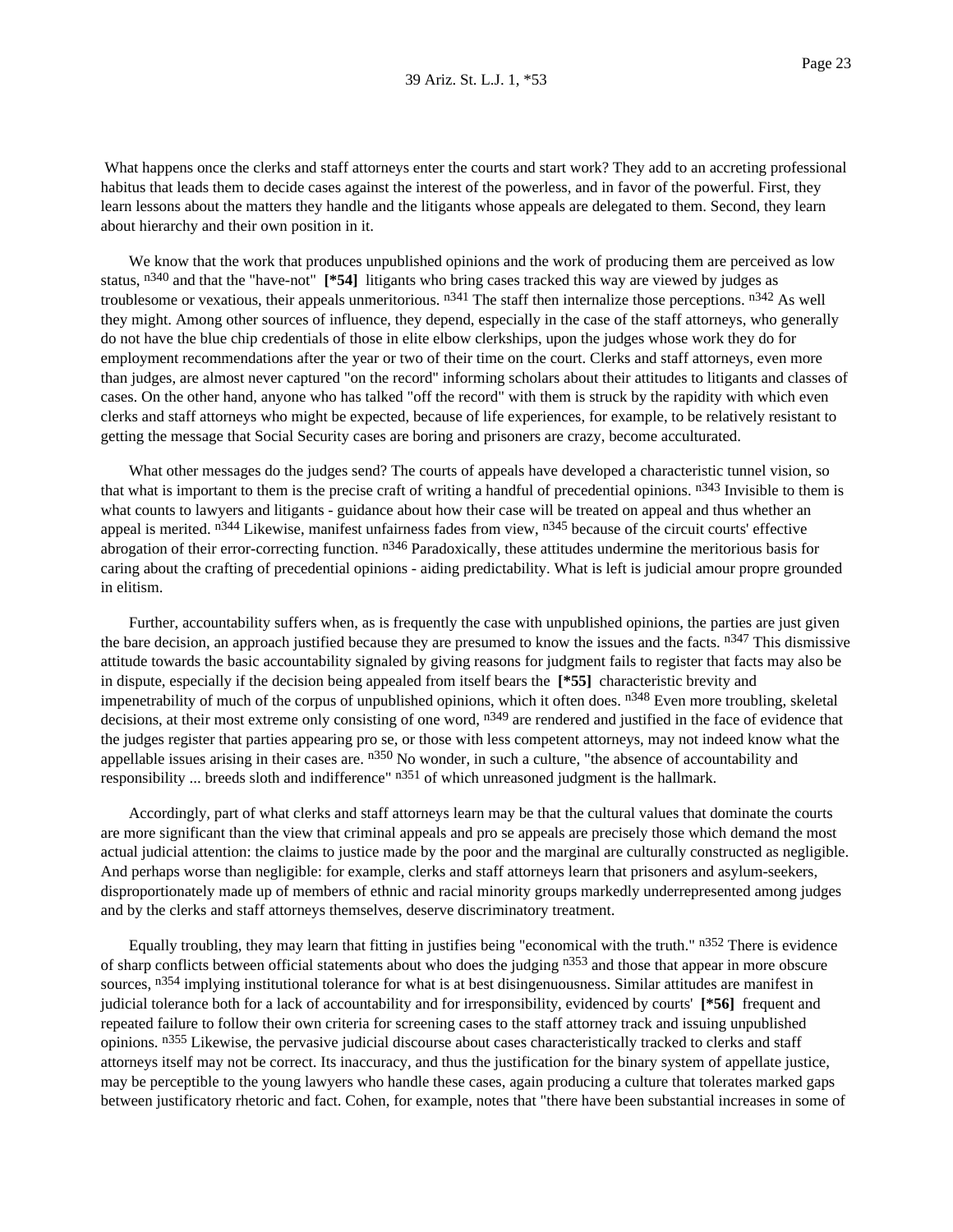the most complex types of cases" that come before federal appellate courts. n<sup>356</sup> He characterizes these "complex" case types as including criminal appeals and "civil rights claims, personal injury/product liability claims, and prisoner petition appeals." n357 These are precisely the types of cases that federal judges supportive of the institutionalized unpublication status quo tend to characterize as the types most suited for screening to the staff attorney/unpublication track n<sup>358</sup> because they are perceived to be boring, and lacking intellectual challenge, on the one hand, or vexatious or pointless on the other. n359

Then there is judicial disparagement of the work that clerks and staff attorneys do in producing unpublished opinions. If the former chief judge of the Federal Circuit was sufficiently indiscreet to describe unpublished opinions as "junk" at his circuit's annual conference,  $n^{360}$  it seems likely that those who write them get the message. What are the characteristics of that **[\*57]** message beyond characterizations like this, or like Judge Kozinski's likening unpublished opinions to tainted food? That implied by Davies' rhetorical question, "what supervision is possible when staff attorneys write two-thirds of the court's criminal opinions with the expectation that they are dealing with only "routine' or "frivolous' cases," n<sup>361</sup> or are actively discouraged from believing that the screening judges will pay attention to them if they decide a case in favor of a pro se prisoner appellant, say, in an overwhelming jurisdictional culture that says such cases are never meritorious.

Next, the delegated decisional role itself sends messages. As we know, the workload crisis that has come to characterize the federal appeals courts' sense of identity since the early 1960s has led to the increasing delegation of judicial work to staff and law clerks. n362 Carpenter has described the process of delegated Article III authority in this way:

briefs are delivered to law clerks and staff attorneys who are often too young to have full life experiences, do not know trial practice, appellate practice, or the jurisdiction's body of law and, while extremely bright, have not developed the wisdom and practical experience that citizens expect in a high judicial office. The law clerks and staff attorneys filter the case, recommend the answer, and draft the opinion. n<sup>363</sup>

In a sharp criticism of those who justify the binary system of justice, he describes "carefully prepared, dearly paid for briefs which set forth ... [litigants'] causes ... [being] mailed to a great black box staffed by bright, young interns who submit a solution to senior management for approval." n364 Unsurprising then, that one effect of this wholesale delegation of Article III power to neophytes is that inflated views of their own importance tend to come with the territory of elite federal clerking. n<sup>365</sup> This has likely fueled clerks' pre-existing sense of their importance. They are generally elite law schools' "big men on campus," the recipients of the glittering prizes that signal merit in this context: superb first year grades and editorial positions **[\*58]** on law review. n366 How can we square this with evidence that staff attorneys became dissatisfied <sup>n367</sup> with the largely pro se caseload assigned to them? First, screening means that the most "interesting" of those cases deemed unworthy of actual judicial attention tend to be decided by clerks, and the least "interesting" by the staff attorneys. Davies' research also suggested that staff themselves, in the interests of increasing their status, were likely to seek an expansion in their jurisdiction beyond frivolous and routine appeals. n368 Thus, as Bourdieu's account of the replication of hierarchy within fields predicts, n369 hierarchy becomes even more firmly entrenched and normalized.

Clerks and staff attorneys learn from court processes - the material practices that shape their work - as well as from express judicial attitudes. The adequacy of their supervision on the job depends on the ethical sensibilities of a court in general, or particular judges supervising their elbow clerks or the pool of staff attorneys. We know that at least in some courts, at some times, no judge ever sees any part of the record of a case before signing off on the unpublished opinion that closes it. n<sup>370</sup> Taken together, these judicial attitudes, embodied in work practices, send two messages. First, while the clerks' and staff attorneys' work may not be reliable, it is "good enough" for some kinds of cases and litigants. And second that those in the most powerful positions in the institution do not believe that the competent and ethical exercise of their constitutional office requires that they are satisfied of the accuracy of that which goes out into the public, albeit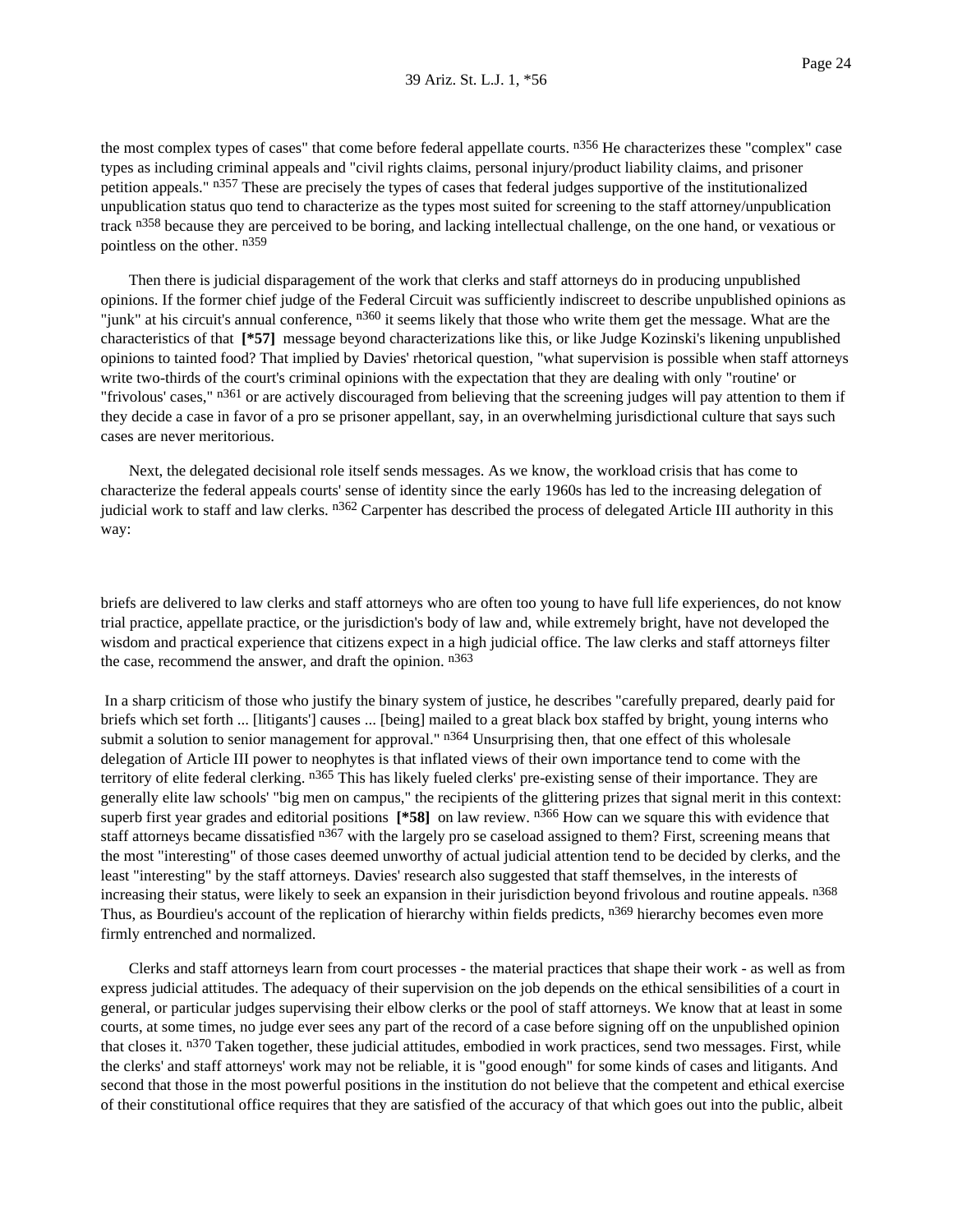formally designated as something other than "real law," over their signatures.

And what of the influence of "liberal" judicial ideology on clerks? If Judge Kozinski, a prominent feeder judge to Supreme Court clerkships as well as a prominent conservative jurist, who has a tendency to hire clerks who are both men and members of the Federalist Society, n<sup>371</sup> has little tolerance for clerks who do not share his ideological views, n372 why don't we **[\*59]** see the influence of the ideological "liberals" on the federal appellate bench influencing their clerks, and countering the tendency of the unpublished opinions they write to disadvantage the powerless? That influence is, by all accounts, profound, as Lazarus's remarkable account of the affiliations of his judge, Justice Blackmun, suggests:

This was a man who had kissed the cheek of a man - his grandfather - who had risked his life in the war that freed the slaves and enshrined in our Constitution the words "equal protection of the laws." The spirit of that struggle, the sense of its incompletion, fairly radiated from the man.

... Now I can say that I have kissed the cheek that kissed the cheek. n<sup>373</sup>

If clerks, like staff attorneys, tend to produce unpublished opinions that structurally subordinate the comparatively powerless, how can we account for the liberals among them, the passionate advocates of what they identify as equality? The answer is that the culture of hierarchy in which clerks and staff attorneys work is likely produced by "liberals" on the bench as well as "conservatives." While for obvious reasons published evidence of any direct correlation between individual judicial ideology and contribution to clerk and staff attorney work culture is difficult, if not impossible, to find, n<sup>374</sup> there is evidence, that even judges perceived as extreme ideological liberals are deeply marked by a court culture characterized by hierarchy and rationalization of inequality. n<sup>375</sup> As a black Supreme Court employee, one of Nina Totenberg's informants for the notorious essay which labeled the Supreme Court "the last plantation," put it: "those words that are on this  $[ *60]$  building - "equal justice under law,' ... they don't apply to us here inside. The justices are liberal with everyone else, but not here in their own backyard." n<sup>376</sup>

Most of the judges in circuits that did not, before the recent rule change, impose strict bans on citation of unpublished opinions surveyed by the Federal Judicial Center do not think that "a change in the rules making such opinions either more or less citable would have [any] impact on the number of unpublished opinions, the length of unpublished opinions, or the time it takes to draft them."  $n377$  This suggests that even in circuits which, before the rule change, had permissive attitudes to citation, including those, like the D.C. Circuit, that had relatively recently liberalized its rules, the binary system of precedential and unprecedential opinions and the institutions, material practices, and discourses that sustain it, are so well-entrenched that the potential embarrassments caused by citation back to the courts of their unprecedential decisions have not changed business as usual. n<sup>378</sup>

The answer to the generalized tendency of clerks and staff attorneys to decide against "have-nots" lies, then, in those pervasive aspects of the judicial habitus that are not foregrounded by Lazarus as his liberal idealism is, such as the conflation of privilege and merit, the normalizing of a culture of influence, and the rendering invisible of evidence that contradicts that self-image. n379

V. How Clerks and Staff Attorneys "Get the Message"

Competition for control of access to the legal resources inherited from the past contributes to establishing a social division between lay people and professionals by fostering a continual process of rationalization. Such a process is ideal for constantly increasing the separation between judgments based upon the law and naive intuitions of fairness. The result of this separation is that **[\*61]** the system of juridical norms seems ... totally independent of the power relations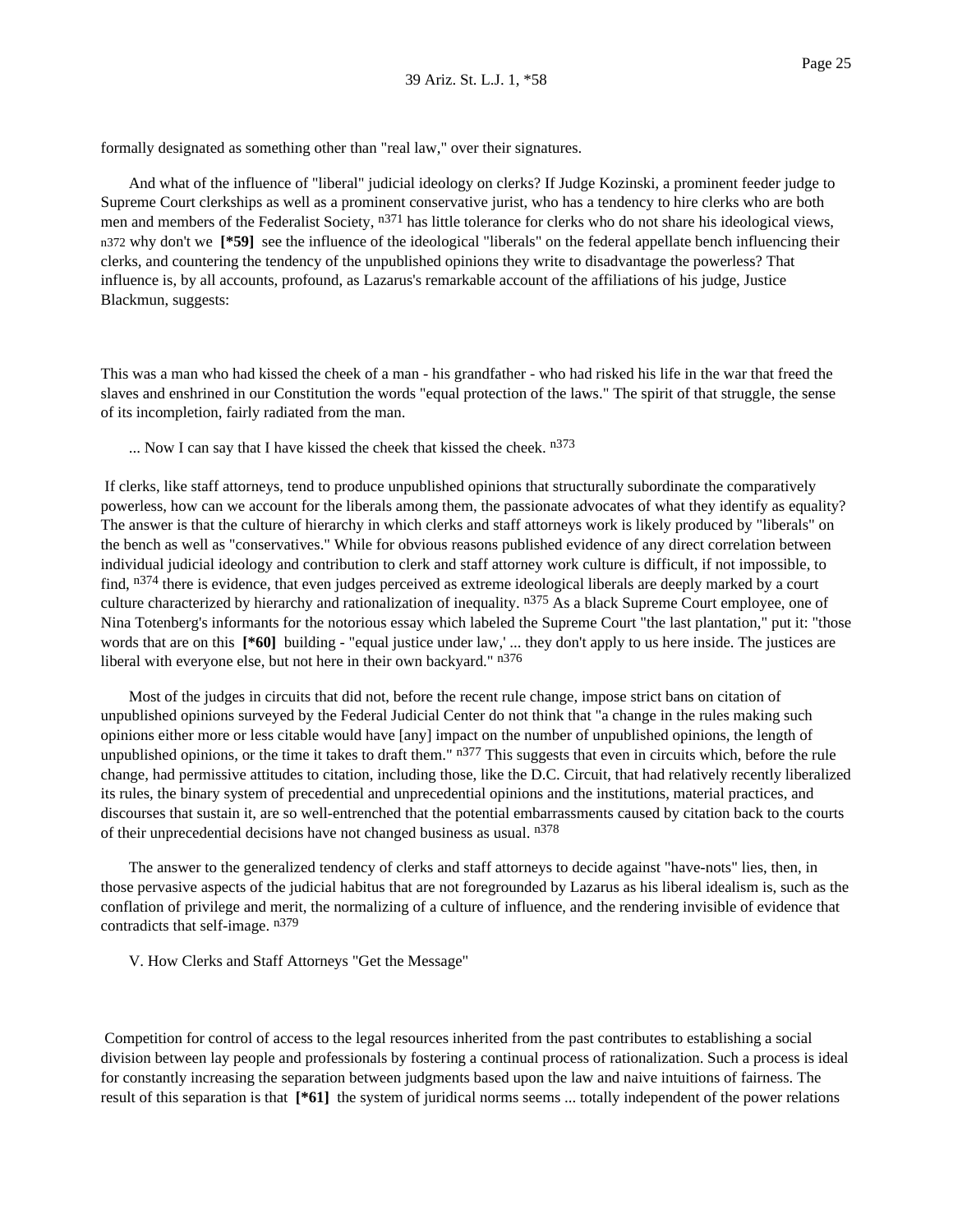which such a system sustains and legitimizes. n<sup>380</sup>

The sociologist of the professions, Pierre Bourdieu, is arguably most famous for the development of the concept of "cultural capital." n<sup>381</sup> Most significant for this article of the many other terms and concepts he coined is that of the "habitus," n<sup>382</sup> the ""embodied experience' which makes members of particular culture or professions "who they are."" n383 The habitus is inculcated, structured, durable, generative and transposable. n<sup>384</sup>

The ways and places we live, learn, and work imprint the habitus on both mind and body in ways that "reflect where they came from." n<sup>385</sup> These ways of being are also "pre-conscious," n<sup>386</sup> "mysterious," n<sup>387</sup> generally invisible, and thus, unlikely to change. And as we acquire our habitus from the world we inhabit, so we structure the world in its image. n<sup>388</sup> Thus a clerk who has learned to value connections or hierarchy from both law school and clerkship, and who in turn becomes a professor and/or a judge, is likely to transmit those values to those whose education she is responsible for. She is also likely to manifest those values in other places, as in the characteristic designation of some types of matters but not others as deserving of judicial attention in a resource-stressed court system.

Likewise, institutional practices in the juridical field, "strongly pattered by tradition, education, and the daily experience of legal custom and professional usage," n<sup>389</sup> both manifest and transmit where they came from. "They have a life, and a profound influence, of their own." n<sup>390</sup> Thus, if screening and modern institutionalized unpublication have their origins in rationalized intolerance for civil rights suits and appeals by prisoners, it is to be expected that they would produce intolerance in clerks and staff attorneys for "others." Likewise, if federal appellate judges typically "come **[\*62]** from a background in practice in which they acted as team leader," delegating work according to its complexity to junior partners or associates of varying degrees of experience or to clerical staff, n<sup>391</sup> they may continue to delegate on the bench without registering consciously that new graduates, especially those who work outside chambers, may not have the skills and knowledge possessed by a junior partner or senior associate.

If we become lawyers through working in institutions and through schooling in discourse that value efficiency over justice, and presume that justice naturally has two tiers, we will develop, and in turn replicate, those values. In Bourdieu's terms, while the law's orthodoxy, or externally "socially legitimatized belief," may be equal protection, its doxa, or the invisible, "self-evident ... normalcy" n<sup>392</sup> that judges, clerks, and staff attorneys take for granted, is the binary system of justice that has come to characterize the federal courts of appeals. "Miscognition is structurally necessary for the reproduction of the social order, which would become intolerably conflicted without it." n<sup>393</sup>

The values transmitted by the system and professional subjects within it reflect those at the top at any given point, who, in that part of the juridical field comprised of the courts, are the judges. As in any Bourdian field, the juridical field manifests an internal struggle for control, which itself "leads to a hierarchical system within the field." n394 Because of its essentially (not merely, in Bourdian terms, inevitably) hierarchical structure, then, hierarchy may be so persistent in the federal appellate courts because it is doubly reproductive.

Kanter's classic sociological article on the effect of "token women" in workplace groups "composed of people of different cultural categories or statuses" n<sup>395</sup> provides insights into why staff attorneys, although comparatively separated from association with judges by comparison with **[\*63]** law clerks, might replicate hierarchical attitudes towards historically structurally subordinated groups. Kanter posits, following Simmel, that structural inequalities of power generate majority behavior towards "tokens" that in turn produces characteristic behavior among the "tokens." n396 She demonstrates her thesis through the example of behavioral categories generated in token women in a male-dominated occupation. However she also suggests that it yields insights about such structurally-produced behaviors that are "also applicable to other kinds of tokens who face similar interaction contexts." n<sup>397</sup> My suggestion, which depends on analogizing situationally low status workers with tokens, is that her argument might account for the behavior of low-status staff attorneys in a court culture where the "situational dominants" n<sup>398</sup> are powerful judges and, to a lesser extent, their proteges, the elbow clerks.

Kanter's thesis is based on groups in which a relatively small percentage of the total of employees comprises the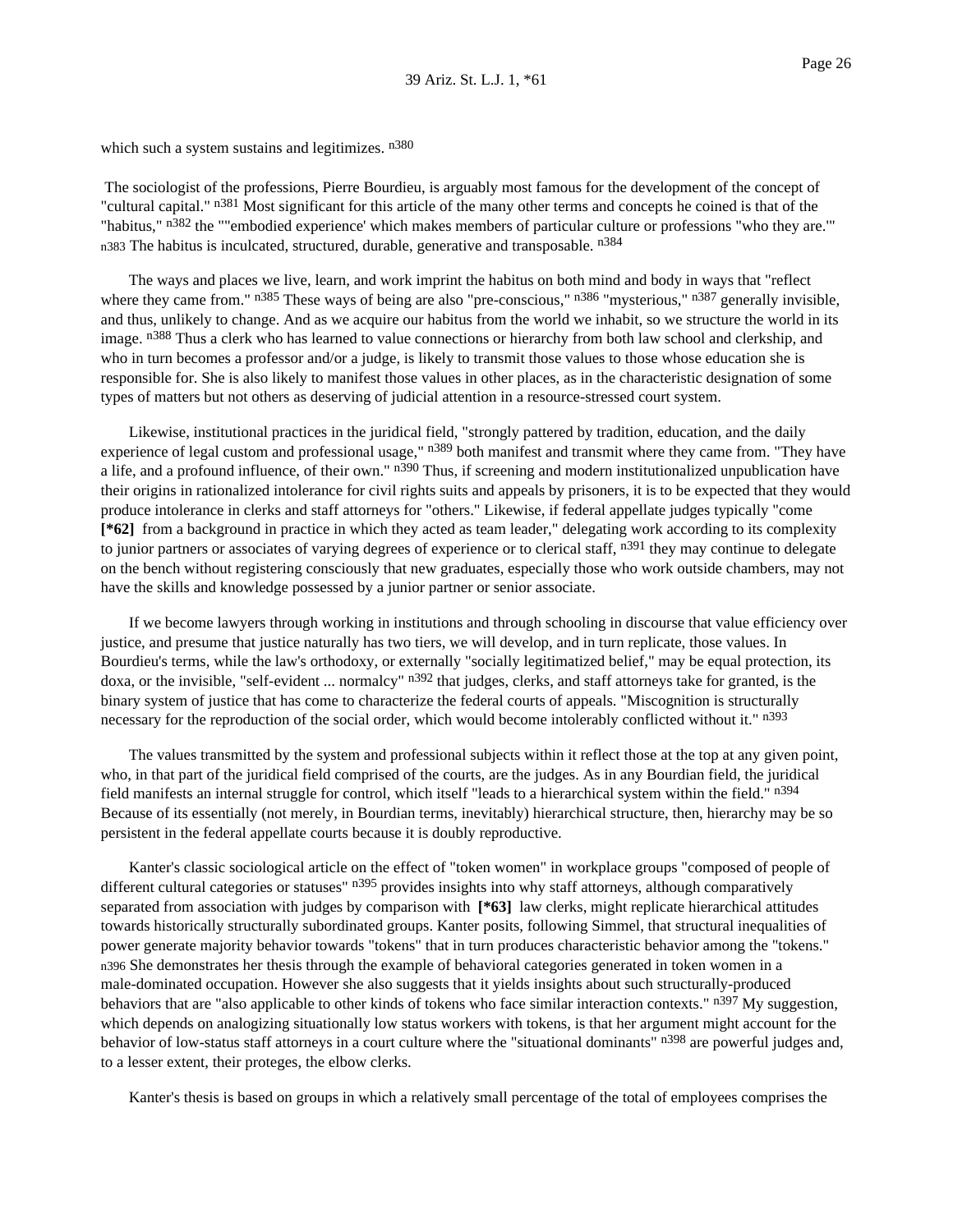token group. <sup>n399</sup> Thus it might at first blush seem to explain why clerks and staff attorneys (and indeed judges) who are women or members of racial minority groups (in a court where the dominant and numerically powerful group is privileged white men) behave in ways that might tend to reinforce hierarchy, but be of less use in identifying hierarchy-maintaining behavior in staff attorneys. However, Kanter's study was based on a group where tokens were formally in peer and not status-subordinate roles to the majority, but the majority of the group treated them as if they were actually in status-subordinate roles.  $n^{400}$  It is thus potentially useful in providing insights into ways in which the workplace dominance of judges in the federal courts might produce behavior among staff attorneys that structurally subordinates comparatively powerless litigants.

Kanter's research into group behavior suggests that when a homogeneous group is "threatened with change" because an "obvious outsider" appears, its members realize what they as insiders have in common, and begin to raise boundaries. n<sup>401</sup> This is frequently accompanied by resentment for the "extra work" caused by the appearance of outsiders in the group. n<sup>402</sup> This reaction mirrors the resentment expressed by judges to burgeoning appeals from powerless groups when those groups - first **[\*64]** convicted criminals, then prisoners, then civil rights appellants, and today immigration litigants and asylum-seekers - get and/or exercise the ability to make appeals to a court that considers its time is more appropriately spent "making law" and focusing on high-stakes civil litigation.

How might staff attorneys react to such attitudes on behalf of "situational dominants," the judges, if their behavior is like that of tokens? "For token women," Kanter writes, "the price of being "one of the boys' is a willingness to turn occasionally against "the girls."  $n^{403}$  Tokens may also "take over "gate-keeping' functions for dominants ..., letting them preserve their illusion of lack of prejudice."  $n404$ 

Conclusion: What's happening to U.S. Law in the Federal Courts, Why Does it Matter, and What Can We Do About It?

We have only recently emerged from a phase in U.S. history when legislature and executive were more or less ideologically identical, and the legislature had a limited willingness to check the executive's curtailing at home of the rule of law that is a key rhetorical underpinning of the nation's policy abroad. Whether the recent changes in government will see a significantly increased willingness to check escalating curtailments of civil liberties is at present an open question. Such checking would operate in the interests of a vision of democracy that is fundamentally egalitarian, rather than merely majoritarian. Thus the courts to which we all at least theoretically have access, and the Article III judges who stand between executive government and what the national imaginary calls our rights, may indeed be the only meaningful check and balance we have.

As Julius Stone registered long ago, those who have any level of conviction about the utility of the "Rule of Law" need to pay attention to practices and ethics, rather than precepts. n<sup>405</sup> If in fact the "personal beliefs in the importance of the rule of law" of judges influence their willingness to "follow legal precedents" and "the effectiveness of the formal doctrines of stare decisis and the standards of review hinge in large part on each judge's ability to learn the law and facts necessary to independently review each case," <sup>n406</sup> then the material practices by which the courts of appeals process appeals and the habitus of the judges and the clerks who often become both judges and tenured legal educators give us serious cause for concern about the condition of the rule of law at home.

**[\*65]** The dirty little - or rather scandalous and pervasive - secret that this article takes as its starting point is that it is not Article III judges nor their less independent Article I brethren who provide that potential buffer from unchecked executive power to those among us who most need it. Rather, it is very junior lawyers, fresh out of law school, working often without any meaningful judicial oversight, sometimes without any judicial involvement at all, graduates of a system of legal education that does nothing so well as train for, normalize, and indeed normativize hierarchy, making it invisible. These junior lawyers are learning how to practice law on the job in a court culture that increasingly tolerates secrets, remains deaf to evidence of systemic impropriety and inequity, appears unashamed of duplicity, and is blind to the structural subordination it (re)produces.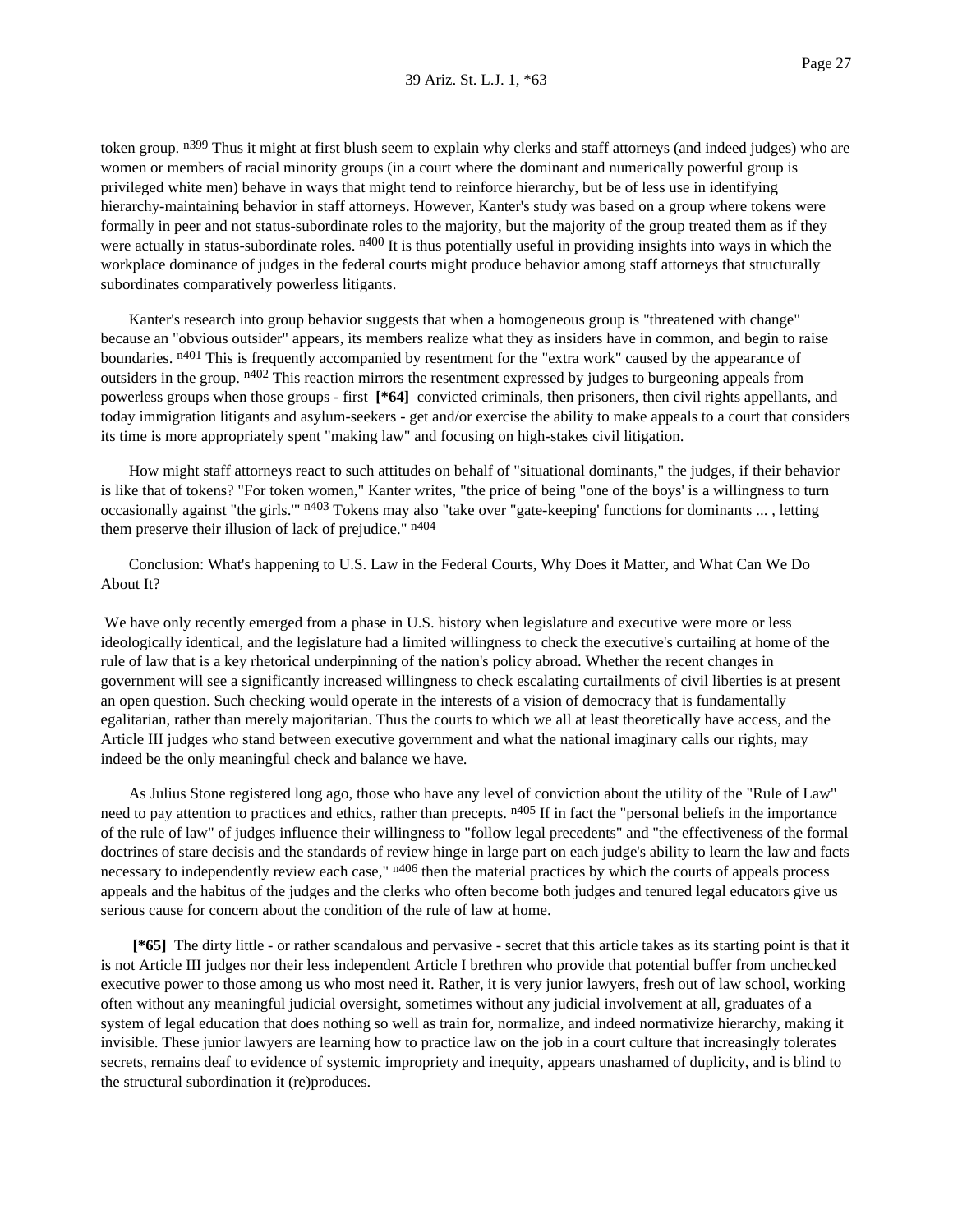The federal courts of appeals are of course, perennial subjects for law reform proposals from scholars and others. The critical literature on unpublished opinions and citation bans forms a significant part of that scholarship. The evidence adduced in this article suggests that the majority of the federal appellate bench is deaf or impervious to the ethical, legal, and likely constitutional problems of delegating the majority of its Article III jurisdiction to very junior court employees, in whose competence the bench itself has very little faith. Further, the U.S. courts of appeals have a history of internally-generated quick fixes for the challenges of modernity and of the increasing demands of law's outsiders, the paradigms of which in this context are the convict and the asylum-seeker, and of resistance to structural change of the kind that professional law reformers might recommend. Accordingly, there seems little likelihood of return in suggesting reforms to the courts.

That said, while there is a de jure right of appeal to the circuit courts, de facto it does not exist There is compelling evidence suggesting that what access exists is disproportionately likely to be "rationed" if one is a "have-not." Additionally, the federal courts of appeals routinely assign serious matters that they know will not get the treatment they deserve to people who are neither up to the job nor adequately supervised by Article III judicial officers. Taken together, these phenomena suggest that the courts should both be open about and do an adequate job of what, at present, is less than adequate certiorari process masquerading as consideration on the merits.

The designation of clearly-delineated grounds for appeal, and the use of adequately-qualified and transparently-appointed judicial or quasi-judicial actors, perhaps appointed under Article I, may not be culturally palatable suggestions. However, they have the appeal of transparency, accountability, and competence to recommend them. Additionally, if prisoner and **[\*66]** immigration litigation continues to be a disproportionate burden, despite legislative barriers to appeals by these classes of litigants,  $n407$  the time has come for consideration of major structural reform of the places where the grounds for these appeals proliferate. Independent investigation of the bases and motives for "frivolous" prisoner civil rights appeals and effective Ombudsmen to investigate prison civil rights complaints are two such reform initiatives that might suggest themselves. n<sup>408</sup> They have the additional merits of lacking the peculiar difficulties of immigration law reform in the current political context, although improving the conditions of incarceration of those convicted of crimes is rarely a high-return legislative strategy.

Another comparable grass roots initiative might involve the courts picking up the slack evidently created by gaps in law school curricula and pedagogy by taking on the responsibility for training clerks and staff attorneys in the skills of legal research and written legal analysis and reasoning so that they are able to do their jobs in a way that the judges trust. Yet another initiative might lead all the federal courts to responsibly fulfill the Congressional mandate that their unpublished opinions be text searchable online, <sup>n409</sup> enabling judges, lawyers, clerks and staff attorneys to readily find the law.

Beyond such institutional reform, formal judicial education and other means of encouraging individual judges to be vigilantly self-critical about the ethical, legal, and constitutional dimensions of their own delegation of their duties to clerks and staff attorneys, recommend themselves. The Supreme Court currently has two recently-appointed members who have been key figures in the modest reforms of binary justice in the federal courts of appeals; leadership from Chief Justice Roberts and Justice Alito could be critical to the development of a much-needed change in the culture of the federal judiciary. Additionally, the A.B.A. should begin the process of generating a Model Code of Professional Ethics for those members of the bar who serve as clerks and staff attorneys, the current judicial and clerical canons manifestly being inadequate to the task of forming ethical judicial and clerical subjects insofar as the operation of the nation's binary system of justice is concerned.

Finally, law schools, including, but not confined to, those which conduct formal training programs for judicial clerks, should place significant **[\*67]** emphasis on educating those of their student body who will proceed from graduation immediately to service as de facto Article III judges about the complex ethical, legal, and constitutional dimensions of the current working environment of clerks and staff attorneys in the federal courts. Above all, the nation's law schools need to equip their graduates with a grasp of the fundamental skills of legal research and written legal analysis and reasoning adequate to make it likely that, until the status quo inside the courts changes, they can get their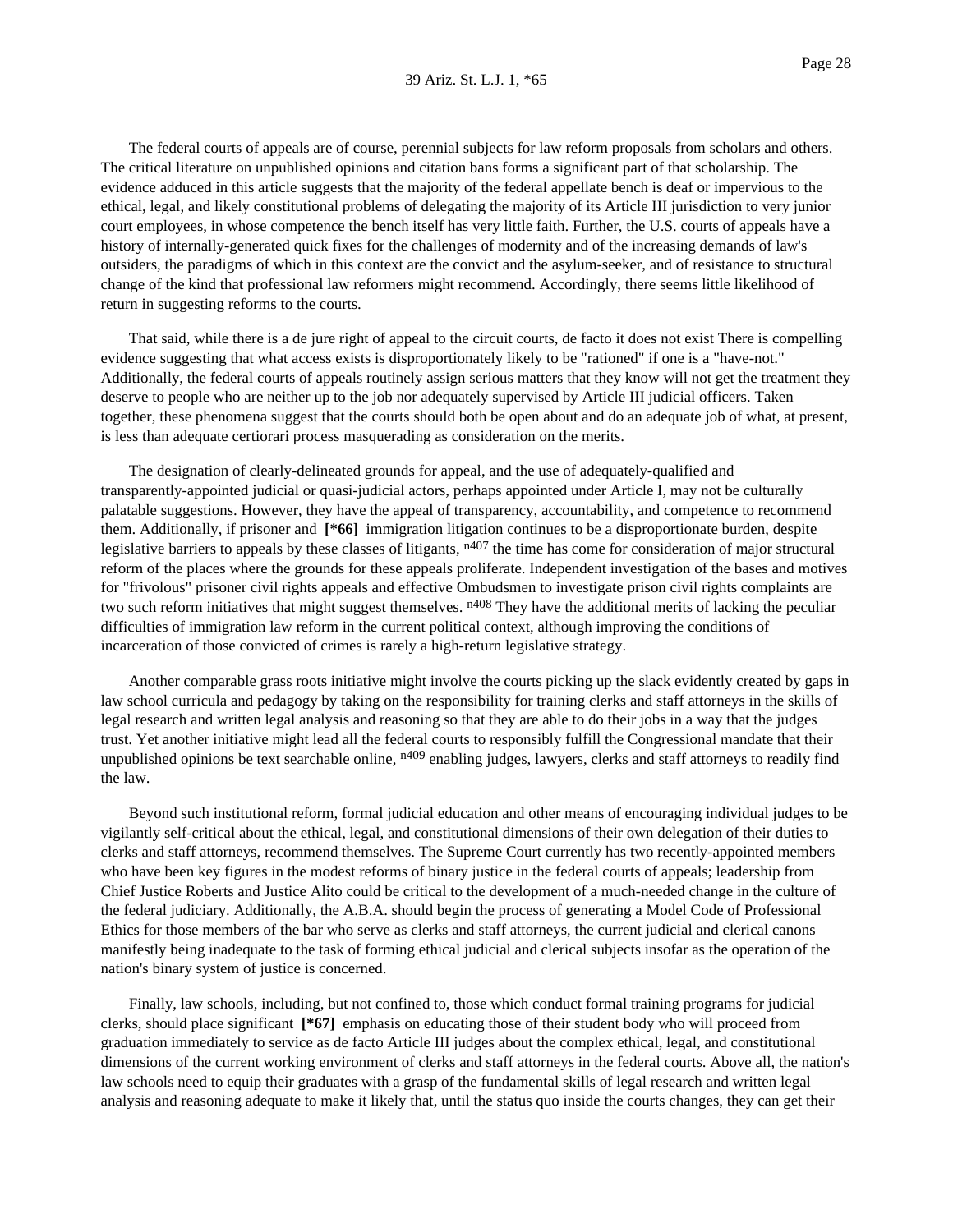delegated job of deciding federal appeals right. Paradoxically, this last, seemingly modest proposal might require a paradigm shift away from the business as usual of "training for hierarchy" as significant as the proposed paradigm shift, supra, for the federal courts of appeals.

#### **Legal Topics:**

For related research and practice materials, see the following legal topics: Civil Rights LawPrisoner RightsAccess to CourtsCivil Rights LawPrisoner RightsPrison Litigation Reform ActJudicial ScreeningCriminal Law & ProcedureHabeas CorpusProcedureFiling of PetitionPleadings

## **FOOTNOTES:**

n1. Memorandum from Patrick J. Schiltz, Reporter to Advisory Comm. on Appellate Rules 46 (Mar. 18, 2004), available at http://www.secretjustice.org/pdf\_files/Comments/Schiltz\_summary.pdf (quoting Letter from E. Vaughn Dunnigan, Esq., U.S. Attorney's Office to Peter G. McCabe, Sec. for Comm. on Rules of Practice and Procedure 1 (Feb. 8, 2004), available at http://www.secretjustice.org/pdf\_files/comments/03-AP-322.pdf). Ironically in context, Schiltz goes on to differentiate the authoritativeness of judicial opinions from that of other forms of legal writing. Id. Professor Schiltz was subsequently appointed to the Federal Bench. See 38 Admin. Office, U.S. Courts Office of Pub. Affairs, Judicial Milestones, The Third Branch, Newsletter of the Federal Courts, June 2006, available at http://www.uscourts.gov/ttb/06-06/milestones/index.html).

n2. Edith H. Jones, Back to the Future for Federal Appeals Courts: Rationing Federal Justice by Recovering Limited Jurisdiction, 73 Tex. L. Rev. 1485, 1493 (1995).

n3. David S. Caudill, Parades of Horribles, Circles of Hell: Ethical Dimensions of the Publication Controversy, 62 Wash. & Lee L. Rev. 1653, 1660 (2005) (quoting Letter from Judge Alex Kozinski, U.S. Court of Appeals for the Ninth Circuit, to Judge Samuel A. Alito, Jr., Chairman, Advisory Comm. on Appellate Rules 7 (Jan. 16, 2004) [hereinafter Kozinski Letter] (on file with the author)). Judge Kozinski writes:

Any nuances in language [in unpublished dispositions], any apparent departures from published precedent, may or may not reflect the view of the three judges on the panel - most likely not - but they cannot conceivably be presented as the view of the Ninth Circuit Court of Appeals. To cite them as if they were - as if they represented more than the bare result as explicated by some law clerk or staff attorney - is a particularly subtle and insidious form of fraud.

Kozinski Letter, supra at 7.

n4. But in the national legal context this issue is remarkably symbolically significant. See generally **Penelope Pether,** Discipline and Punish: Despatches from the Citation Manual Wars and Other (Literally) Unspeakable Stories, 10 Griffith L. Rev. 101 (2001).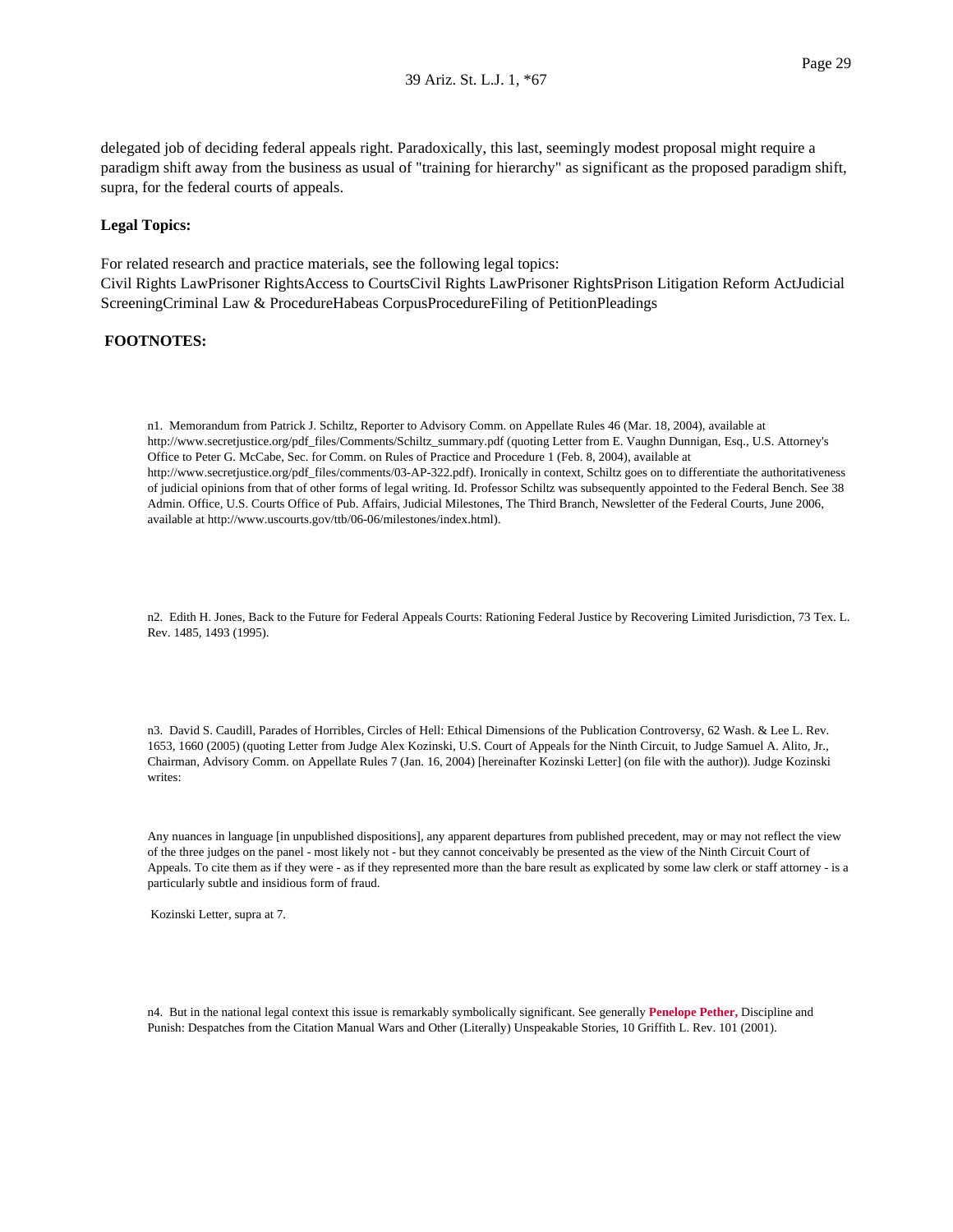n5. Fed. R. App. P. 32.1 (2006).

n6. See, e.g., Tony Mauro, Court Opinions No Longer Cites Unseen: Judicial Conference Approves Use of Unpublished Opinions in all Circuits; Also Declines to Split up 9th Circuit, Legal Times, Sept. 26, 2005, at 2 ("As a private practitioner and then as a judge on the U.S. Court of Appeals for the D.C. Circuit, [Chief Justice] Roberts served on the advisory committee that recommended the new Rule 32.1. "A lawyer ought to be able to tell a court what it has done,' Roberts said at the April 2004 meeting at which the advisory committee first endorsed the rule."). Chief Justice Roberts also spoke in support of the proposed rule at an April 2004 Meeting of the Advisory Committee on Appellate Rules. See Minutes of Spring 2004 Meeting of Advisory Comm. on Appellate Rules 2 (Apr. 13-14, 2004) [hereinafter Minutes of Spring 2004], http://www.uscourts.gov/rules/Minutes/app0404.pdf. He was also Chief Justice when the Supreme Court prescribed and submitted the proposed amendment to Congress. See Letters from John G. Roberts, Jr. to the Hon. J. Dennis Hastert, Speaker of the House of Representatives and the Hon. Dick Cheney, President of the United States Senate (Apr. 12, 2006) [hereinafter Roberts Letters] (copies on file with the author).

n7. Alito was the Chair of the Advisory Committee on Appellate Rules of the Federal Judicial Conference that recommended that an earlier version of Fed. R. App. P. 32.1 be approved by the Committee on Rules of Practice and Procedure of the Federal Judicial Conference, see Comm. on Rules of Practice and Procedure, Fed. Judicial Conference, Summary of the Report of the Judicial Conference Committee on Rules of Practice and Procedure 1 (2005) [hereinafter Comm. on Rules of Practice and Procedure Report] (copy on file with the author), and a member of the Supreme Court when the Supreme Court prescribed and submitted the proposed amendment to Congress, see Roberts Letters, supra note 6. Like Chief Justice Roberts, he spoke in support of the proposed rule at an April 2004 Meeting of the Advisory Committee on Appellate Rules. See Minutes of Spring 2004, supra note 6, at 2.

n8. Kozinski has been actively and personally involved in attempting to prevent the passage of the rule. See **Penelope Pether,** Inequitable Injunctions: The Scandal of Private Judging in the U.S. Courts, 56 Stan. L. Rev. 1435, 1464, 1471 (2004) [hereinafter Pether, Injunctions]. Judge Kozinski has apparently organized opposition to it, both by organizing a letter writing campaign that was followed by the reinstatement of hearings on the proposed amendment, see Tony Mauro, Difference of Opinion: Should Judges Make More Rulings Available as Precedent? How an Obscure Proposal Is Dividing the Federal Bench, Legal Times, Apr. 12, 2004, at 4 (quoting Judge A. Wallace Tashima), and by intervening with the Solicitor General, resulting in the Solicitor General's representative on the Advisory Committee on Appellate Rules abstaining from voting on an earlier version of the amendment on November 18, 2002, see Jason Hoppin, Proposed Rule Would Allow Citation of Unpublished Opinions, The Recorder, Nov. 19, 2002 at 2. Kozinski was joined in organizing opposition to the rule change by his brother judge, Stephen Reinhardt, with whom he co-wrote Please Don't Cite This! Why We Don't Allow Citation to Unpublished Dispositions, Cal. Law., June 2000, at 43. See also David S. Law, Strategic Judicial Lawmaking: Ideology, Publication, and Asylum Law in the Ninth Circuit, 73 U. Cin. L. Rev. 817, 819 n.10 (2005) (noting that Judge Reinhardt had written to former law clerks "urging [them] to voice their opposition").

n9. See, e.g., Jeff Chorney, Taking a Gamble on the Next Justice, Legal Times, Dec. 27, 2004, at 1 (noting that if someone were to bet on who would the be next U.S. Supreme Court Justice, naming Judge Kozinski could "really ... make [someone] money").

n10. In a defense of Judge Kozinski, Professor Patrick Schiltz, the former Reporter to the Advisory Committee on the Federal Rules of Appellate Procedure, which had carriage of and eventually approved FRAP 32.1, has argued, quite rightly in my view, that the proposed rule was very controversial before, and independent of, Judge Kozinski's taking an aggressive public and private stance on the issue. See Patrick J. Schiltz, Much Ado About Little: Explaining the Sturm Und Drang over the Citation of Unpublished Opinions, 62 Wash. & Lee L. Rev.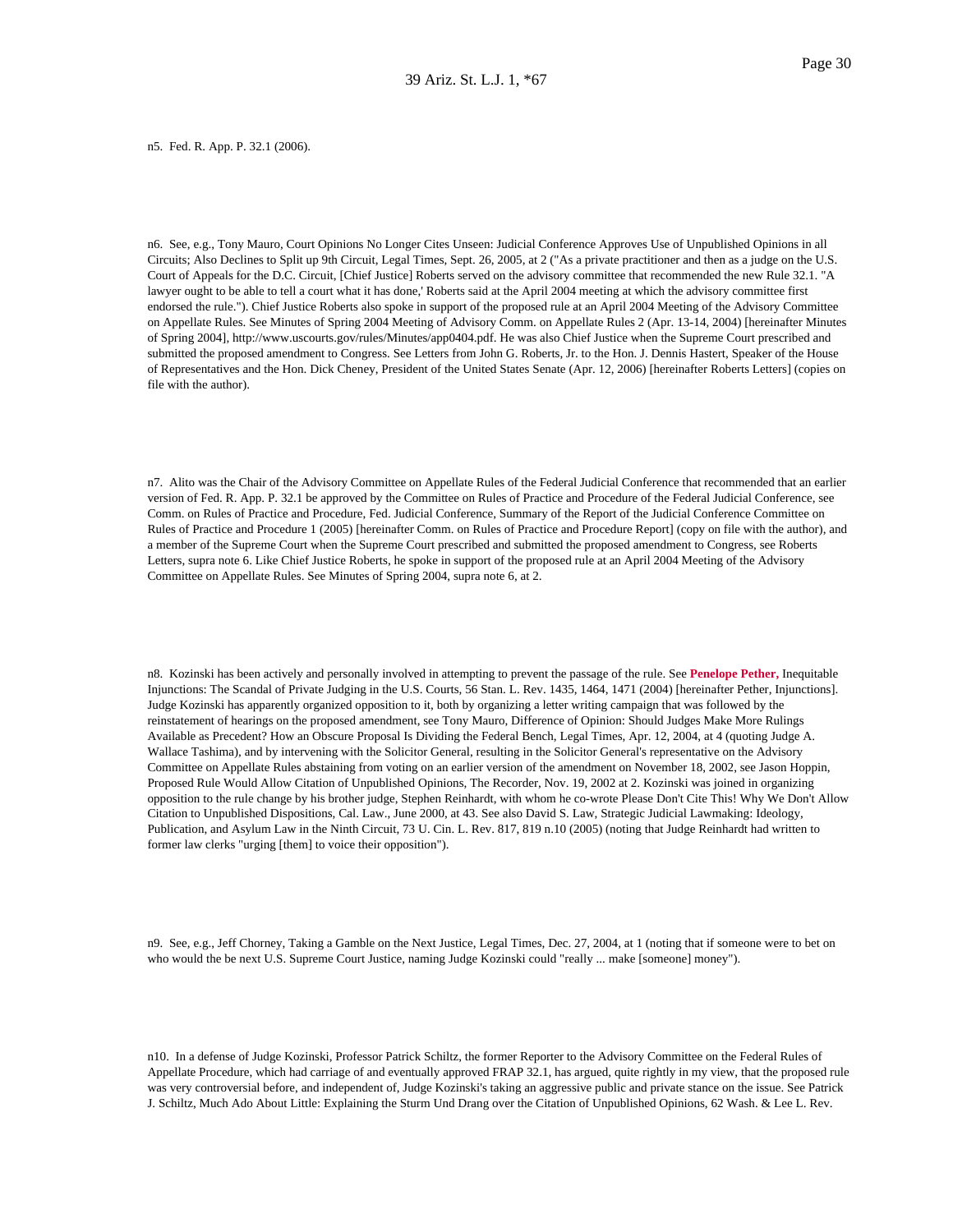#### 39 Ariz. St. L.J. 1, \*67

1429, 1434-62 (2005) [hereinafter Schiltz, Much Ado] (detailing the recent history of the Rule). However, Judge Kozinki's willingness to make his opposition to the rule more or less public, the variations in the accounts he has given of his opposition, and the undeniable facts that he both organized a campaign against the proposed rule and went so far as to intervene with the Solicitor General to attempt to prevent its passage - and to disclose to a journalist that he had done so - make it appropriate to identify him as a leader of judicial opposition to the proposed rule, even though others also intervened with the Solicitor General, see, e.g., id. at 1449.

n11. Congress could have decided to vote down, amend, or defer the proposed amendment by December 1, 2006. See 28 U.S.C. §2074 (2000) and Roberts Letters, supra note 6, but did not do so, and thus it has passed into law. The heat of the opposition is all the more remarkable because, as Professor Barnett registers, some circuits allow citation to unpublished opinions, and if the prospective end to citation bans effected by FRAP 32.1 would have the severe adverse effects predicted by its judicial opponents, it is remarkable that they have not passed local rules to change their practice. See Stephen R. Barnett, The Dog That Did Not Bark: No-Citation Rules, Judicial Conference Rulemaking, and Federal Public Defenders, 62 Wash. & Lee L. Rev. 1491, 1550-51 (2005).

n12. Robert Timothy Reagan et al., Fed. Judicial Ctr., Citing Unpublished Opinions in Federal Appeals 66 app. (2005) (quoting Judge J2-1) [hereinafter FJC Report].

n13. See, e.g., id. at 66, 69 app. (quoting Judges J2-2, J2-3, J7-2).

n14. Id. at 67 app. (quoting Judges J2-7, J2-8).

n15. Id. at 72 app. (quoting Judge J9-14).

n16. Fed. R. App. P. 32.1.

n17. See, e.g., Comm. on Rules of Practice and Procedure Report, supra note 7, at 4 (noting that an earlier version of "the proposed new rule was supported by major national bar organizations, including the American Bar Association and the American College of Trial Lawyers, by bar organizations in New York and Michigan, by such public interest organizations as Public Citizen Litigation Group and Trial Lawyers for Public Justice, and by the Department of Justice"); see also Anastasoff v. United States, 223 F.3d 898, 899 (8th Cir. 2000) (opining that unpublication is unconstitutional); Richard S. Arnold, Unpublished Opinions: A Comment, 1 J. App. Prac. & Process 219 (1999); William T. Hangley, Opinions Hidden, Citations Forbidden: A Report and Recommendations of the American College of Trial Lawyers on the Publication & Citation of Nonbinding Federal Circuit Court Opinions, 208 F.R.D. 645, 651 (2002); Patricia M. Wald, The Rhetoric of Results and the Results of Rhetoric: Judicial Writings, 62 U. Chi. L. Rev. 1371, 1375 (1995) [hereinafter Wald, Rhetoric]; Patricia M. Wald,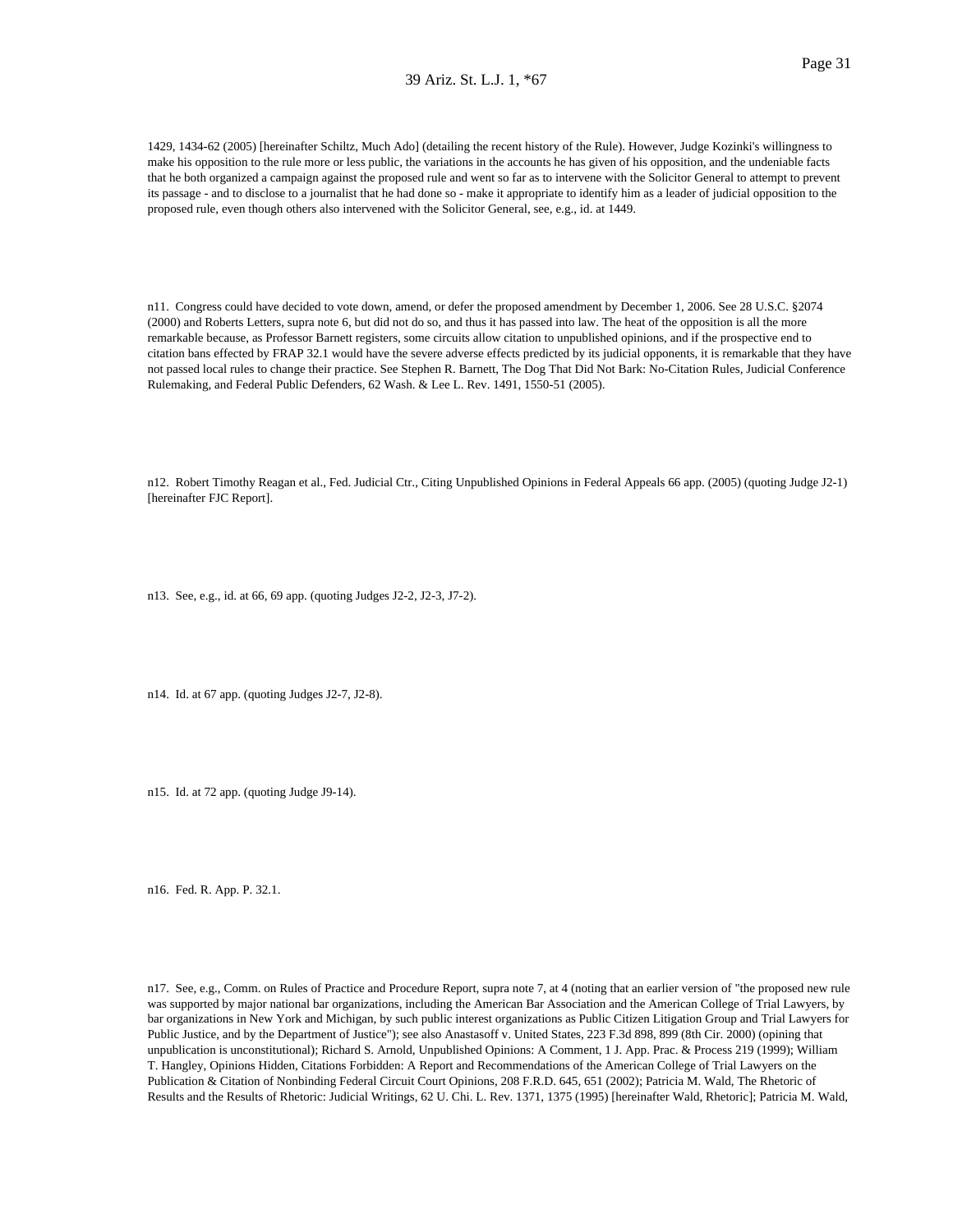The Problem with the Courts: Black-Robed Bureaucracy, or Collegiality Under Challenge?, 42 Md. L. Rev. 766, 784 (1983).

n18. See, e.g., Pether, Injunctions, supra note 8, at 1440.

n19. This is also true of state courts, although this article focuses on federal courts, because there is more data publicly available on the aspects of the practices of unpublication and its effects relevant to this article in the federal courts.

n20. William L. Reynolds & William M. Richman, The Non-Precedential Precedent - Limited Publication and No-Citation Rules in the United States Courts of Appeals, 78 Colum. L. Rev. 1167 (1978) [hereinafter Reynolds & Richman, Non-Precedential].

n21. William L. Reynolds & William M. Richman, Justice and More Judges, 15 J.L. & Pol. 559 (1999); William L. Reynolds & William M. Richman, The New Certiorari Courts: Congress Must Expand the Number of Judges on the U.S. Courts of Appeals to Restore Their Traditional Role, 80 Judicature 206 (1997) [hereinafter Reynolds & Richman, Certiorari]; William L. Reynolds & William M. Richman, Studying Deck Chairs on the Titanic, 81 Cornell L. Rev. 1290 (1996); William M. Richman & William L. Reynolds, Elitism, Expediency, and the New Certioriari: Requiem for the Learned Hand Tradition, 81 Cornell L. Rev. 273 (1996) [hereinafter Richman & Reynolds, Elitism]; William L. Reynolds & William M. Richman, An Evaluation of Limited Publication in the United States Courts of Appeals: The Price of Reform, 48 U. Chi. L. Rev. 573 (1981) (also published by the Federal Judicial Center); William L. Reynolds & William M. Richman, Limited Publication in the Fourth and Sixth Circuits, 1979 Duke L.J. 807 (1979); Reynolds & Richman, Non-Precedential, supra note 20; William M. Richman, Much Ado About the Tip of an Iceberg, 62 Wash. & Lee L. Rev. 1723 (2005) [hereinafter Richman, Much Ado]; William M. Richman, An Argument on the Record for More Federal Judgeships, 1 J. App. Prac. & Process 37 (1999); William M. Richman, Rationing Judgeships Has Lost Its Appeal, 24 Pepp. L. Rev. 911 (1997).

n22. Jones v. Superintendent, 465 F.2d 1091, 1094-95 (4th Cir. 1972).

n23. Staff attorneys are also called "habeas clerks," or "pro se clerks," or "death clerks" in federal courts, often when their functions are specialized in the way the titles signify.

n24. Jonathan Matthew Cohen, Inside Appellate Courts: The Impact of Court Organization on Judicial Decision Making in the United States Courts of Appeals 177 (2002). There is some evidence that some courts are beginning to look for some post-graduation practice experience as a prerequisite to appointing both clerks and staff attorneys. The author has known former students appointed to staff attorney positions immediately on graduation at one end of the spectrum, and a former colleague appointed with several years post-graduation practice and teaching experience at the other.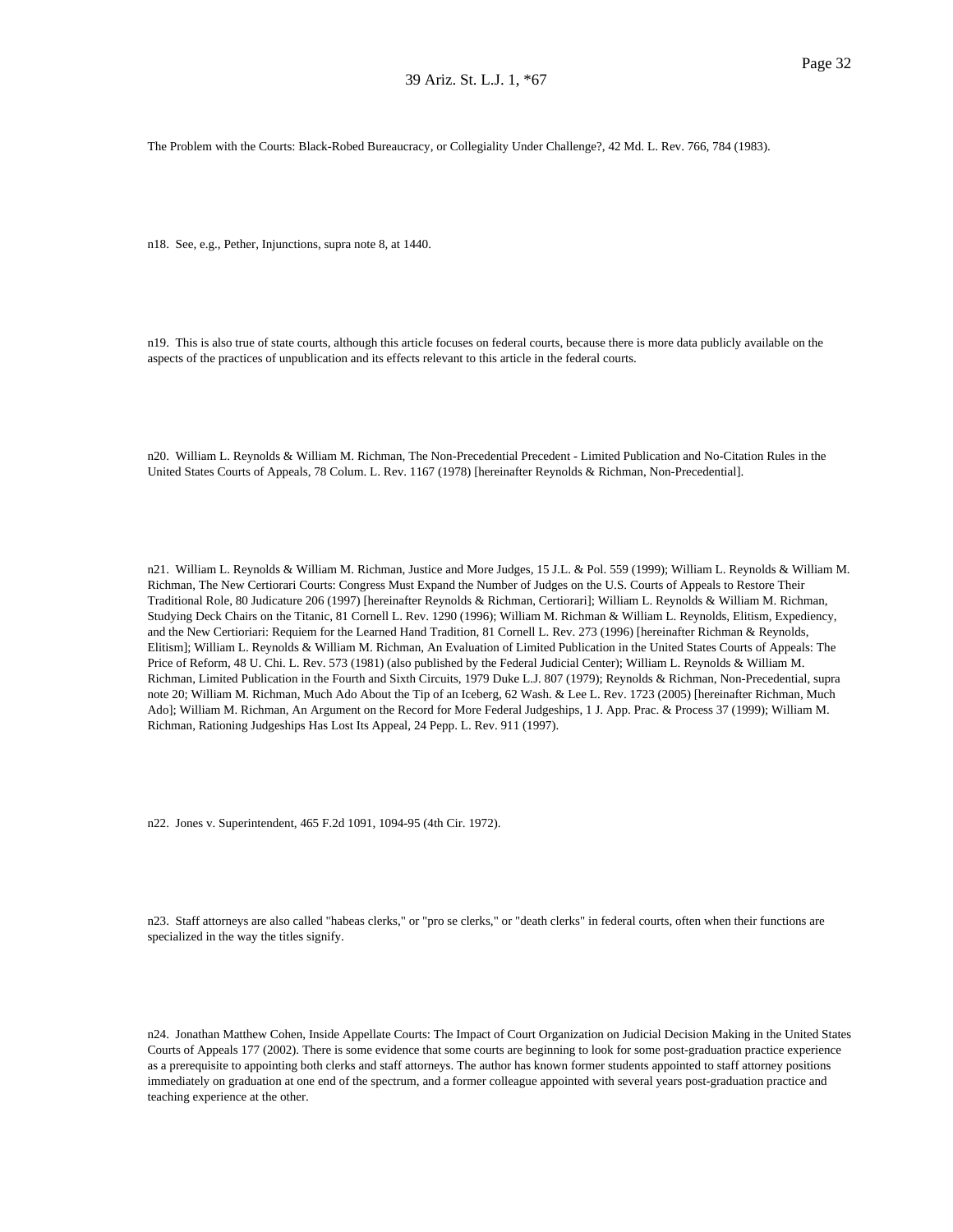n25. Audio Tape: What is "Authority"? Panel Presentation, held by the Association of American Law Schools (Jan. 3-6, 2001) (on file with author) (remarks of Judge Margaret McKeown, United States Court of Appeals for the Ninth Circuit).

n26. See generally Jack Bass, Unlikely Heroes (1981) for an account of this history.

n27. See Thomas Y. Davies, Gresham's Law Revisited: Expedited Processing Techniques and the Allocation of Appellate Resources, 6 Just. Sys. J. 372, 374 (1981) (giving an account of the widespread judicial (and scholarly) view that "the Warren Court's due process decisions [gave] indigent criminal appellants a "free ride' on appeal - ... creating incentives to appeal which are not balanced off by any costs or disincentives").

n28. Pether, Injunctions, supra note 8, at 1441 n.20.

n29. See, e.g., id. at 1511 & nn.441-42.

n30. See, e.g., Hart v. Massanari, 266 F.3d 1155, 1180 (9th Cir. 2001) (holding that rule prohibiting citation to an unpublished dispositions did not violate Article III of the U.S. Constitution); Anastasoff v. United States, 223 F.3d 898, 899 (8th Cir. 2000) (holding it unconstitutional not to treat unpublished opinions as precedential); In re Rules of the U.S. Court of Appeals for the Tenth Circuit, 955 F.2d 36, 37 (10th Cir. 1992) (opining that "to deny a litigant [the right to cite unpublished decisions] may well have overtones of a constitutional infringement"); David Dunn, Unreported Decisions in the United States Courts of Appeals, 63 Cornell L. Rev. 128, 141-45 (1977) (discussing cases that examined the no citation rule under principles of due process and equal protection); Salem M. Katsch & Alex V. Chachkes, Constitutionality of "No-Citation" Rules, 3 J. App. Prac. & Process 287, 297-315 (2001) (arguing that the no citation rule violates the First Amendment); Drew R. Quitschau, Anastasoff v. United States: Uncertainty in the Eighth Circuit - Is There a Constitutional Right to Cite Unpublished Opinions?, 54 Ark L. Rev. 847, 848 (2002) (citing one judge's opinion that the no citation rule "unconstitutionally ... allows courts to depart from stare decisis without sufficient justification").

n31. See Pether, Injunctions, supra note 8, at 1483 n.266.

n32. See id. at 1483, 1487-88; see also John B. Oakley, Precedent in the Federal Courts of Appeals: An Endangered or Invasive Species?, 8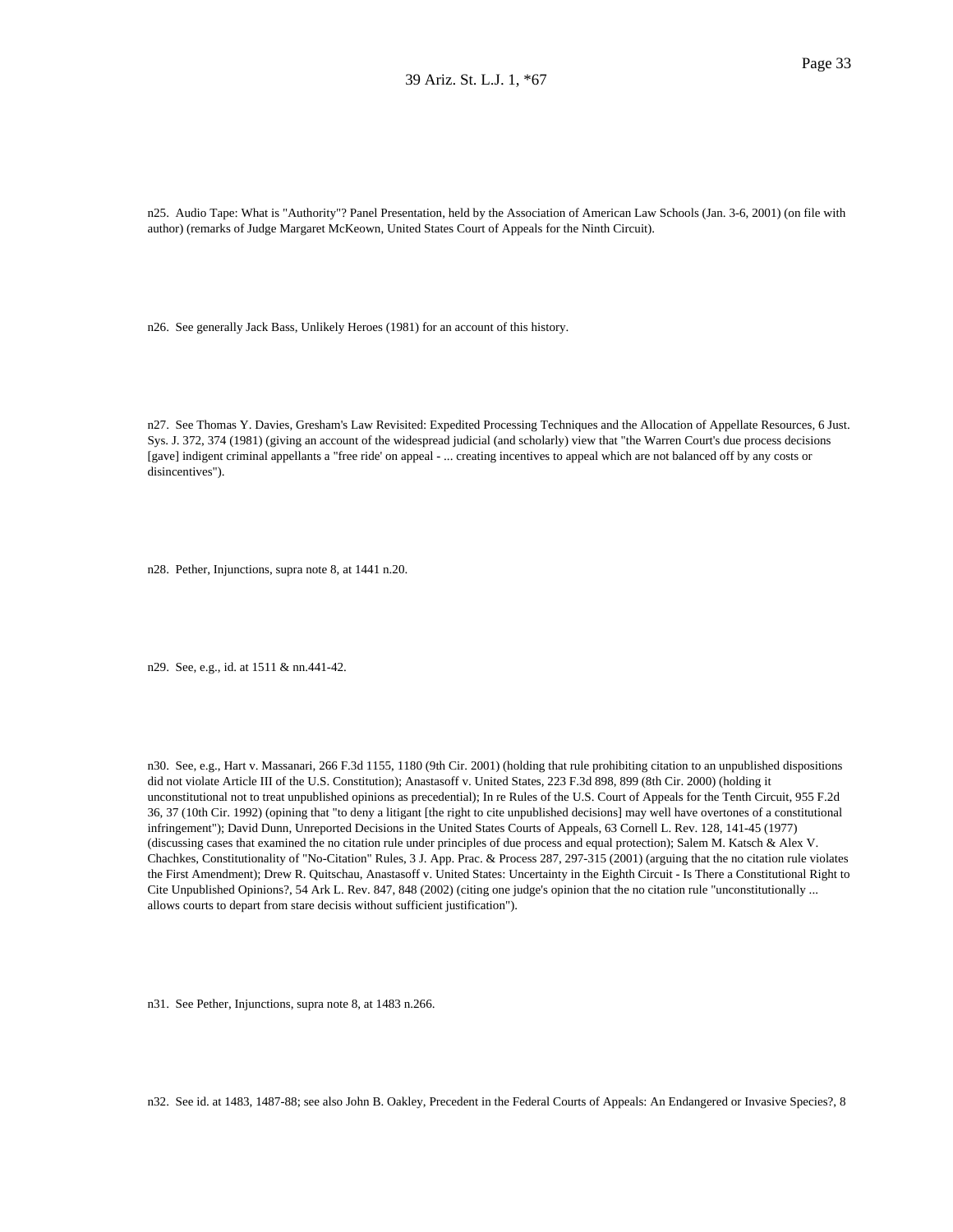J. App. Prac. & Process 123, 128 (noting that the current practice of "supplanting ... a collegial culture of deference to precedent with strict rules of horizontal stare decisis" means that "there are also substantial incentives to distinguish ... ostensible precedent on shaky if not candidly spurious grounds, and, because such distinction will largely turn on how the facts are characterized, to bury this departure from or narrowing of precedent in the nether world of cases decided by summary disposition or unpublished opinion").

n33. See Pether, Injunctions, supra note 8, at 1483-84 & n.267.

n34. Id. at 1483-84 & n.265.

n35. Id. at 1505 (noting that research by predecessor scholars had revealed that institutionalized unpublication and associated practices of private judging have disadvantaged pro se litigants and those with low quality legal representation, in other words ""one-shotter' litigants[,] ... members of ... minority groups, ... indigent persons[, and] gay men and lesbians").

n36. Id. at 1511 & nn.441-44 (noting, following Lauren Robel, that repeat player litigants, including the federal government, accrue a range of advantages through the system of institutionalized unpublication).

n37. See generally Ruth Colker, The Americans with Disabilities Act: A Windfall for Defendants, 34 Harv. C.R.-C.L. L. Rev. 99 (1999) (analyzing the reasons for the historically pro-defendant outcomes of ADA litigation).

n38. See Law, supra note 8, at 820.

n39. See id.

n40. See, e.g., **Penelope Pether,** Take a Letter, Your Honor: Outing the Judicial Epistemology of Hart v. Massanari, 62 Wash. & Lee L. Rev. 1553, 1558 (2005) [hereinafter Pether, Epistemology].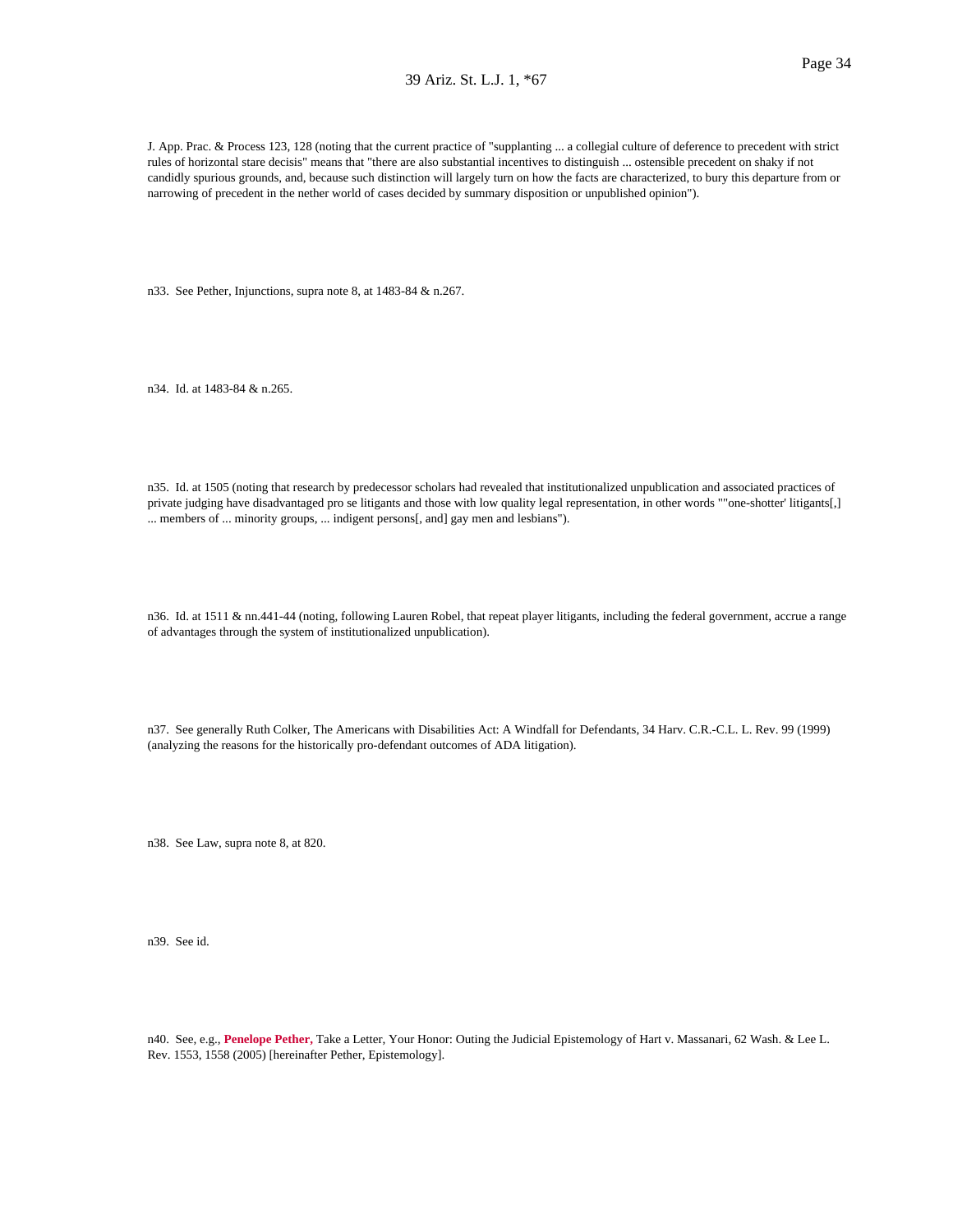n41. See Martha J. Dragich, Once a Century: Time for a Structural Overhaul of the Federal Courts, 1996 Wis. L. Rev. 11, 28 (1996).

n42. See, e.g., Martha J. Dragich, Will the Federal Courts of Appeals Perish If They Publish? Or Does the Declining Use of Opinions to Explain and Justify Judicial Decisions Pose a Greater Threat?, 44 Am. U. L. Rev. 757, 782-83 (1995) (raising the logical problem of predicting precedential value).

n43. FJC Report, supra note 12.

n44. Mauro, supra note 8, at 10.

n45. Hangley, supra note 17, at 651.

n46. Id.

n47. Kozinski Letter, supra note 3, at 21 (explaining Judge Kozinski's opposition to proposed FRAP 32.1).

n48. Oakley has registered that the delegation of judicial power to staff attorneys drives the appellate justice system to an "inquisitorial" model and away from an "adversarial" one. See John B. Oakley, The Screening of Appeals: The Ninth Circuit's Experience in the Eighties and Innovations for the Nineties, 1991 BYU L. Rev. 859, 922 (1991). This tendency is exacerbated when many of appeals managed by staff attorneys are pro se, see Thomas E. Baker, Rationing Justice on Appeal: The Problems of the U.S. Courts of Appeals 145 (1994), or where the quality of representation is poor, as common sense suggests is disproportionately likely to be the case when the appellant is comparatively low-income. Goodrich has indicated why this civil law-inspired model is naive. See Peter Goodrich, Reading the Law 39 (1986) (suggesting that the civil law dogma that judges do not make law and that fact-based precedent is not relevant in such systems is undermined by the "annual series of annotated case reports ... listing the decisions relevant to each sections of the code and [the fact that] these are used both academically and in legal argument").

n49. See Pether, Epistemology, supra note 40, at 1567-75.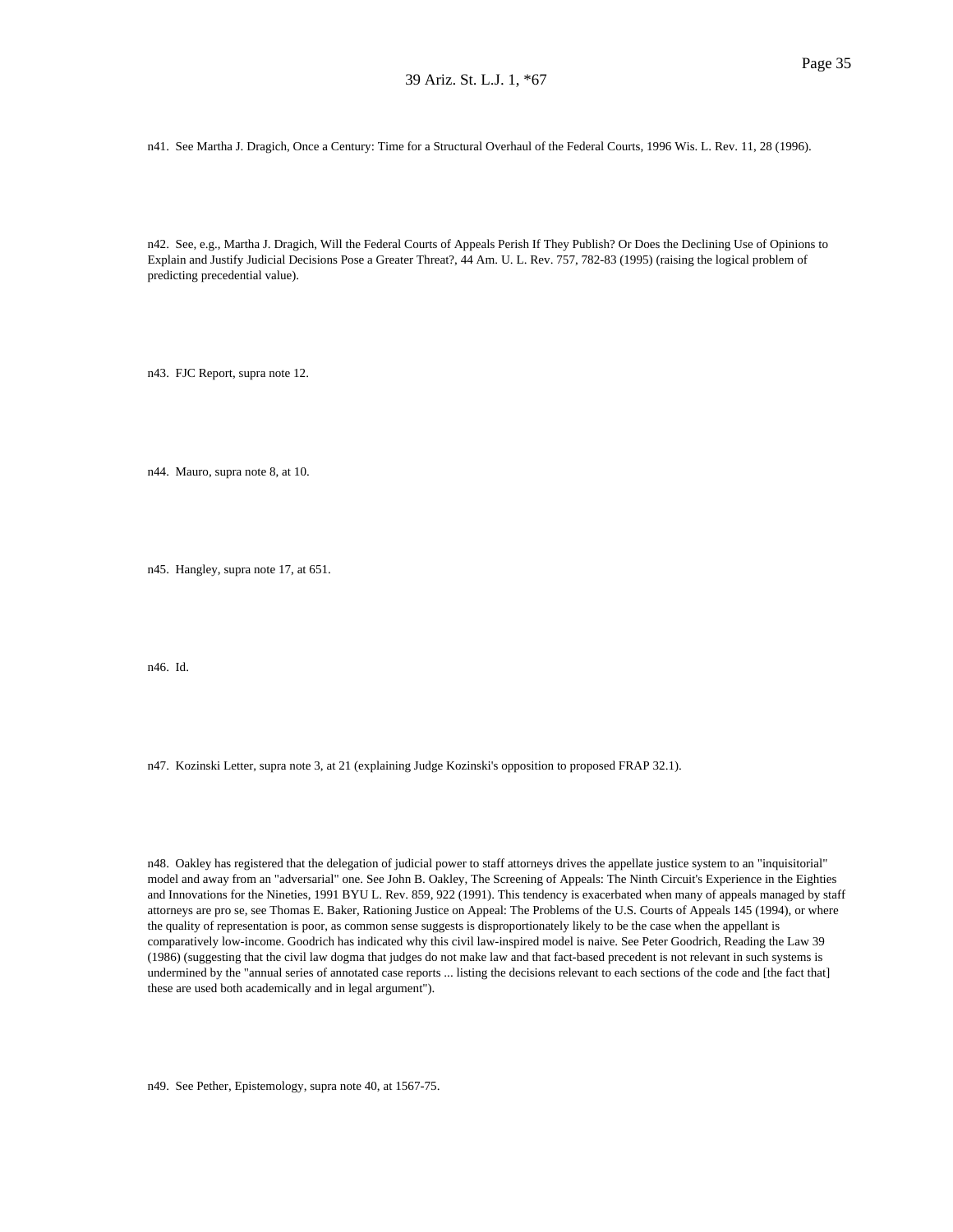n50. Hangley, supra note 17, at 651 ("No one can deny ... that speeding up the production line" that crafts judicial opinions, by "screening" and institutionalizing unpublication - that is - by delegation of judicial power to clerks and staff attorneys "will increase the risk of mistakes in any operation. It is apparent (although almost never articulated) that some of the circuits' attitudes toward their non-reporter published opinions is driven less by the belief that those opinions say nothing new than by the fear that they may say something that is wrong.").

n51. The other is differential access of rich and poor, "repeat player" litigants like the federal government and "one-shotters" like asylum seekers to unpublished opinions which, whether formally precedential or not, let attorneys and litigants know what the courts are doing in the vast majority of cases like theirs, at least where the court gives any meaningful reasons, or indeed, any reasons at all, for its decision. See supra notes 35-36 and accompanying text.

n52. David S. Law, Strategic Judicial Lawmaking: An Empirical Investigation of Ideology and Publication on the U.S. Court of Appeals for the Ninth Circuit 1 (unpublished version on file with the author).

n53. Law, supra note 8, at 831 (arguing that "strategically minded judges who wish to maximize the precedential effect of their published opinions may prefer to focus their time ... upon less fact-intensive areas of law").

n54. Law proceeds on the unspoken assumption that judges author the unpublished opinions which bear their names. Id.

n55. Hangley, supra note 17, at 651.

n56. Id. at 651 & n.15 (quoting Kozinski & Reinhardt, supra note 8, at 43-44).

n57. Kozinski Letter, supra note 3, at 5 (citation omitted) (second emphasis added).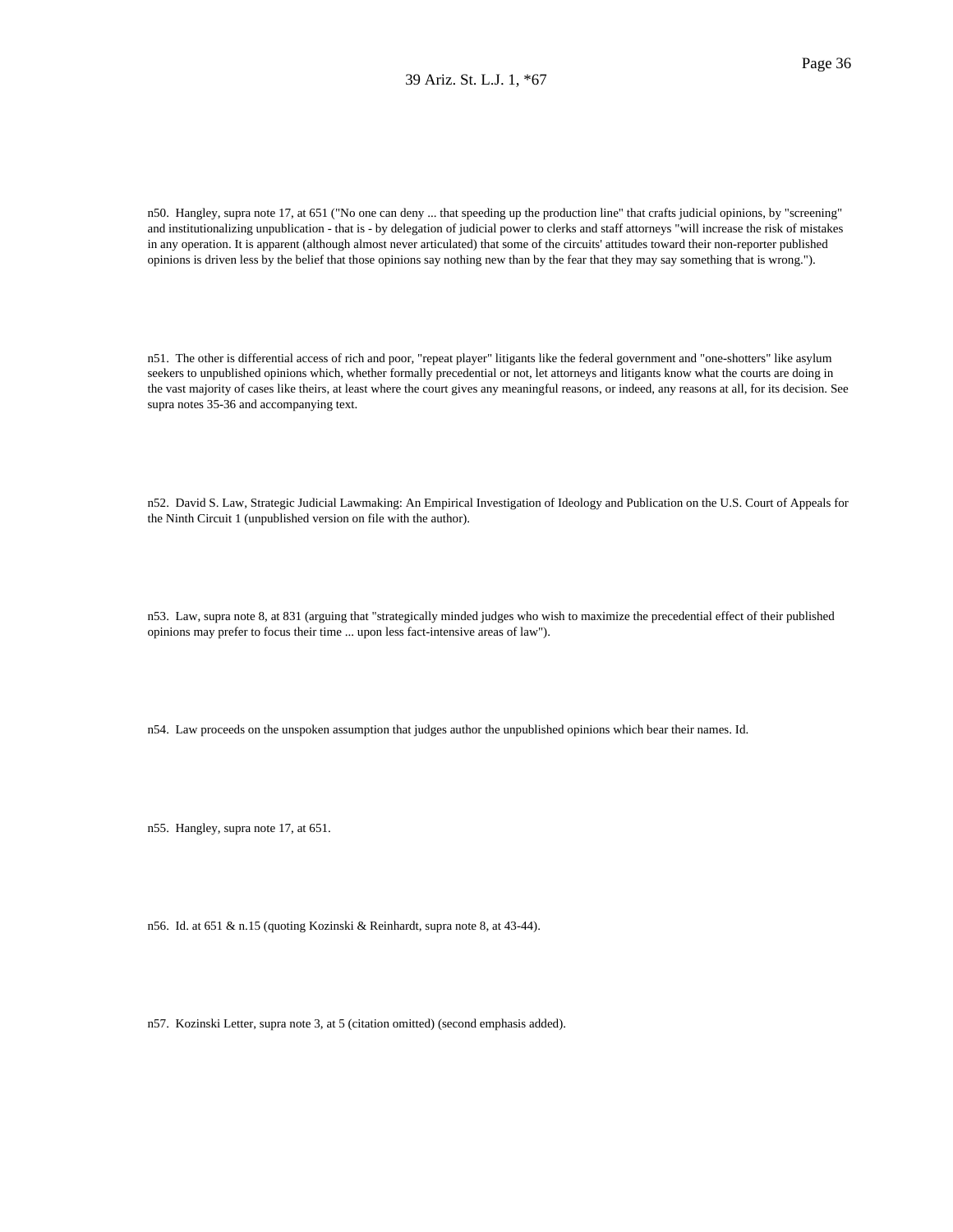n58. See, e.g., FJC Report, supra note 12, at 68-69, 76 app. (quoting Judges J7-1, JF-7).

n59. In the letter, Judge Kozinski writes that unpublished opinions "most likely [do] not" "reflect the view of the three judges on the panel" which purportedly decided the case; rather, they "represent[nothing] more than the bare result as explicated by some law clerk or staff attorney." Kozinski Letter, supra note 3, at 7.

n60. While the federal appellate courts publish only approximately twenty percent of their opinions, with approximately eighty percent unpublished, the appeals disposed of by any kind of opinion by the federal circuit courts appears to be the tip of the iceberg. The Federal Judicial Center study of proposed FRAP 32.1 reveals that

approximately half of the [650 appeals selected at random from those filed in federal courts of appeals in 2002] were not resolved by an opinion. [The Center] designated these cases as resolved by "docket judgments." The cases have docket entries stating how the cases were resolved (e.g., appeal voluntarily dismissed, certificate of appealability denied) and an order to that effect may be in the case file, but not a document in the form of an opinion.

Tim Reagan et al., Fed. Judicial Ctr., Citations to Unpublished Opinions in the Federal Courts of Appeals: Preliminary Report 19 (2005).

n61. This is a process authorized by a local rule, providing that:

The staff attorneys shall orally present the proposed dispositions to the screening panels at periodically scheduled sessions. After the staff attorneys have presented each case, the panel members discuss the proposed disposition and make any necessary revisions... . Disposition of cases presented at the oral screening and motions panel ordinarily will be by unpublished memorandum or order.

Ninth Circuit Court of Appeals, General Orders 6.5(b)(i) (2006).

n62. Alex Kozinski, The Appearance of Propriety, Legal Affairs, Jan.-Feb. 2005, at 19 [hereinafter Kozinski, Propriety] (emphasis added).

n63. FJC Report, supra note 12, at 72 app. (quoting Judge J9-11).

n64. Id. at 73 app. (quoting Judge J9-21).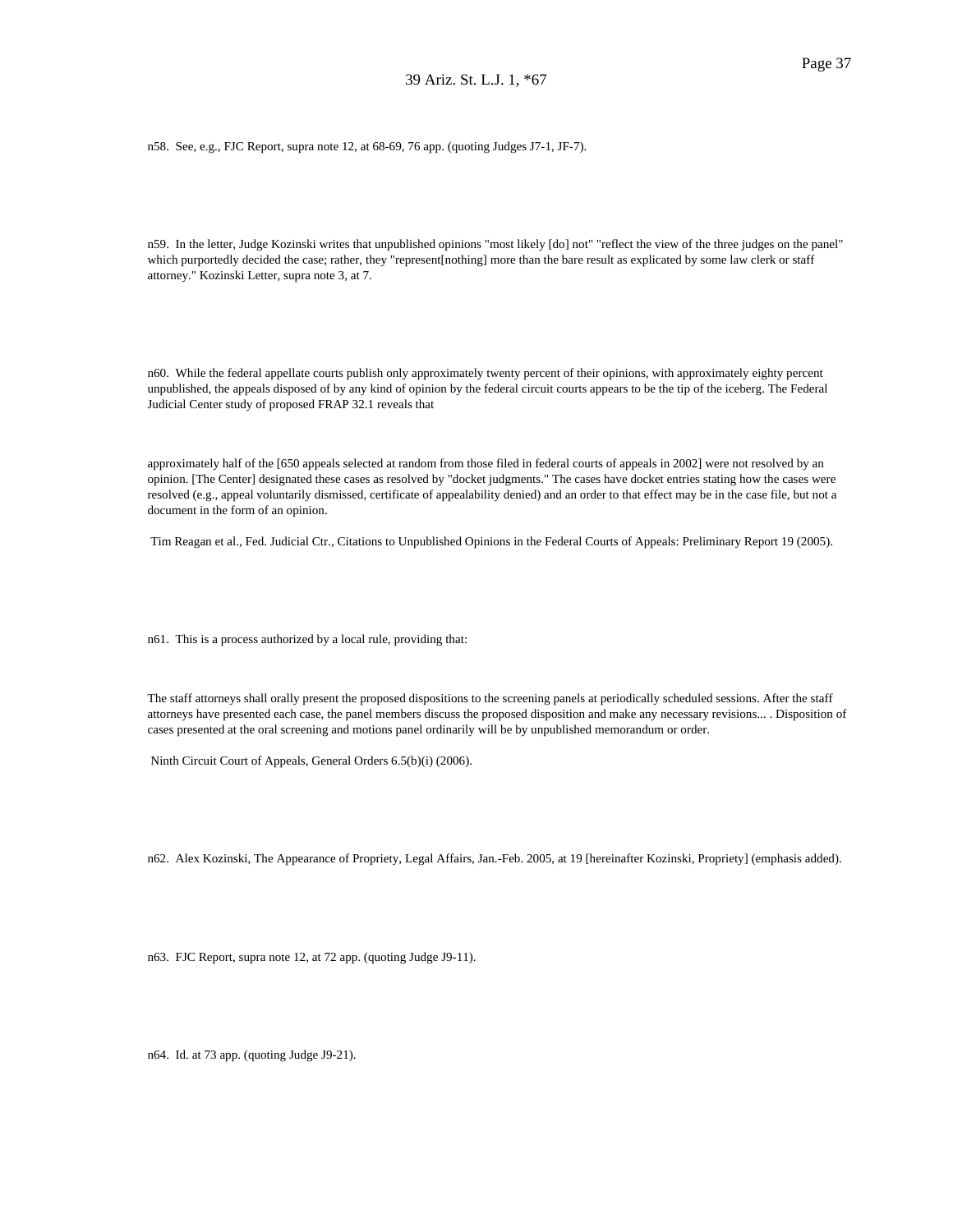n65. Id. (quoting Judge J9-22).

n66. Id. at 74 app. (quoting Judge J9-25).

n67. Id. at 70 app. (quoting Judge J7-6).

n68. Jones, supra note 2, at 1492; see also Baker, supra note 48, at 145 ("Staff attorneys in most circuits play a prominent role in handling pro se appeals.").

n69. Prison Litigation Reform Act of 1995, Pub. L. No. 104-134, 110 Stat. 1321-66 to -77 (1996) (codified in 18 U.S.C. §§3601-3626 and parts of 28 and 42 U.S.C. (2000)).

n70. See, e.g., FJC Report, supra note 12, at 75 app. (Judge JF-2) ("Many of our non-precedential opinions are in pro se appeals by federal employees from decisions of the Merit Systems Protection Board [and b]ecause these cases are often poorly briefed, it is easy to miss potentially important legal issues or to make statements in opinions that, with better briefing, would likely not be made.").

n71. In Bartleby's plangent phrase.

N72. Judith Resnik notes that "the collective life-tenured judiciary did not mount an aggressive effort (parallel to that made in response to restrictions proposed on their civil case processing discretion) when legislation limiting access in immigration and prisoner litigation was pending." Judith Resnik, The Federal Courts and Congress: Additional Sources, Alternative Texts, and Altered Aspirations, 86 Geo. L.J. 2589, 2595 (1998).

n73. See Law, supra note 8, at 1.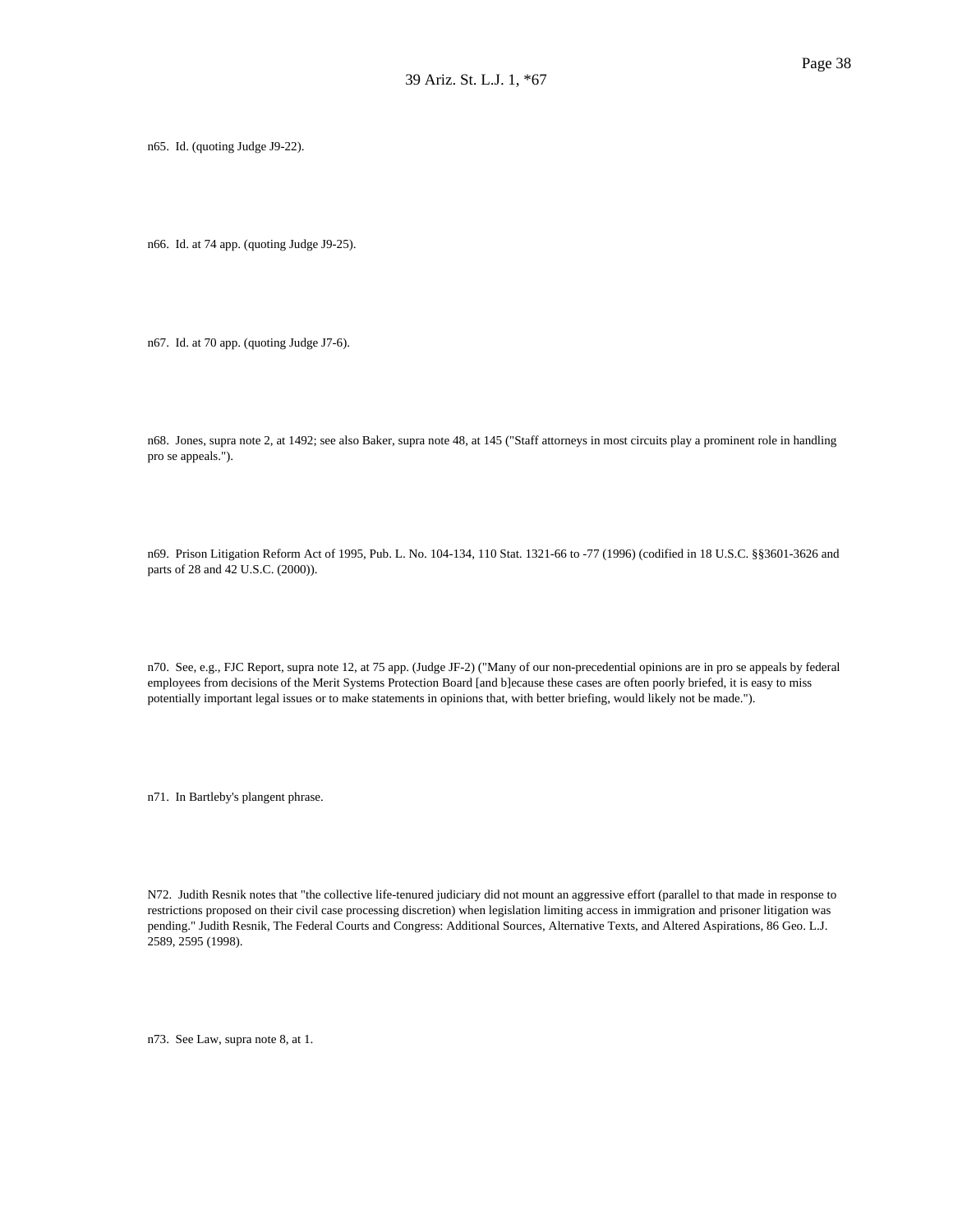n74. Cohen, supra note 24, at 66-69.

n75. See id. at 69.

n76. Apparently referring to chambers-produced unpublished opinions, one Ninth Circuit Judge wrote, "most of our judges share bench memos [apparently produced by clerks], which tend to be fairly long. Often the bench memos are converted into unpublished dispositions without much change. Obviously, they would have to be pared down substantially if they were to become citable." FJC Report, supra note 12, at 73 app. (quoting Judge J9-19).

n77. One judge surveyed by the Federal Judicial Center protested that "simply because we issue an unpublished disposition does not mean that we do not spend considerable time reviewing the record and reviewing the case," Id. at 70 app. (Judge J9-1). However, it seems unlikely that perhaps any, or at least any thorough, judicial reviewing of the record occurs in screened cases, given the process the Ninth Circuit has adopted in this class of matters.

n78. See infra note 212 and accompanying text, indicating that in the mid-1980s, when the Ninth Circuit's caseload was much lower than it currently is, most judges on screening panels did not routinely read the record.

n79. Cohen, supra note 24, at 69. Thompson and Oakley identify one result of screening by court staff as "preargument prejudgment." See Robert S. Thompson & John B. Oakley, From Information to Opinion in Appellate Courts: How Funny Things Happen on the Way Through the Forum, 1986 Ariz. St. L.J. 1, 27 (1986).

n80. Cohen, supra note 24, at 69.

n81. Kozinski, Propriety, supra note 62, at 19.

n82. FJC Report, supra note 12, at 75 app. (quoting Judge JF-2) (emphasis added).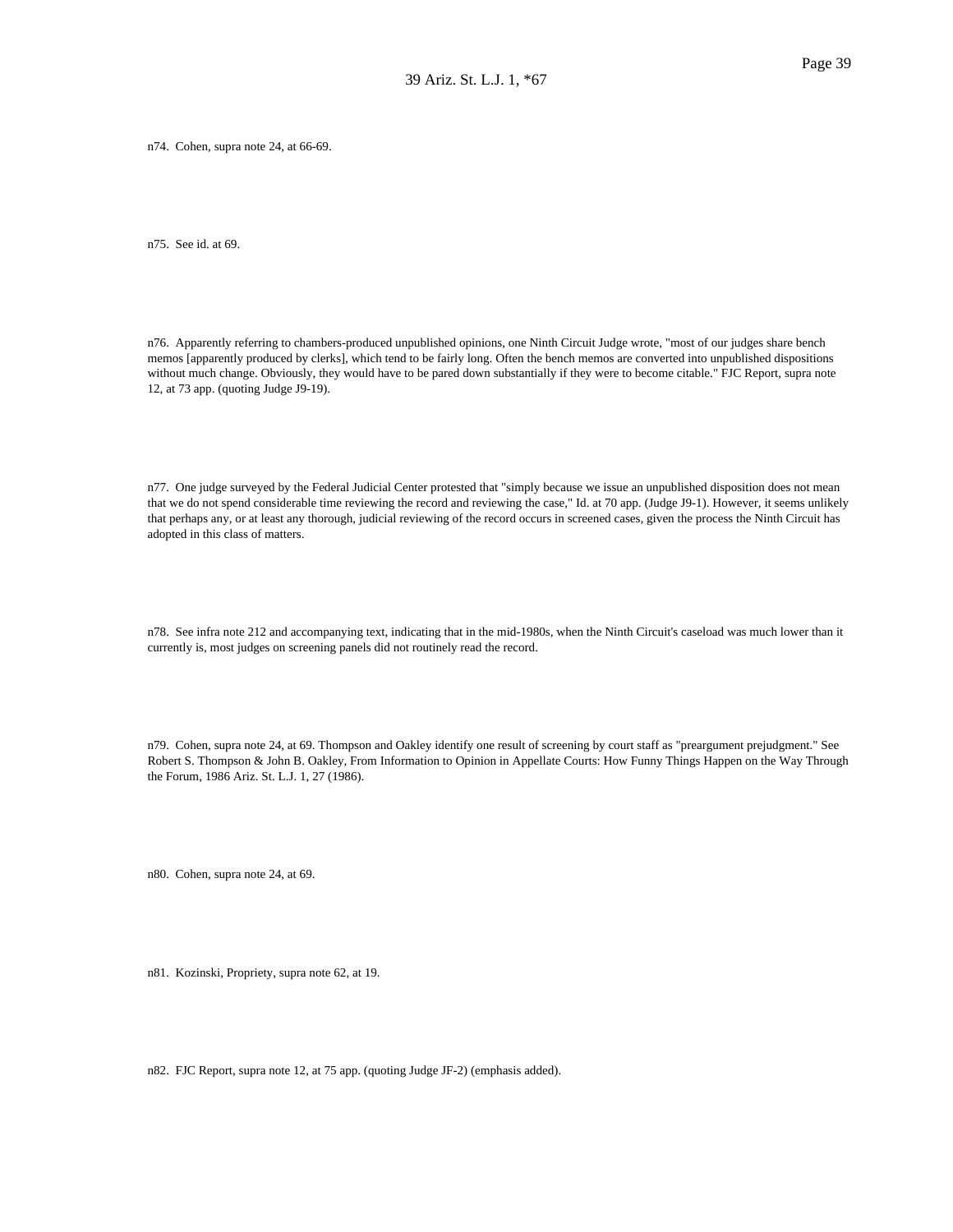n83. See, e.g., United States v. Rivas, 111 Fed. App'x 505 (9th Cir. 2004) (affirming a criminal conviction in five signally unilluminating sentences).

n84. FJC Report, supra note 12, at 72 app. (quoting Judge J9-9).

n85. Id. at 65-66 app. (quoting Judge J2-1).

n86. Id. at 69 app. (quoting Judge J7-2).

n87. Id. at 68 app. (quoting Judge J7-1).

n88. Id. at 66 app. (quoting Judge J2-1).

n89. See, e.g., supra note 82 and accompanying text.

n90. Pether, Injunctions, supra note 8, at 1504-07.

n91. William H. Rehnquist, Who Writes Decisions of the Supreme Court?, U.S. News & World Rep., Dec. 13, 1957, at 74.

n92. See generally Law, supra note 8.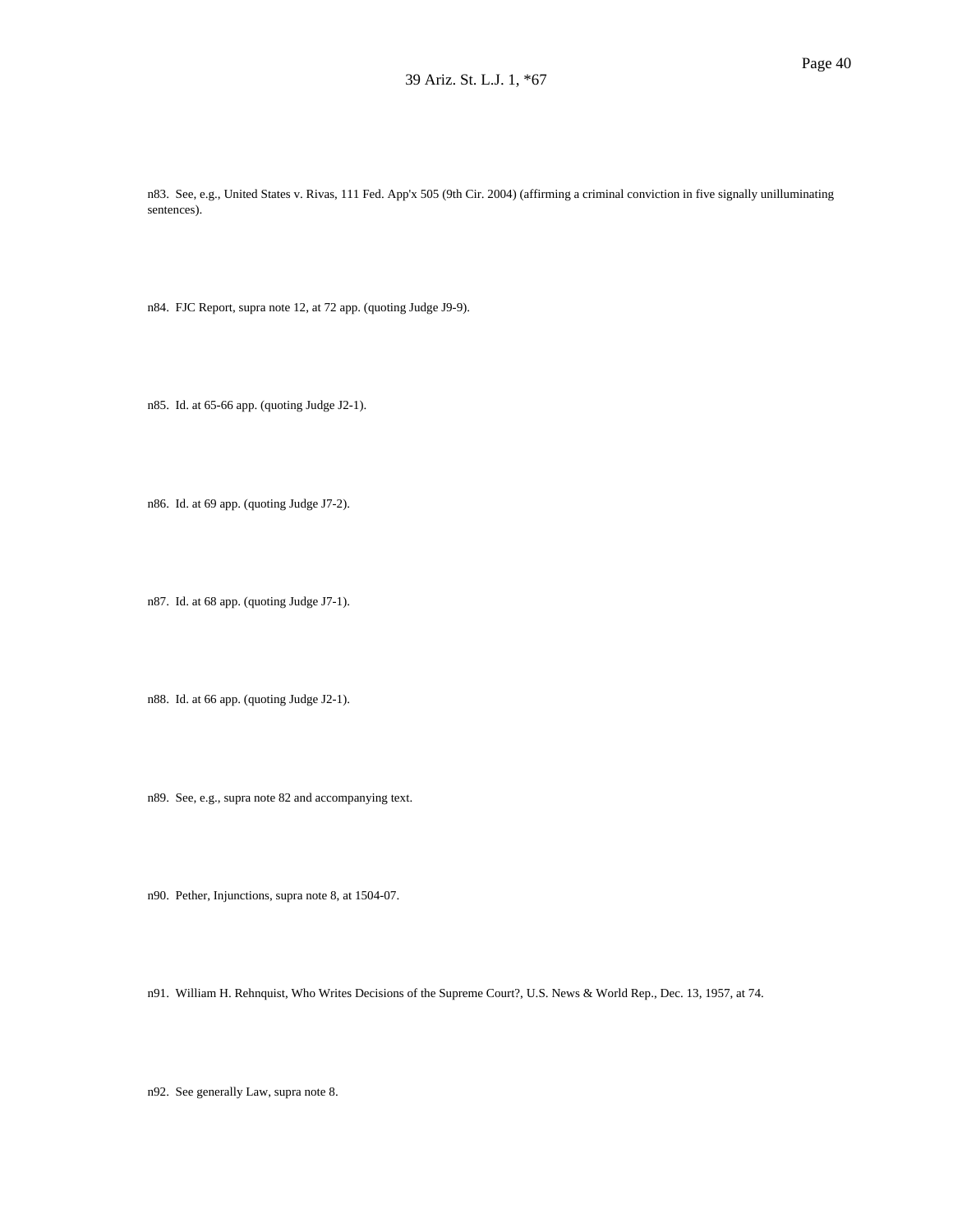n93. See FJC Report, supra note 12; see also Joe Cecil & Donna Stienstra, Deciding Cases Without Argument: A Description of Procedures in the Courts of Appeals, Fed. Judicial Ctr., (1985) available at 1985 WL 71557 [hereinafter Cecil 1985] (Westlaw does not paginate this Report and so page references will be to the printout on file with the author); Joe S. Cecil & Donna Stienstra, Deciding Cases Without Argument: An Examination of Four Courts of Appeals, Fed. Judicial Ctr., available at 1987 WL 123661 [hereinafter Cecil 1987] (Westlaw does not paginate this Report and so page references will be to the printout on file with the author); Donna Stienstra, Unpublished Dispositions: Problems of Access and Use in the Courts of Appeals, Fed. Judicial.Ctr., (1985) at 11-12, available at 1985 WL 71560 (Westlaw does not paginate this Report and so page references will be to the printout on file with the author).

n94. Cohen, supra note 24, at 215-16.

n95. Baker, supra note 48, at 164.

n96. See Pether, Injunctions, supra note 8, at 1436-37 ("Unpublication ... makes the opinion difficult to find [and] limits or destroys [its] precedential value.").

n97. Hart v. Massanari, 266 F.3d 1155, 1178 (9th Cir. 2001) ("An unpublished disposition is, more or less, a letter from the court to parties familiar with the facts.").

n98. See Kozinski Letter, supra note 3 at 5, 7.

n99. See Hangley, supra note 17, at 651.

n100. See, e.g., supra notes 69-70 and accompanying text.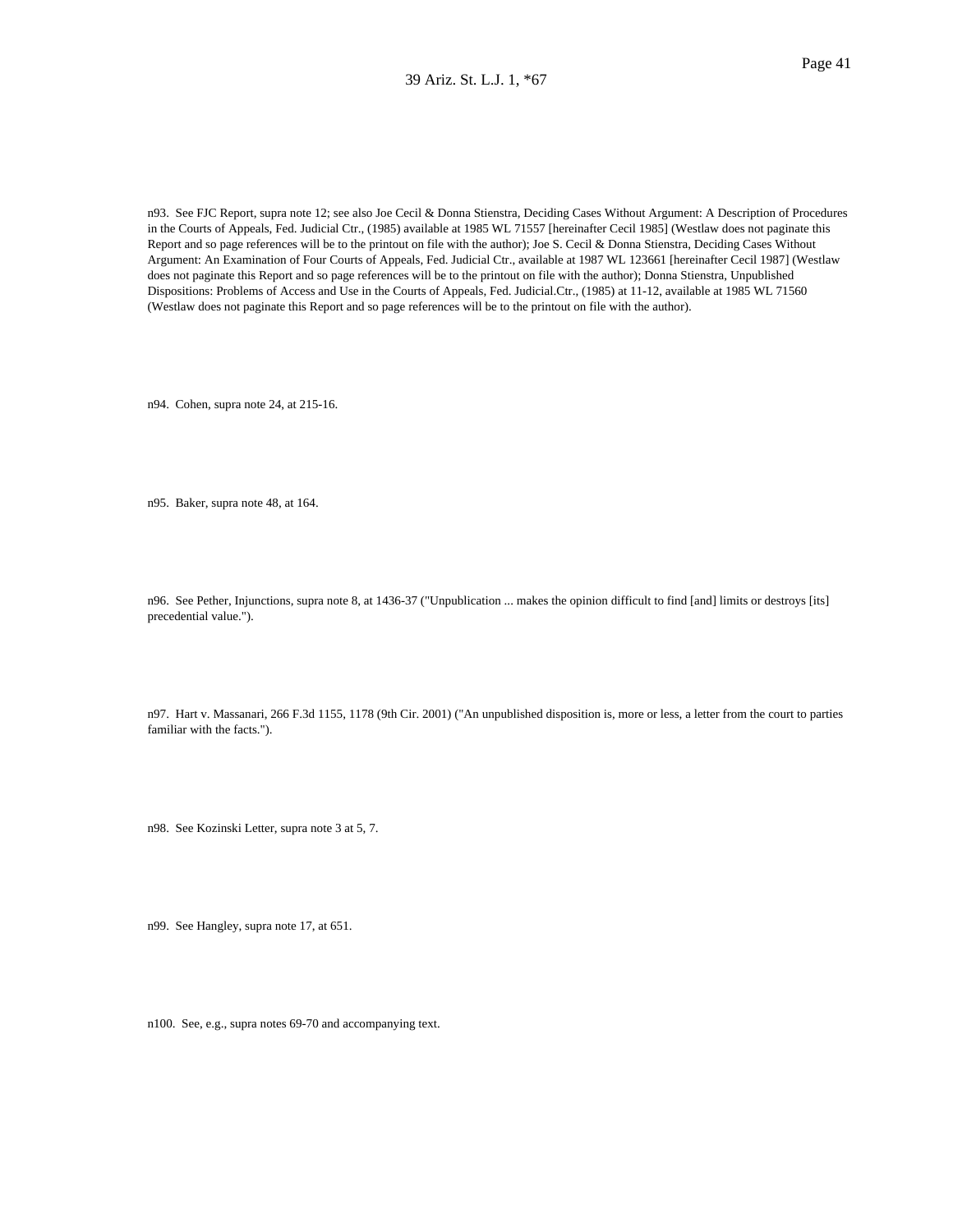n101. See generally Pether, Injunctions, supra note 8.

n102. Id. at 1465 n.139.

n103. See id. at 1507-08.

n104. See, e.g., FJC Report, supra note 12, at 70 app. (Judge J9-2), 72 app. (Judge J9-9).

n105. Pether, Epistemology, supra note 40, at 1590 n.238.

n106. Id. at 1590 & n.237.

n107. See Lauren K. Robel, The Myth of the Disposable Opinion: Unpublished Opinions and Government Litigants in the United States Courts of Appeals, 87 Mich. L. Rev. 940, 956-58 (1989) (discussing specifically how government litigants take advantage of unpublished decisions).

n108. Id. at 958.

n109. See Davies, supra note 27, at 376 (differentiating between the caseload crisis and the perception of workload crisis). I should note that in the interests of clarity in the context of my argument I am selectively inverting his use of the terms "caseload" and "workload."

n110. Richard A. Posner, The Federal Courts: Crisis and Reform 61 tbl.3.1 (1985) (excluding local jurisdiction appeals).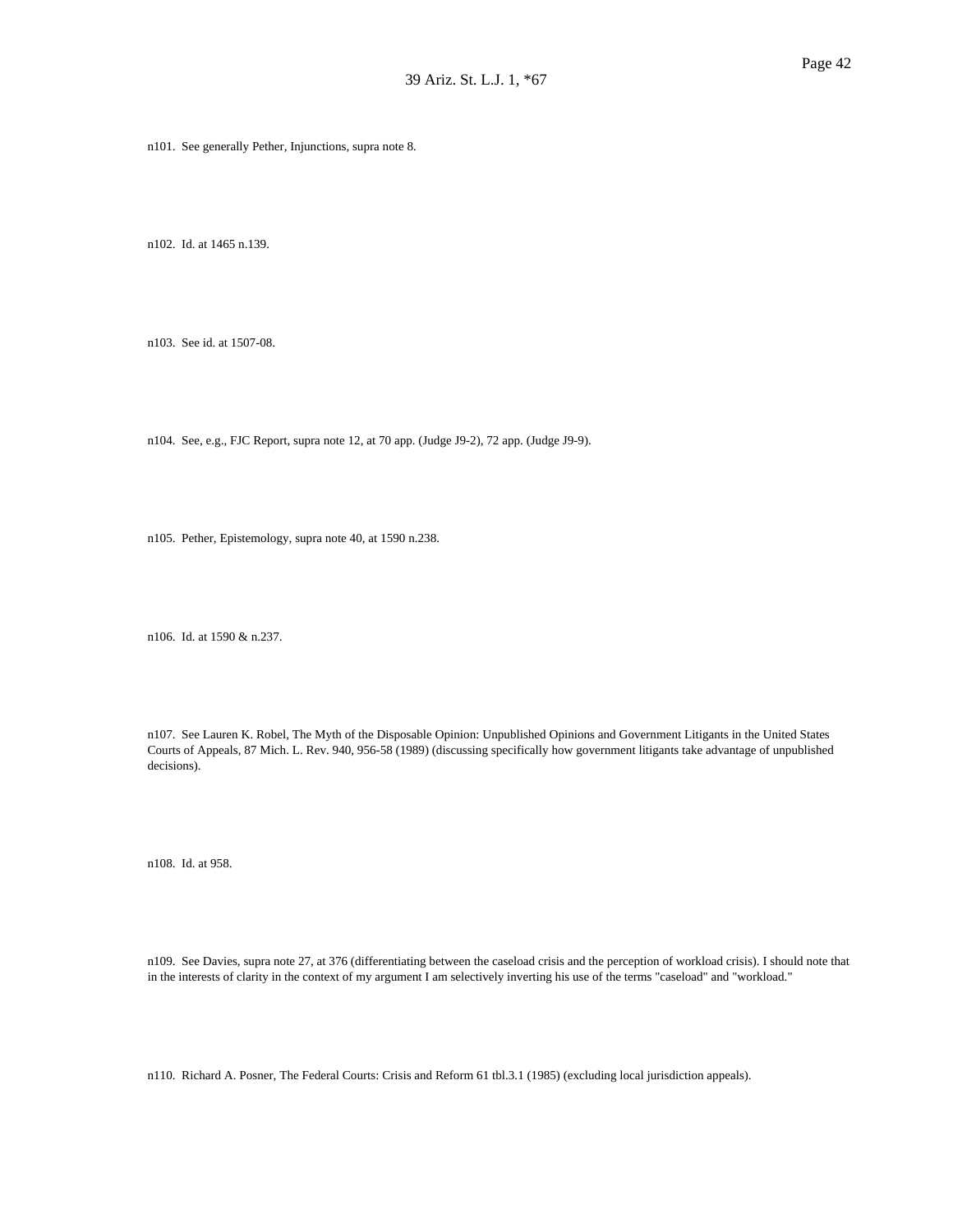n111. Leonidas Ralph Mecham, Administrative Office of the U.S. Courts, 2000 Report of the Director (2000).

n112. See generally Baker, supra note 48; see Jones, supra note 2, at 1485-86 (discussing Professor Baker's work).

n113. See generally Davies, supra note 27.

n114. See, e.g., Baker, supra note 48, at 139 ("Screening techniques today are more refined and have developed more judicial confidence than settlement programs.").

n115. Cohen, supra note 24, at 3.

n116. Id. at 10.

n117. Kozinski, Propriety, supra note 62, at 19.

n118. FJC Report, supra note 12, at 76 (Judge JF-7).

n119. See, e.g., id.; Cecil 1987, supra note 93, at 12.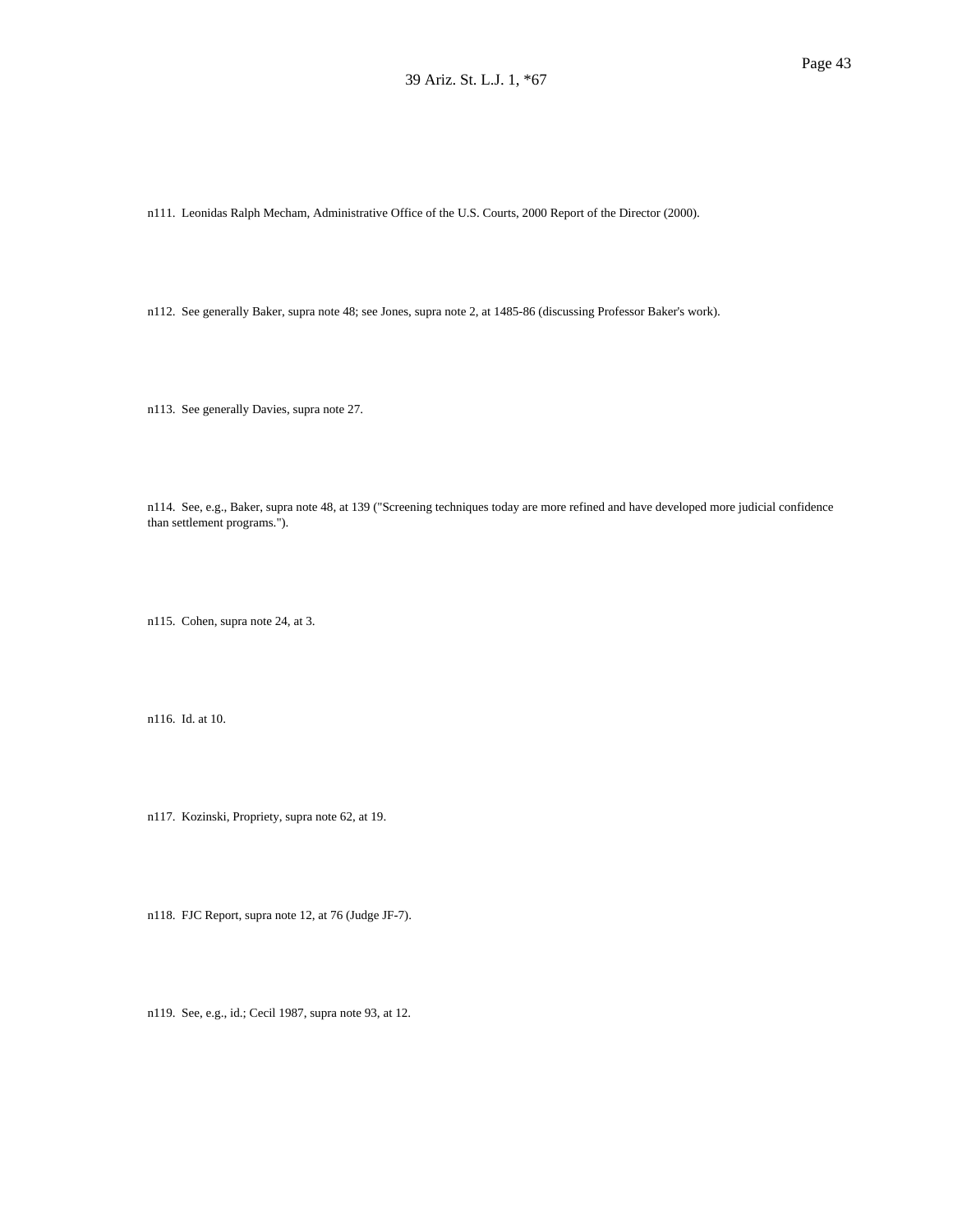n120. See Unpublished Judicial Opinions: Hearing Before the H. Subcomm. on Courts, the Internet, and Intellectual Prop. of the H. Comm. on the Judiciary, 107th Cong. 100, 105-06 (2002) (statement of Judge Alex Kozinski, United States Court of Appeals for the Ninth Circuit); Richman, Much Ado, supra note 21, at 1727-28. See generally Richman & Reynolds, Elitism, supra note 21.

n121. See generally Richman & Reynolds, Elitism, supra note 21.

n122. Id. at 336 (alteration in original) (quoting Judge Rubin in Alvin B. Rubin, Bureaucratization of the Federal Courts: The Tension Between Justice and Efficiency, 55 Notre Dame L. Rev. 648, 657 (1980)).

n123. Id. (quoting Judge King in Carolyn Dineen King, Comment, A Matter of Conscience, 28 Hous. L. Rev. 955, 959 (1991)).

n124. Id. at 338 (quoting Justice Scalia in Stuart Taylor, Scalia Proposes Major Overhaul of United States Courts of Appeals, N.Y. Times, Feb. 16, 1987 at 1).

n125. Id.

n126. Stephen Reinhardt, A Plea to Save the Federal Courts: Too Few Judges, Too Many Cases, 79 A.B.A. J., Jan. 1993, at 52.

n127. Stephen Reinhardt, Surveys Without Solutions: Another Study of the United States Courts of Appeals, 73 Tex. L. Rev. 1505, 1513 (1995).

n128. See, e.g., Kozinski & Reinhardt, supra note 8, at 43-44 (noting that judges on the Ninth Circuit write an average of twenty published opinions a year).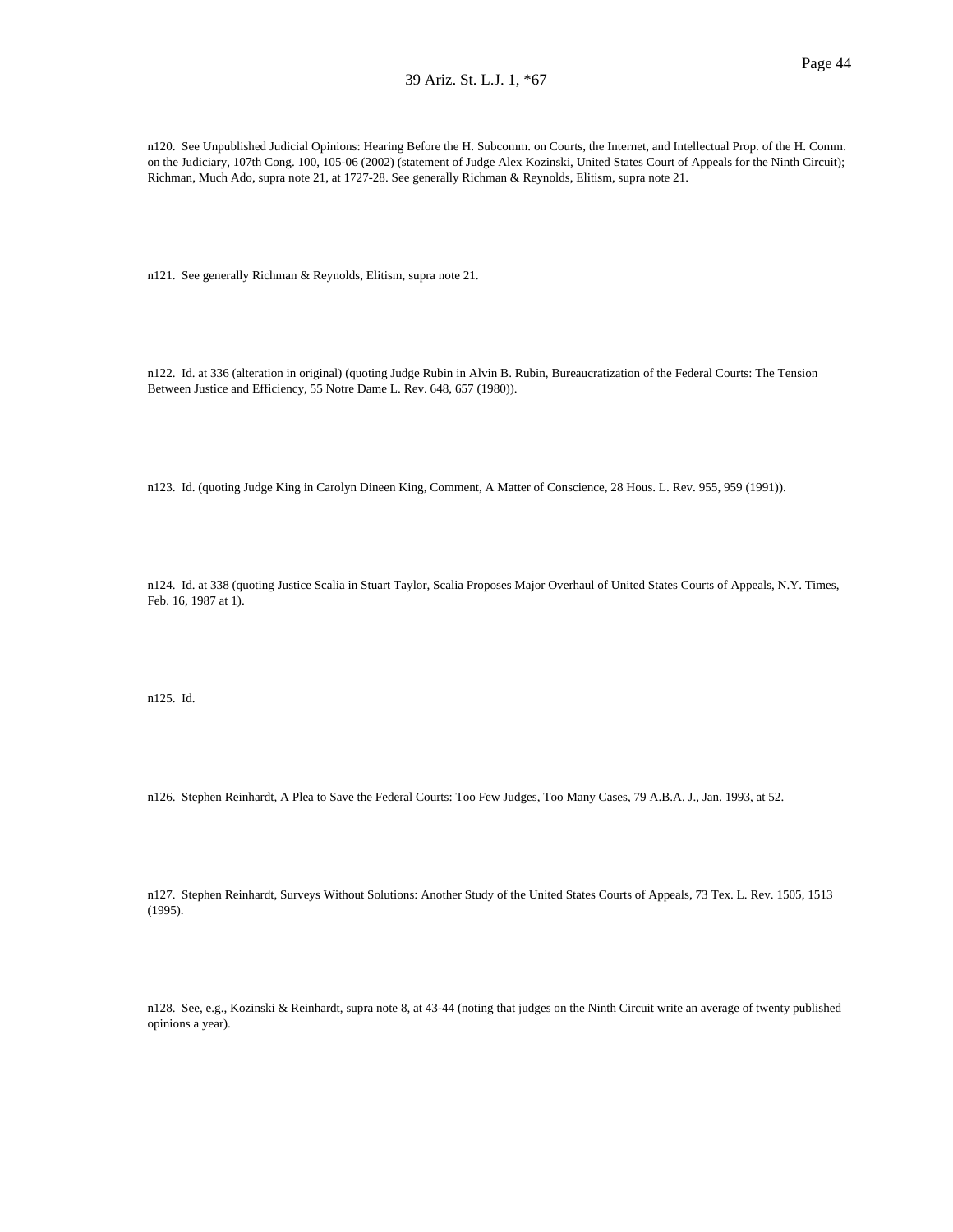n129. See Pether, Epistemology, supra note 40, at 1567-75 (analyzing Judge Kozinski's discourse on precedent in Hart v. Massanari, 266 F.3d 1155 (9th Cir. 2001)).

n130. David C. Vladeck & Mitu Gulati, Judicial Triage: Reflections on the Debate over Unpublished Opinions, 62 Wash. & Lee L. Rev. 1667, 1668 (2005) (providing a partial etymology of the term).

n131. Kozinski Letter, supra note 3, at 9. This revelation produced in the author a profound and visceral agreement with the Ninth Circuit Judge who wrote, albeit for rather different reasons, in frustrated italics, "The time for restructuring [the Ninth Circuit] is now." See FJC Report, supra note 12, at 71 (quoting Judge J9-6).

n132. Pether, Injunctions, supra note 8, at 1522.

n133. Dragich, supra note 41, at 28-30, 35, 46-47.

n134. Id. at 28.

n135. Id.

n136. Cohen is a supporter of the federal appellate courts "continuing the slow structural evolution that has enabled judges to decide cases fairly and efficiently in the face of their burgeoning dockets." Cohen, supra note 24, at 222. This is at least in part because he perceives the federal appellate courts as unlikely to adopt other than "minor evolutionary changes" in procedures unless they are forced to by Congress. Id. at 220.

n137. Cohen is a former Ninth Circuit clerk. Id. at 18.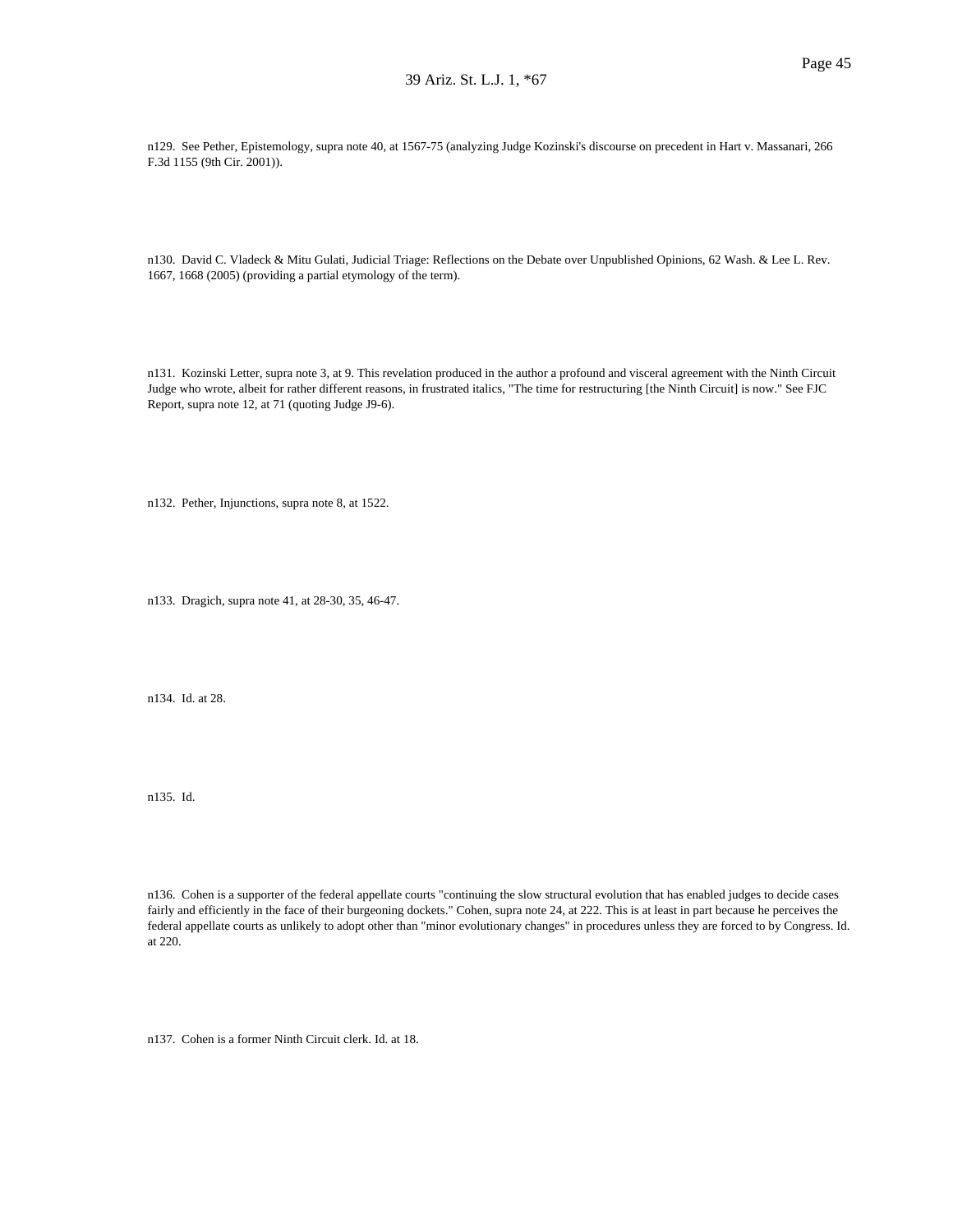n138. Id. at 219. These home-grown innovations comprise clerks producing one bench memo per panel rather than one per judge, and convening en bancs consisting of ten judges rather than all those on the circuit, rather than the types of "managed judging" that have been used by other common law court systems to meet increasing demands for dispute resolution services. See id. at 94-95.

n139. Id. at 162.

n140. FJC Report, supra note 12, at 67 (Judge J2-5).

n141. Cohen, supra note 24, at 5.

n142. Id. at 181.

n143. Id. at 90-93.

n144. Id. at 141; see also id. at 109.

n145. Unpublished opinions often lack headnotes, see http://www.westlaw.com (follow KeySearch hyperlink for any topic; then follow "?" hyperlink at "Cases Without West Headnotes" (last visited October 26, 2006) (explaining that "West attorney-editors have created queries that retrieve cases without headnotes, including slip opinions and some unreported cases in KeySearch. The results you retrieve using these queries closely approximates the results you would retrieve using the queries that retrieve cases with headnotes. These searches will retrieve only cases that have no editorial enhancements, whether the cases are newly added to Westlaw (slip opinions) or cases that are published only online (unreported cases)"); additionally, some digest-like online finding tools may not be programmed to find them, see John W. Barker, Jr., The Benefits of Automated Citation-Checking, Res Gestae, Aug. 1996, at 12, 15 (noting that Shepard's PreView (developed by Lexis and Westlaw) "does not include citing references from opinions published in a specialty reporter but which are officially not designated for publication").

n146. 44 U.S.C. §3501 note (Supp. 2005) (sec. 205(a)(5)).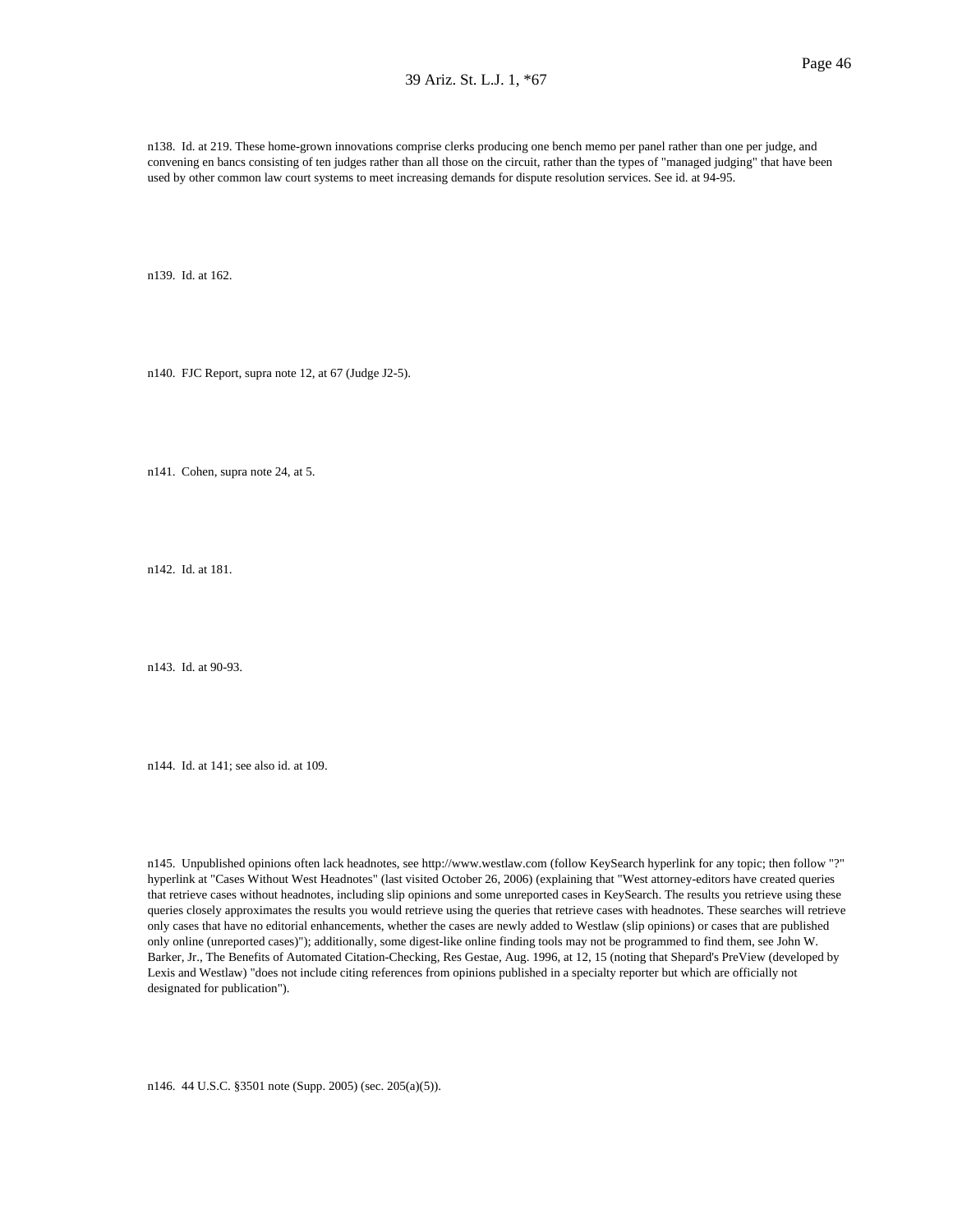n147. See, e.g., Pether, Epistemology, supra note 40, at 1590 n.233; see also Ian Gallacher, Cite Unseen: How Neutral Citation Can Cure America's Strange Devotion to Bibliographical Orthodoxy and The Constriction of Open and Equal Access to the Law, 70 Alb. L. Rev. 491, 517-18 (2007) (noting that some federal courts use PACER to comply with the legislation, which has numerous "rhetorical roadblocks" to accessing opinions and is "not truly full text searchable").

n148. FJC Report, supra note 12, at 23.

n149. See E-Government Act of 2002, Pub. L. No. 107-347 (codified at 44 U.S.C. §§3501-3521 (Supp. 2005)).

n150. Pether, Epistemology, supra note 40, at 1590 & n.232. The Ninth Circuit is not alone in posting unpublished opinions for a limited time. See FJC Report, supra note 12, at 23 n.39.

n151. . Cohen, supra note 24, at 97.

n152. See, e.g., Cecil 1987, supra note 93, at 7, 12, 37-38.

n153. See, e.g., id. at 12-13.

n154. Richman & Reynolds, Elitism, supra note 21, at 336.

n155. Id.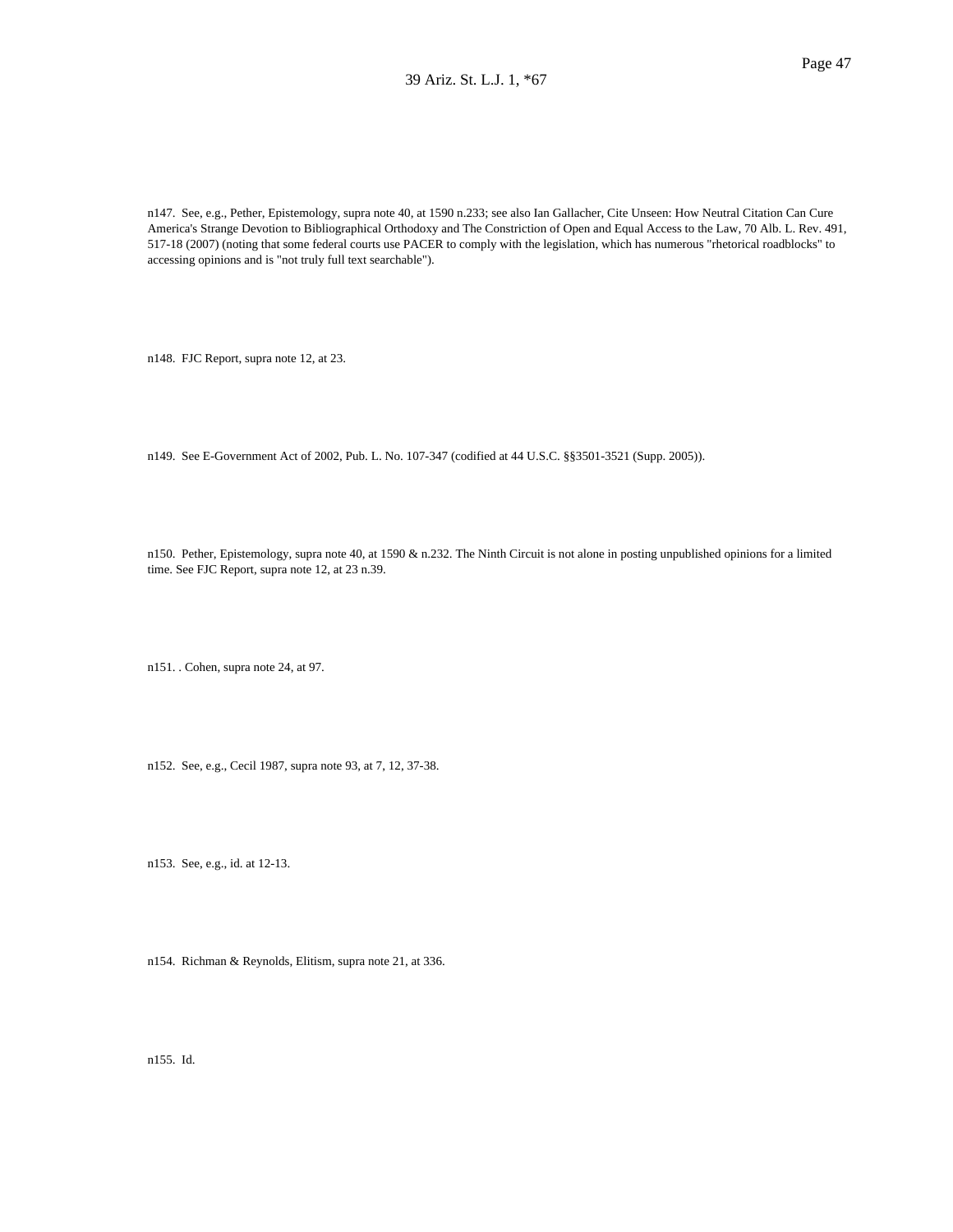n156. Id.; see also Robert G. Doumar, Prisoner Cases: Feeding the Monster in the Judicial Closet, 14 St. Louis U. Pub. L. Rev. 21, 27-29 (1994).

n157. See, e.g., Davies, supra note 27, at 395; Richman & Reynolds, Elitism, supra note 21, at 336.

n158. Richman & Reynolds, Elitism, supra note 21, at 280, 296.

n159. Id. at 275-76, 280.

n160. See generally Colker, supra note 37.

n161. Deborah Jones Merritt & James J. Brudney, Stalking Secret Law: What Predicts Publication in the United States Courts of Appeals, 54 Vand. L. Rev. 71, 111-12 (2001).

n162. Richman & Reynolds, Elitism, supra note 21, at 295.

n163. Id. at 275.

n164. Id. at 295.

n165. Id. at 296.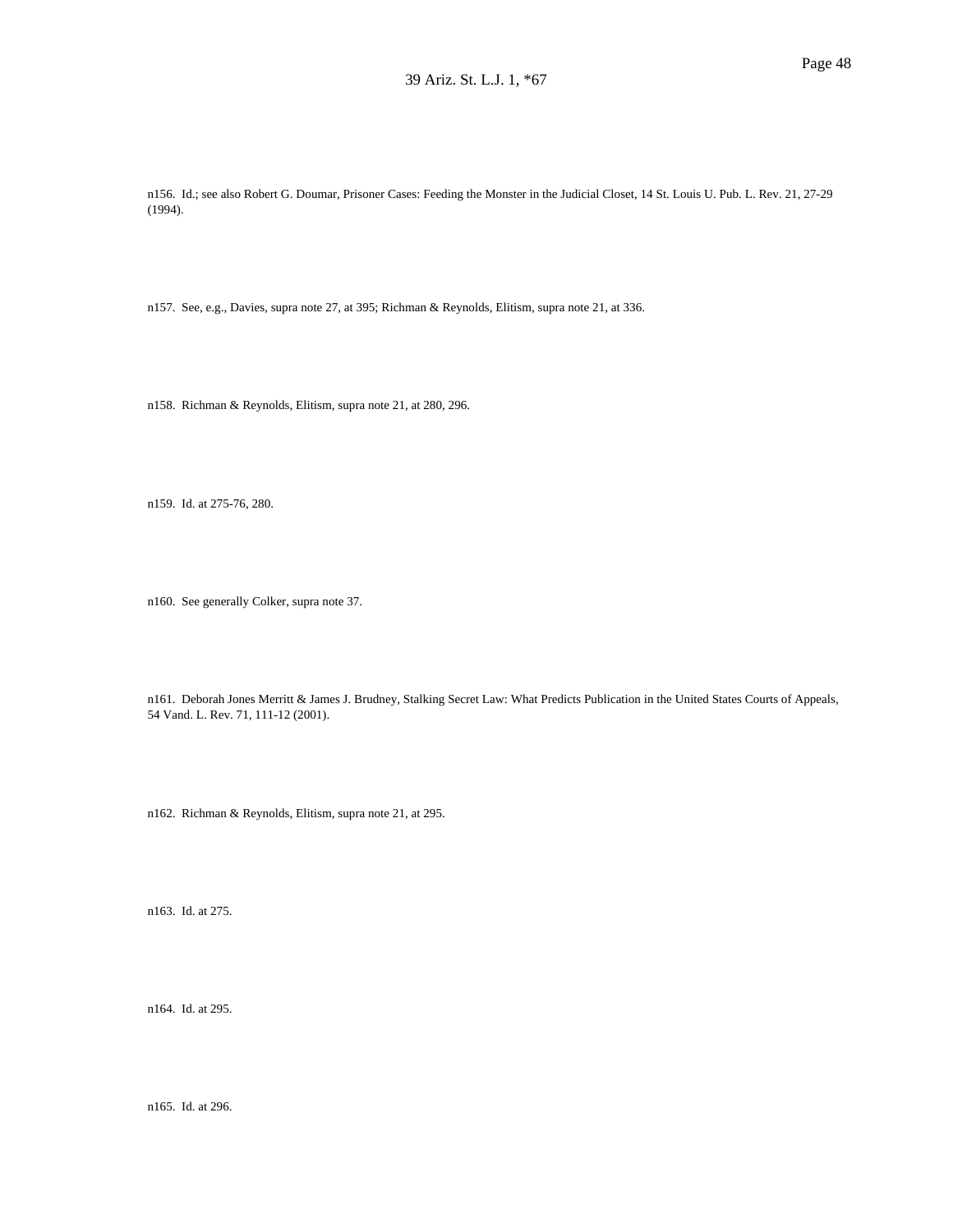n166. Id. at 275.

n167. Id. at 277.

n168. Davies, supra note 27, at 372. Davies' hypothesis, based on his survey of the literature, that attractiveness rather than legal merit explained the greater allocation of appellate court resources to civil cases in the wake of the "due process revolution," was borne out prima facie by his case study of a California appellate court. His conclusion is that beyond that court, "given the present state of knowledge, the organizational perspective has as good a claim to being "true' as the prevailing perspective." Id. at 398.

n169. . Cohen, supra note 24, at 24 (quoting Davies, supra note 27, at 401-03).

n170. Davies, supra note 27, at 373.

n171. Id. at 372.

n172. Id. at 380-83 (discussing the quantitative section of his analysis, which tested his thesis and the findings of earlier scholars in the context of a California State Appellate Court).

n173. Echoed in the discourse of Baker's study of rationed justice. See Baker, supra note 48, at 139 (describing "the decades of the 1960s and 1970s, when dockets exploded," and indicating that clerks and staff attorneys "represent the first line of defense against oppressive dockets").

n174. See generally Davies, supra note 27.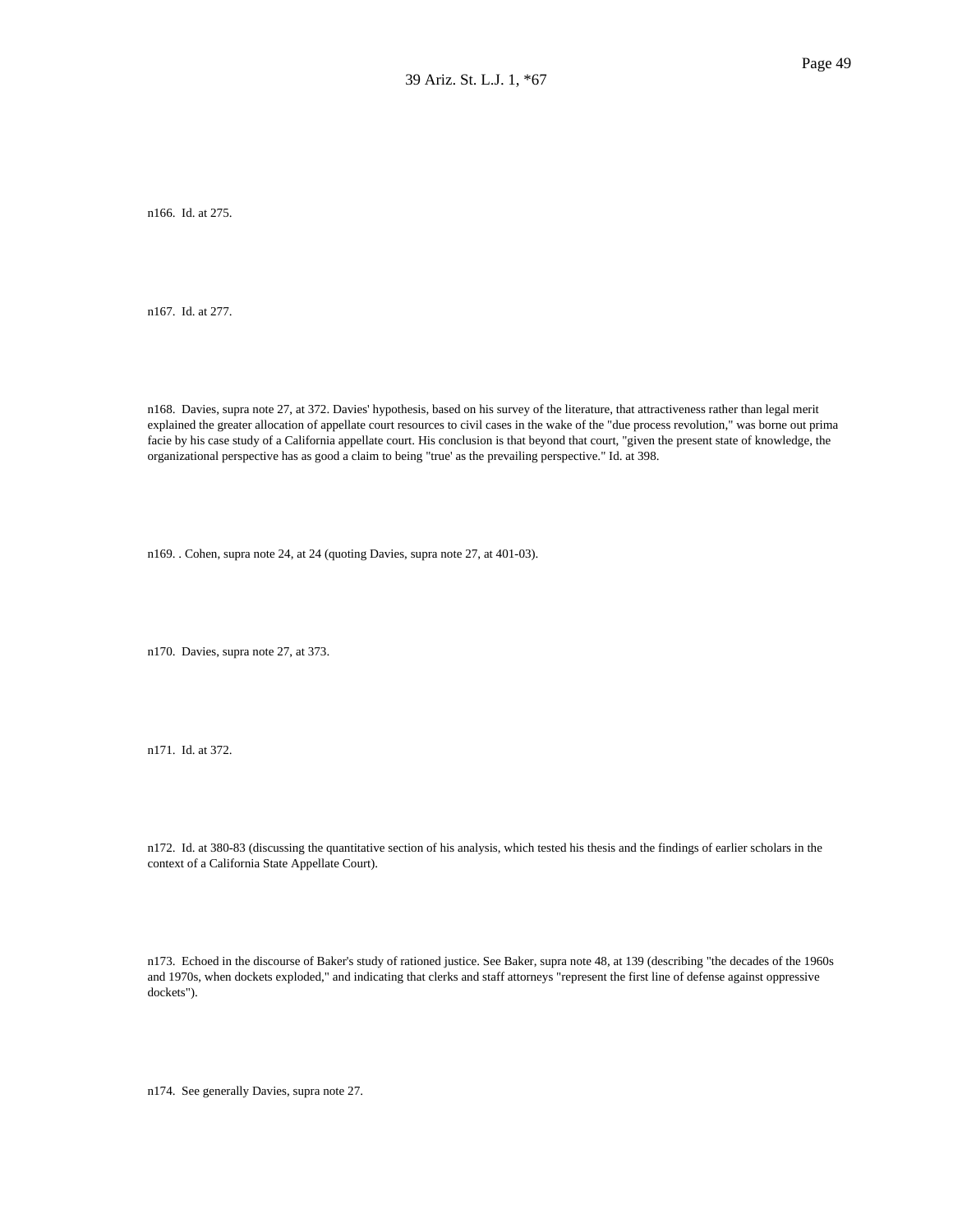n175. Id. at 374.

n176. Warren E. Burger, Annual Report to the American Bar Association by the Chief Justice of the United States, A.B.A. J., Mar. 1981, at 292.

n177. Davies, supra note 27, at 375.

n178. Id.

n179. Id.

n180. Id. at 376.

n181. Id. at 383.

n182. Id. at 376.

n183. Id.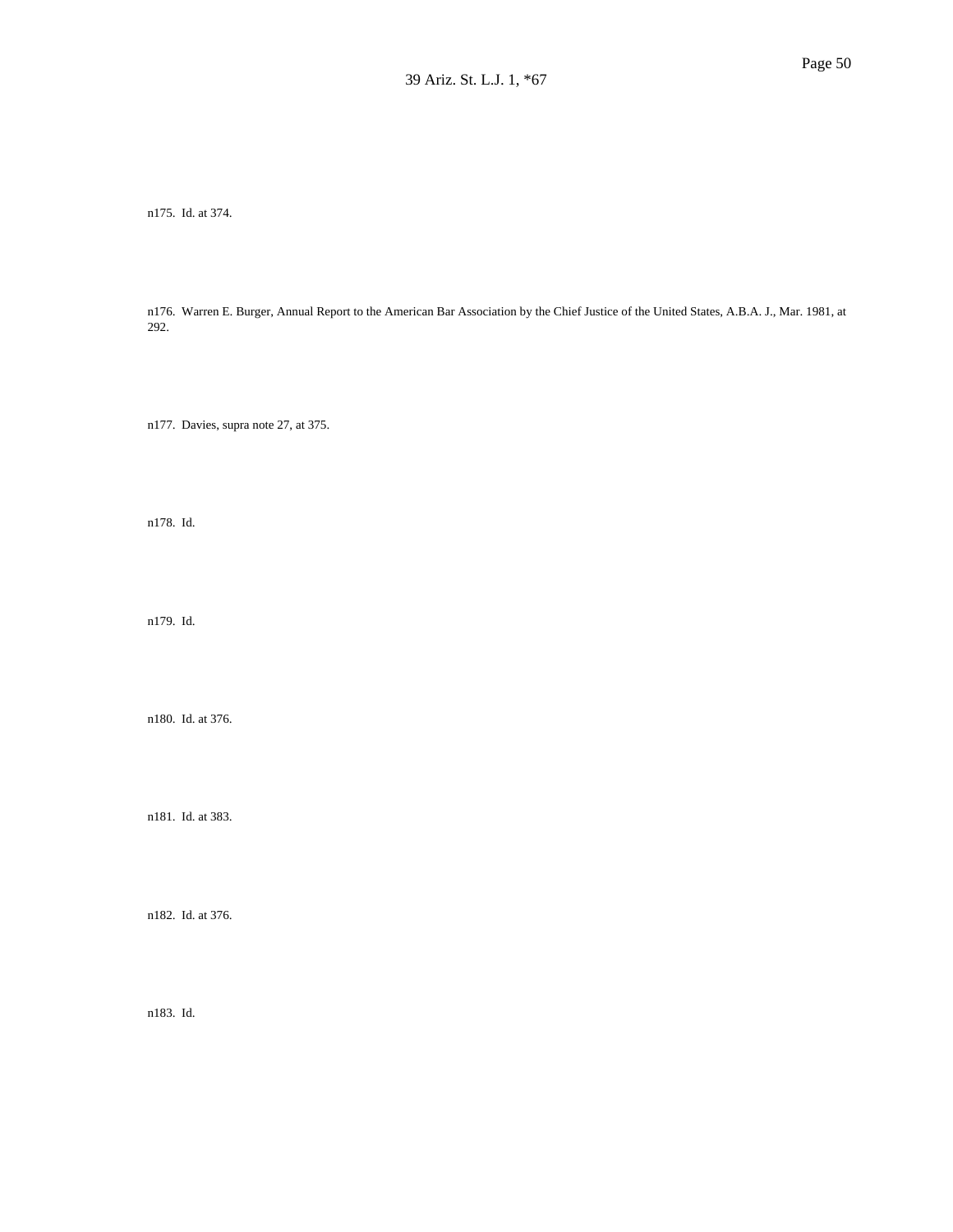n184. Id. at 379.

n185. Id.

n186. Id.

n187. Id.

n188. Id. at 380-81.

n189. Id. at 381.

n190. Id.

n191. Id.

n192. Id. at 383.

n193. Id. at 397. A fortiori when the appeal is pro se and the staff attorney is "representing" the appellant as well as exercising the judicial power of the court.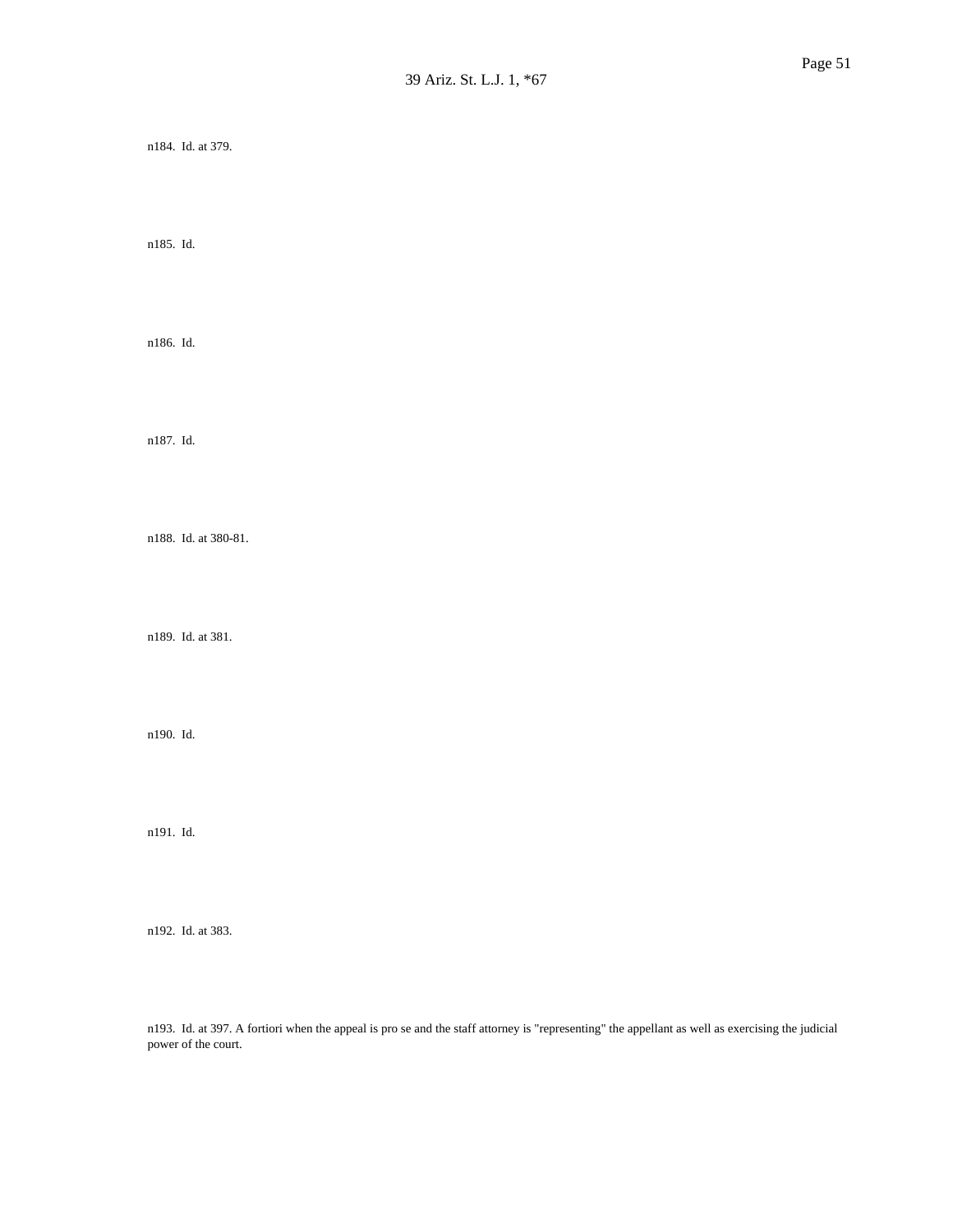n194. Id.

n195. Id. at 396.

n196. Id.

n197. Id. at 397.

n198. See, e.g., FJC Report, supra note 12, at 76 app. (Judge JF-7).

n199. Cecil 1985, supra note 93, at 5.

n200. Cecil 1987, supra note 93, at 15-16.

n201. Cecil 1985, supra note 93, at 8. In 1985 Ninth Circuit staff attorneys "considered two factors in addition to case characteristics" in making the screening decision: whether the case is "simple and straightforward enough that a judge can read the briefs and bench memoranda and reach a decision in a relatively short time" and the "ceiling of approximately fifty-six nonargument cases each month" (set "because the number of staff law clerks available for preparation of the bench memoranda is limited"). Id. It seems unlikely, given the current caseload of the Ninth Circuit and the fact that approximately forty percent of its caseload is screened, that these limitations still apply. See Kozinsky & Reinhardt, supra note 8, at 44. It does, however, suggest that, if in quieter times for the federal courts, judges on screening panels read the briefs and bench memorandum prepared by the staff attorneys, it is unlikely that they read more than that today. The evidence in the Ninth Circuit responses to the Federal Judicial Center Survey on proposed FRAP 32.1 included one judge's protest, as reported by the Federal Judicial Center, that "simply because we issue an unpublished disposition does not mean that we do not spend considerable time reviewing the record and reviewing the case," FJC Report, supra note 12, at 70 app. (quoting Judge J9-1). The judge may be referring to individual judicial practice in chambers cases. However, it seems unlikely that perhaps any, or at least any thorough, judicial reviewing of the record occurs in screened cases, in light of both the screening process the Ninth Circuit adopted before the Ninth Circuit's workload was anything like its current level, and the data available on the monthly meetings between the screening panel and staff attorneys. There is some information in the responses to the Federal Judicial Center survey that indicates that even in chambers-produced unpublished opinions, bench memoranda may be the principle source of data for judicial review of a clerk's work product. Apparently referring to chambers-produced unpublished opinions, one Ninth Circuit judge wrote, "most of our judges share bench memos (evidently produced by clerks), which tend to be fairly long. Often the bench memos are converted into unpublished dispositions without much change. Obviously they would have to be pared down substantially if they were to become citable." Id. at 73 app. (quoting Judge J9-19).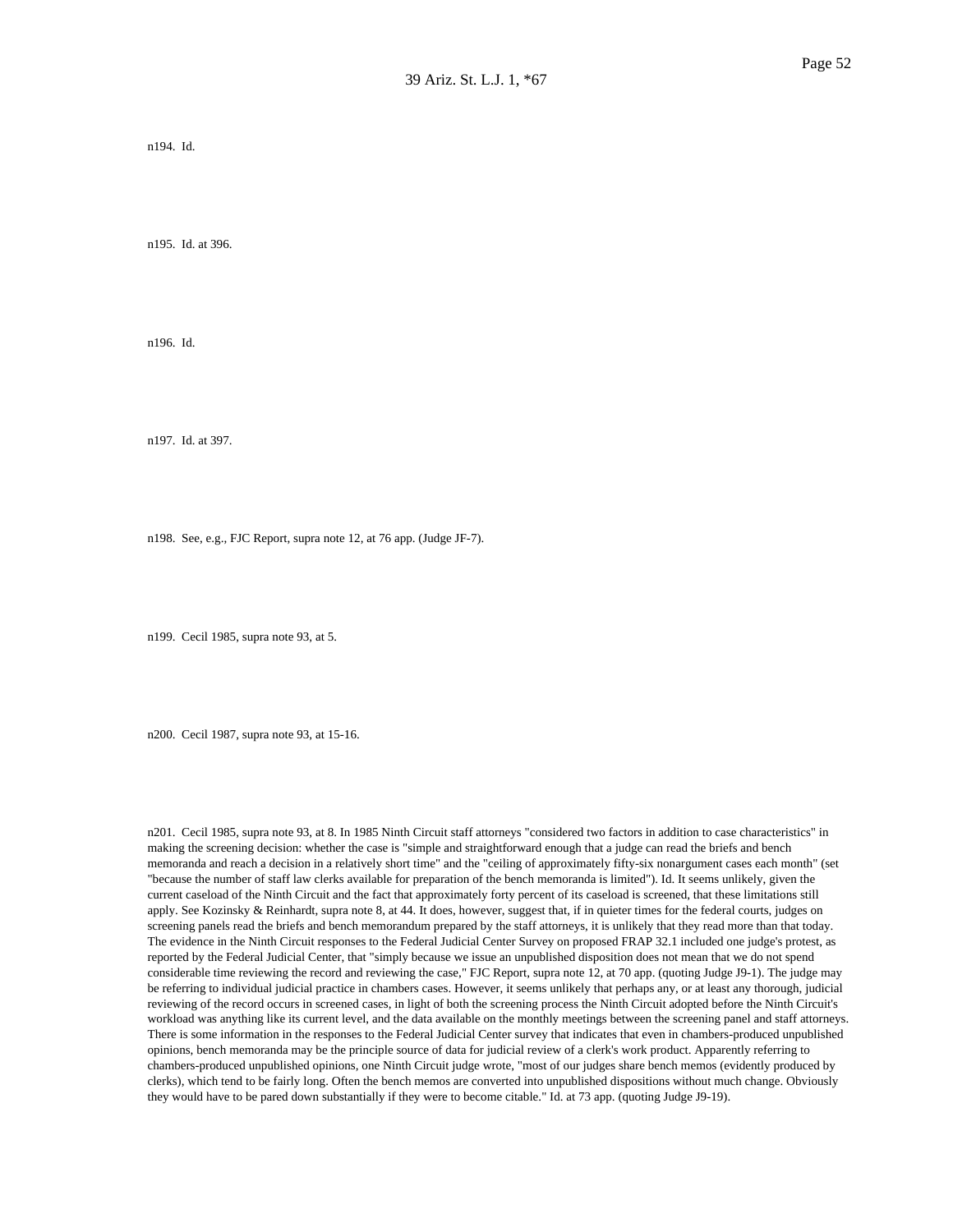n202. Cecil 1985, supra note 93, at 6.

n203. See generally Cecil 1987, supra note 93; Cecil 1985, supra note 93; Stienstra, supra note 93.

n204. Cecil 1985, supra note 93, at 7.

n205. Id.

n206. Cecil 1987, supra note 93, at 12.

n207. Cecil 1985, supra note 93, at 5.

n208. Id.

n209. FJC Report, supra note 12, at 73 app. (quoting Judge J9-21).

n210. See supra note 64 and accompanying text.

n211. See supra notes 63, 65-67 and accompanying text.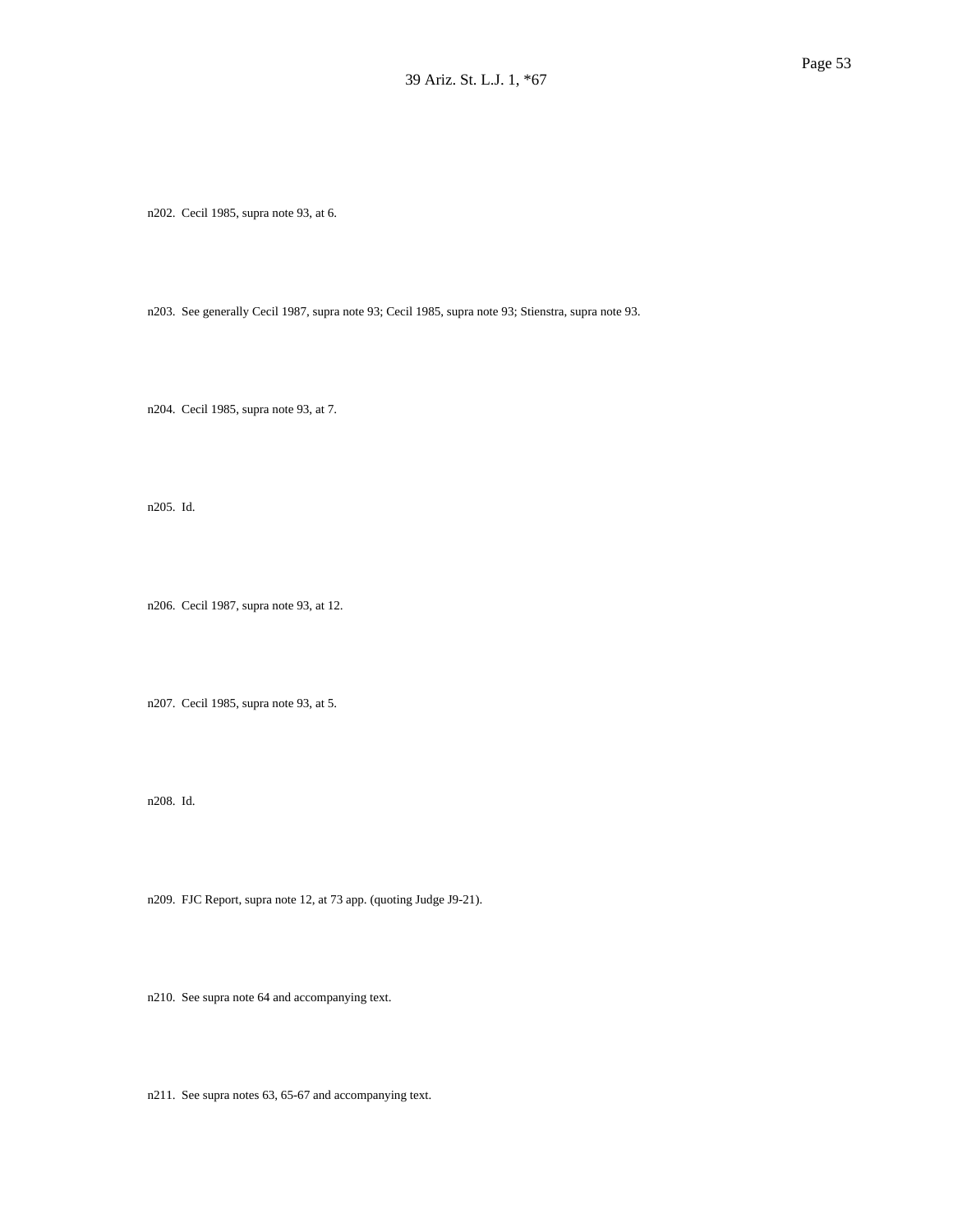n212. Cecil 1987, supra note 93, at 39.

n213. Kozinski, Propriety, supra note 62, at 19-20. A former clerk of a Ninth Circuit judge who reputedly has a view of the permissibility and propriety of delegation of judicial function radically different from that of Judge Kozinski, tells me that in that judge's chambers an enormous amount of clerical and judicial effort went in to reviewing the documents in screening cases before the screening conference with staff attorneys, so that the judge was in a position to ask searching questions during those conferences, but that the judge's level of preparedness and informed skepticism was anomalous. Law's research reveals that that judge's record on asylum appeals tends strongly to that end of the spectrum of Ninth Circuit judges who favor asylum seekers, rather than the government.

n214. See supra notes 54-64 and accompanying text.

n215. Kozinski, Propriety, supra note 62, at 19-20.

n216. Reynolds & Richman, Certiorari, supra note 21. See also Oakley, supra note 32, at 126-27 (questioning "whether modern federal courts of appeals have become so concerned with preserving their precedent-making function that they are neglecting their error-correction function," and registering the "fear that ... tracking and screening systems have instituted what is, in effect, a gloss of discretionary appellate jurisdiction for the appeal as of right to which federal litigants are statutorily entitled").

n217. These cases are effectively appeals denied certiorari by the circuit courts, because, as Martha Dragich has noted, they have effectively abandoned their role as an error-correcting court. See Dragich, supra note 41, at 29-32.

n218. FJC Report, supra note 12, at 72 app. (quoting Judge J9-11).

N219. Id. at 73 app. (quoting Judge J9-21).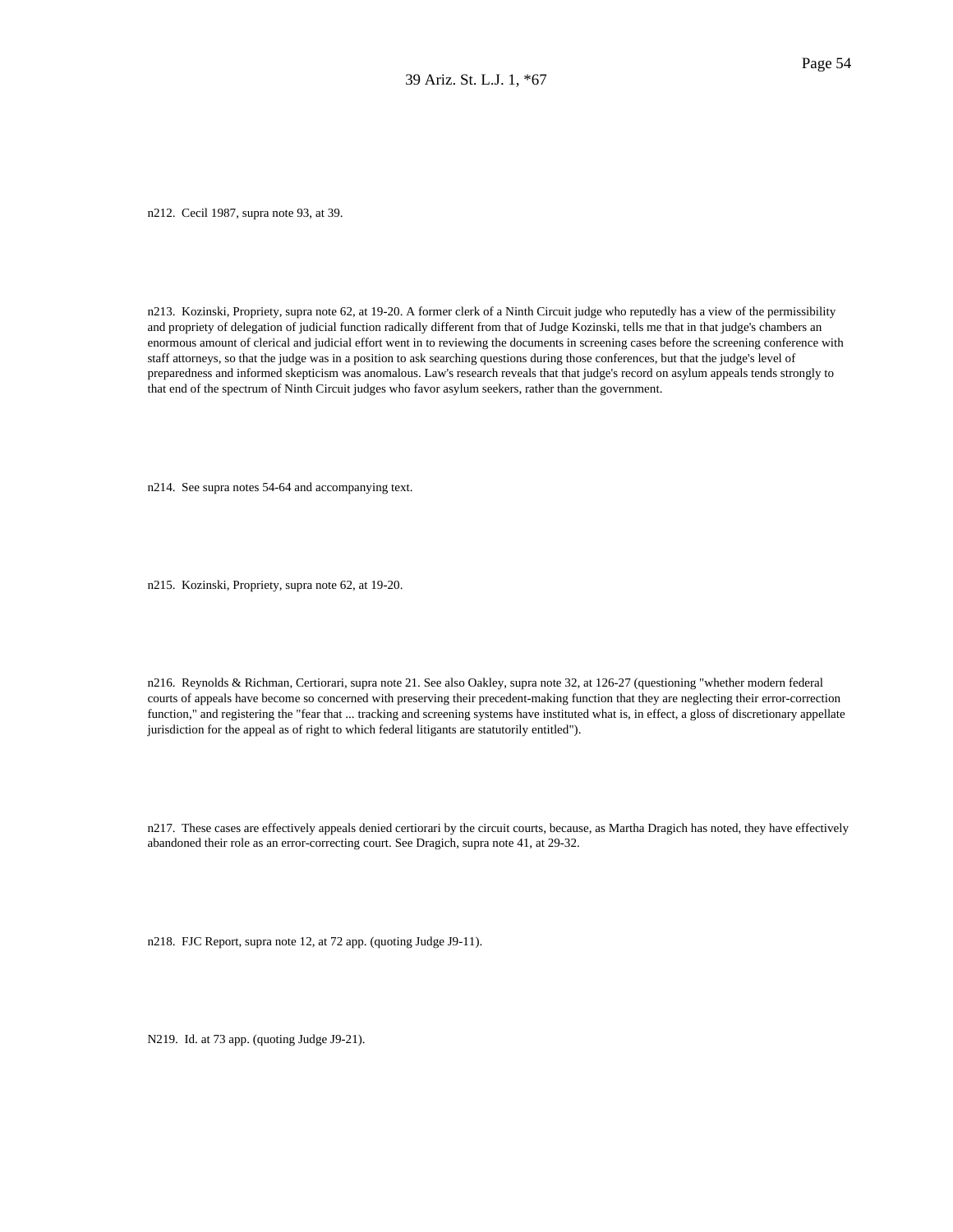n220. Hangley, supra note 17, at 651.

n221. See, e.g., John Bilyeu Oakley & Robert S. Thompson, Law Clerks and the Judicial Process: Perceptions of the Qualities and Functions of Law Clerks in American Courts 37, 93-97 (1980) (providing an account of this model).

n222. Charles H. Sheldon, Law Clerking with a State Supreme Court: Views from the Perspective of the Personal Assistants to the Judges, 6 Just. Sys. J. 346, 351-52 (1981).

n223. See Cohen, supra note 24, at 29.

n224. See, e.g., id. at 10; Tinsley E. Yarbrough, John Marshall Harlan: Great Dissenter of the Warren Court 304 (1992) (quoting a former Warren clerk to the effect that Harlan "understood the theory of delegation, of pushing as much responsibility as possible down the ladder"); Mark Tushnet, Thurgood Marshall and the Brethren, 80 Geo. L.J. 2109, 2111-12 (noting that Justice Thurgood Marshall delegated producing final opinions to law clerks and, in a defense of criticisms of Thurgood Marshall's delegation of judicial work to law clerks, that "ideological critics such as Terry Eastland, who served as a speech writer in the Department of Justice during the Reagan Administration, criticized Marshall and some of his colleagues for their heavy use of law clerks, saying that "relying on clerks is a cheat on democratic government'").

n225. See Cohen, supra note 24, at 213.

n226. See Anne M. Coughlin, In Memoriam: Writing for Justice Powell, 99 Colum. L. Rev. 541, 542 (1999).

n227. Tushnet acknowledges this, at least by inference, in his defense of the justice whom he served as an elbow clerk, Thurgood Marshall. Allegations that Marshall did not make his own decisions but left them to his clerks (which Tushnet calls "perhaps racist,") were the basis of charges that he was lazy and incompetent. See Tushnet, supra note 224, at 2109-10.

n228. See generally Caudill, supra note 3; Schiltz, Much Ado, supra note 10.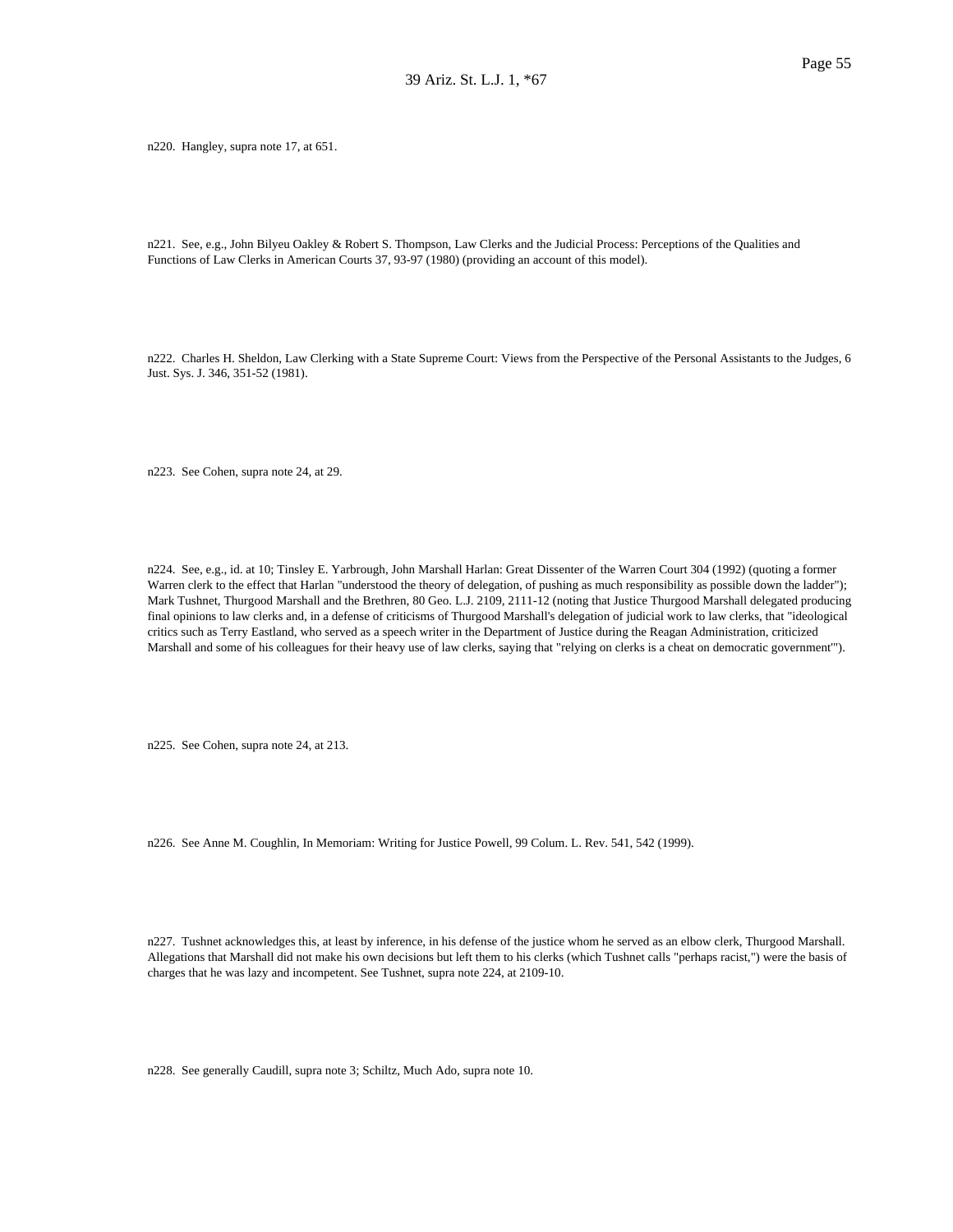n229. 1 Federal Courts Study Comm., Working Papers and Subcommittee Reports 31, at 72, 74 (1990).

n230. The title of judicial opinions, called "judgments" in shorthand, in the Australian courts.

n231. John G. Kester, The Law Clerks Explosion, 9 Litig. 20, 24 (1983).

n232. Wald, Rhetoric, supra note 17, at 1374-75 (1995).

n233. Coughlin, supra note 226, at 541-42.

n234. Posner, supra note 110, at 107-11. Judge Posner has more recently modified this latter view. See Richard Posner, The Federal Courts: Challenge and Reform 150-52 (1996).

n235. See, e.g., Coughlin, supra note 226, at 542; Tushnet, supra note 224, at 2110.

n236. Tushnet, supra note 224, at 2111-12 (footnotes omitted).

n237. Trenton H. Norris, The Judicial Clerkship Selection Process: An Applicant's Perspective on Bad Apples, Sour Grapes, and Fruitful Reform, 81 Cal. L. Rev. 765, 771 (1993).

n238. . Cohen, supra note 24, at 146-52.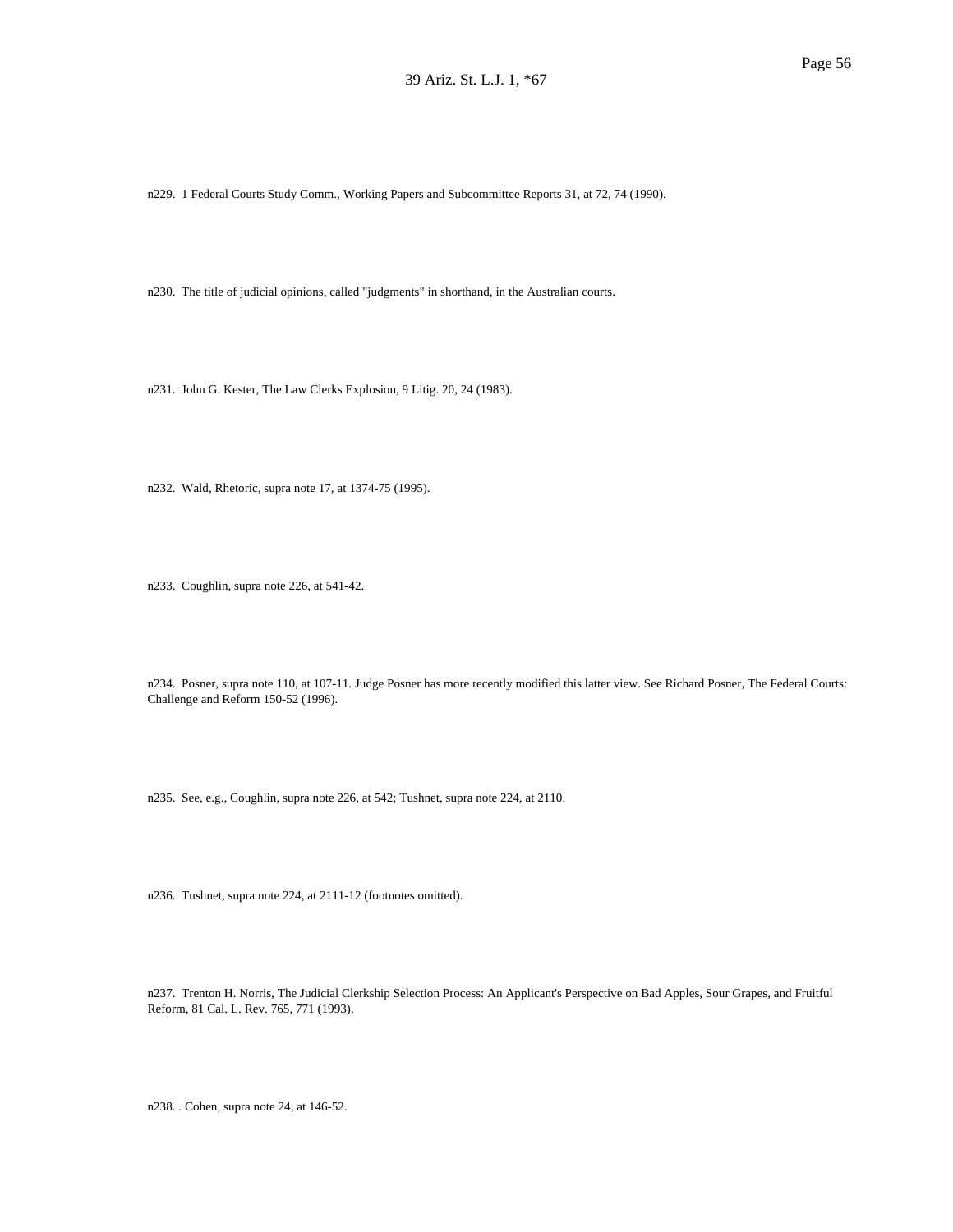n239. Id. at 150.

n240. Id. at 148.

n241. Id.

n242. Id. at 111.

n243. On Mar. 7, 2006, National Public Radio ran an item on U.S. judges' comparative ignorance of international law. One of the suggestions to remedy the problem was to make sure clerks knew international law on graduation, so they could educate judges. Legal Profession Goes Global (NPR radio broadcast Mar. 7, 2006).

n244. See supra notes 105-107 and accompanying text.

n245. See supra notes 145-149 and accompanying text.

n246. See supra note 44 and accompanying text

n247. See supra note 45 and accompanying text.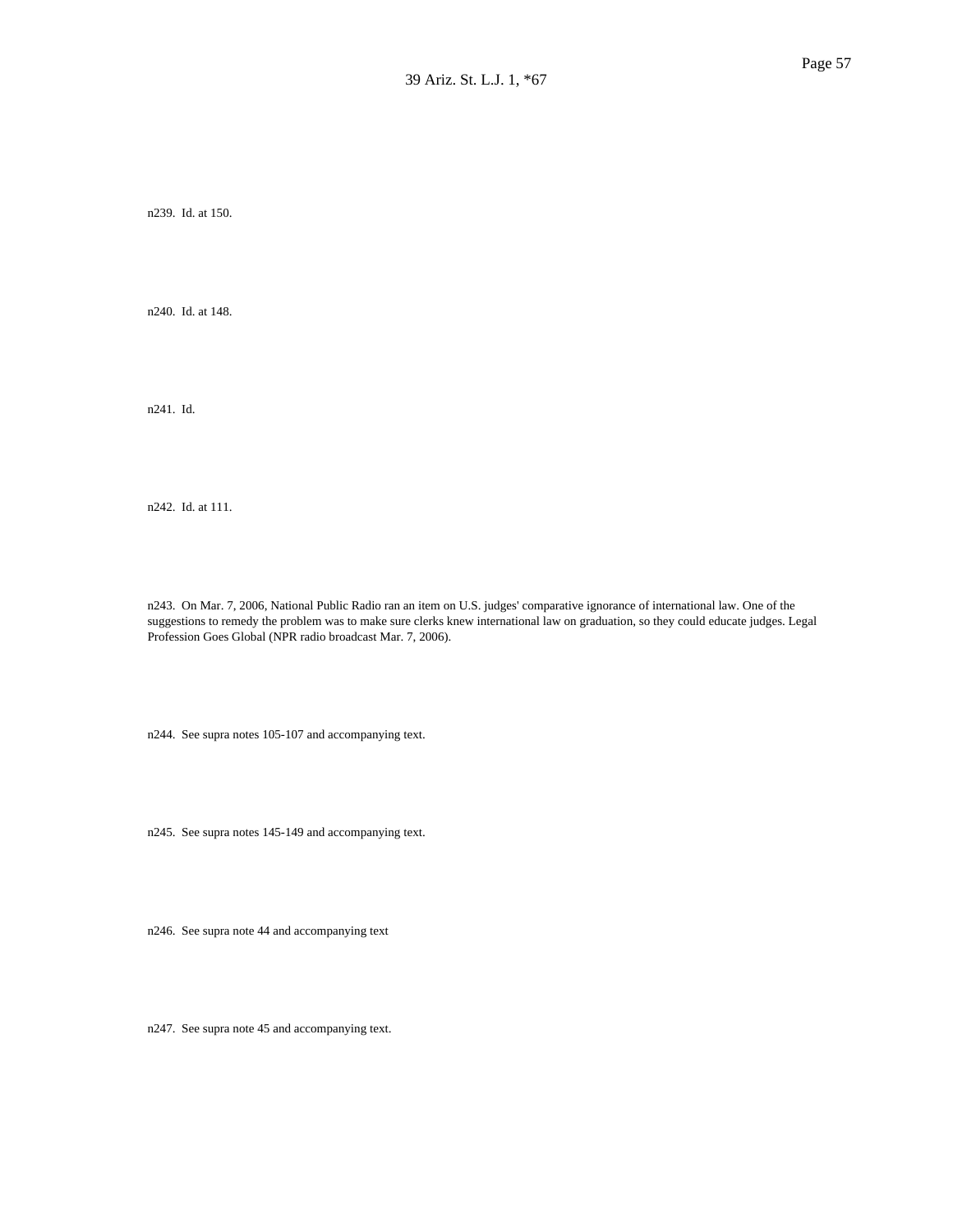n248. Davies, supra note 27, at 395-97; Merritt & Brudney, supra note 161, at 74, 86 (noting that social security and habeas cases are "frequently decided without published opinion," as are prisoner appeals).

n249. See, e.g., Cohen, supra note 24, at 89, 93, 148.

n250. Richman & Reynolds, Elitism, supra note 21, at 284.

n251. A phenomenon registered by Robel, who concluded in a study of the Ninth Circuit's immigration jurisprudence that the fact that more than fifty percent of reversals of Board of Immigration Appeals decisions were unpublished meant that attorneys unaware of the unpublished decisions might "assess ... an appeal" differently. Robel, supra note 107, at 947.

n252. See, e.g., FJC Report, supra note 12, at 74 app. (Judge J9-25).

n253. See Colker, supra note 37, at 105 (noting that in the appellate labor law cases she studied, twelve percent of the affirmances have no reasoning at all, and twenty percent of affirmances have reasoning that is not in the official reporter or on Westlaw).

n254. See supra notes 52-54 and accompanying text.

n255. Law, supra note 8, at 836-43.

n256. Id. at 862-64.

n257. Id. at 863-64.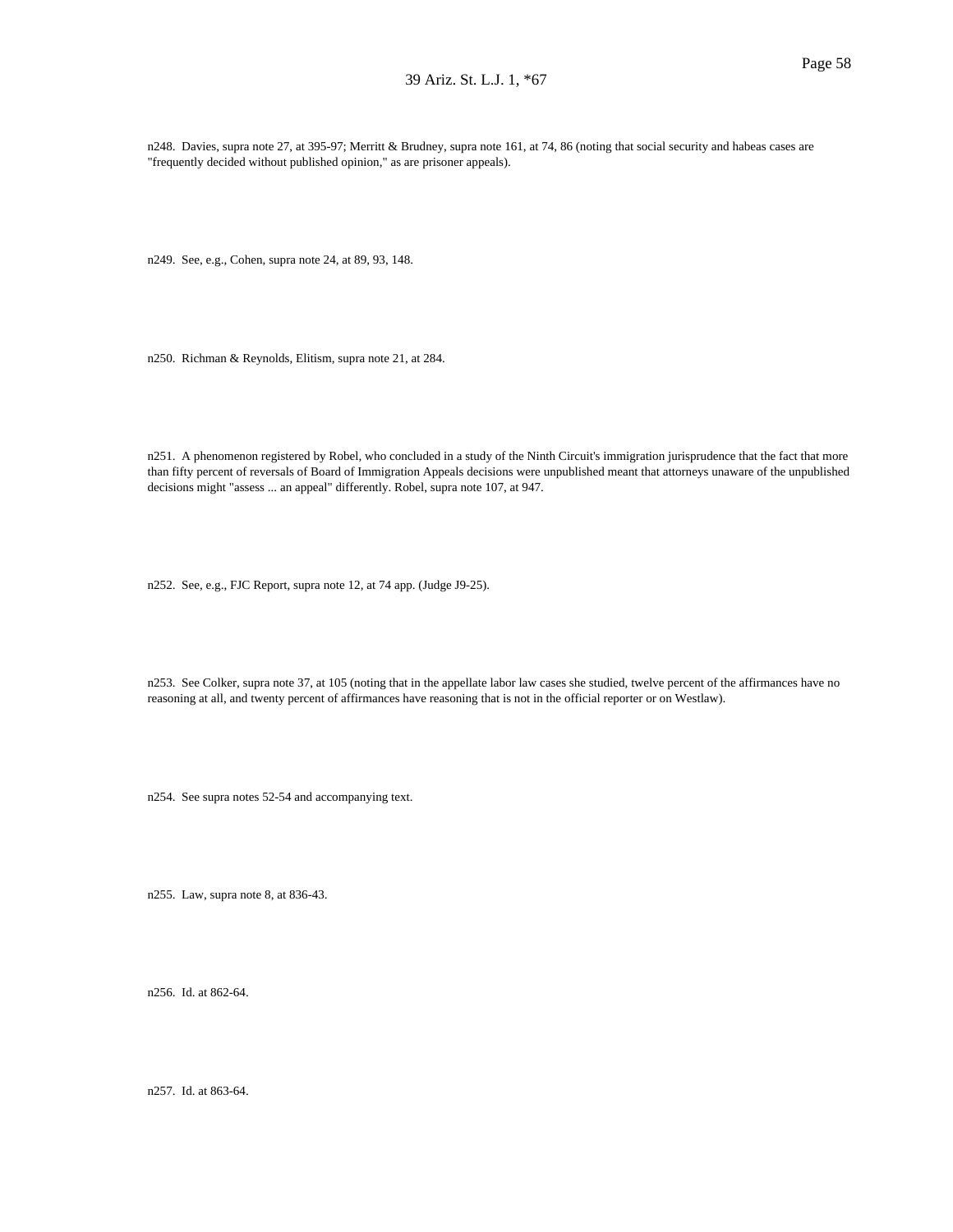n258. Id. at 864.

n259. Id. at 861.

n260. Davies, supra note 27, at 373-76.

n261. Law, supra note 8, at 838.

n262. I have in mind that school of conservative thought which imagines "liberals" as essentially ethically compromised. See, e.g., Media Matters for America, Gingrich, Noonan Argue People Expect Corruption from Democrats, Not GOP, http://mediamatters.org/items/printable/200601060001 (last visited Jan. 21, 2007).

n263. Kozinski & Reinhardt, supra note 8, at 44; see also notes 56-57 and accompanying text.

n264. See, e.g., FJC Report, supra note 12, at 72 app. (Judge J9-11).

n265. Kozinski & Reinhardt, supra note 8, at 44.

n266. Law, supra note 8, at 838 n.102.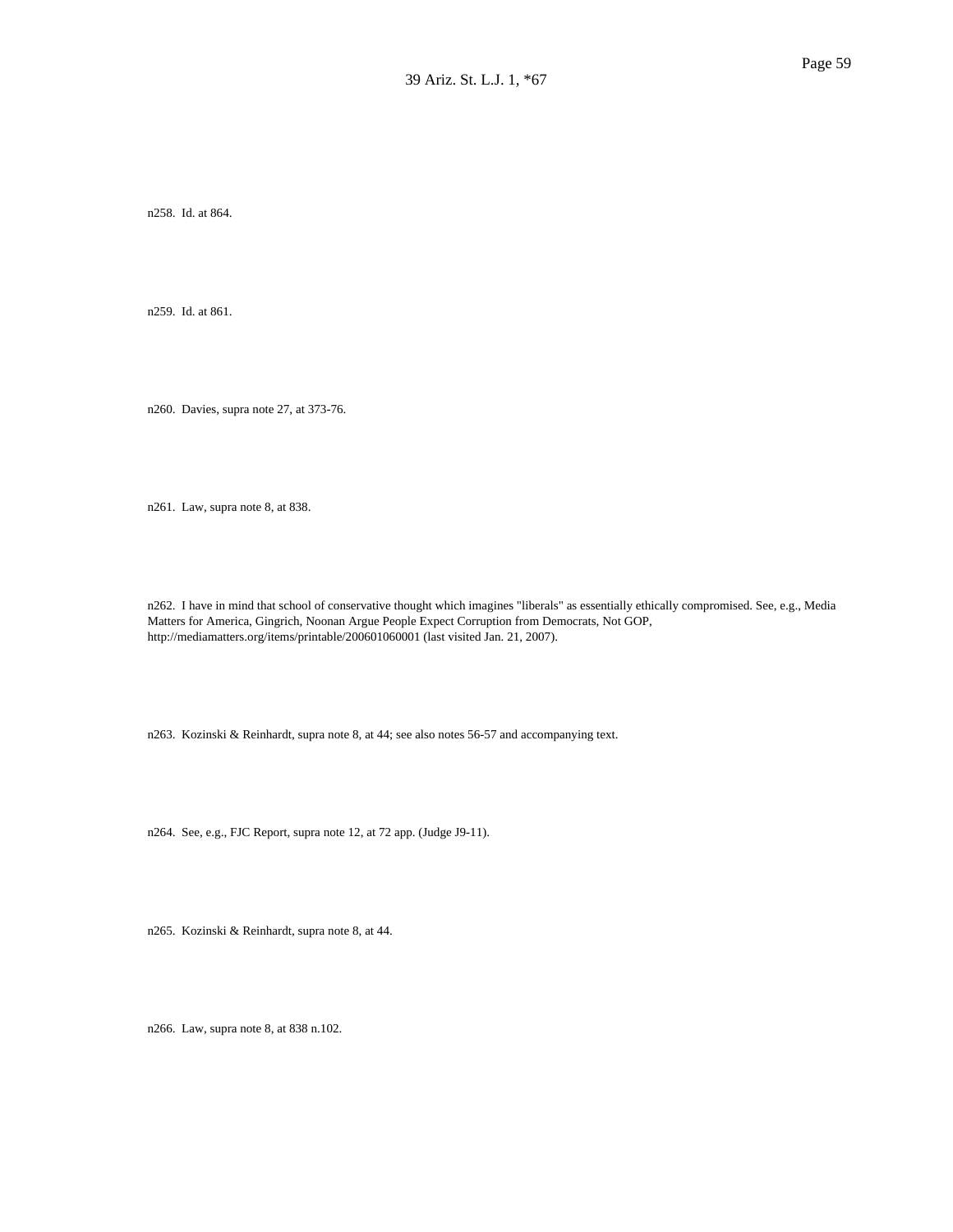n267. See supra note 56-57 and accompanying text.

n268. See, e.g., notes 62-68 and accompanying text.

n269. Law, supra note 8, at 828, 843.

n270. Id. at 836 n.95. Merritt and Brudney reached similar conclusions. See Merritt & Brudney, supra note 161, at 116.

n271. Law, supra note 8, at 825-26.

n272. Id. at 843.

n273. Id. at 844 fig.2, 846 fig.4

n274. Id. at 843, 845 fig.3, 847 fig.5.

n275. See supra note 260 and accompanying text.

n276. Robel, supra note 107, at 954 (footnote omitted); see also Mary Lou Stow and Harold J. Spaeth, Centralized Research Staff: Is There a Monster in the Judicial Closet?, 75 Judicature 216, 220 (1992) (finding that staff attorney recommendations about decisions of the Michigan Court of Appeals were usually followed).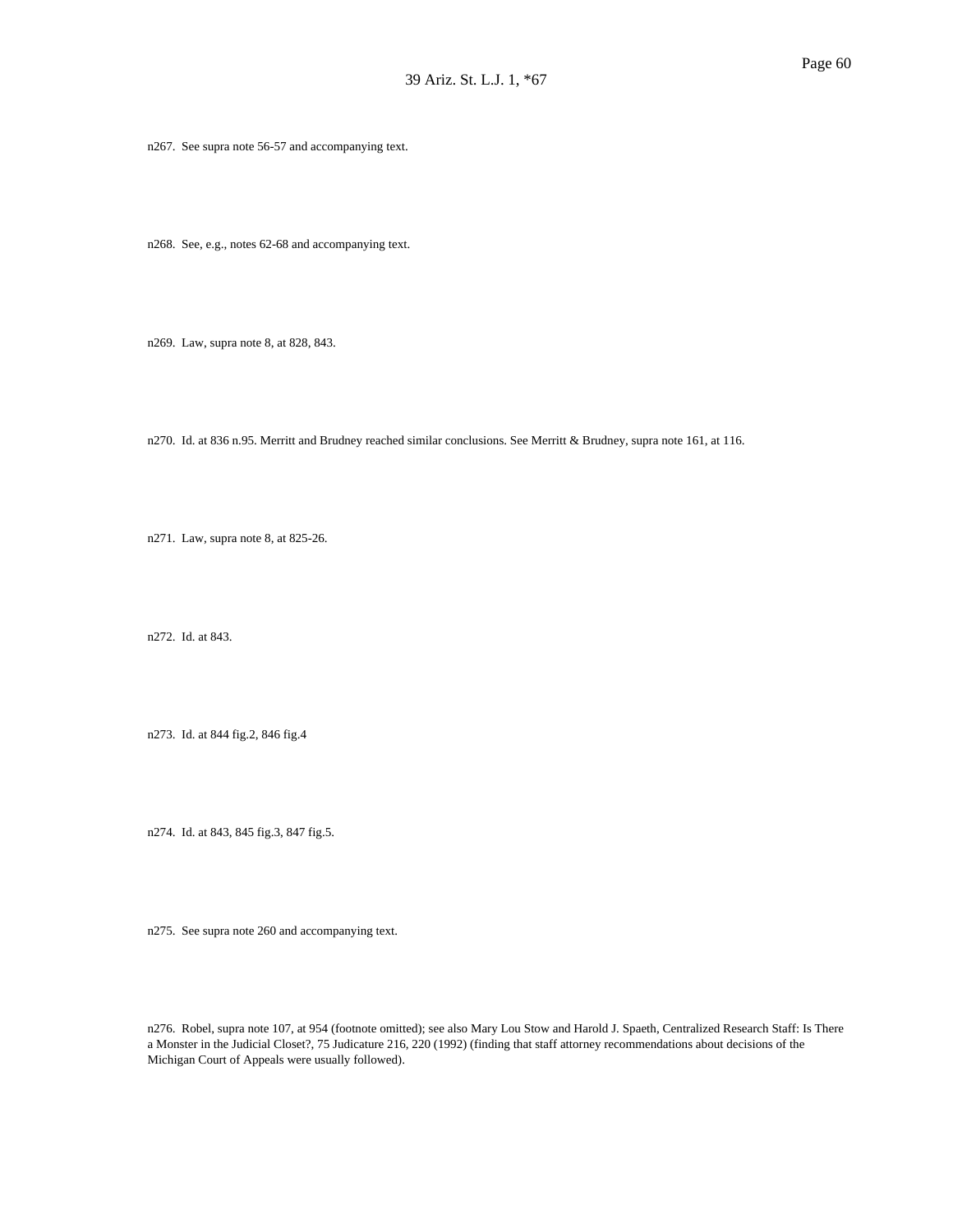n277. Law, supra note 8, at 820. Safe conclusions about what produces their patterns of asylum jurisprudence could only be made if data was available from the circuit about which of its unpublished opinions are chambers work and which are written by staff attorneys, data which for obvious reasons is extremely unlikely ever to be made available. Such conclusions could also be made if researchers could conduct ethnographic studies of the work practices of judges, clerks, and staff attorneys.

n278. Id. at 830 (citing a telephone interview with former immigration Judge Joe Vail, Dec. 5, 2003).

n279. Id. at 831.

n280. Colker, supra note 37, at 105.

n281. Id. at 100 (footnotes omitted). She identifies earlier research showing that only 14 percent of prisoner civil rights cases in a 1978-85 study were successful, versus 53 percent of voting rights cases. Id. at 100 n.10.

n282. Id. at 105 (noting that the "pro-plaintiff bias" in her database produced by various aspects of unpublication could be "as much as thirty-two percent.")

n283. Id. at 104.

n284. See Merritt & Brudney, supra note 161, at 117. Merritt and Brudney also established that older judges in their study tend to find in favor of unions in published decisions, and against them in unpublished decisions. Id. at 100. My interpretation of Law's data may also hold good for Merritt and Brudney's data on the divergent voting patterns of older judges in unfair labor practice claims under the NLRA in Federal Courts of Appeals. Colker also hypothesizes that there has been a historical shift away from pro-individual decisions as compared with section 504 of the Rehabilitation Act of 1973 prior to the enactment of the ADA. Colker, supra note 37, at 160-61. It may be that her thesis is also open to suggesting that things have become worse for "have-nots" since clerks and staff attorneys started doing more of the work of deciding their appeals. Davies also notes that reversal rates in criminal appeals in the first district in California and in the Fifth Circuit Court of Appeals dropped after the introduction of staff processing. Davies, supra note 27, at 399-400. Similarly, Law's conclusion that Democratic appointees moved historically in the direction of "publishing a greater proportion of their pro-asylum decisions" in the 1992-2001 period might plausibly be explained by an increasing use of staff attorneys to decide asylum cases over that span of years. See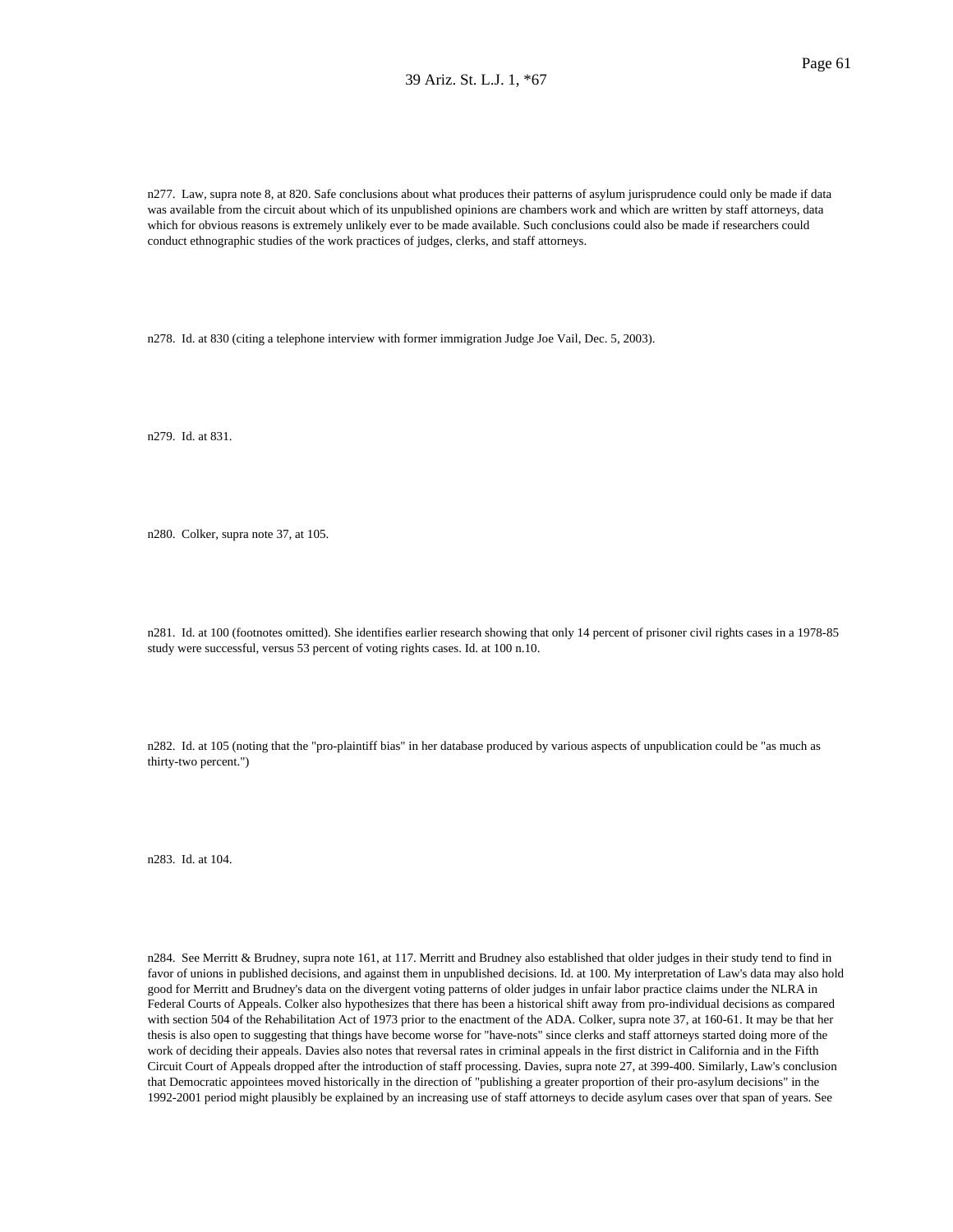Law, supra note 8, at 862-63.

n285. Richard Delgado & Jean Stefancic, The Racial Double Helix: Watson, Crick, and Brown v. Board of Education (Our No-Bell Prize Award Speech), 47 How. L.J. 473, 482 (2004) (footnotes omitted).

n286. A law clerk "becomes part of the judge's extended family, a disciple, an ally, quite possibly a friend." Alex Kozinski, Confessions of a Bad Apple, 100 Yale L.J. 1707, 1708 (1991).

n287. That is, when the clerkship "works." See Edward Lazarus, Closed Chambers: The First Eyewitness Account of the Epic Struggles Inside the Supreme Court 18 (1998) ("A good clerkship - full of intellectual exchange and shared respect - can be both a joy and a remarkable education. A bad clerkship, rancorous and distrustful, amounts to a year's sentence in an especially cloistered ring of hell.").

n288. See id. at 20.

n289. See, e.g., id.

n290. My allusion here is both to the title of Jeannette Winterson's novel and to Pierre Bourdieu's account of the "habitus," the embodied experience that makes us who we are. See generally Jeannette Winterson, Written on the Body (1993); Bourdieu, infra note 380.

n291. Charles E. Carpenter, Jr., The No-Citation Rule for Unpublished Opinions: Do the Ends of Expediency for Overloaded Appellate Courts Justify the Means of Secrecy?, 50 S.C. L. Rev. 235, 237 (1998).

n292. Gray had first hired a clerk in 1875 when he was a Justice on the Massachusetts Supreme Court. Cohen, supra note 24, at 87.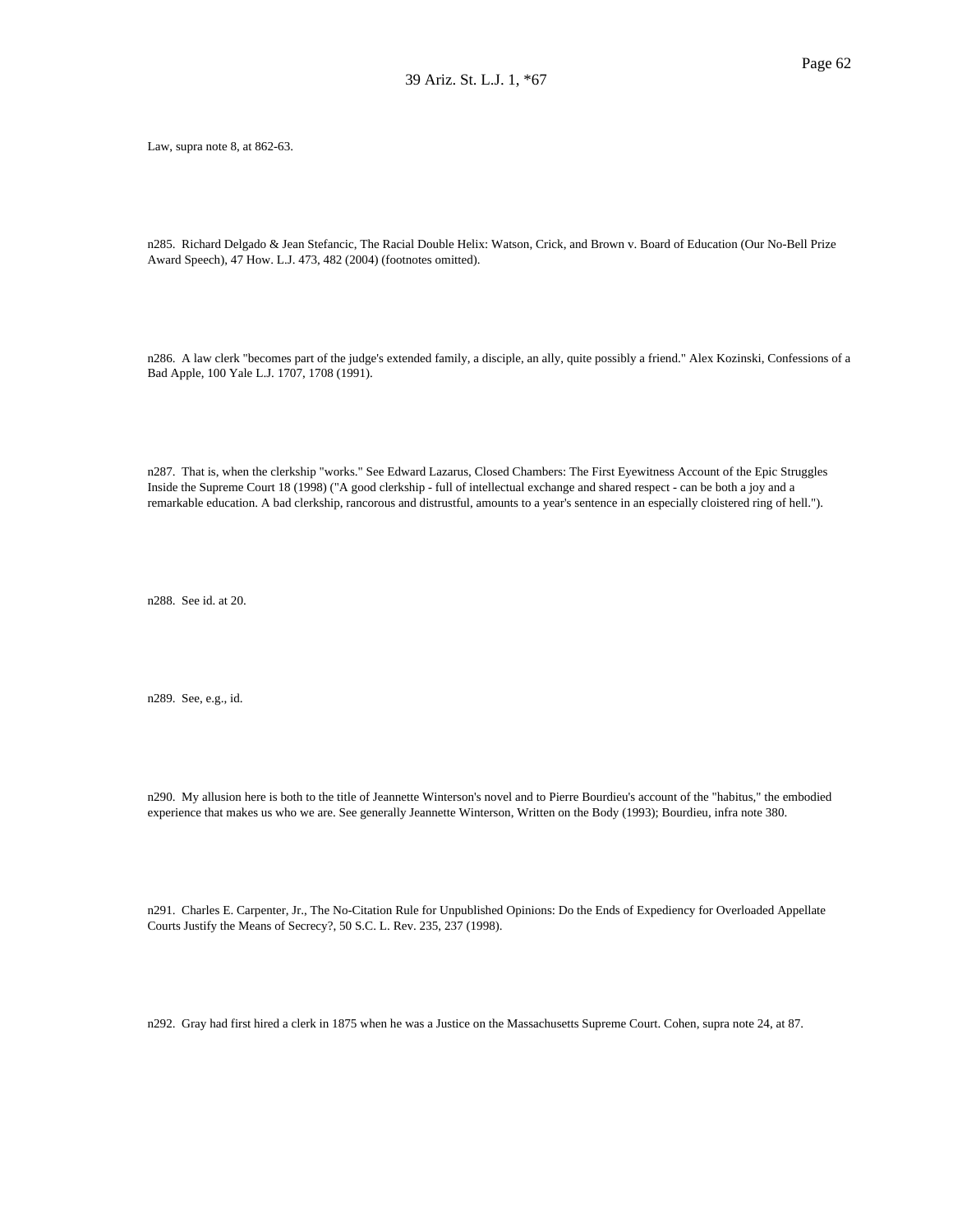n293. See, e.g., Linda Greenhouse, Women Suddenly Scarce Among Justices' Clerks, N.Y. Times, Aug. 30, 2006, at A1.

n294. James Moliterno, Lawyer Creeds and Moral Seismography, 32 Wake Forest L. Rev. 781, 783 (1997).

n295. See, e.g., J. Daniel Mahoney, Law Clerks: For Better or For Worse?, 54 Brook. L. Rev. 321, 325-26 (1988); Nadine J. Wichern, Comment, A Court of Clerks, Not of Men: Serving Justice in the Media Age, 49 DePaul L. Rev. 621, 624 (1999).

n296. Maureen J. Arrigo, Hierarchy Maintained: Status and Gender Issues in Legal Writing Programs, 70 Temp. L. Rev. 117 (1997).

n297. Donald P. Ubell, Report on Central Staff Attorneys' Offices in the United States Courts of Appeals, 87 F.R.D. 253, 255 (1980).

n298. See generally Duncan Kennedy, Legal Education as Training for Hierarchy, in The Politics of Law: A Progressive Critique 54 (David Kairys ed. 1998) (1982).

n299. See generally Lani Guinier et al., Becoming Gentlemen: Women, Law School, and Institutional Change (1997).

n300. See generally id.; Richard K. Neumann, Jr., Women in Legal Education: What the Statistics Show, 50 J. Legal Educ. 313 (2000).

n301. Cohen, supra note 24, at 145.

n302. In recent years Harvard appointed (non-tenurable) faculty members to teach legal writing, a move away from the delegating of teaching skills to upper level J.D. students, apparently prompted by perceptions of employers of Harvard graduates that their fundamental skills in legal research and written legal analysis and reasoning were deficient. Daniel J. Hemel, Law School Votes to Alter Introductory Class, Harvard Crimson, Apr. 27, 2004, available at http://www.thecrimson.com/printerfriendly.aspx?ref=501792. Georgetown has recently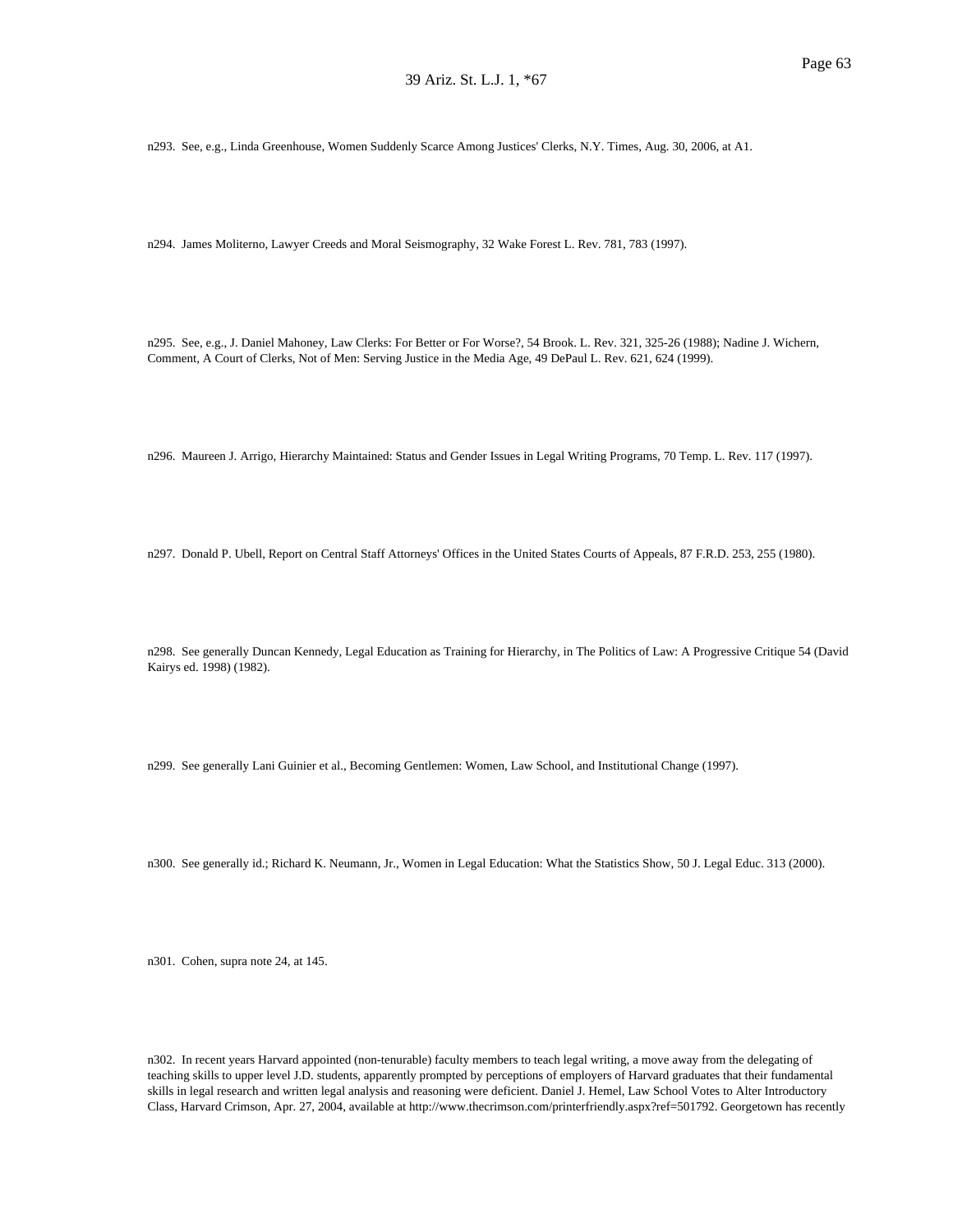begun a shift from a model that put the prime responsibility for actual classroom teaching in the hands of student "fellows" to a model staffed by (contract, rather than tenured or tenure-track) faculty. Columbia is making a similar change, in their case using adjunct faculty.

n303. See generally Kathryn M. Stanchi & Jan M. Levine, Gender and Legal Writing: Law Schools' Dirty Little Secrets, 16 Berkeley Women's L.J. 3 (2001); Jan M. Levine & Kathryn M. Stanchi, Women, Writing & Wages: Breaking the Last Taboo, 7 Wm. & Mary J. Women & L. 551 (2001).

n304. There are two divergent schools of thought about whether rhetoric/composition in undergraduate degree programs in the university ought to be taught on the general tertiary literacy model or in a discipline-specific way. The former position is generally adopted by "writing specialists influenced by cognitive psychology" on the one hand and genre studies scholars and rhetoricians - "those advocating social or contextual theories of writing" - on the other.

Most of the scholars discussing this issue at some point acknowledge that there's a false dichotomy at play in the debate. At a common sense level, almost everyone recognizes some value to the general approach combined with discipline-specific instruction. Even the theoretical split is mistaken... . You can teach a general composition course organized around rhetorical principles. And a great deal happens at the level of the delivery of the pedagogy in the individual classroom. Are the writing instructions presented as hard and fast rules? Does the instructor emphasize transfer and shifting contexts? At another register are institutional resources and cultures. Most large institutions choose the general composition approach because it's relatively efficient and because it also supports big graduate programs in English. Cornell's Knight Program is exemplary of the disciplinary approach with small writing-intensive freshman seminars taught by full faculty on their research interests for all entering students.

E-mail from Susan C. Jarrett, Campus Writing Coordinator and Professor of Comparative Literature, Univ. of California-Irvine, to Steven Mailloux, Professor of English and UCI Chancellor's Professor of Rhetoric, Univ. of California-Irvine, and **Penelope Pether,** Professor of Law, Villanova Univ. Sch. of Law (Oct. 21, 2006, 08:23:19 PDT). Thus taking the route of the Knight Program in law schools would involve tenured or senior tenure-line faculty teaching disciplinary literacy to first year law students in small seminars based on their research interests. Because of the hybrid graduate school/professional school nature of law school, staffing this model might involve some thought at elite schools where some faculty members have never practiced law. However, what it means is that the most highly qualified faculty in the institution would educate students in legal literacy, rather than faculty whom the institution is not willing to appoint to tenure-track positions. Such a practice might also encourage recruiting faculty with both Ph.D. qualifications in disciplines like Rhetoric or Literary Studies and law degrees to tenure-line positions within law schools.

n305. See Cohen, supra note 24, at 11 n.57.

n306. See Norris, supra note 237, at 772.

n307. Id. at 773-74.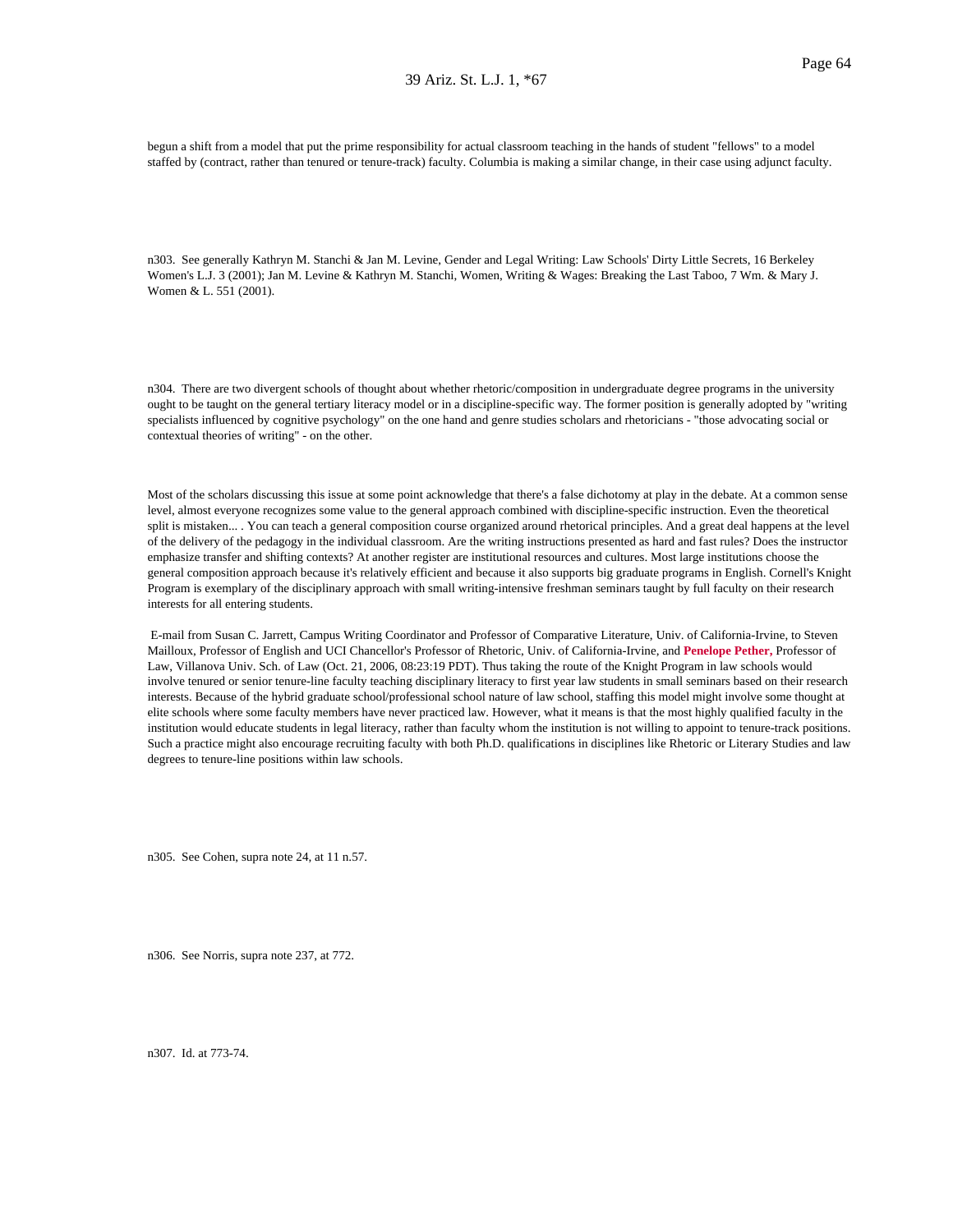n308. Id.

n309. Gender Committee, Racial and Ethnic Committee, Report on the Working Committees to the Second Circuit Task Force on Gender, Racial, and Ethnic Fairness in the Courts (1997), reprinted in 1997 N.Y.U. Ann. Surv. Am. L. 117, 221 (1997).

n310. Id.

n311. See generally Guinier, supra note 299.

n312. See, e.g., The United States Court of Appeals for the First Circuit, Annual Report 69 (2002), available at http://www.ca1.uscourts.gov/circuitexec/2004ANNUALREPORT.pdf (last visited April 21, 2007). This aggregation of workers, masking the gender and race/ethnicity makeup of the corps of clerks is characteristic of Circuits' annual reports.

n313. See Norris, supra note 237, at 774-76.

n314. See, e.g., id. at 775-76.

n315. Id. at 774, 776.

n316. Id. at 765.

n317. Id.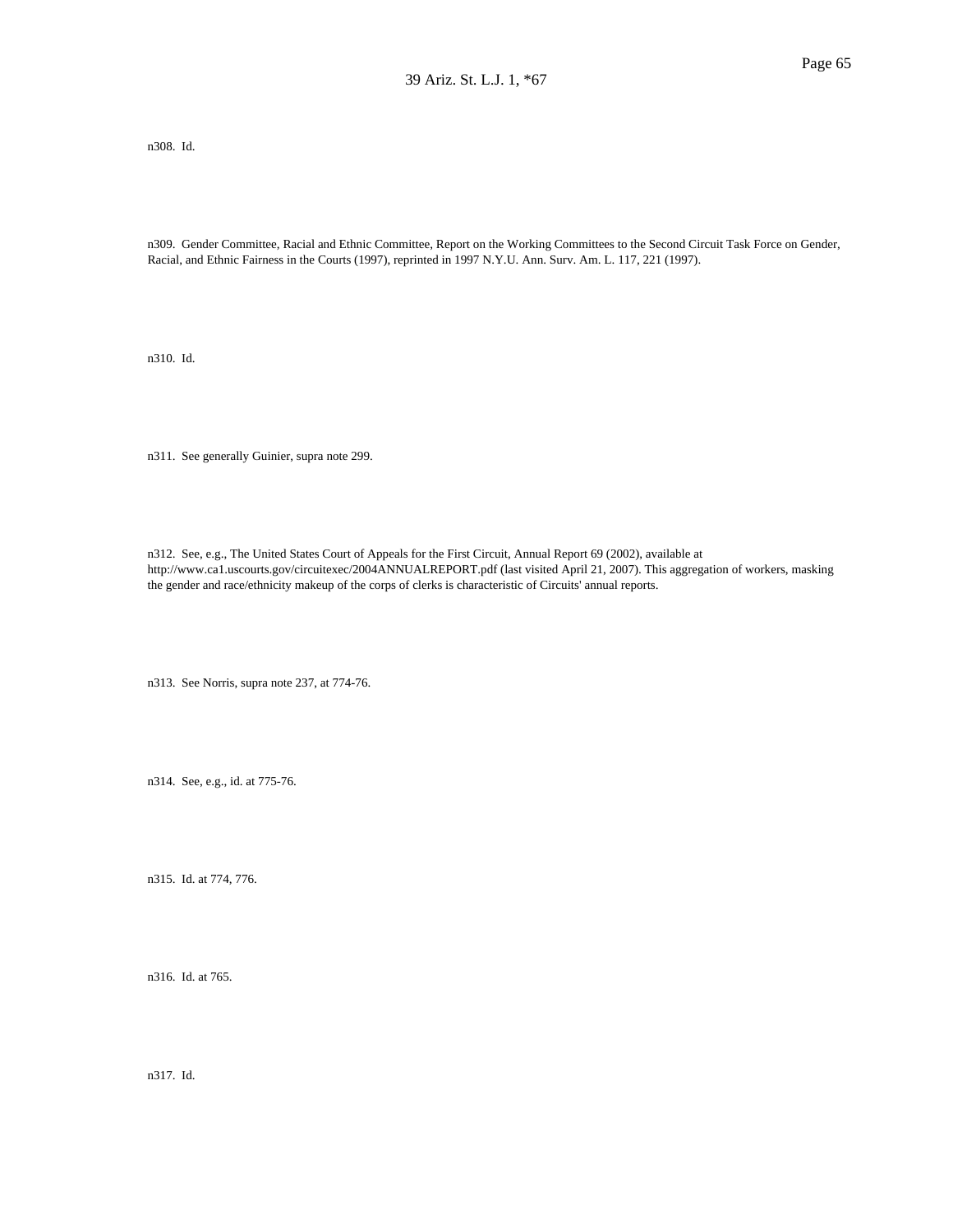n318. Id. at 760.

n319. See id. at 767-68 (noting, that "for some professions - notably teaching - a clerkship is an important credential for top employers," and, somewhat breathlessly, that "for example, almost two-thirds of Harvard's tenured or tenure-track faculty members once clerked for federal judges"); see also Lazarus, supra note 287, at 18 (noting that clerkships are "especially significant first steps for those inclined toward legal academia").

n320. Norris, supra note 237, at 767.

n321. Charles Lane, Former Clerks' Signing Bonuses Rival Salaries on the High Court, Wash. Post, May 15, 2006, at A15.

n322. Norris, supra note 237, at 767.

n323. Norris does not express the comparison; it is evidently to those "outside" (or "below") the echelon of elbow clerks.

n324. Norris, supra note 237, at 767.

n325. Id. at 768.

n326. Id.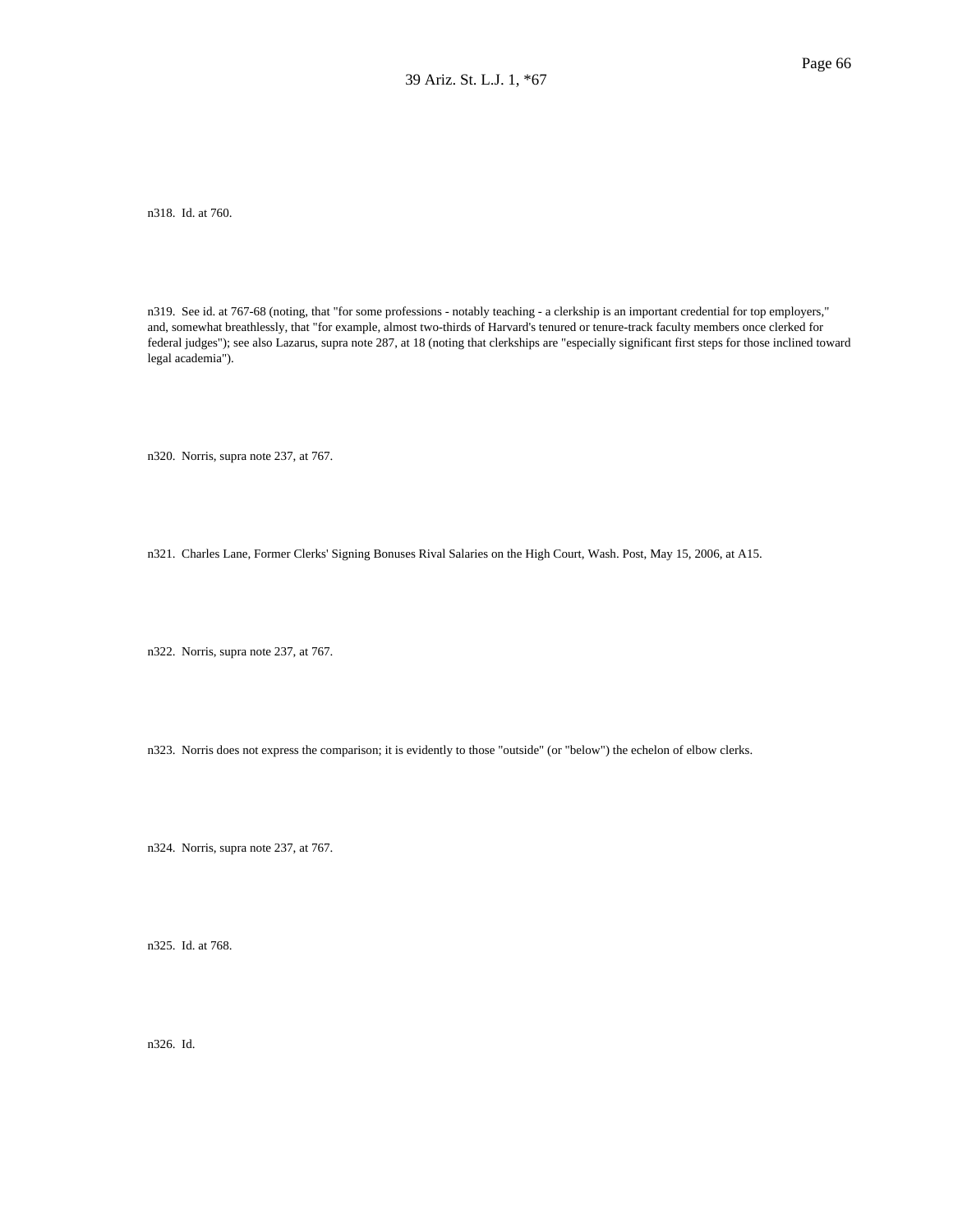n327. Id.

n328. Id. at 769.

n329. The author's spouse, while clerking for a judge on the Fifth Circuit, frequently functioned as his chauffeur.

n330. Lazarus, supra note 287, at 18 (recording that "clerks for Judge "Crazy Eddie' Weinfeld (now deceased) of the Southern District of New York knew they had to be in the office at 7:00 a.m. to cut the judge's morning grapefruit").

n331. Norris, supra note 237, at 769 n.23.

n332. Lazarus, supra note 287, at 18.

n333. See, e.g., id. at 19.

n334. Lazarus describes individuals who possess influence, usually themselves former clerks, as being ""plugged in' to the clerkship network." See id.

n335. See, e.g., id. at 20.

n336. Richman & Reynolds, Elitism, supra note 21, at 290.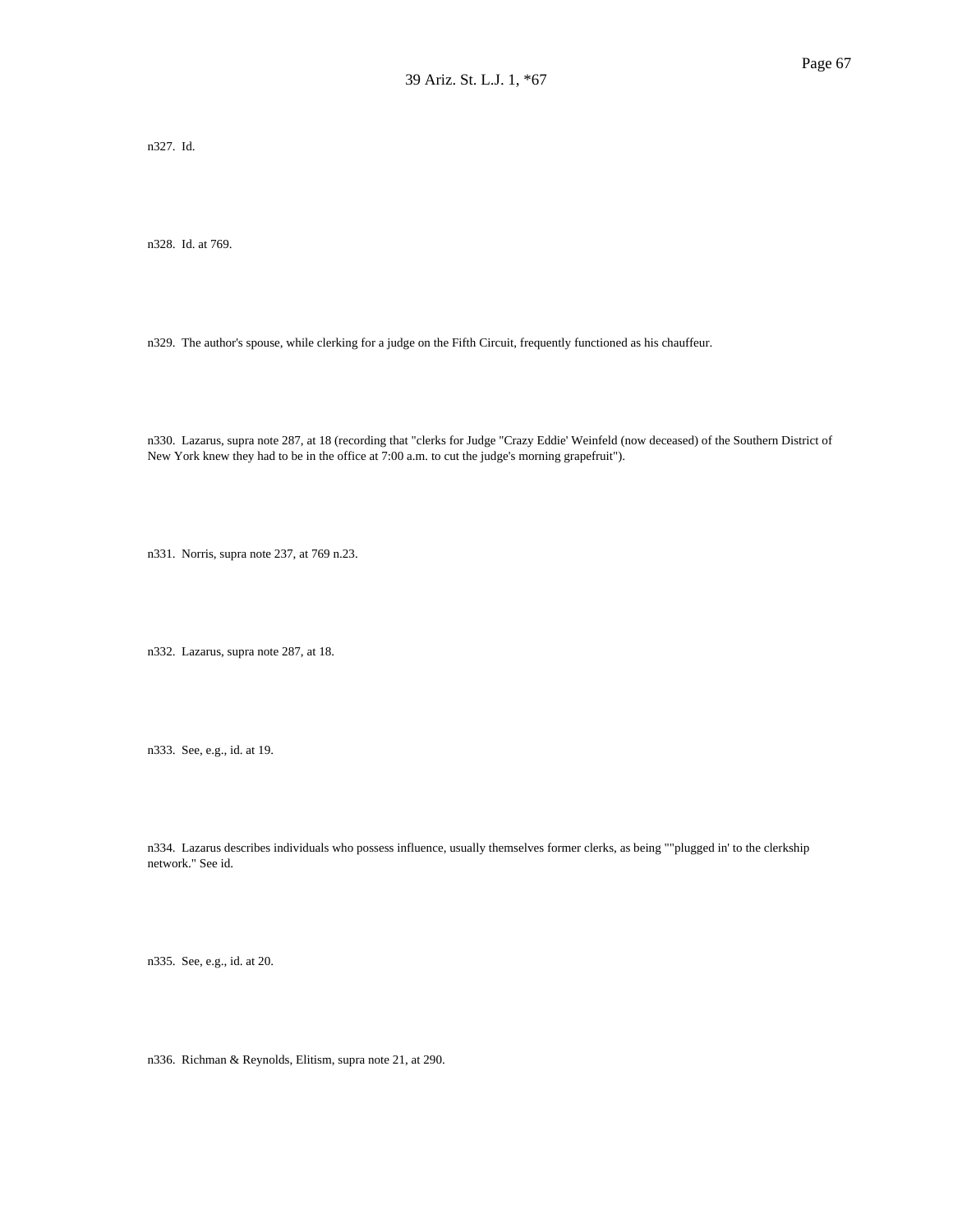n337. Id.

n338. FJC Report, supra note 12, at 73 app. (quoting Judge J9-19).

n339. Id. (quoting Judge J9-21).

n340. See, e.g., Mauro, supra note 8, at 10 (quoting Judge Kozinski, who characterized unpublished opinions as "sausage ... not safe for human consumption").

n341. See, e.g., Davies, supra note 27, at 374.

n342. See Cecil 1987, supra note 93, at 34-35.

n343. See Hart v. Massanari, 266 F.3d 1155, 1176-77 (9th Cir. 2001).

n344. See Robel, supra note 107, at 947-49.

n345. See, e.g., FJC Report, supra note 12, at 67 app. (quoting Judge J2-5) ("Sometimes [an unpublished opinion] is indicated because the briefing is so poor that the salient issues are not raised."); id. at 71 (quoting Judge J9-2) ("Often we do not call a case for a vote for a rehearing en banc because, although wrongly decided by the panel, it does not involve Rule 35 and Rule 40 issues. And it will only affect the parties.").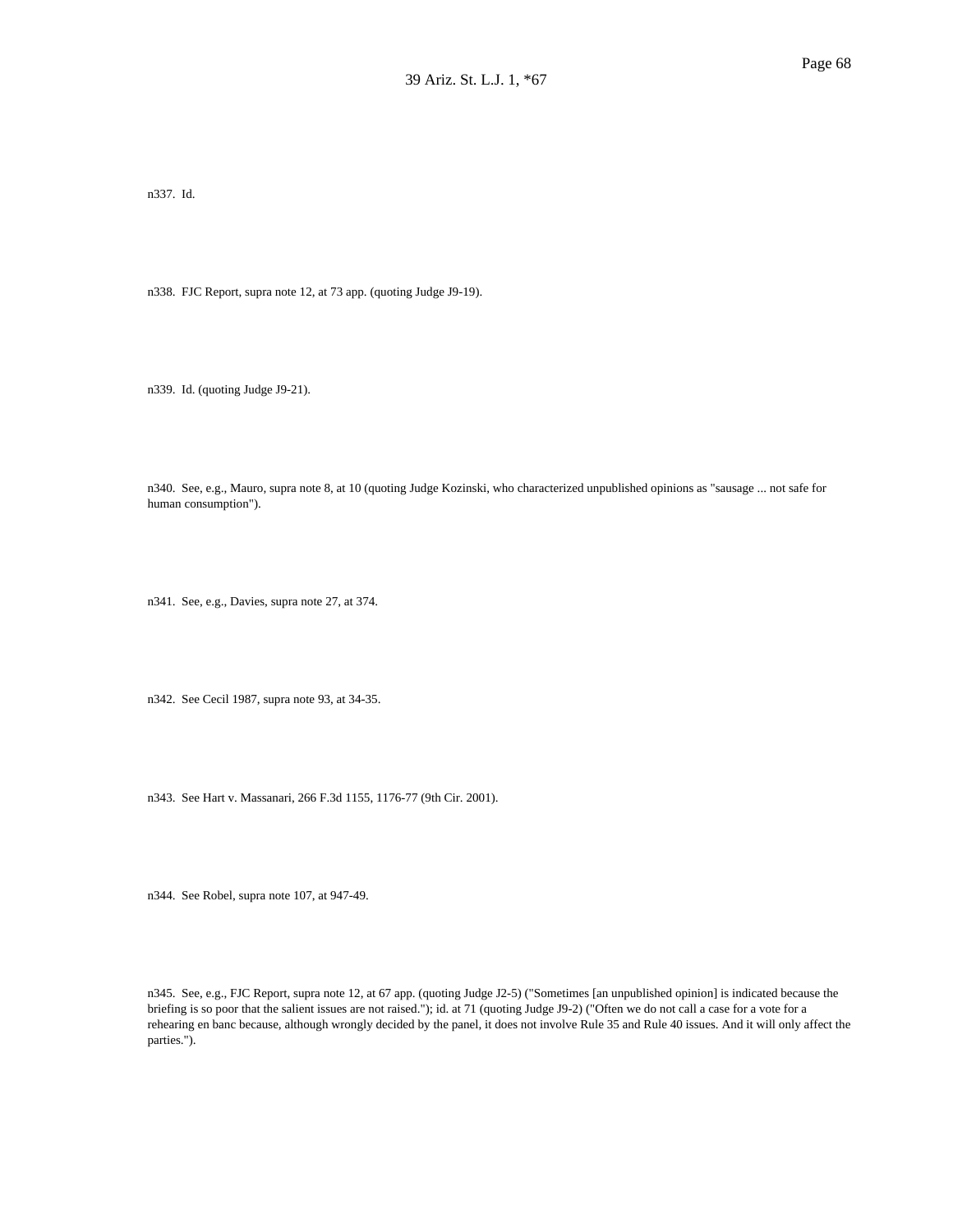n346. See, e.g., Dragich, supra note 41, at 22.

n347. See, e.g., FJC Report, supra note 12, at 67 app. (quoting Judge J2-5 as noting that unpublished opinions "ordinarily ... say that "the parties are assumed to be familiar with the facts, procedural history, and the appellate issues presented'").

n348. One word opinions are frequent; others give extremely brief and circular reasons for judgment, for example, words to the effect of "the rule in question does not apply."

n349. Richman & Reynolds, Elitism, supra note 21, at 285.

n350. See, e.g., FJC Report, supra note 12, at 67, 75 app. (quoting Judges J2-5, JF-2 respectively).

n351. Richman & Reynolds, Elitism, supra note 21, at 284.

n352. A notoriously euphemistic phrase meaning "conveying an untrue version of events by leaving out the important facts," adapted from Edmund Burke, and used by Sir Robert Armstrong, the then U.K. Cabinet Secretary, in 1986, when he testified in the Australian Spycatcher trial, is as follows: "Lawyer: What is the difference between a misleading impression and a lie? Armstrong: A lie is a straight untruth. Lawyer: What is a misleading impression - a sort of bent untruth? Armstrong: As one person said, it is perhaps being "economical with the truth.'" The Phrase Finder, Economical with the Truth, http://www.phrases.org.uk/meanings/127700.html (last visited Feb. 10, 2007). An analogous phenomenon might be discerned in the alleged reluctance of Supreme Court clerks to grant petitions for certioriari, fearing that having a petition rejected by the Court as improvidently granted would damage their prestige with the Justices. See Stephanie Francis Ward, Clerks Avoid Getting Their Digs In: They Just Say No to Cert Petitions, as the Court's Docket Shrinks, ABA J., Mar. 2007, at 12-13.

n353. See, e.g., Pether, Epistemology, supra note 40, at 1575, 1587.

n354. Id. at 1587-88.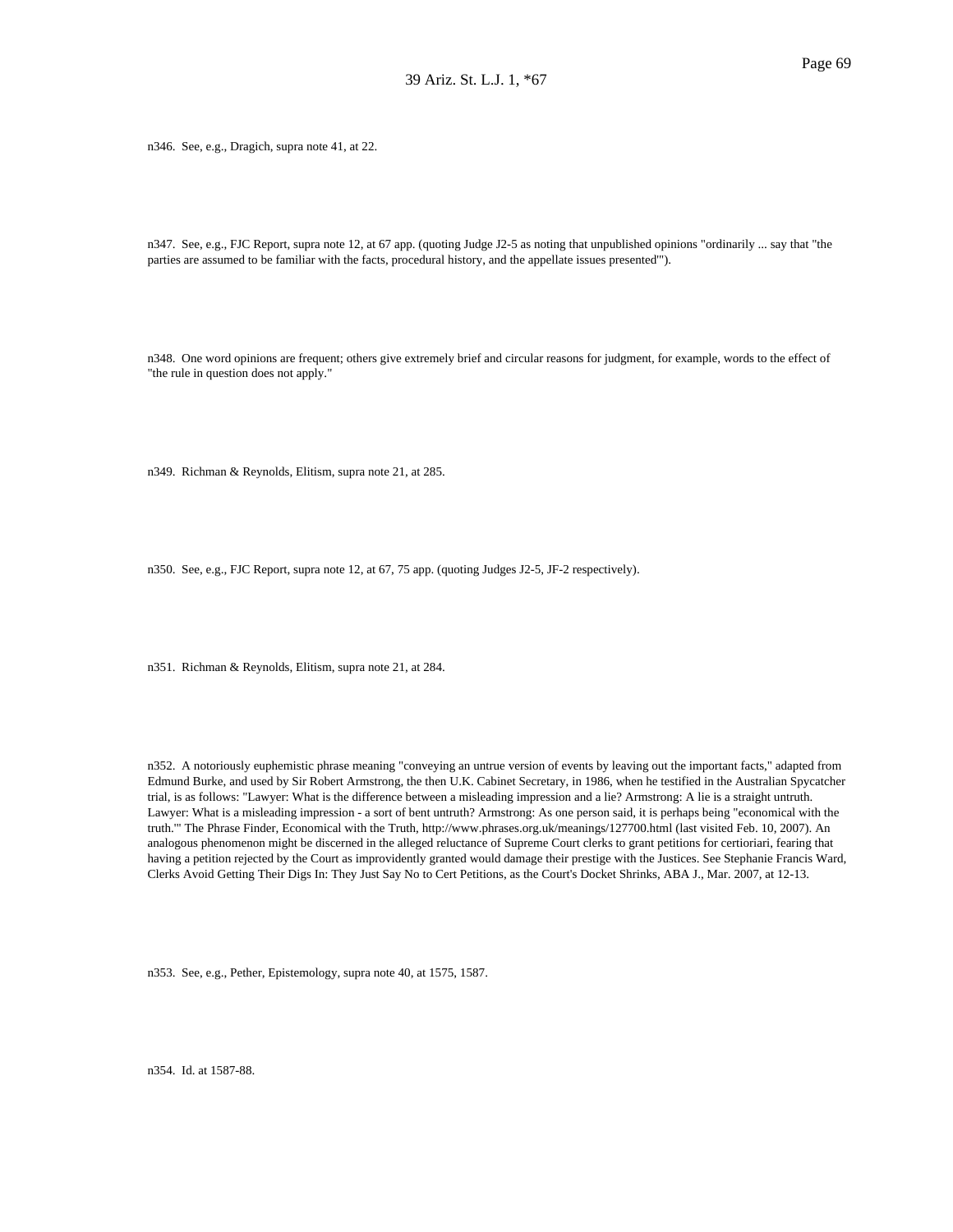n355. Cf. Donald R. Songer et al., Nonpublication in the Eleventh Circuit: An Empirical Analysis, 16 Fla. St. U. L. Rev. 963, 968 (1989) (concluding after an extensive literature review that "no consensus emerges on whether or the appellate courts are correctly following their guidelines for publication"). Their conclusions cast doubt on the argument that unpublished opinions arise in "routine, trivial appeals with no significance for the explication of precedent that the rules implicate." Id. at 984.

n356. Cohen, supra note 24, at 8.

n357. Id.

n358. See, e.g., Davies, supra note 27, at 374, 396. Prisoner civil rights appeals are a subset of matters which judges, clerks, and staff attorneys often characterize as "frivolous." See Pether, Injunctions, supra note 8, at 1505-06.

n359. See Davies, supra note 27, at 374-75. Like Davies, Ruth Colker questions the discourse of frivolity, noting that

The view that most litigation is frivolous, especially appellate litigation, is not particularly plausible given the resources required to litigate and appeal cases as well as the possible sanctions against frivolous litigation. Pro se cases are more likely to be frivolous. Even there, there are strong disincentives to bringing suit, especially at the appellate level where plaintiffs must personally bear costs.

See Colker, supra note 37, at 106 n.38.

n360. Chief Judge Howard T. Markey, The Seventh Annual Judicial Conference of the United States Court of Appeals for the Federal Circuit (May 24, 1989), 128 F.R.D. 409, 419 (1989).

n361. Davies, supra note 27, at 399.

n362. See, e.g., Posner, supra note 110, at 103-04.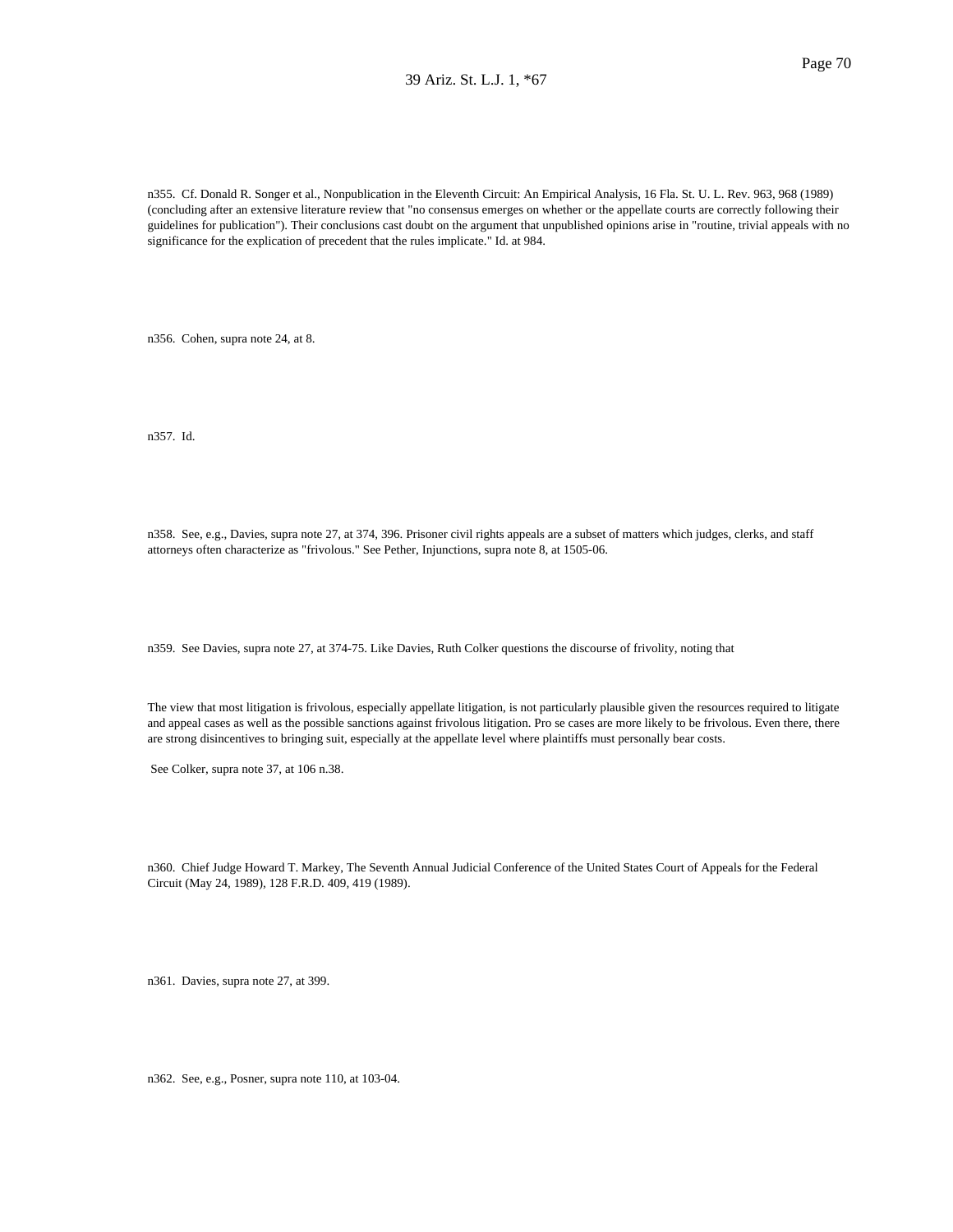n363. Carpenter, supra note 291, at 245.

n364. Id.

n365. See, e.g., Cohen, supra note 24, at 111 ("By and large, my perception is that [law clerks] are here to keep the judge from doing something that is really stupid."). For this reader, the most egregious aspect of Edward Lazarus' Closed Chambers was not its lack of discretion but its author's apparent self-confidence, during his clerkship on the Supreme Court, about his judgment of the quality of the work of Supreme Court Justices, a self-confidence evidently encouraged by the tasks assigned him during his clerkship. See Lazarus, supra note 287, at 45-46.

n366. See Robert Marquand, Junior Scribes of High Court, Christian Sci. Monitor, July 13, 1998, at 1 ("[Supreme Court clerks] are the top of the top [one] percent in law school. Ivy Leaguers, more often than not. Best grades. Best recommendations. Top guns of the emerging generation of legal minds. Constitutional Wunder-kinder, cocky and sure.").

n367. Cecil 1987, supra note 93, at 33.

n368. Davies, supra note 27, at 401.

n369. See infra notes 380-390 and accompanying text.

n370. See supra notes 74-80 and accompanying text.

n371. Lazarus, supra note 287, at 19-20. Justice Kennedy follows a similar pattern. Serious contenders for Justice Kennedy's clerkships are screened by Judge Kozinski, a former Kennedy (and Burger) clerk himself. Id. at 19.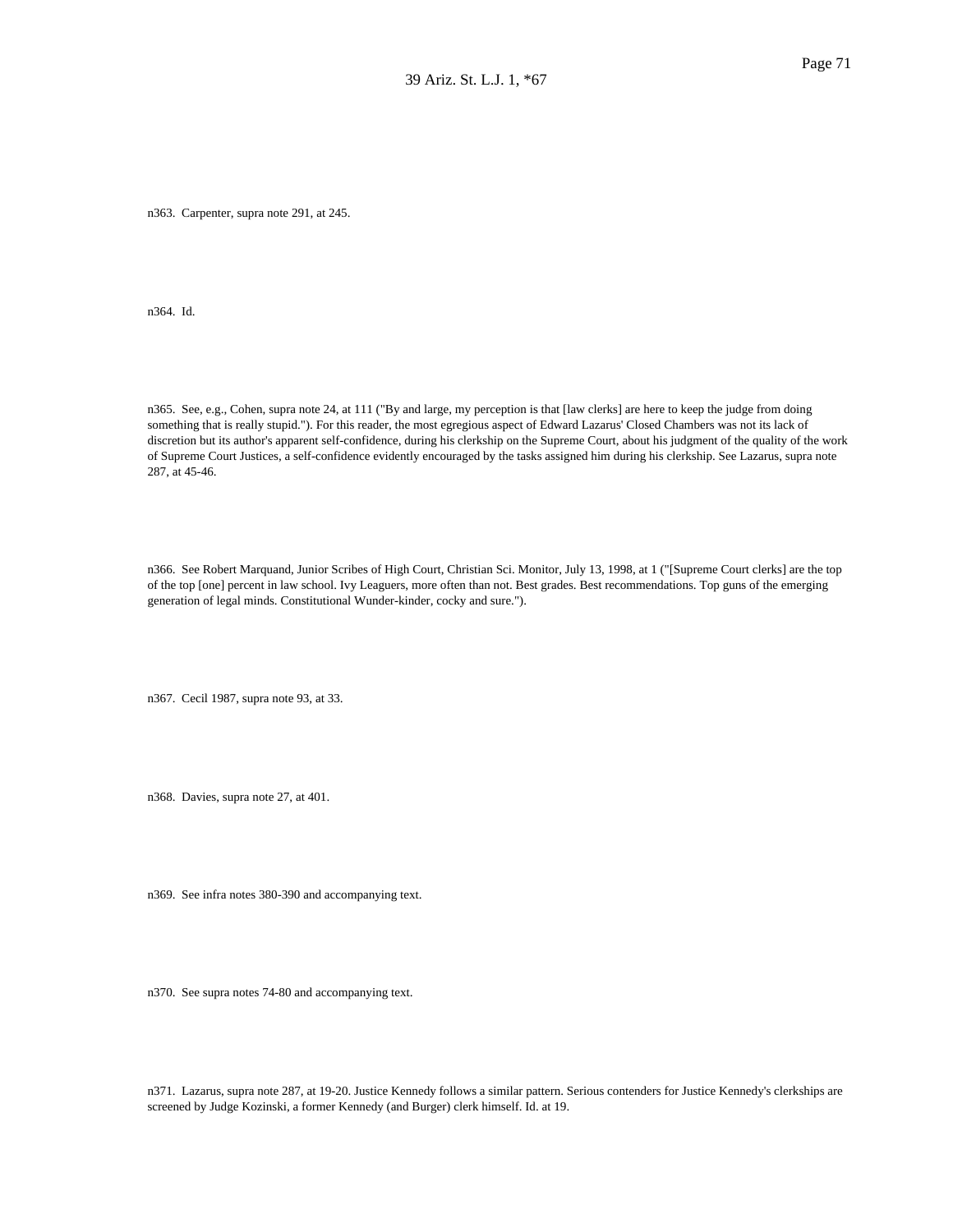n372. See Alex Kozinski & Fred Bernstein, Clerkship Politics, 2 Green Bag 57, 57-58, 62, (1998), available at http://www.greenbag.org/Kozinski\_Dialogue.pdf (noting that "in my heart of hearts, I know it's a good thing to have dissent in chambers, but sometimes I'd just as soon have an easier year").

n373. Lazarus, supra note 287, at 23.

n374. There is, however, some political science research, especially in the Supreme Court context - sometimes reaching contradictory results - on the influence of law clerk ideology on judges and judicial ideology on clerks. See, e.g., Todd C. Peppers & Christopher Zorn, Law Clerk Influence on Supreme Court Decision Making, Social Science Research Network, available at http://papers.ssrn.com/sol3/papers.cfm?abstract\_id=925705. There is also some evidence, especially in the Supreme Court context, of how what Posner has called the "surprising juvenescence of the legal profession," Richard A. Posner, Goodbye to the Bluebook, 53 U. Chi. L. Rev. 1343, 1349 (1986), and the delegation of opinion-writing to clerks (producing such (conflicting ideological) precedents as United States v. Carolene Products's famous footnote 4 and Schneckloth v. Bustamonte, see, e.g., Wichern, supra note 295, at 641-42,) impact the corpus juris.

n375. To take one example, Stephen Reinhardt, a reputedly "liberal" judge, and a Democratic appointee, used his influence over former law clerks to attempt to have them oppose the passage of FRAP 32.1, just as Judge Kozinski allegedly did in relation to lawyers who appeared before the Ninth Circuit.

n376. Nina Totenberg, The Supreme Court: The Last Plantation, New York Times, July 26, 1974, at 26.

n377. FJC Report, supra note 12, at 6.

n378. Which may well be a function of the comparative lack of availability and/or searchability of such opinions to or by the "one-shotters" who might want to take advantage of them, or their thinness in the reasoning of many of them, which make them more or less useless to subsequent litigants.

n379. See, e.g., Lazarus, supra note 287, at 19 ("Landing one of the better clerkships ... depends on that time-worn combination of merit,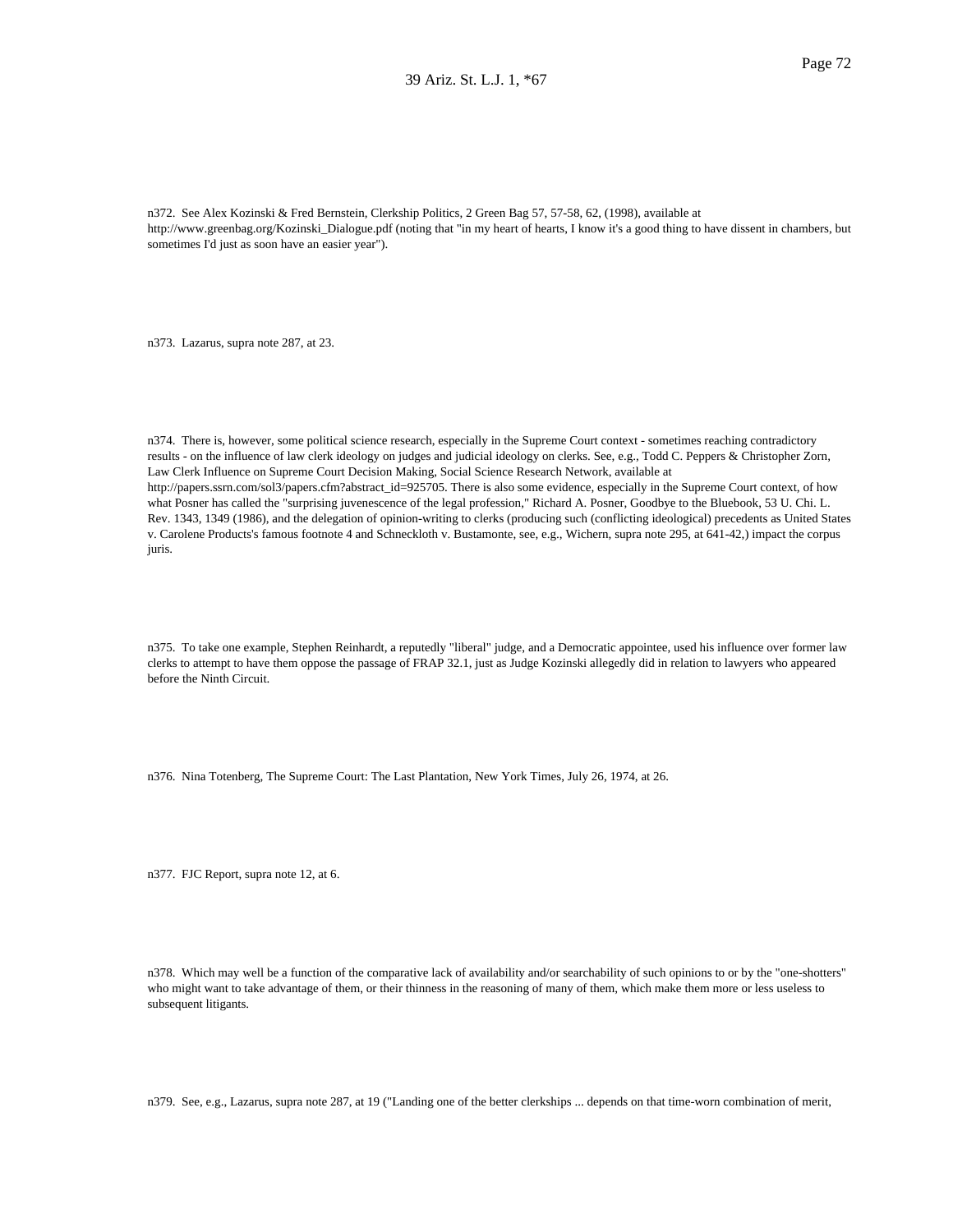who you know, and blind luck ... . Having a friend in the chambers of a judge to whom you are applying never hurts.").

n380. Pierre Bourdieu, The Force of Law: Toward a Sociology of the Juridical Field, 38 Hastings L.J. 814, 817 (Richard Tediman trans., 1987).

n381. **Penelope Pether,** Critical Discourse Analysis, Rape Law, and the Jury Instruction Simplification Project, 24 S. Ill. U. L.J. 53, 91 (1999) [hereinafter Pether, Critical Discourse].

n382. See, e.g., Bourdieu: A Critical Reader 2 (Richard Shusterman ed., 1999).

n383. Pether, Epistemology, supra note 40, at 1555 n.17 (citing Pierre Bourdieu, The Logic of Practice 53 (1990)).

n384. Pether, Critical Discourse, supra note 381, at 90.

n385. Id. at 89-90.

n386. Id.

n387. Richard Terdiman, Translator's Introduction, to Pierre Bourdieu, The Force of Law: Toward a Sociology of the Juridicial Field (Richard Terdiman trans.), 38 Hastings L.J. 805, 806 (1987).

n388. Pether, Critical Discourse, supra note 381, at 89.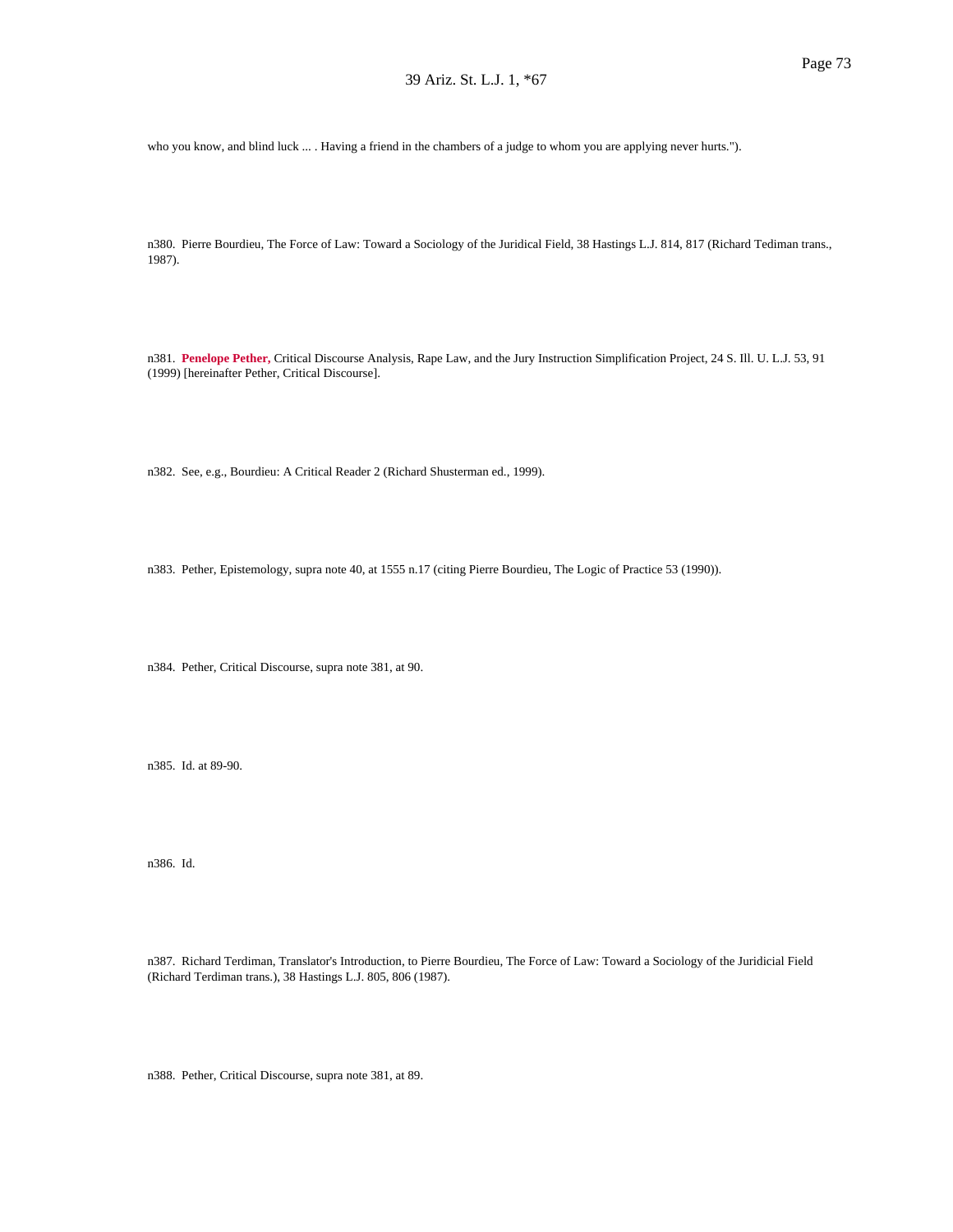n389. Terdiman, supra note 387, at 807.

n390. Id.

n391. See Richman & Reynolds, Elitism, supra note 21, at 335.

n392. See Terdiman, supra note 387, at 812 (explaining Bourdieu's terminology); see also Owen M. Fiss, The Bureaucratization of the Judiciary, 92 Yale L.J. 1442, 1453 (1983) (concluding that "what I regard as the crucial sentence of [Hannah Arendt's account of a Nazi named Eichmann is] "he merely ... never realized what he was doing'"). An alternative account is suggested by Thomson and Oakley: "where surrogates seek to place themselves in the position of others who are required to exercise discretion, there is an incentive to seek an external guide to how the other would react." See Thompson & Oakley, supra note 79, at 62.

n393. Terdiman, supra note 387, at 813. Bourdieu defines "miscognition" as "induced misunderstanding, the process by which power relations come to be percieved not for what they objectively are, but any form which renders them legitimate in the eyes of those subject to power." Id.

n394. Id. at 808.

n395. Rosabeth Moss Kanter, Some Effects of Proportions on Group Life: Skewed Sex Ratios and Responses to Token Women, 82 Am. J. Soc. 965, 965 (1977).

n396. Id. at 971.

n397. Id. at 985.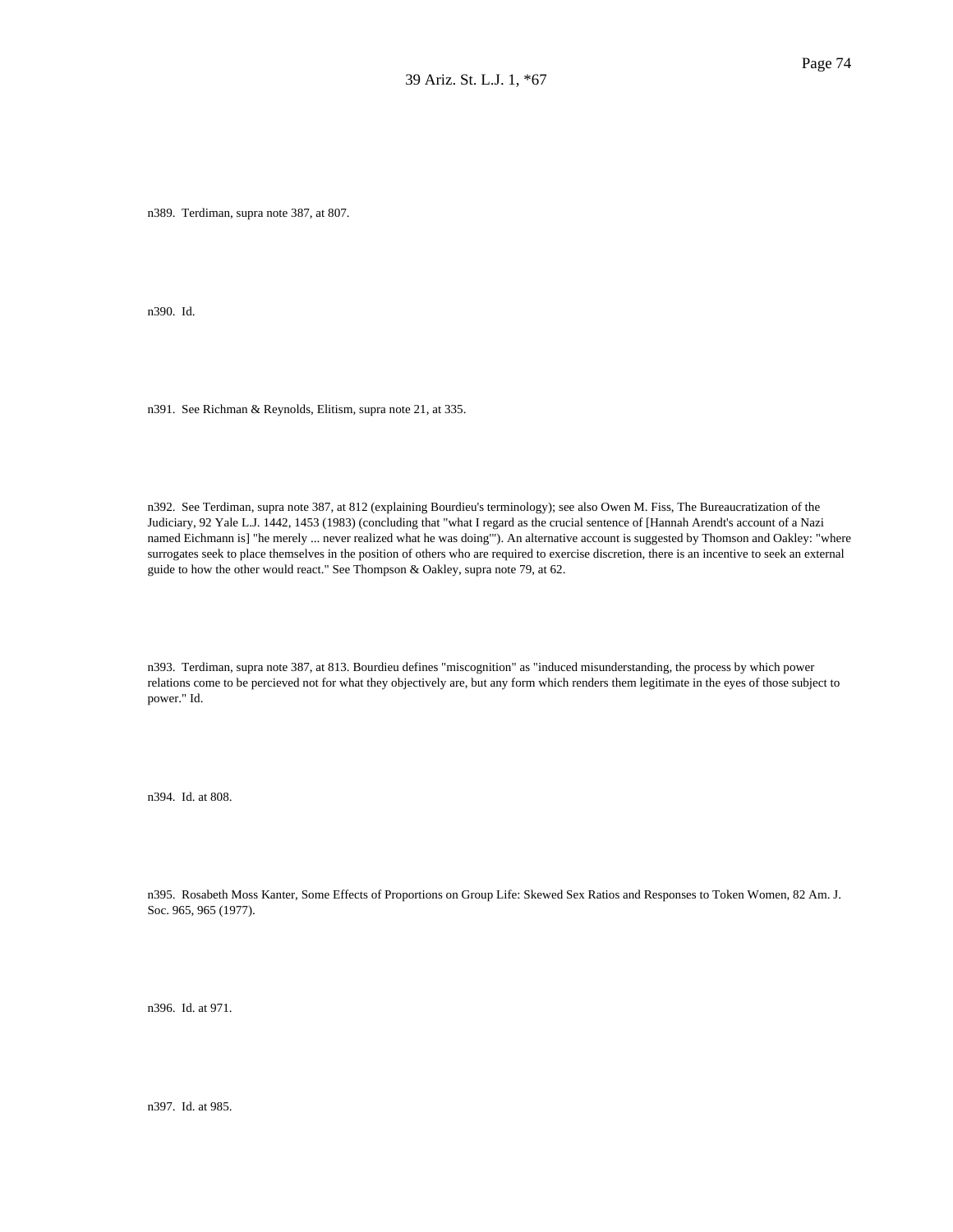n398. Id. at 986.

n399. Up to fifteen percent. See id. at 966.

n400. See, e.g., id. at 968.

n401. Id. at 975.

n402. Id. at 975 n.4.

n403. Id. at 979.

n404. Id. (citation omitted).

n405. Julius Stone, Social Dimensions of Law and Justice 619-21 (1966).

n406. Cohen, supra note 24, at 82.

n407. See Judith Resnik, The Federal Courts and Congress: Additional Sources, Alternative Texts, and Altered Aspirations, 86 Geo. L.J.